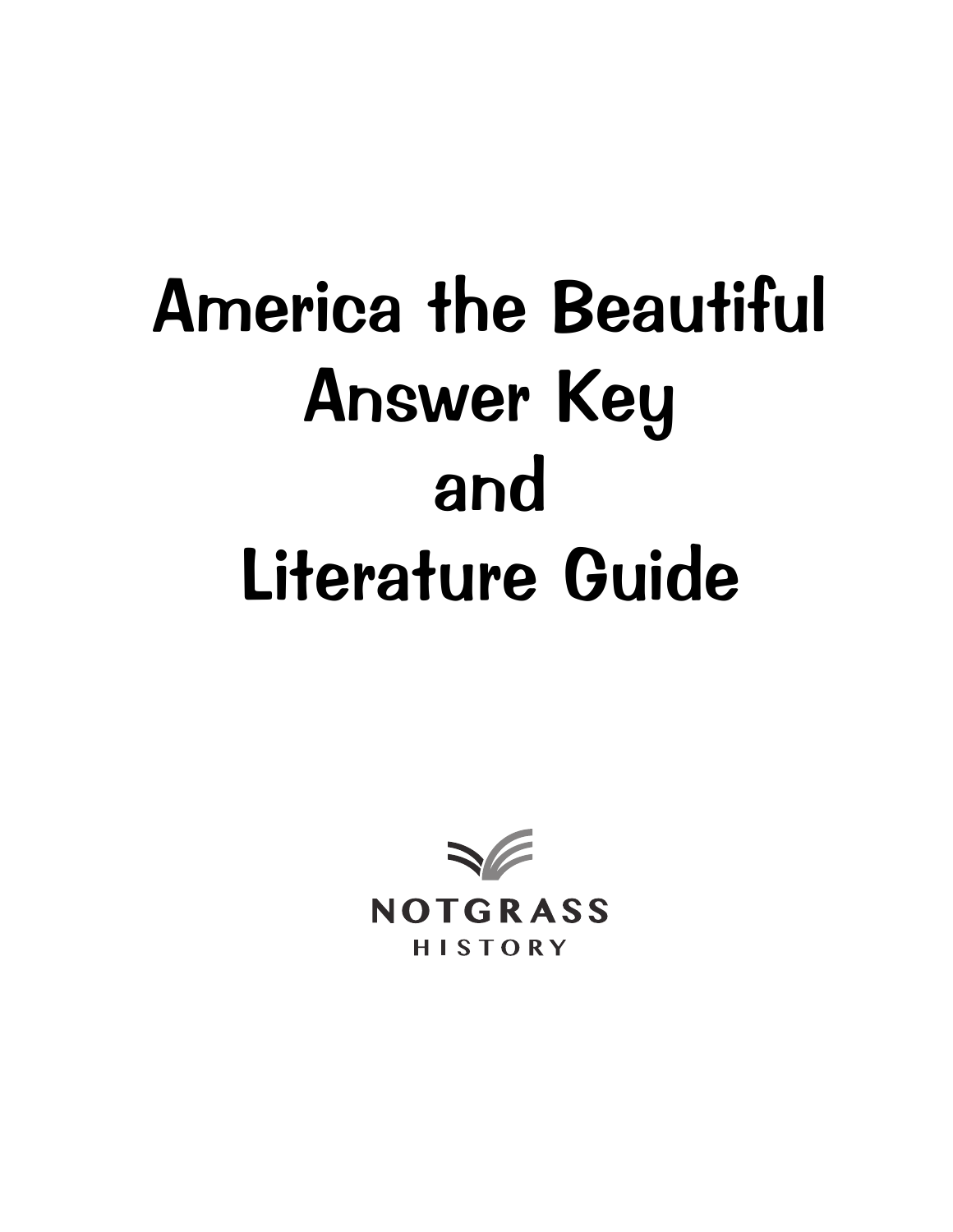## How to Use the Answer Key and Literature Guide

The first section of this book has notes on each of the literature titles we suggest to accompany *America the Beautiful*. Please read these notes before your children read our suggested literature.

An answer key follows the literature guide. The answer key contains answers for the *Timeline of America the Beautiful, Student Workbook, Lesson Review,* and the vocabulary assignments at the end of the lessons in *America the Beautiful*. It also includes answers to the questions for literature titles.

## Appreciation

I am grateful to my husband, Ray; our son, John; and my assistants Dena Russell, Ella Boureston, Olive Wagar, and Donna Ellenburg for their assistance in creating this *Answer Key*. —Charlene Notgrass

*America the Beautiful Answer Key and Literature Guide*

ISBN 978-1-60999-138-8

Copyright © 2021 Notgrass History. All rights reserved.

Cover Image: Charleston, South Carolina, by Sean Pavone / Shutterstock.com

Cover design by Mary Evelyn McCurdy Interior design by John Notgrass and Charlene Notgrass

No part of this material may be reproduced without permission from the publisher. You may not photocopy this book. If you need additional copies for children in your family or for students in your group or classroom, contact Notgrass History to order them.

Printed in the United States of America.

Notgrass History Gainesboro, TN 1-800-211-8793 notgrass.com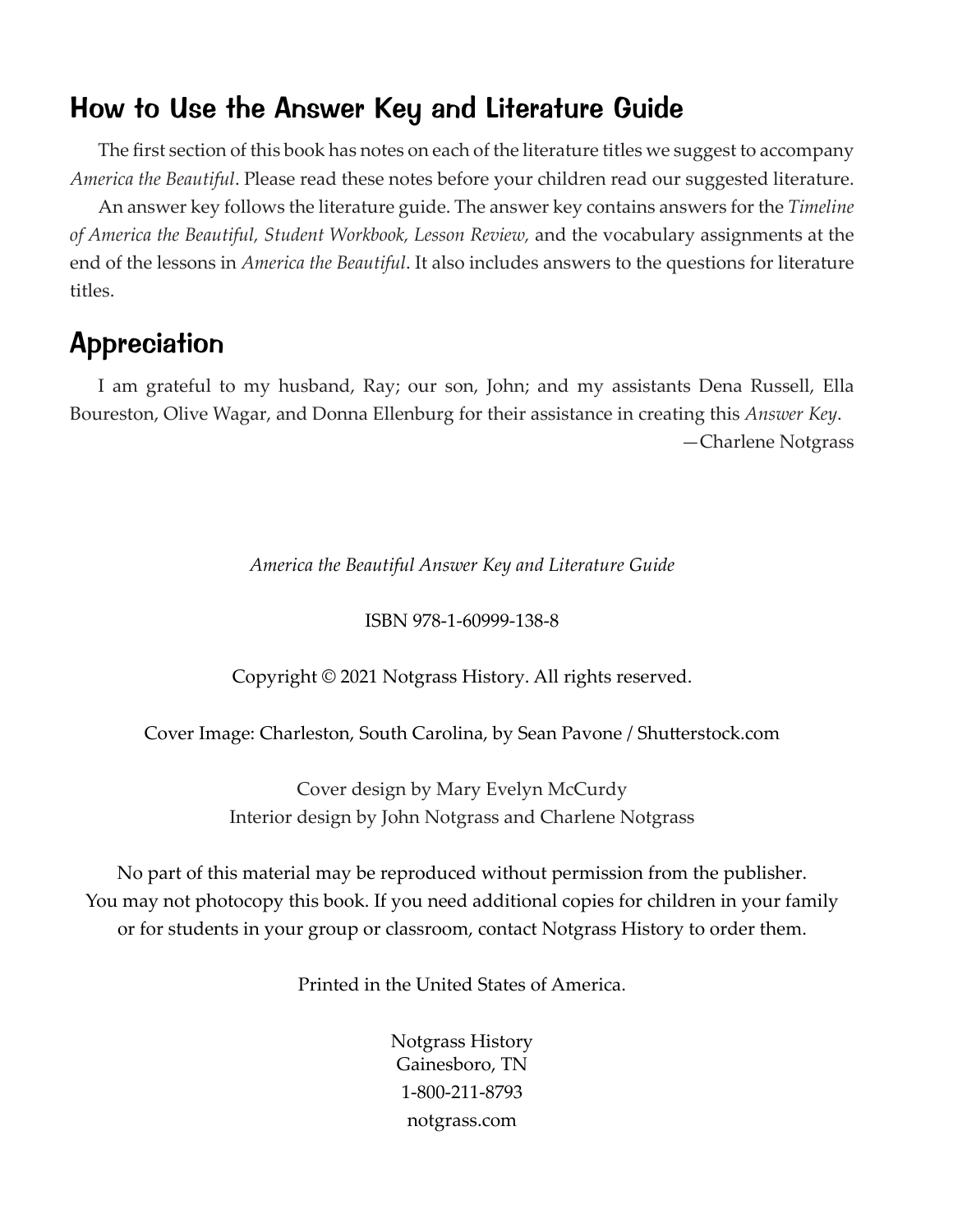## Notes on Literature

We choose our suggested literature carefully. Sometimes we suggest a book that has many excellent qualities, but does have references that are mildly or even highly offensive. We want you to know ahead of time what those are so that you can choose whether you are okay with your child reading the book on his or her own, whether you want to read the book aloud to your children, or whether you want to forego the book altogether. Following are specific pages we want you to be aware of ahead of time.

Often a writer uses certain words in order to show how hurtful those words are and to make a strong contrast between good and evil. Attitudes, customs, and what people see as acceptable and unacceptable change over time. It is easy for us to look back and make harsh judgments on people of the past, just as it will be easy for people in the future to do the same when they see what we have done or not done. In some ways, we can't hold people in the past accountable for today's values because they simply did not know what we know now. However, sometimes seeing bad attitudes and actions in a book helps us to see how harmful they are and encourages us to make changes in our own lives so that we do not do the same things ourselves.

## Growing Up Dakota

*Growing Up Dakota* is the firsthand account of a boy growing up in the late 1800s. The stories are excerpts from two of Charles Alexander Eastman's books about his childhood. You will learn about the everyday lifestyle of his nation during a time when settlers were moving into their homeland. *Growing Up Dakota* makes references to war, but we have edited out all gruesome references.

#### **Chapter 4**

Page 23—A story about playing with bees begins on page 23. Parents may wish to warn their children of the danger of this, especially parents whose children are allergic to bee stings.

#### **Chapter 16**

Page 97 and following—This chapter entitled "The Maidens' Feast," talks about purity in a very positive and subtle way. Some children may be unsure what is meant by purity, so it could afford parents an opportunity to talk about this issue.

## Amos Fortune

*Amos Fortune: Free Man* tells the story of a young man who was born as a prince in Africa. He is enslaved and brought to America. As an adult,

he purchases his own freedom and the freedom of others while living a life of faith in God.

#### **"Africa 1725"**

Page 5—Reference to the practice of sacrificing imperfect children

Page 9—Reference to the "Spirit of the Night"

#### **"The Middle Passage"**

- Pages 19-20—Prayers said to the "Spirit of the Night," "Spirit of the River," spirit of his father, spirit of the victim, and the "God of Life"
- Page 22—Reference to the captives as a "black cargo of slaves"
- Page 33—A man says, "Call him Amos. That's a good Christian name for a heathen black."

#### **"Woburn 1740-1749"**

Page 62—Use of the phrase "gay smile" meaning happy smile

#### **"Journey to Keene 1779"**

- Page 90—A character says, "But that's what they are, those black people, nothing but children. It's a good thing for them the whites took them over."
- Page 91—Use of the phrase "gay jacket" meaning bright and colorful

#### **"Arrival at Jaffrey"**

Page 104—The constable refers to "other free Negroes" and tells Amos, "You won't be without your own kind."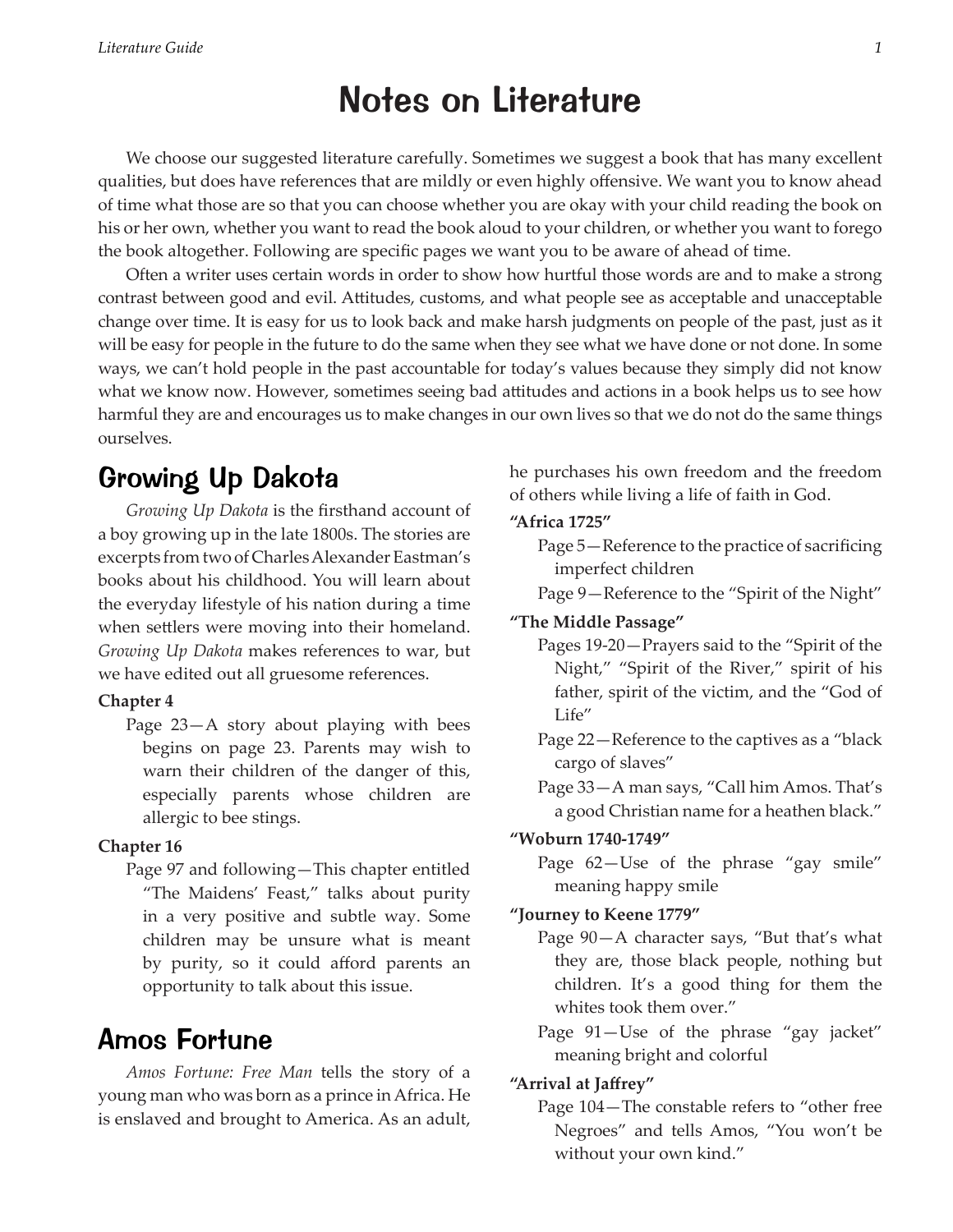#### **"Hard Work Fills the Iron Kettle 1781-1789"**

Page 122—A character says, "What a pity he isn't white. He could do so much for the church."

## **Brady**

*Brady* tells the story of a boy who learns an important secret during the time of the Underground Railroad.

#### **Chapter 1**

Page 17—Two boys take rifles into the woods.

#### **Chapter 2**

- Page 21—A character says, "...his mother being a witch and all."
- Pages 26, 27—Reference to Drover Hull "casting spells"

Page 26—Use of chewing tobacco

Page 26—Use of the word "queer" meaning odd or unusual

Page 31—Use of expression "for land's sake"

#### **Chapter 3**

Pages 34, 35, 38—Use of expression "for petey's sakes"

Page 38—Use of the word "queer" meaning odd or unusual

#### **Chapter 4**

- Pages 49, 58—Use of expression "for petey's sakes"
- Page 53—Use of the word "queer" meaning odd or unusual
- Page 56—Reference to "her colored mammy"
- Page 57—Character says a boy is "big enough now to go out sparking the girls."

#### **Chapter 5**

Page 64—Use of expression "by jingo"

- Pages 66-67—Reference to "Drover's spell"
- Page 67—Character says he is going to "get out my tobacco."
- Page 67—A character asks, "Who's the darkie?"

### **Chapter 6**

Page 76—A character refers to someone as an "Indian fighter" who had used a knife to "scalp an Indian."

Page 81—Use of the phrase "blast you"

#### **Chapter 7**

- Page 90—Brady says that a scarecrow is "bewitched" and that "bewitchment is loose."
- Page 91—Brady says there is "bewitchment all over the place" and refer to "Drover's spells."
- Page 92—Brady says Drover is able to "cast spells."
- Page 93—Use of the word "queer" meaning odd or unusual

#### **Chapter 9**

Pages 115, 118—Use of the phrase "for petey's sakes"

#### **Chapter 10**

- Page 127—A character says that a slave "doesn't have the capacity to use freedom; it would be no kindness to give it to him."
- Pages 129, 130—Use of the phrase "for petey's sakes"
- Page 129—Use of the word "queer" meaning odd or unusual

Page 131—Use of the phrase "for land's sakes"

#### **Chapter 11**

Pages 136, 142—Use of the phrase "for petey's sakes"

Page 137—Reference to "a colored boy"

Page 142—Use of the word "Lordy!"

#### **Chapter 12**

Page 148—Use of the word "queer" meaning odd or unusual

#### **Chapter 13**

Pages 159, 161, 163, 167—Use of the phrase "for petey's sakes"

#### **Chapter 14**

Page 171—Use of the phrase "for petey's sakes"

Page 175—Use of the word "queer" meaning odd or unusual

#### **Chapter 15**

Pages 181, 182—Use of the word "queer" meaning odd or unusual

Page 182—Reference to a Buddha statue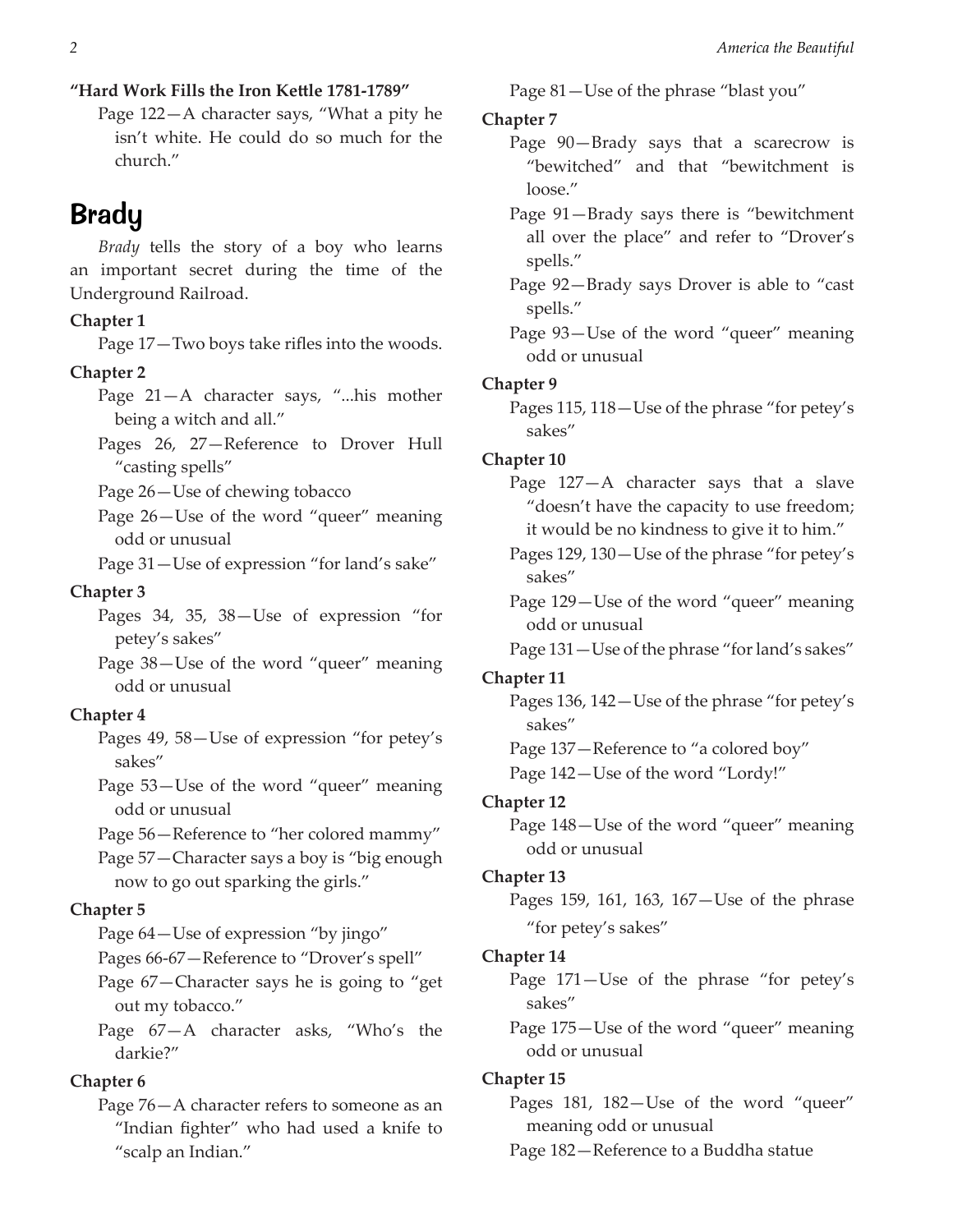Pages 182, 183—Use of the phrase "for petey's sakes"

#### **Chapter 16**

Page 188—Use of the phrase "for petey's sakes"

#### **Chapter 17**

Pages 202, 206—Use of the phrase "for petey's sakes"

#### **Chapter 18**

Page 213—Use of the word "queer" meaning odd or unusual

Pages 213, 223—Use of the phrase "for petey's sakes"

Page 223—Use of the phrase "for land's sake"

## Bound for Oregon

Bound for Oregon tells the story of a young girl and her family who travel west on the Oregon Trail. It mentions violence and conflict between settlers and native nations. The book also has characters who are disrespectful to native nations and African Americans. However, the family of the main character does not have those attitudes and speaks up in their defense.

#### **Chapter 1**

- Page 2—Reference to Indians and the Whitman massacre, which left 14 people dead
- Page 3—A character says "Pawnees are the worst tribe."

Page 10—Reference to Indians

Page 12—A character thinks about "fourteen women and children killed."

#### **Chapter 2**

Page 18—Reference to an Indian trying to steal a ham

Page 19—Reference to an Indian

Page 21—Reference to "painted Indian faces"

#### **Chapter 3**

Page 31—Reference to an Indian

#### **Chapter 4**

Page 38—Reference to an old grandmother with a pipe

Page 40—Use of the phrase "gay melodies" meaning merry

Pages 41, 43—References to chewing tobacco

Page 48—Use of the phrase "gay high jig of a fiddle" meaning merry

#### **Chapter 6**

Pages 55, 58—References to a grandmother with a pipe

Page 56—Reference to "Indian war parties"

Page 79—Reference to a "bad time with the Indians"

#### **Chapter 7**

This chapter has several unkind references to people who are enslaved, but these statements shock the main character and she does not agree with them.

Page 65—A character says her family had "slaves to do all the work."

Page 66—Reference to an Indian village

- Pages 68-69—A character is afraid of Indians stealing horses and massacring white families.
- Page 71—Reference to Indians
- Page 77—A character says, "You know we are doing niggers' work."
- Page 77—The character goes on to say, "Those people are only fit to be bossed and do dirty work."
- Page 77—The character further says, "You do not know them as I do."
- Page 78—The character says, "You can't trust one of them."

#### **Chapter 11**

Page 107—Reference to hearing about Indians stealing stock

Pages 108-111—A family is attacked by members of a native nation.

#### **Chapter 12**

Pages 114, 115—References to Indians and Indian women and children

Page 123—The main character is shocked to see "dead Indians stacked up like logs."

#### **Chapter 13**

Pages 126-127—Captain Clark's wife dies.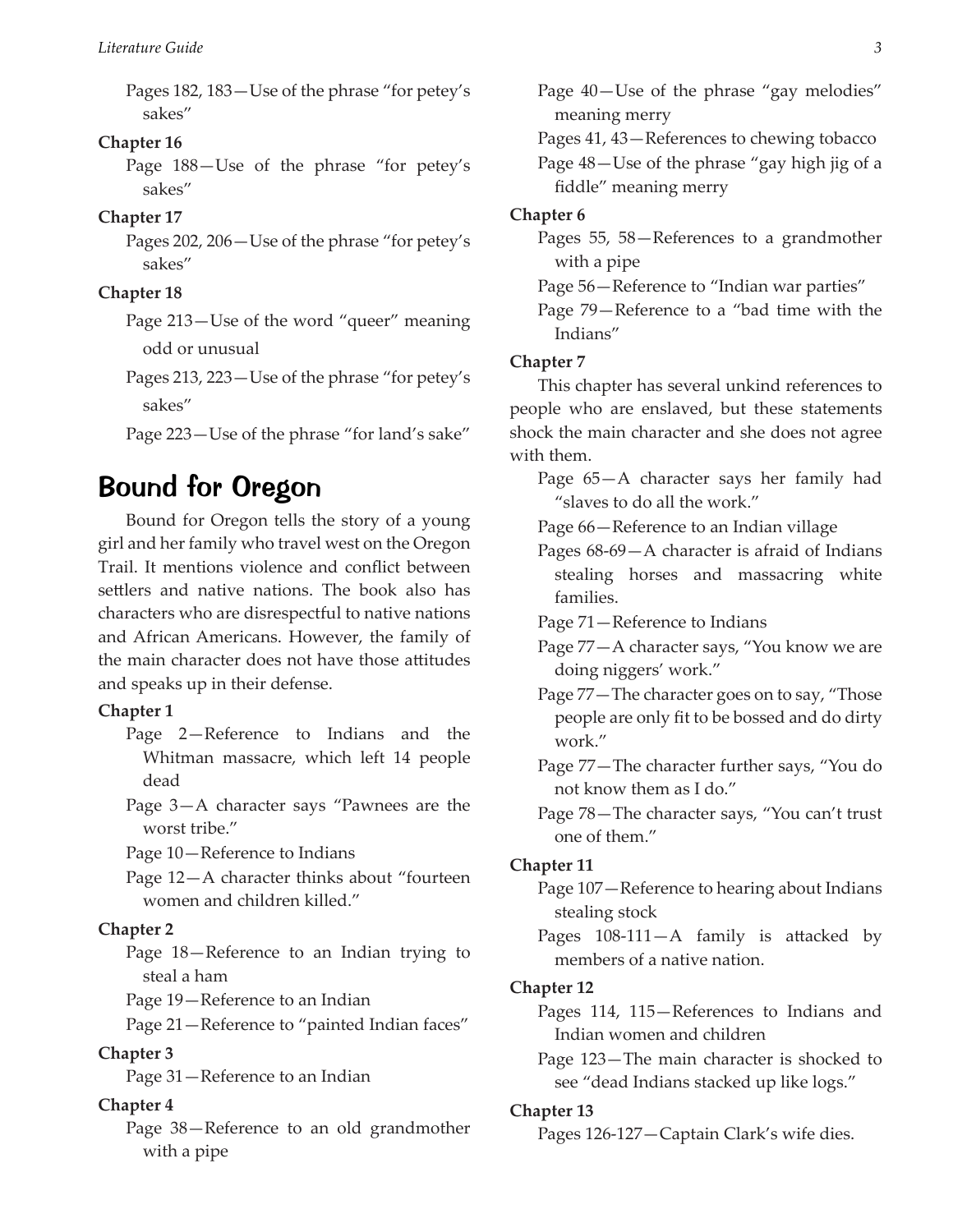Page 128—Reference to Captain Clark, "out of his mind with fever and grief," trying to attack his son with a butcher knife before he also dies.

Page 131—Reference to Indians

#### **Chapter 14**

Page 137—Jesse Clark (the Clarks' son) dies. Page 140—Recollection of dead Indians piled up

#### **Chapter 15**

Page 146—Reference to Indians

Page 149—A character says natives will "take what they want and likely burn the rest."

## Across Five Aprils

*Across Five Aprils* tells the story of a boy and his family who live in southern Illinois. The boy is 11 years old when the book opens. *Across Five Aprils* chronicles their lives through the "five Aprils" of the Civil War.

#### **Chapter 2**

Page 26—Use of the phrase "danged near"

#### **Chapter 4**

Page 65—A character calls a song "witch-talk to the devil."

#### **Chapter 5**

Page 73—Reference to a "band of Indians" Page 85—Reference to tobacco and pipe

#### **Chapter 6**

Page 108—Use of the word "gay" meaning happy

#### **Chapter 7**

Page 123— Use of the word "gay" meaning happy

#### **Chapter 12**

Page 199—Reference to a man smoking his pipe

## Little Town on the Prairie

*Little Town on the Prairie* by Laura Ingalls Wilder tells the story of Laura and her family after they moved to De Smet, South Dakota. By far most of this book is an excellent portrayal of life on the American frontier. However, some characters make disrespectful statements about native nations. The chapter entitled "The Madcap Days" is a story about performers in blackface. Sadly, this was a common form of entertainment that was very disrespectful of African Americans.

#### **"Springtime on the Claim"**

Page 11—"her voice so gay" meaning happy

#### **"Working in Town"**

Page 44—Reference to Mr. Clancy swearing (no words mentioned)

#### **"Fourth of July"**

- Page 72—A man gives a speech which includes a disrespectful reference to "murdering scalping red-skinned savages" who were "murdering and burning and scalping women and children."
- Page 80—Reference to the "proud, gay heads" of Almanzo's horses (gay meaning sprightly, bobbing)

#### **"Blackbirds"**

Page 104—Laura comments, "Ma hated Indians."

#### **"Sent Home From School"**

- Page 153—"Ida would be good and gay and laughing, no matter what happened" (gay meaning happy)
- Page 160—"that queer, triumphant tone in her voice" (queer meaning strange)

#### **"Name Cards"**

Page 197—The horses "trotted gaily" (meaning in a prancing manner).

#### **"The Whirl of Gaiety" (meaning festive activities)**

Page 226—Thanksgiving was "a queer, blank day" (queer meaning strange, unusual).

#### **"The Birthday Party"**

Page 246—Description of the party and decorations: "It was all so bright and gay" (gay meaning festive).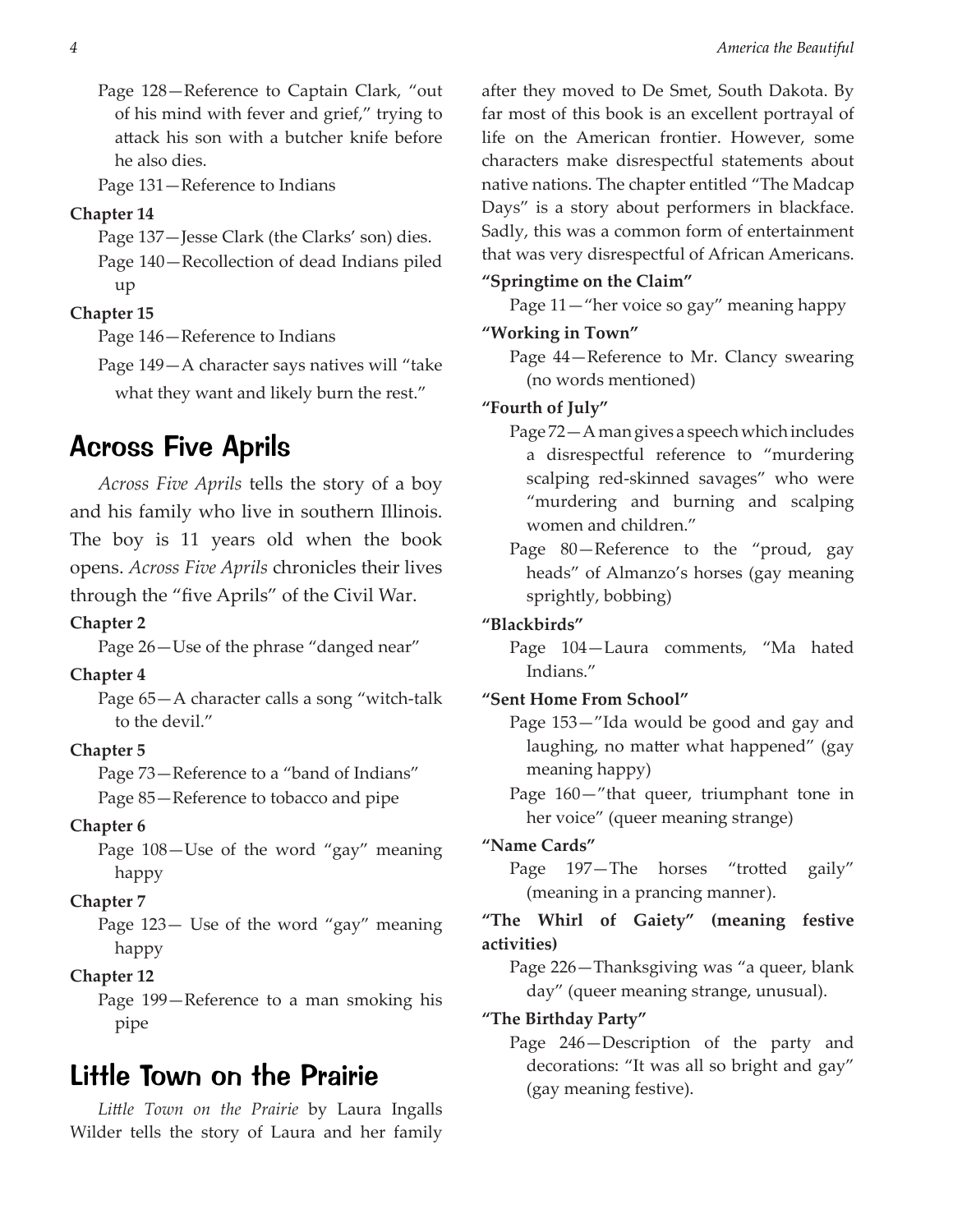#### **"The Madcap Days"**

Pages 257-260—Description of white men performing in blackface, several uses of the term "darkies"

#### **"Schooltime Begins Again"**

Page 279—Laura describes the "faint scent of cigar smoke" from Almanzo's overcoat, "pleasant but not as homelike as the scent of Pa's pipe."

#### **"Unexpected in December"**

Page 301—Pa says, "I'll be jiggered."

## All-of-a-Kind Family

*All-of-a-Kind Family* by Sydney Taylor is the story of five Jewish sisters and their parents who live in New York City at the beginning of the 1900s.

#### **"Rainy Day Surprise"**

Page 41—Reference to a plug of tobacco and men chewing it

#### **"Who Cares If It's Bedtime?"**

Page 52—Reference to "Indian bars" (a kind of candy)

#### **"The Sabbath"**

Page 78—Reference to wine at the Sabbath dinner

Page 79—Ella says, "It's queer" (meaning strange).

#### **"Papa's Birthday"**

Page 90—"They had been so gay a moment ago" (gay meaning happy).

#### **"Purim Play"**

Page 93—Reference to the "smell of tabac, a snuff" that older people used

#### **"Mama Has Her Hands Full"**

Page 113—Use of expression "Heck"

Page 121—"Sarah would be lively and gay" (meaning happy).

Pages 123-129—Several reference to the use of wine during the Passover seder

#### **"Family Outing"**

Pages 156-157—At Coney Island, references to gypsy ladies eager to tell fortunes and a

"freak show" with a Tattooed Lady, a Wild Man from Borneo, and a Bearded Lady

- Page 157—Sarah says, "Gosh."
- Page 161—Reference to "that place where all the queer people were being shown" (queer meaning strange or unusual)
- Page 163—Another reference to the "freak show," specifically to a "midget"

## Blue Willow

*Blue Willow* by Doris Gates tells the story of Janey Larkin, whose family has lost their home as a result of the Great Depression.

#### **Chapter 1—"The Shack"**

Page 23—"gay laughter" (meaning happy)

Page 29—"maybe she was just queer" (meaning unusual)

#### **Chapter 2—"As Long As We Can"**

Page 36—"those queer names" (meaning unusual)

#### **Chapter 3—"County Fair"**

Page 45—Use of the word "stupid"

- Page 48—"Mom looked happy, almost gay" (meaning very happy).
- Page 55—Reference to "the gay covers" of books (meaning festive, colorful)

#### **Chapter 4—"Janey Walks Into a Picture"**

Page 64—Janey "felt a queer little shiver" (meaning strange).

Page 72—"It was queer, she was thinking" (meaning strange).

Page 79—A person makes a disrespectful reference to Janey as "cotton trash" (migrant worker's family).

#### **Chapter 5—"Camp Miller School"**

Page 98—"Dad in a helmet and visor would have looked queer" (meaning strange).

#### **Chapter 6—"The Contest"**

Page 105—Use of the expression "Heck"

Page 106—Reference to "a huge Negro whose big black hands . . ."

Page 108—Reference to "the big colored man"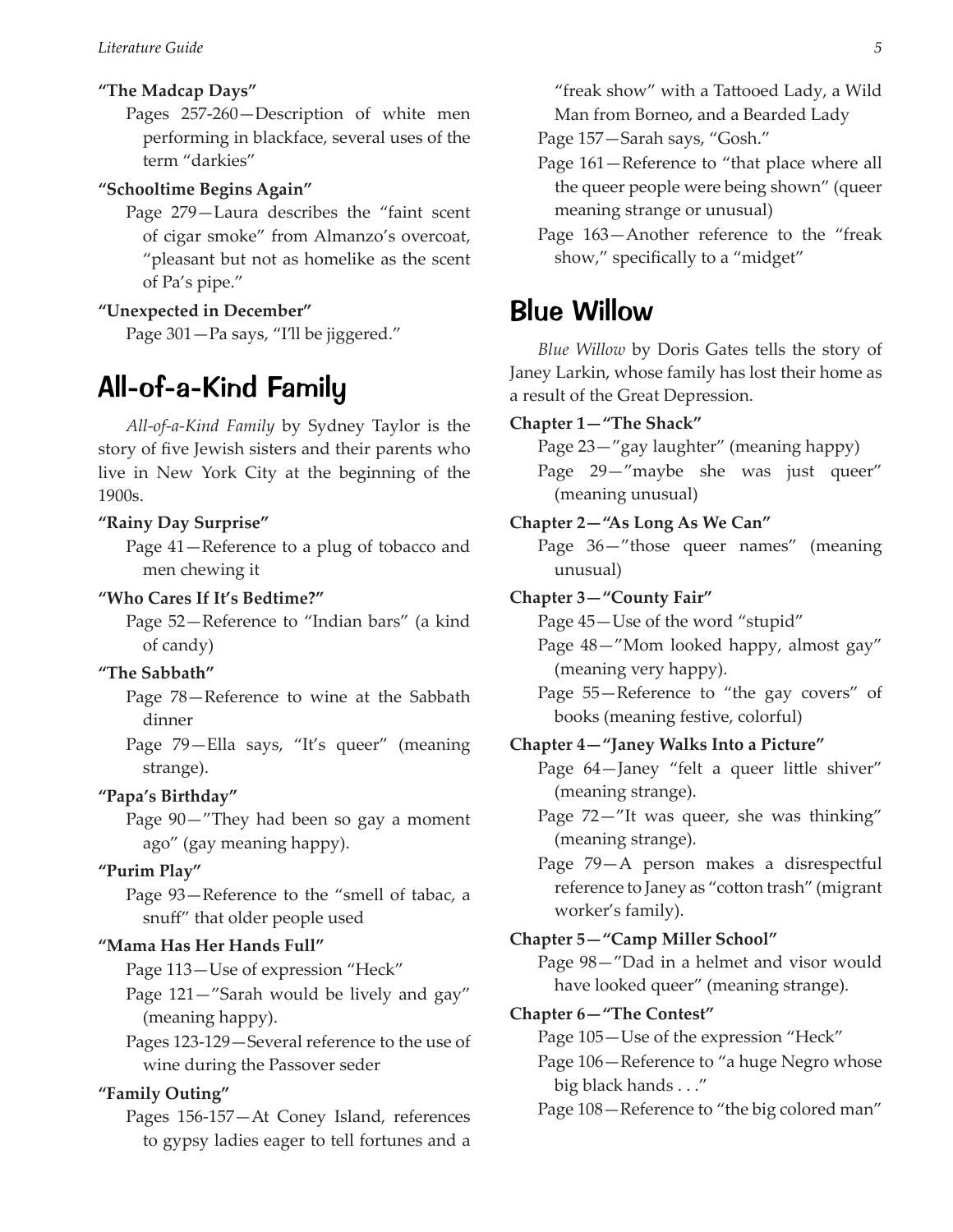- **Chapter 7—"Wild Wings and Trouble"**
	- Pages 129, 130—Uses of "Good Lord"

#### **Chapter 9—"The Willow Plate"**

Page 145—"she and Janey tried to be gay" (meaning happy)

Page 152—"You're a funny little coot."

## Homer Price

In this book by Robert McCloskey, readers enjoy the antics of Homer Price in the small midcentury town of Centerburg.

#### **Chapter 1—"The Case of the Sensational Scent"**

The story in this chapter is about robbers with guns. Homer holds one of the guns on the men as they march into town. The story is humorous, but Homer doesn't tell his parents what is going on.

#### **Chapter 2—"The Case of the Cosmic Comic"**

- Page 35—discussion of a comic book superhero and villains who always try to bomb him or shoot him
- Page 37—Use of expression "Gosh"
- Page 38—Use of expression "Shucks"
- Pages 39, 42—Use of expression "Gosh"
- Page 43—Use of expressions "Gee," "Golly," and "Shucks"
- Page 41—The villain shines electric rays on buildings and they explode.

#### **Chapter 3—"The Doughnuts"**

Page 59—Use of expression "how in tarnation"

Page 62—Use of expression "Derned ef you won't be"

Pages 63, 65—Use of expression "Zeus!"

Page 66—Use of expression "I'll be durn'd"

#### **Chapter 4—"Mystery Yarn"**

Page 77—Use of expression "by Zeus"

- Page 78—Use of expression "Golly"
- Page 87—"A gay little basket" (meaning brightly decorated)

Page 90—Use of expression "Heck"

**Chapter 5—"Nothing New Under the Sun (Hardly)"**

Page 98, 101—Use of expression "Gosh"

- Page  $103$  Use of expression "Goll durnitt"
- Page 104—Use of expression "Durn'd"
- Page 109—Use of expression "By gum"
- Page 112—Use of expression "Gosh"
- Page 118—Use of expression "Geeminy Christmas"
- Page 120—Use of expression "Durn it"

#### **Chapter 6—"Wheels of Progress"**

- This chapter is about a pageant that is disrespectful toward Native Americans.
- Page 139—Homer and others "were going to be powdered all over with cocoa, striped with mercurochrome, and draped with towels around their middles."
- Page 139—"their scalping scene . . . had to be modified"
- Page 143—In the pageant, a man "purchased two thousand acres of land from the Indians with a jug of Cough Syrup." These members of native nations become addicted to the cough syrup.
- Page 147—The judge says, "There has never been a lynching in Enders County."
- Pages 147-149—A man gets drunk on the cough syrup.

## Katy's Box

*Katy's Box* is the sequel to *Katy*. It is the story of a family's first year homeschooling from the perspective of the youngest child. Will the coming year bring good times with her family and fun new treasures to add to her keepsake box or will it be just a big stack of boring hard work?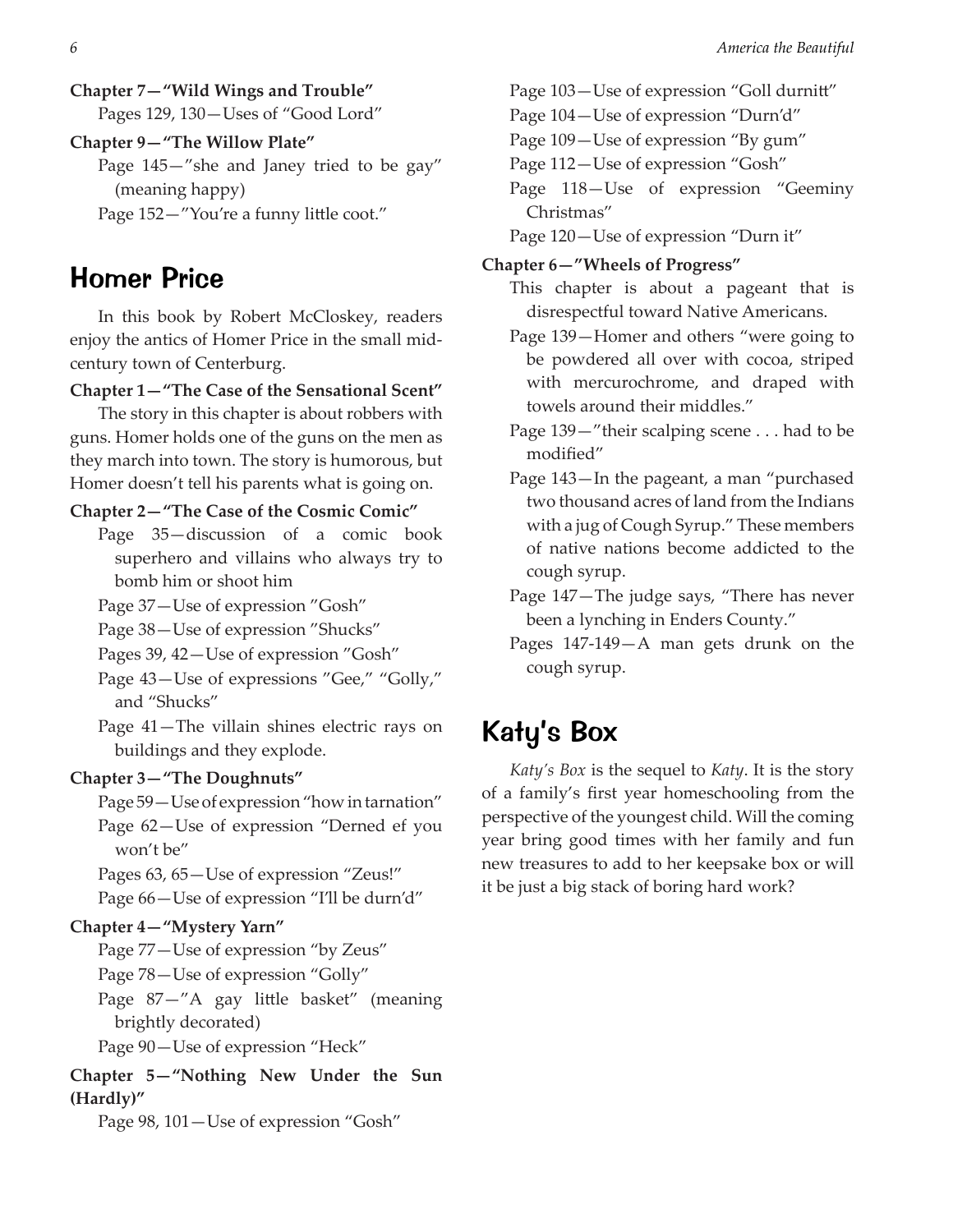## Part 1 Unit 1

## Lesson 1

**Timeline:** Student finds the year he or she was born and writes, "I am born."

**Student Workbook:** Student fills in the empty spaces with the words *America the Beautiful*.

#### **Lesson Review:**

- 1. The Mississippi River flows from northern forests to what body of water? *Gulf of Mexico (3)*
- 2. What ocean lies to the east of the land that would one day become the United States? *Atlantic (3)* What ocean lies to the west of the land that would one day become the United States? *Pacific (3)*
- 3. What mountain range lies a few hundred miles inland from the Atlantic Ocean? *Appalachian (3)*
- 4. What mountain range mentioned in the lesson ascends to thousands of feet in the west? *Rocky Mountains (3)*
- 5. List some animals that live in your state and some of your state's geographic features. *Answers will vary.*

## Lesson 2

**Timeline:** 1200 - The Mississippian city of Cahokia is the largest settlement in what will become the United States.

**Student Workbook:** Student colors or draws designs in the letters of a Bible verse and fills in information about herself or himself.

#### **Lesson Review:**

- 1. What structure did Noah's descendants build? *Tower of Babel (10)*
- 2. Many historians believe people crossed a land bridge to Alaska from what place? *Russia (10)*
- 3. People who lived in America long ago built thousands of mounds. What do historians call these people? *Mound Builders (12)* What do

historians call the last group of people who built mounds? *Mississippians (13)*

- 4. What was the largest settlement in what later became the United States and what was its largest structure? *Cahokia, Monks Mound (15)*
- 5. Look back at page 11 and think about how the first nations in America lived. How were their lives similar to yours? *Answers will vary but may include: games, music, art, festivals, religious beliefs and customs. (11)*

**Vocabulary:** Student writes each of these words and its definition from the dictionary: generation, descendant, distinct, custom, civilization.

## Lesson 3

**Timeline:** 1150 - Pueblo people build Acoma Pueblo in what will later become New Mexico.

**Student Workbook: First row:** *Mesa Verde (21), Navajo (25), Zuni (24);* **Second row:** *Chaco (20), Papago (26), Zuni (24);* **Third row:** *Apache (25), Zuni (24), Hopi (23);* **Fourth row:** *Cliff (21), Hopi (23), Navajo (25)*

#### **Lesson Review:**

- 1. What type of home mentioned in the lesson is like an apartment house? *pueblo (19)*
- 2. Where did Ancestral Puebloans build straight roads and many great houses? *Chaco Canyon (20)*
- 3. Describe in detail the features of the Cliff Palace. *Answers will vary but may include: 150 rooms, 21 kivas, 75 open areas, round towers, painted designs, and 120 steps. (21)*
- 4. Name four crops that the Hopi people grew. *corn, beans, squash and cotton (22)*
- 5. The end of the lesson discusses nations who are not Pueblo people but also live in the Southwest region. What Southwest nation is known for their weaving? *Navajo (25)* What Southwest nation is known for their baskets? *Apache (25)*

## Lesson 4

**Timeline:** 1898 - F. A. Rinehart photographs Sac and Fox children.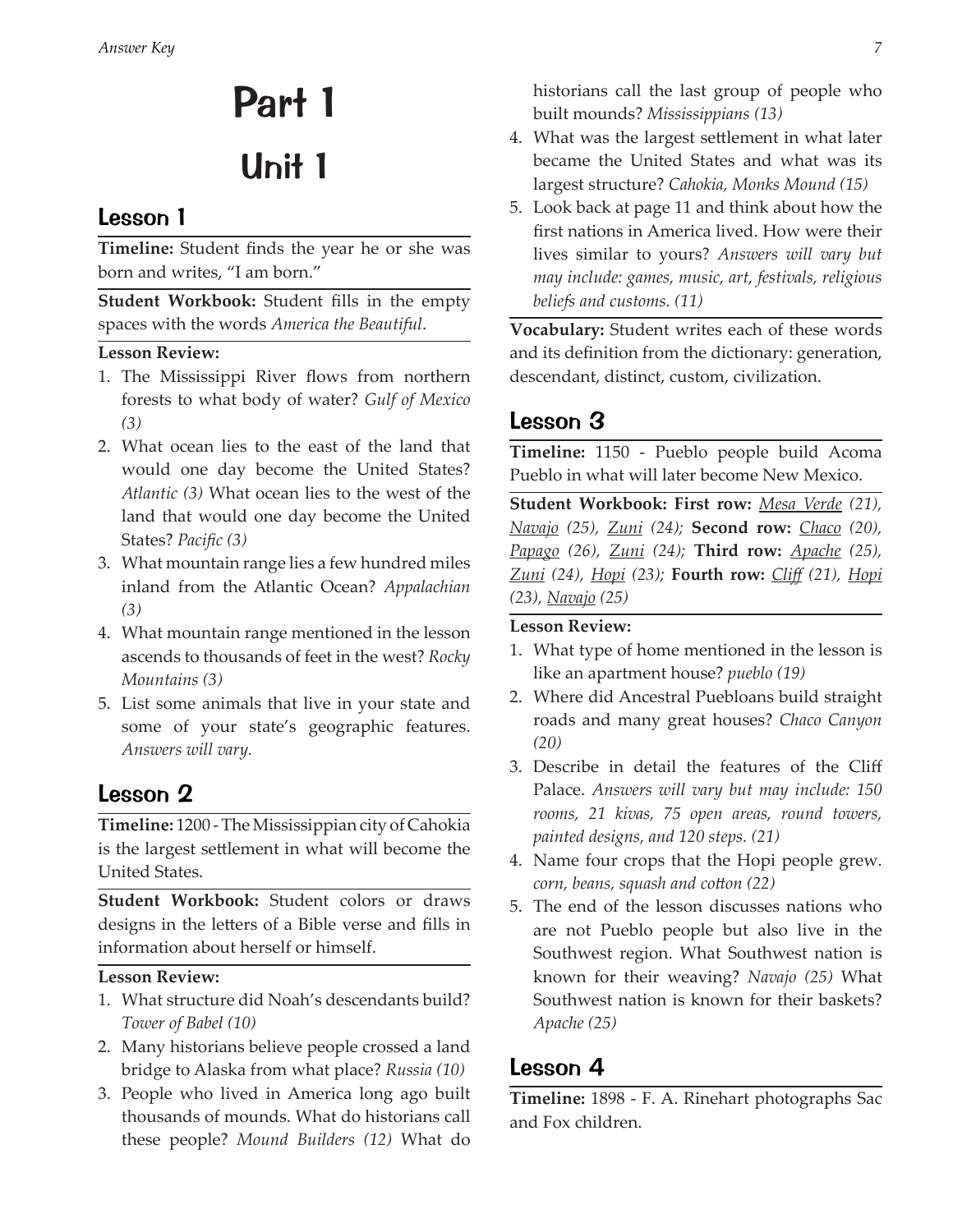#### **Student Workbook:**

|    | М           |       |                   |  |   |  |               |   |   |   | SACHEM GAMES |   |  |
|----|-------------|-------|-------------------|--|---|--|---------------|---|---|---|--------------|---|--|
|    | <b>WETU</b> |       | A                 |  |   |  |               | N |   |   |              |   |  |
|    | g           |       | R                 |  | G |  |               | u |   | M |              |   |  |
|    | g           |       | E.                |  |   |  | F O R E S T S |   |   |   |              |   |  |
| P. |             | EACEN |                   |  | N |  |               | н |   |   |              |   |  |
|    | Ν           | О     |                   |  |   |  |               |   |   | н |              | Е |  |
|    | G           | A     | S                 |  | u |  | FISHL         |   |   | 0 |              | А |  |
|    | E.          | 8     |                   |  |   |  |               |   |   | 0 |              |   |  |
|    | R           |       |                   |  | A |  |               |   | G | Ν |              | н |  |
|    | S           |       | W A M P A N O A G |  |   |  |               |   | н |   |              |   |  |
|    |             |       |                   |  |   |  |               |   |   |   |              | R |  |

#### **Lesson Review:**

- 1. What was a Wampanoag leader called? *sachem (29)*
- 2. How did the Wampanoag fertilize their corn plants? *herring (31)*
- 3. How many people could a large mishoon hold? *40 (31)*
- 4. What kind of houses did families who spoke an Iroquoian language live in? *longhouse (34)*
- 5. What were the highways of the Northeast Woodlands nations? *streams, rivers, footpaths (33)*

## Lesson 5

**Timeline:** 1834 - George Catlin paints *Tul-Lock-Chish-Ko, Choctaw Ball Player.*

**Student Workbook:** This activity is artwork that the student creates.

#### **Lesson Review:**

- 1. Some Southeast nations built central towns. What did they build around them? *stockades or palisades (36)*
- 2. Many nations understood a special language that the Choctaw Nation developed. What kind of language was that? *trade (37)*
- 3. What three crops made up the Three Sisters? *corn, beans, and squash (38)*
- 4. What game did the Cherokee, Choctaw, and other nations play? *stickball (41)* How far apart were the goal posts? *100 feet to 5 miles (42)* What caused injuries in the game? *biting, hitting, and stomping (42)* What did the Choctaw priests use to try to influence the outcome of the game? *rituals (42)*
- 5. Choctaw parents and grandparents made *isht washoha* for children. What is *isht washoha* and

what does the word mean? *toys; "played with" (42)*

**Vocabulary:** Student draws a simple picture illustrating: palisade, thatch, mortar, pestle, chaff.

## Unit 1 Test

- 1. The Mississippi River flows into what body of water? *a. Gulf of Mexico (3)*
- 2. Which mountain range lies a few hundred miles inland from the Atlantic Ocean? *b. Appalachians (3)*
- 3. Historians believe that people came to Alaska from what place? *c. Russia (10)*
- 4. What do historians call the last group of Mound Builders? *b. Mississippians (13)*
- 5. What type of home is like an apartment house? *a. pueblo (19)*
- 6. What crops did the Hopi grow? *c. corn, beans, squash, cotton (22)*
- 7. What was a Wampanoag leader called? *b. sachem (29)*
- 8. What did the Wampanoag use to fertilize their corn plants? *c. herring (31)*
- 9. What did Southeast nations build around their central towns? *a. palisade (36)*
- 10.In the culture of the Southeast nations, what are the Three Sisters? *b. corn, beans, squash (38)*

## Unit 2

## Lesson 6

**Timeline:** 1000 - Around this time, Vikings settle at L'Anse aux Meadows in Newfoundland, Canada.

#### **Student Workbook:**

- 1. Atlantic Ocean *Ocean that people have called Sea of Atlas, El Océano Marino, and Yapam (44)*
- 2. Vikings *Nordic people from Scandinavia who traveled great distances by ship (45)*
- 3. Leif Erikson *Son of Erik the Red who came to Vinland (45)*
- 4. Thjódhild *Erikson's mother who guided construction of the first church in Greenland (45)*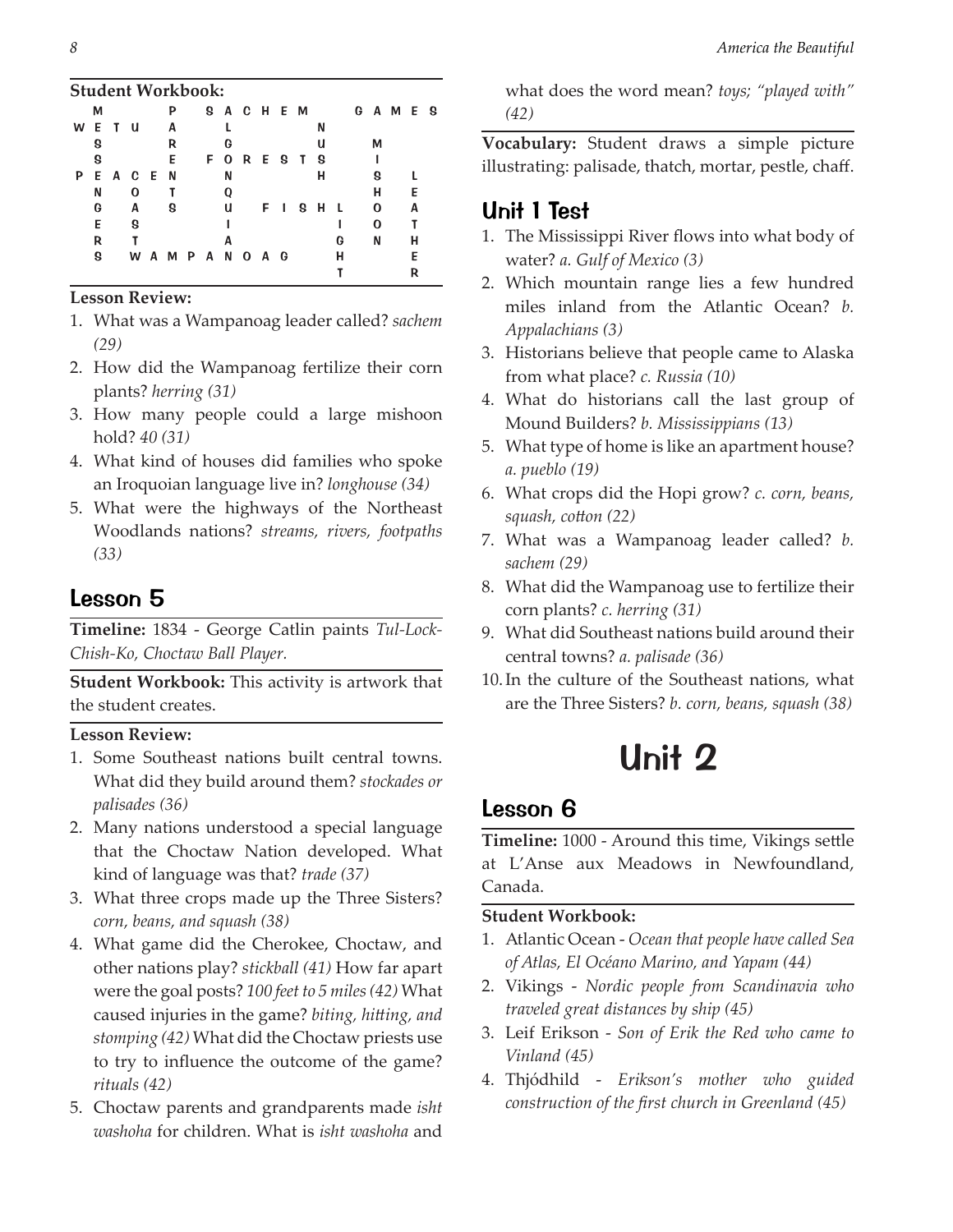- 5. Marco Polo *Man who had traveled in China in the late 1200s and published his story (47)*
- 6. Indies *India, the Indochina peninsula, and the Malay Archipelago (47)*
- 7. Genoa, Italy *Birthplace of Christopher Columbus (46)*
- 8. Grand Khan *Chinese ruler who asked the Pope to send people to teach about Christianity (47)*
- 9. Ferdinand and Isabella: *Rulers of Spain (48)*
- 10.Canary Islands *Islands off the coast of Africa (48)*
- 11.Sargasso Sea *Large area in the Atlantic Ocean with much seaweed (49)*
- 12.Guanahani *First island that Columbus and his crew landed on in the New World (50)*
- 13.Taíno *People who lived on Guanahani (50)*
- 14.Bahama Islands *Island chain that includes Guanahani (50)*
- 15.New World *Lands Columbus found that were previously unknown to Europeans (50)*

#### **Lesson Review:**

- 1. Who was the Viking who came to Vinland? Which Scandinavian country was his family from? *Leif Erikson (45), Norway (45)*
- 2. In what city and what country was Christopher Columbus born? *Genoa, Italy (46)*
- 3. What products did Europeans obtain in trade from the Indies? *spices, silk, ivory, gemstones (47)*
- 4. Name the king and queen who sponsored Columbus' voyage, the three ships that carried Columbus and his crew, and the year that they sailed to the New World. *King Ferdinand and Queen Isabella of Spain; Niña, Pinta, and Santa Maria; 1492 (48)*
- 5. If you were a European king or queen at the time of Christopher Columbus, what do you think you would have said if Columbus asked you to sponsor his voyage? *Answers will vary.*

## Lesson 7

**Timeline:** 1507 - A German mapmaker gives the name America to the landmass that includes North and South America.

#### **Student Workbook:**

|                       | <b>MAGELLAN</b> |        |  |        |  |                |  |             | C O L U M B U S            |           |  |
|-----------------------|-----------------|--------|--|--------|--|----------------|--|-------------|----------------------------|-----------|--|
| В<br>А<br>В<br>O<br>А |                 |        |  | 0<br>Ω |  | WALD SEEMULLER |  | E<br>0<br>N | 0<br>0<br>N<br>A<br>D<br>ი | C A S A S |  |
|                       |                 | $\sim$ |  |        |  |                |  |             |                            |           |  |

#### **Lesson Review:**

- 1. Describe the characteristics Christopher Columbus saw in the islanders he met in the New World. *good looks, kind manner, and generosity (52)*
- 2. What did the priest Bartolomé de Las Casas think about the Spanish mistreating islanders? *It was a sin. (53)*
- 3. Name the first European explorer to see the Pacific Ocean. *Balboa (53)* Name the first European explorer who led an expedition that went around the world though he died before the crew completed the voyage. *Magellan (53)*
- 4. How did America get its name? *German mapmaker Waldseemuller labeled the newly discovered lands America in honor of Amerigo Vespucci. (54)*
- 5. Name the Spanish explorer who first landed in Florida. *Juan Ponce de León (55)* Name two Spaniards who explored the Southeast and the Southwest during the same time period. *Southeast, Hernando de Soto; Southwest, Francisco Vásquez de Coronado (58)*

**Vocabulary:** Student writes each of these words and its definition from the dictionary: governor, colony, expedition, navigator, conquistador.

### Lesson 8

**Timeline:** 1586 - Sir Francis Drake makes a map of St. Augustine before he and his crew burn the city.

**Student Workbook:** 1492 - *Spain (48)*, 1524 - *France (60)*, 1534 - *France (60)*, 1562 - *France (61)*, 1564 - *France (62)*, 1565 - *Spain (63)*, 1572 - *Spain (64)*, 1586 - *England (64)*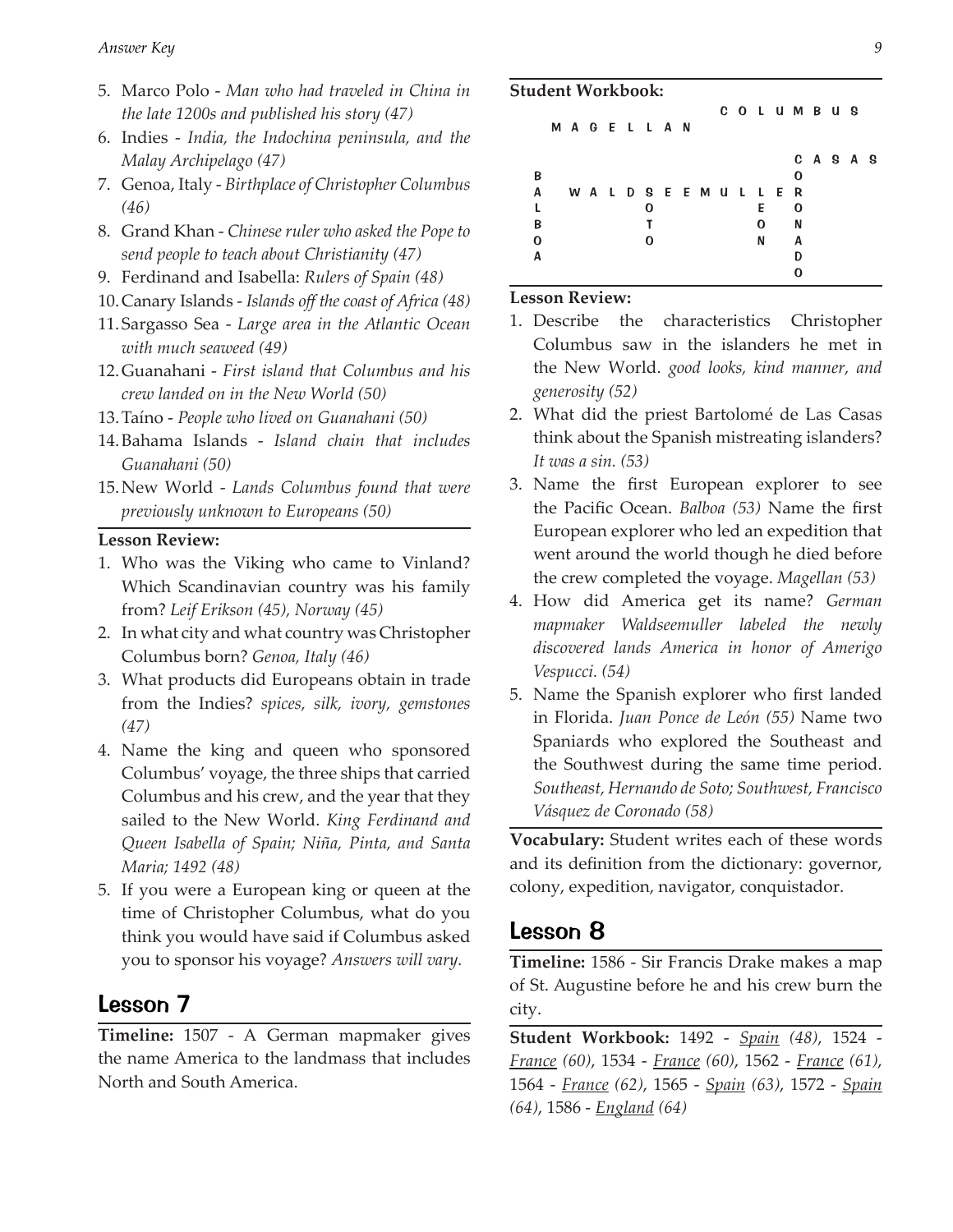#### **Lesson Review:**

- 1. What group of persecuted believers did Jean Ribault bring to Florida? *French Huguenots (61)*
- 2. Describe a Timucuan village. *Answers will vary but may include: round houses, rectangular house for the village chief, roofs made of palmetto branches, surrounded by a wall about 12 feet high. (61)*
- 3. What was the name of the French settlement near present-day St. Augustine? *La Caroline (62-63)*
- 4. Who was the English sea captain who attacked St. Augustine? *Sir Francis Drake (64)*
- 5. What is the oldest permanent city that Europeans founded in America? *St. Augustine (65)*

#### **Vocabulary:**

- 1. The Spanish decided not to *abandon* St. Augustine.
- 2. Because of store *policy*, I could not return my baseball bat.
- 3. I want to stand firm if anyone tries to *persecute* me for what I believe.
- 4. Dad says that I can get a bicycle when our *financial* situation improves.
- 5. During thunderstorms our dog finds *refuge* under the porch.

## Lesson 9

**Timeline:** 2007 - Queen Elizabeth II of England visits Jamestown to celebrate the 400th anniversary of the settlement.

**Student Workbook: Across:** 1. First permanent English settlement in America - *Jamestown (68)*; 2. Spanish navy - *Armada (68)*; 3. Italian who sailed from Bristol, England - *Cabot (66)*; 4. Lost colony - *Roanoke (67)*; **Down:** 1. A Dutch trader brought enslaved people from this continent - *Africa (70)*; 2. Ethnic group from southwestern France and northern Spain - *Basque (66)*; 3. John Cabot's ship - *Matthew (66)*; 4. Servant who served for a certain length of time - *indentured (70)*; 5. Colony named for Queen Elizabeth - *Virginia (67)*  Student colors the name of Virginia.



#### **Lesson Review:**

- 1. What Italian sea captain sailed to the New World from England? *John Cabot (66)* What was the name of his ship? *Matthew (66)* What year did he sail? *1497 (66)*
- 2. Who was the first child of English parents born in America? *Virginia Dare (67)* What was the name of the settlement where she was born? *Roanoke (67)*
- 3. What is the name of the first permanent English settlement in America? *Jamestown (68)*
- 4. Beginning in 1643, what did the settlers of Virginia call their assembly? *House of Burgesses (69)*
- 5. How did Africans first arrive at the Jamestown settlement? *A Dutch slave trader brought them. (70)*

## Lesson 10

**Timeline:** 1614 - Pocahontas (Rebecca) marries John Rolfe.

**Student Workbook:** Student designs a postage stamp honoring Pocahontas.

- 1. What was the name of Pocahontas' nation? *Powhatan (72-73)*
- 2. Why did Jamestown settlers send some of their boys to live with the Powhatan? *to learn their language and customs (73)*
- 3. What did John Smith name the northeastern region of the future United States? *New England (73)*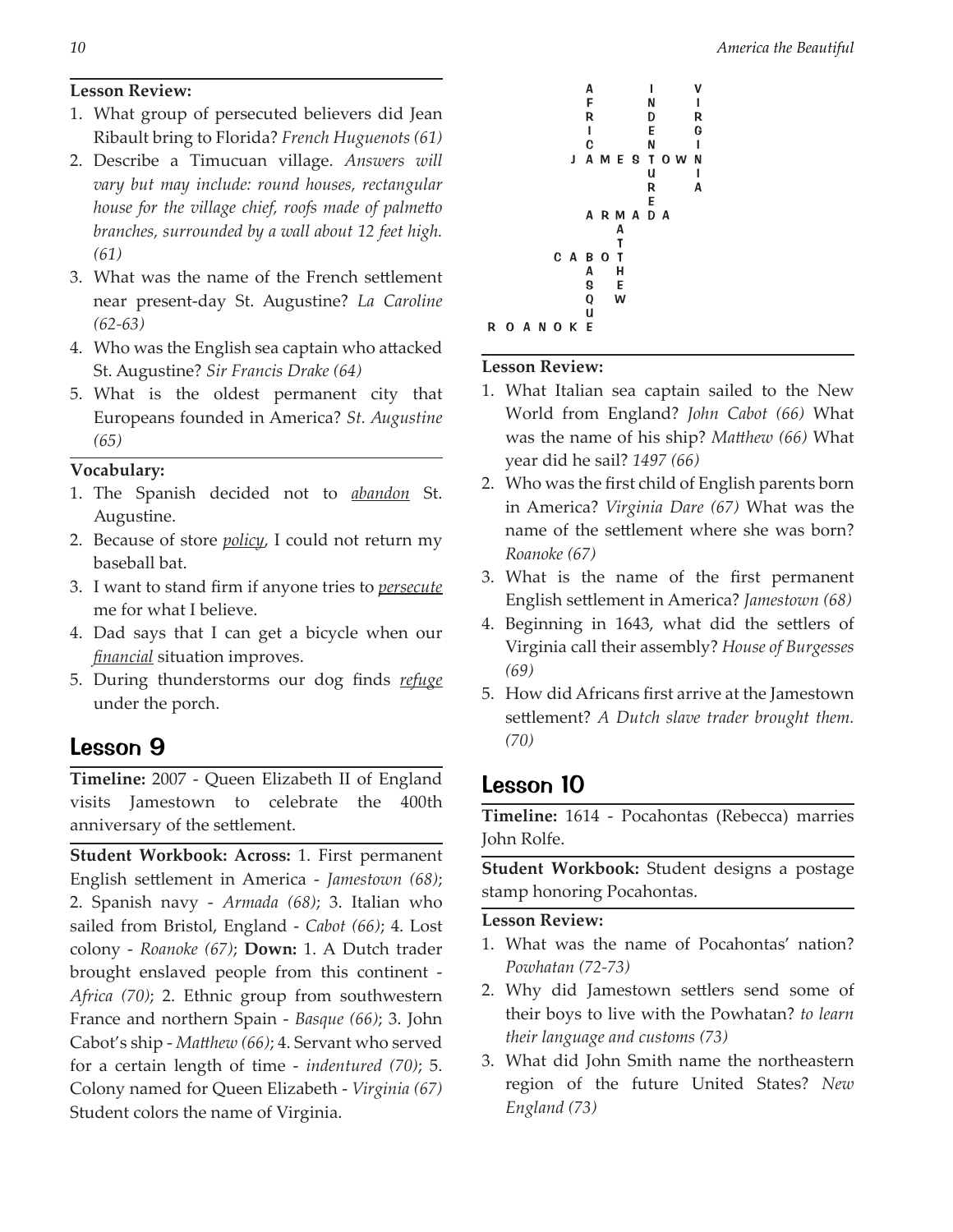- 4. What is the title of the painting of Pocahontas that hangs in the United States Capitol? *The Baptism of Pocahontas (74)*
- 5. Who did Pocahontas marry? *John Rolfe (76)*  Where did they travel? *England (76)* What did the English call her? *Lady Rebecca Rolfe (77)*

**Vocabulary:** Student writes five sentences, using one of these words in each sentence: influential, hostage, christen, export, guardian.

## Unit 2 Test

- 1. Viking who came to America *Leif Erikson (45)*
- 2. Italian who came to America in 1492 *Christopher Columbus (50)*
- 3. First Spanish explorer in Florida *Juan Ponce de León (55)*
- 4. Spaniard who explored the Southeast *Hernando de Soto (58)*
- 5. Persecuted believers from France *Huguenots (61)*
- 6. Oldest European city in America *St. Augustine (65)*
- 7. First English child born in America *Virginia Dare (67)*
- 8. First permanent English settlement in America - *Jamestown (68)*
- 9. Powhatan woman who married John Rolfe *Pocahontas (76)*
- 10.Northeast region named by John Smith *New England (76)*

## Unit 3

## Lesson 11

**Timeline:** 1621 - Squanto helps the Pilgrims and Wampanoag make a treaty.

**Student Workbook: Painting 1:** *Pilgrims (83), Plymouth (83)*; **Painting 2:** *Mayflower (82), government (84)*; **Painting 3:** *Cape (84); Rock (84)*; **Painting 4:** *Carver (85); Massasoit (85)*; **Painting 5:**  *treaty (85); England (85)*

#### **Lesson Review:**

1. What European country gave the Separatists more freedom of religion than they had in England? *the Netherlands (82)*

- 2. What agreement did the Pilgrim men sign before they got off the ship at Cape Cod? *Mayflower Compact (84)*
- 3. What happened to Squanto when he was young that caused him to learn English? *An Englishman captured him, enslaved him, and took him to Spain. Squanto escaped and went to England. (85)*
- 4. What did Squanto teach the Pilgrims? *how to plant corn, how to fish, how to trap animals for their fur, and how to survive in their new home (85)*
- 5. What Pilgrim was elected governor of the Plymouth colony 30 times? *William Bradford (86)*

## Lesson 12

**Timeline:** 1656 - The first public library belonging to a city opens in New Haven, Connecticut.

**Student Workbook: Massachusetts:** John *Winthrop (92)* served as governor of the Massachusetts *Bay (92)* colony. Many people in the colony were *Puritans. (90)*

**New Hampshire:** David Thomson came with his wife and son to form a *fishing (94)* colony. Captain John Mason named the colony New Hampshire after his home *county (95)* in England.

**Maryland:** Calvert wanted a place where *Catholics (95)* could worship in freedom. The first settlers sailed on the *Ark (95)* and the *Dove. (95)*

**Connecticut:** Dutch settlers built the House of *Hope. (96)* Thomas *Hooker (96)* led settlers from Massachusetts. He helped them adopt the Fundamental Orders of Connecticut.

Student colors the names of Massachusetts, New Hampshire, Maryland, and Connecticut.

- 1. What group founded the Massachusetts Bay colony? *Puritans (90)* What did they name the settlement they established on the Charles River? *Boston (92)*
- 2. What did John Winthrop encourage the Puritans to be? *a city on a hill (92)*
- 3. Which colony began as a fishing colony in 1623? *New Hampshire (94)*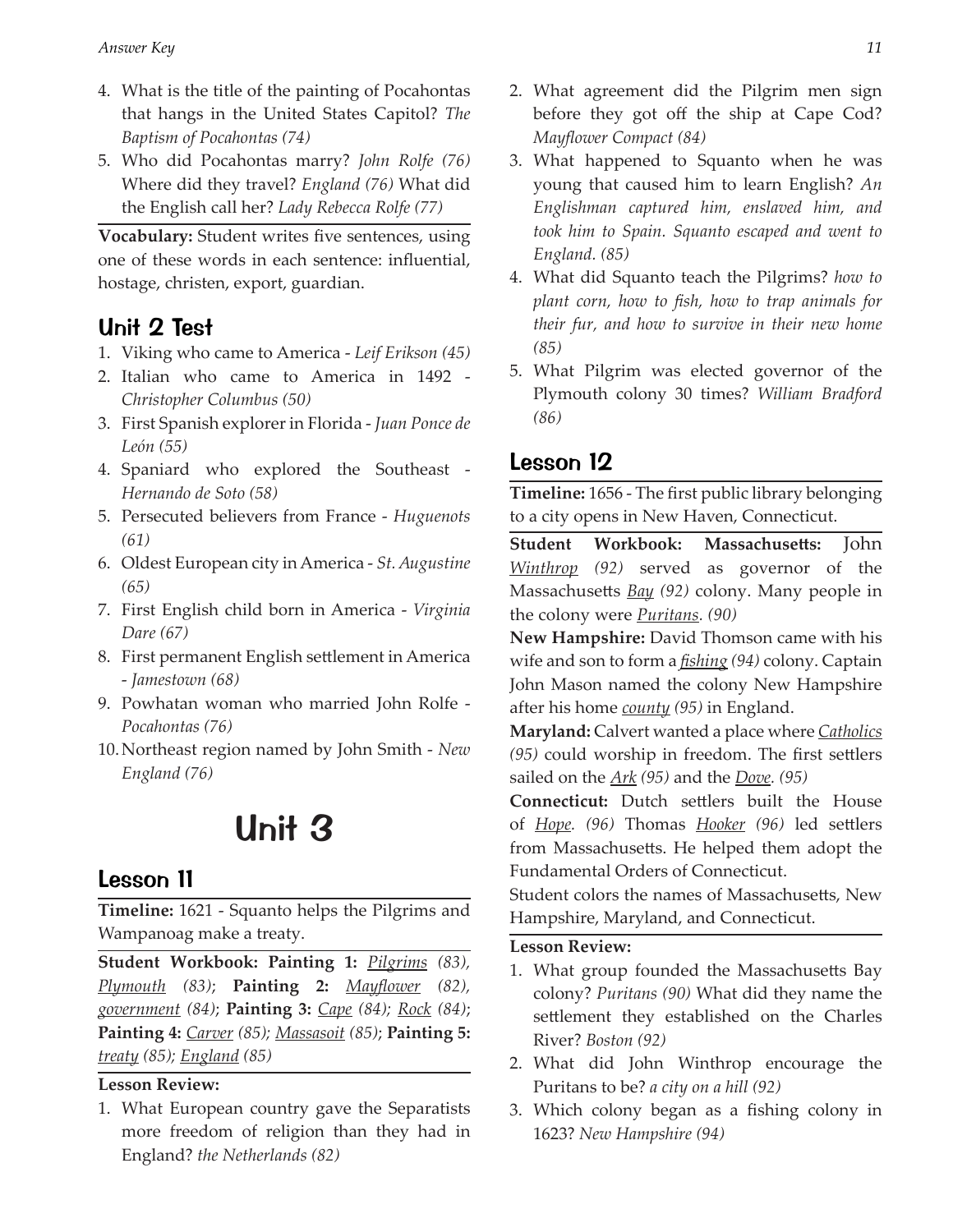- 4. What colony was founded to give Catholics a place where they could worship in freedom? *Maryland (95)*
- 5. Why is Connecticut known as the Constitution State? *Settlers adopted the Fundamental Orders of Connecticut. This may be the first written constitution for a government based on democracy anywhere in the world. (96)*

**Vocabulary:** Student writes five sentences, using one of these words in each sentence: pure, congregation, resources, nobleman, fundamental.

## Lesson 13

**Timeline:** 1835 - Methodists hold camp meetings on Martha's Vineyard.

**Student Workbook: Left column:** *piping plover (100), Martha's Vineyard (102), Nantucket (103), Hiacoomes (102), Thomas Mayhew Jr. (102), right whale (103);* **Middle column:** *sand dunes (98), painted turtle (100), salt marsh (99), water lily in pond (100);* **Right column:** *beach (99), cape (98), Nauset (101), Provincetown (101), cranberries (104), horseshoe crab (100)*

#### **Lesson Review:**

- 1. What is a piece of land that juts into a lake, sea, or ocean? *cape (98)*
- 2. Describe a Cape Cod house. *They had one door in the center of the front and two windows on either side. The roof was steep so that snow would not get too heavy. (101)*
- 3. What two large islands lie near and to the south of Cape Cod? *Martha's Vineyard and Nantucket (98-99)*
- 4. Who was the first Wampanoag to become part of the church at Nunnepog on Martha's Vineyard? *Hiacoomes (102)* Who was the minister who taught him? *Thomas Mayhew Jr. (102)*
- 5. What skill did the Wampanoag introduce to settlers on Nantucket Island? *whaling (103)*

**Vocabulary:** Student writes a paragraph using these words: nutrient, dialect, whaling, migrate, venture.

## Lesson 14

**Timeline:** 1636 - When Puritan leaders send soldiers to arrest Roger Williams, he escapes to Narragansett Bay.

**Student Workbook: Column 1:** *book (110), historic site (109);* **Column 2:** *charter (111);* **Column 3:**  *drawing (108), deed (109);* **Column 4:** *statue (106)*  Student colors the name of Rhode Island and Providence Plantations.

#### **Lesson Review:**

- 1. Roger Williams believed that the government and the church should be *separate*. He thought that the government should have no *power* over the church and that ministers should have no power over *government*. *(107)*
- 2. In October 1635, what did officials do to Roger Williams? *They banished him. (107)*
- 3. When Roger Williams got to Narragansett Bay, who welcomed him to stay with him and his people? *Massasoit (108)*
- 4. What city did Roger Williams found? *Providence (108-109)*
- 5. What two freedoms did the Royal Charter of 1663 give to the residents of the Colony of Rhode Island and Providence Plantations? *govern themselves, religion (110)*

**Vocabulary:** Student writes each of these words and its definition from the dictionary: worship, conscience, obedience, banish, heretic.

## Lesson 15

**Timeline:** 1609 - Henry Hudson explores New York Bay and the Hudson River.

**Student Workbook:** Please note that this worksheet is divided into three colonies. Therefore, the questions are not all in the order that the information appears in the text. **New York:** The Hudson *River (113)* was named for *Henry (113)* Hudson. The *Dutch (113)* West India Company sent 30 families to America in 1624. The area where they settled was called New *Netherland. (113)* They named their settlement on Manhattan Island New *Amsterdam. (114)* In 1647 Peter **Stuyvesant** (116), who had a peg leg, served as director general of New Netherland. The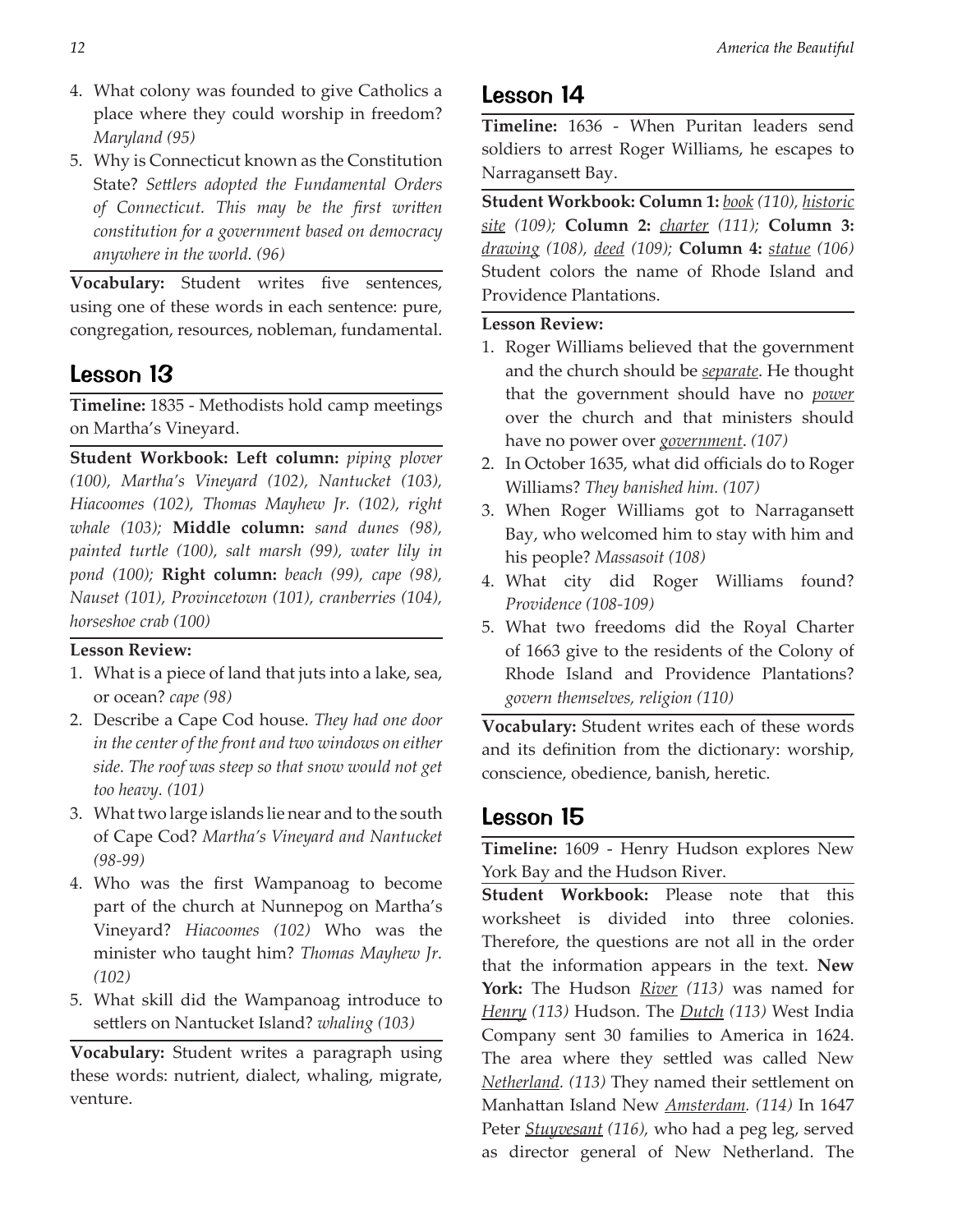English *conquered (117)* New Netherland in 1664. They named it for James, the Duke of York, who was the brother of England's *King (117)* Charles II. **New Jersey:** The Dutch set up a *patroonship (115)* at Pavonia which is now Jersey City, New Jersey. A patroonship was similar to a medieval *manor. (115)* When the English took over New Netherland, they named the land to the east of the Delaware River New Jersey. Jersey is the name of an *island (117)* in the English Channel. **Delaware:** The Dutch also set up a patroonship at Swaanendael, which is now Lewes, Delaware. Peter *Minuit (116)* led Swedes to America to establish New *Sweden. (116)* They sailed to presentday Wilmington, Delaware. Minuit purchased land from five *sachems (116)* of the Lenni-*Lenape (116)* Confederation. They built Fort Christina, naming it for Sweden's 11-year-old queen. Student colors the names of New York, New Jersey, and Delaware.

#### **Lesson Review:**

- 1. What two bodies of water did Henry Hudson explore in 1609? *New York Bay and Hudson River or Mahicantuck River (112-113)*
- 2. What was the name of the New York colony when the Dutch founded it? *New Netherland (113)*
- 3. Who did the Chancellor of Sweden hire to lead a small group of Swedes to America? *Peter Minuit (116)*
- 4. When English ships sailed into the harbor at New Amsterdam, what did the people of New Amsterdam do? *They refused to fight. (117)*
- 5. What colony is named for an island in the English Channel? *New Jersey (117)*

## Unit 3 Test

- 1. *False* Student writes: *The Pilgrims signed the Mayflower Compact before they left the Mayflower. (84)*
- 2. *True (85)*
- 3. *False* Student writes either of these statements: *Puritans founded Massachusetts Bay (90) or Catholics founded Maryland. (95)*
- 4. *False* Student writes either of these statements: *Puritans founded Massachusetts Bay colony so they*

*could worship in freedom (90) or Catholics founded Maryland so they could worship in freedom. (95)*

- 5. *True (103)*
- 6. *True (102)*
- 7. *False* Student writes: *Roger Williams believed that the church should not control the government. (107)*
- 8. *True (109)*
- 9. *False* Student writes: *Henry Hudson explored New York Bay (112) and the Hudson River. (113)*  10.*True (113)*

## Unit 4

## Lesson 16

**Timeline:** 1640 - The first book printed in America is the *Bay Psalm Book*.

**Student Workbook:** Student makes a design for the first page of the first chapter of Genesis.

#### **Lesson Review:**

- 1. What was the first book printed in America? *Bay Psalm Book (121)*
- 2. Why did John Eliot translate the Eliot Indian Bible? *to share the gospel of Jesus with native nations (121-122)*
- 3. What was the last name of the family of ministers whose first names were Richard, Increase, and Cotton? *Mather (123)*
- 4. What children's book included the Lord's Prayer and the Ten Commandments, along with stories, an alphabet, and rhymes? *The New England Primer (124)*
- 5. Why did parents in New England teach their children to read? *So they could read the Bible (125)*

## Lesson 17

**Timeline:** 1682 - William Penn sails to Pennsylvania.

#### **Student Workbook:**

- 1. London *Birthplace of William Penn (128)*
- 2. Quaker *Religion of William Penn (129)*
- 3. Duke of York *Friend of William Penn and brother of King Charles II (128)*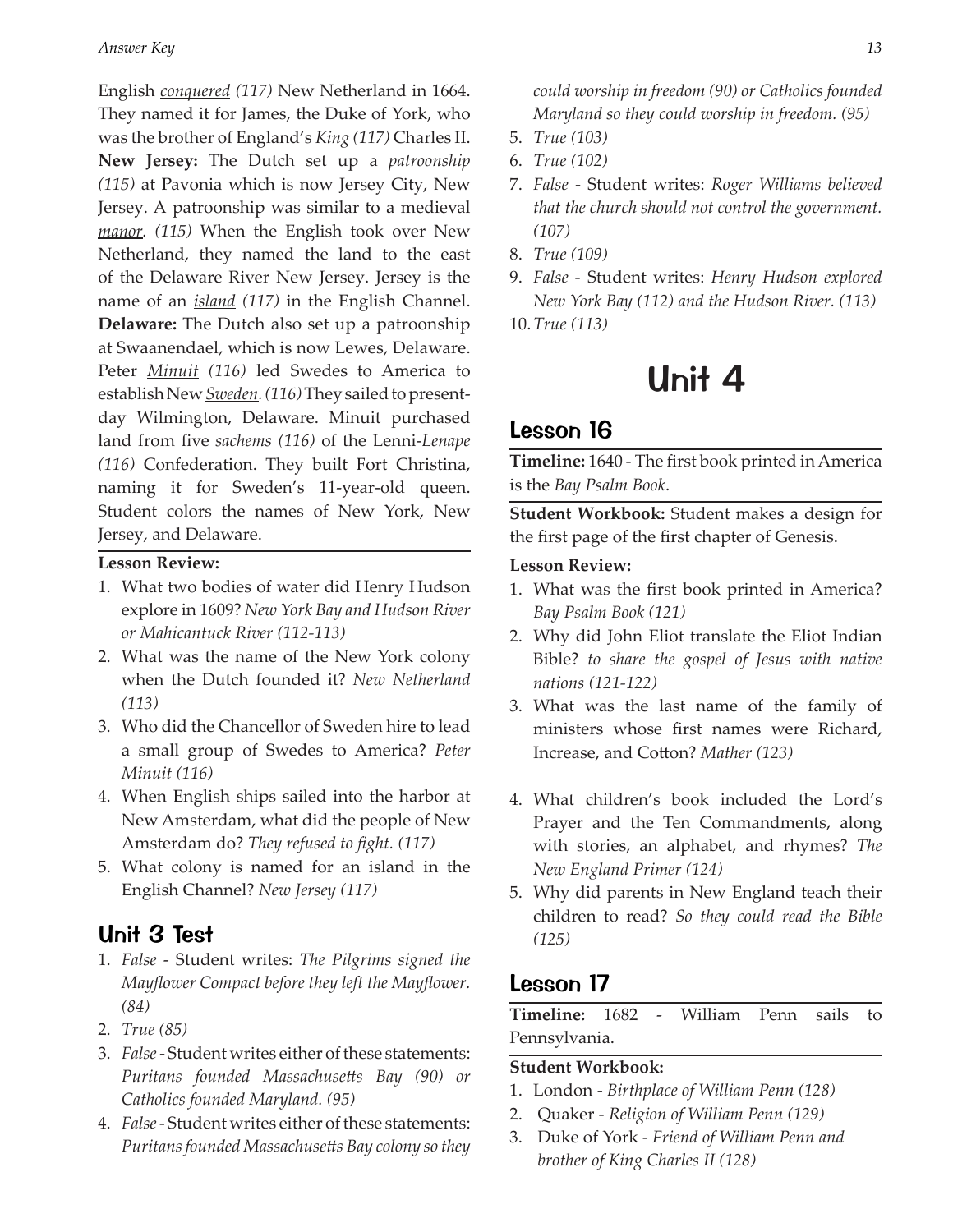- 4. Philadelphia *City of Brotherly Love (130)*
- 5. Lenape *A native nation (131)*
- 6. Pennsbury Manor *William Penn's home in Pennsylvania (131)*
- 7. Pennsylvania *Colony William Penn began in America (130)*
- 8. King Charles II *King who owed money to William Penn's father (130)*
- 9. John Penn *William Penn's only child who was born in America (132)*
- 10. Gulielma Penn *William Penn's first wife (130)*
- 11. Hannah Penn *William Penn's second wife (132)*
- 12. Jean Leon Gerome Ferris *Artist who painted*  The Birth of Pennsylvania *and* The Landing of William Penn *(130, 128)*

Student colors the name of Pennsylvania.

#### **Lesson Review:**

- 1. How was William Penn educated until he was 11 years old? *He was homeschooled. (128)*
- *2. Pennsylvania* means "Penn's Woods." Who did King Charles name it after? *William Penn's father (130)*
- 3. What does *Philadelphia* mean? *"brotherly love" (130)*
- 4. What did William Penn admit to the Lenape people? *That Europeans had treated them badly. (131)*
- 5. What Bible quote is on the Liberty Bell? *Part of Leviticus 25:10: "Proclaim liberty throughout all the land unto all the inhabitants thereof." (133)*

## Lesson 18

**Timeline:** 1734 - The year after Oglethorpe founded Georgia, Chief Tomochichi goes to England with him.

**Student Workbook:** Live *oaks (134)* grow in the coastal plain of North Carolina, South Carolina, and Georgia. Colonists used wood from the live oak tree to build *ships. (135)* Native nations extracted oil from live oak *acorns. (135)* Resurrection *ferns (135)* and Spanish *moss (135)* live on live oak trees. **North Carolina:** The name Carolina honored King *Charles (136)* I. His son King Charles II gave a large area of land south of *Virginia*  *(136)* to *eight (136) proprietors. (136)* In 1729 Carolina was officially divided into North Carolina and South Carolina. North Carolina had thick *forests (137)* and many *marshes (or swamps) (137)* and *swamps (or marshes). (137)* **South Carolina:** In 1670 a ship named the*Carolina (137)* brought settlers to Carolina. They founded Charles Town, now called *Charleston. (137)* South Carolina had many large *rice (138)* plantations. It became one of the richest *colonies (138)* in America. **Georgia:** James Edward *Oglethorpe (138)* founded the Georgia colony in 1733. The first English settlement there was *Savannah. (139)* Yamacraw Chief *Tomochichi (139)* asked visiting ministers John and Charles Wesley for *Christian (139)* education for his people. Student colors the names of North Carolina, South Carolina, and Georgia.

#### **Lesson Review:**

- 1. What did American colonists build from the curved wood of live oak trees? *ships (135)*
- 2. How long can a live oak live? *1,000 years (135)*  Name two plants that live on live oak trees. *resurrection ferns and Spanish moss (135)*
- 3. Describe the kind of Middle Ages class system that the proprietors tried to establish in Carolina. *social classes with proprietors at the top, nobles below them, freemen below them, and tenants (or leetmen) at the bottom (137)*
- 4. What crop helped to make South Carolina one of the richest colonies in America? *rice (138)*
- 5. Who founded Georgia? *James Oglethorpe (138- 139)* Who gave his consent for the founder to build a settlement? *Chief Tomochichi (138)*

#### **Vocabulary:**

- 1. When we got the new puppy, we put a gate across the kitchen doorway as a *barrier*.
- 2. Mr. Anthony is the *proprietor* of our apartment house.
- 3. Mom used tweezers to *extract* the splinter from my foot.
- 4. I want to do my part to keep the *environment* clean in my state.
- 5. I asked my mom if I could make a dessert for supper and she gave her *consent*.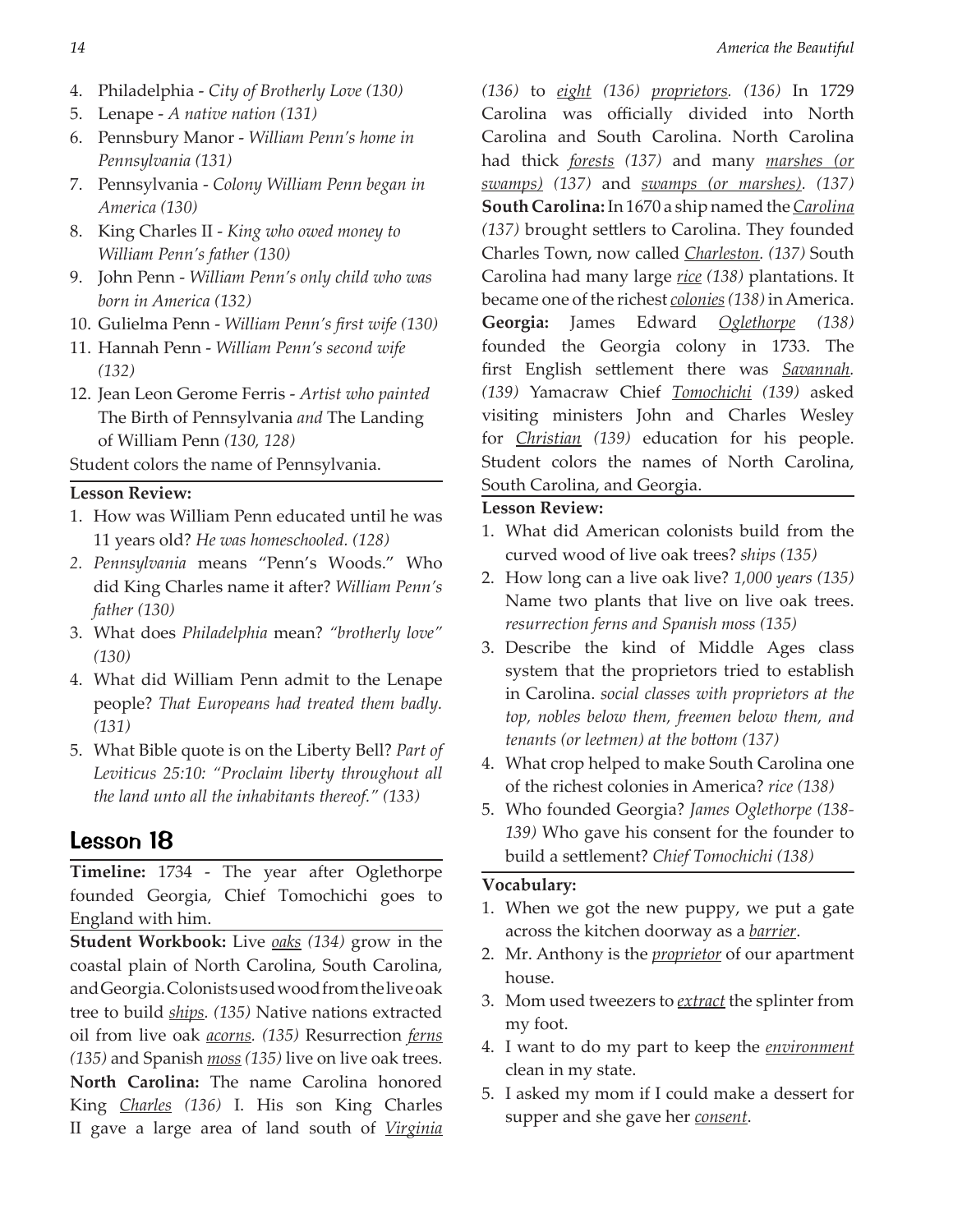## Lesson 19

**Timeline:** 1739 - Large crowds come to hear evangelist George Whitefield speak in Philadelphia.

#### **Student Workbook:**

|   |   |   | P | I | L | G | R | ı | М | 8 |   |   |
|---|---|---|---|---|---|---|---|---|---|---|---|---|
|   |   |   |   | P | u | R | I | T | Α | N | 8 |   |
|   |   | н | U | G | u | E | N | 0 | т | 8 |   |   |
|   |   |   |   | Q | u | Α | К | E | R | 8 |   |   |
|   |   |   |   | C | A | T | н | 0 | L | ı | C | 8 |
|   |   |   |   |   |   |   |   |   |   |   |   |   |
|   |   |   | J | O | N | Α | T | н | Α | N |   |   |
|   |   |   |   | E | D | W | A | R | D | S |   |   |
|   |   |   |   | н | E | Α | R | Т | 8 |   |   |   |
|   | M | 0 | н | A | W | к |   |   |   |   |   |   |
|   |   | W | н | ı | T | E | F | ı | E | L | D |   |
|   |   |   |   | Т | E | N | N | E | N | T |   |   |
|   |   |   | D | A | ٧ | ı | E | 8 |   |   |   |   |
|   | 0 | 8 | В | O | R | N |   |   |   |   |   |   |
| т | н | E | 0 | ι | О | G | ı | А | N |   |   |   |
|   |   |   |   |   |   |   |   |   |   |   |   |   |

**Lesson Review:**

- 1. List the New England Colonies that existed in the mid-1700s. *Connecticut, Massachusetts, Rhode Island, New Hampshire (143)*
- 2. List the Middle Colonies. *Delaware, New Jersey, New York, Pennsylvania (143)*
- 3. List the Southern Colonies. *Virginia, Maryland, North Carolina, South Carolina, Georgia (143)*
- 4. What do historians call the revival that American churches experienced in the mid-1700s? *Great Awakening (144)*
- 5. What knowledge did enslaved Africans bring to the Southern Colonies? *rice farming (148)*

## Lesson 20

**Timeline:** 1932 - Colonial Williamsburg opens as a museum.

**Student Workbook: Left column:** *Governor's (150), Plantation (150), Williamsburg (150), Randolph (154), Queen Anne (152), good works (156);* **Middle column:** *William and Mary (150), ministers (150), Parish (152), Burgesses (151), Virginia Gazette (151), capitol (151);* **Right column:** *Wren (150), Gloucester (151), apothecary (151), public magazine (152), George Washington (153), Thomas Jefferson (153)*

#### **Lesson Review:**

- 1. What was one purpose of the College of William and Mary? *to train ministers (150)*
- 2. What was the first capital of the Virginia colony? *Jamestown (150)* Where did the capital move in 1699? *Middle Plantation (150)* What was the capital's new name? *Williamsburg (150)*
- 3. What was Virginia's first newspaper and when did it begin? *Virginia Gazette, 1736 (151)*
- 4. What did the people of Williamsburg store in the public magazine? *muskets, powder, swords, tents, canteens, cooking pots, and other military supplies (152)*
- 5. If you could portray one of the reenactors on page 155, which one would you portray? *Answers will vary.*

#### **Vocabulary:**

- 1. When I am a *pedestrian*, I always look both ways before I cross the street.
- 2. Ponce de León and his crew thought Florida was an island and tried to sail around it, but they couldn't because it is a *peninsula*.
- 3. The army kept their weapons in a *magazine*.
- 4. The founders of the university signed its first *charter*.
- 5. The colonial mother went to the *apothecary* to get medicine for her sick child.

## Unit 4 Test

- 1. The first book printed in America was the *Bay Psalm Book*. *(121)*
- 2. The *New England Primer* included the Lord's Prayer, the Ten Commandments, and an alphabet. *(124)*
- *3. Philadelphia* means "brotherly love." *(130)*
- 4. The Bible quote on the Liberty Bell reads: "*Proclaim* liberty throughout all the land unto all the inhabitants thereof." *(133)*
- 5. Colonists built *ships* from the curved wood of live oak trees. *(135)*
- 6. Chief Tomochichi gave James Oglethorpe his consent to build a settlement in the *Georgia* colony. *(138)*
- 7. The great revival of the mid-1700s is called the Great *Awakening*. *(144)*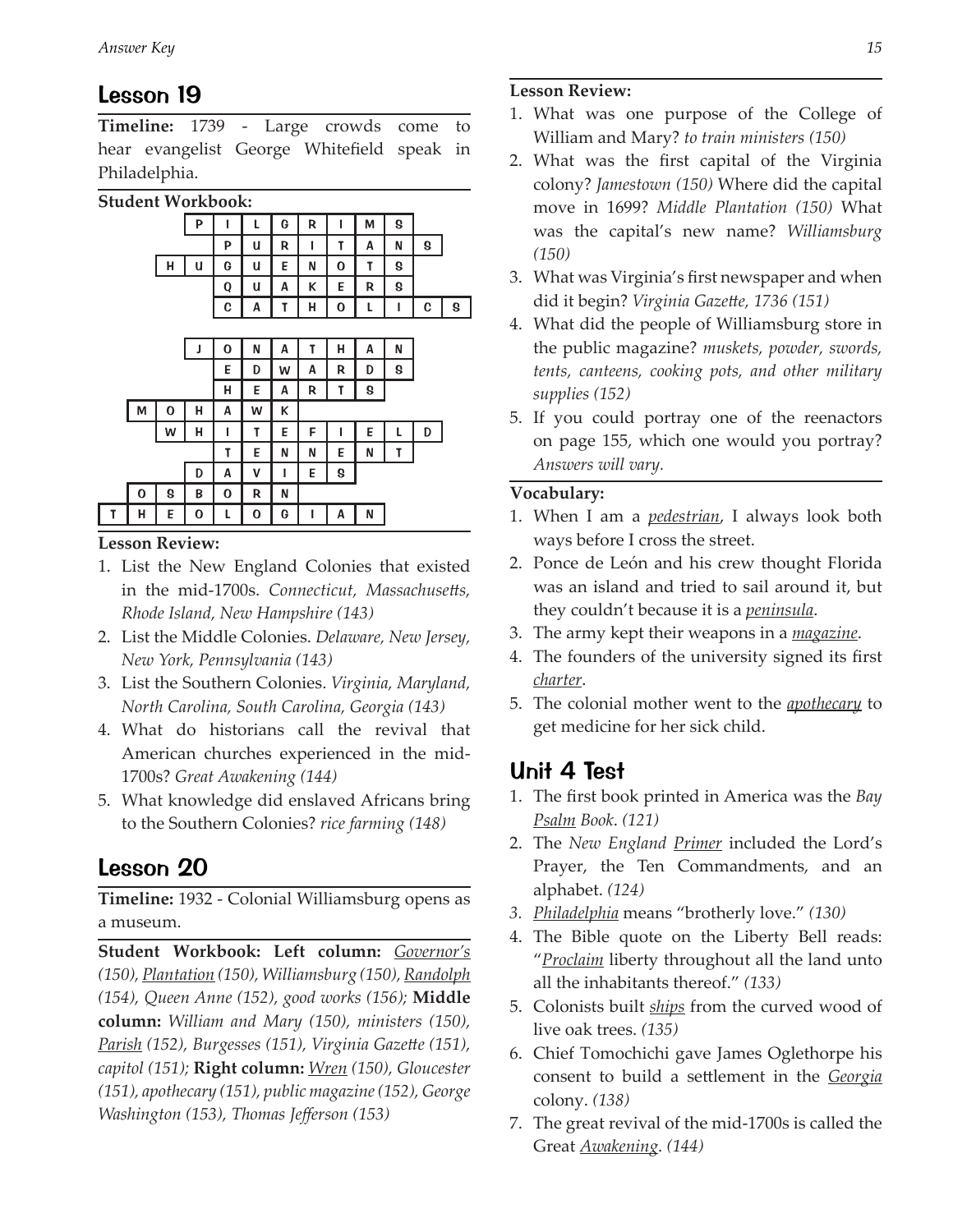- 8. Enslaved people from Africa helped South Carolina farmers know how to grow *rice*. *(148)*
- 9. The *Virginia Gazette* was Virginia's first *newspaper*. *(151)*
- 10.After Middle Plantation became the capital of the Virginia colony, its name was changed to *Williamsburg*. *(150)*

## Unit 5

## Lesson 21

**Timeline:** 1608 - The first American bottle making shop begins in Virginia.

**Student Workbook: Clockwise from top left:**  wheels - *wheelwright (162)*, Betty lamp - *blacksmith (159)*, vase - *glassblower (161)*, pottery - *potter (163)*, wigs - *wigmaker (163)*, spoon - *silversmith (160)*, sundial - *brass founder (163)*, sugar bowl *pewtersmith (160)*, spice cabinet - *cabinetmaker (161-162)*

#### **Lesson Review:**

- 1. What did a craftsman provide for his apprentices? *room and board, training in his trade, and instruction in reading, writing, and arithmetic (159)*
- 2. What kind of craftsman made metal objects, mostly from iron and also from steel? *blacksmith (159)*
- 3. Who is the most remembered colonial silversmith? *Paul Revere (The student might add Jr. Either way is okay.) (160)*
- 4. Why did King Louis XIII of France begin to wear a wig? *to cover his bald head (163)*
- 5. What did a teamster do? *A teamster drove a wagon with a team of horses and transported goods from town to town or from business to business. (164)*

## Lesson 22

**Timeline:** 1608 - Samuel de Champlain leads an expedition into the Great Lakes region.

**Student Workbook:** *Lake Superior, Lake Huron, Lake Michigan, Lake Ontario, Lake Erie (order does not matter, 166)*

- 1. New France *The area of North America where the French settled and traded (167)*
- 2. René-Robert Cavelier de La Salle *French explorer who sailed south to the Gulf of Mexico in 1682 (167)*
- 3. Lake Superior *Largest freshwater lake in the world (168)*
- 4. Ojibwe *Native nation who lived along the shore of Lake Superior (169)*
- 5. Huron *Name of a Great Lake and of the nation who taught the French to use snowshoes (169)*
- 6. Samuel de Champlain *Explorer who founded Quebec City and the colony of New France (167)*
- 7. Michi-guma *Ojibwe word that became the name of Lake Michigan (170)*
- 8. Lake Erie *Warmest and shallowest Great Lake which also has the most varieties of fish (170)*
- 9. Lake Ontario *Lake that empties into the St. Lawrence River (170)*
- 10. George Washington *Virginia soldier who built Fort Necessity (172)*
- 11. French and Indian War *War in North America that was part of what Europeans called the Seven Years' War (172)*
- 12. Marquette and Joliet *The priest and the fur trader who sailed down the Mississippi River to Arkansas (167)*

#### **Lesson Review:**

- 1. List the five Great Lakes. *Lake Superior, Lake Michigan, Lake Huron, Lake Erie, Lake Ontario (166)*
- 2. How much of the world's fresh water is in the Great Lakes? *20 percent (166)*
- 3. The first Europeans to explore the Great Lakes were from what country? *France (167)*
- 4. What native nation lived along the shore of Lake Superior? *Ojibwe (169)*
- 5. What waterfall lies between Lake Erie and Lake Ontario? *Niagara Falls (170)*

**Vocabulary:** Student writes five sentences, using one of these words in each sentence: alliance, area, rapids, bay, shallow.

## Lesson 23

**Timeline:** 1542 - Juan Rodriguez Cabrillo becomes the first European to land in California.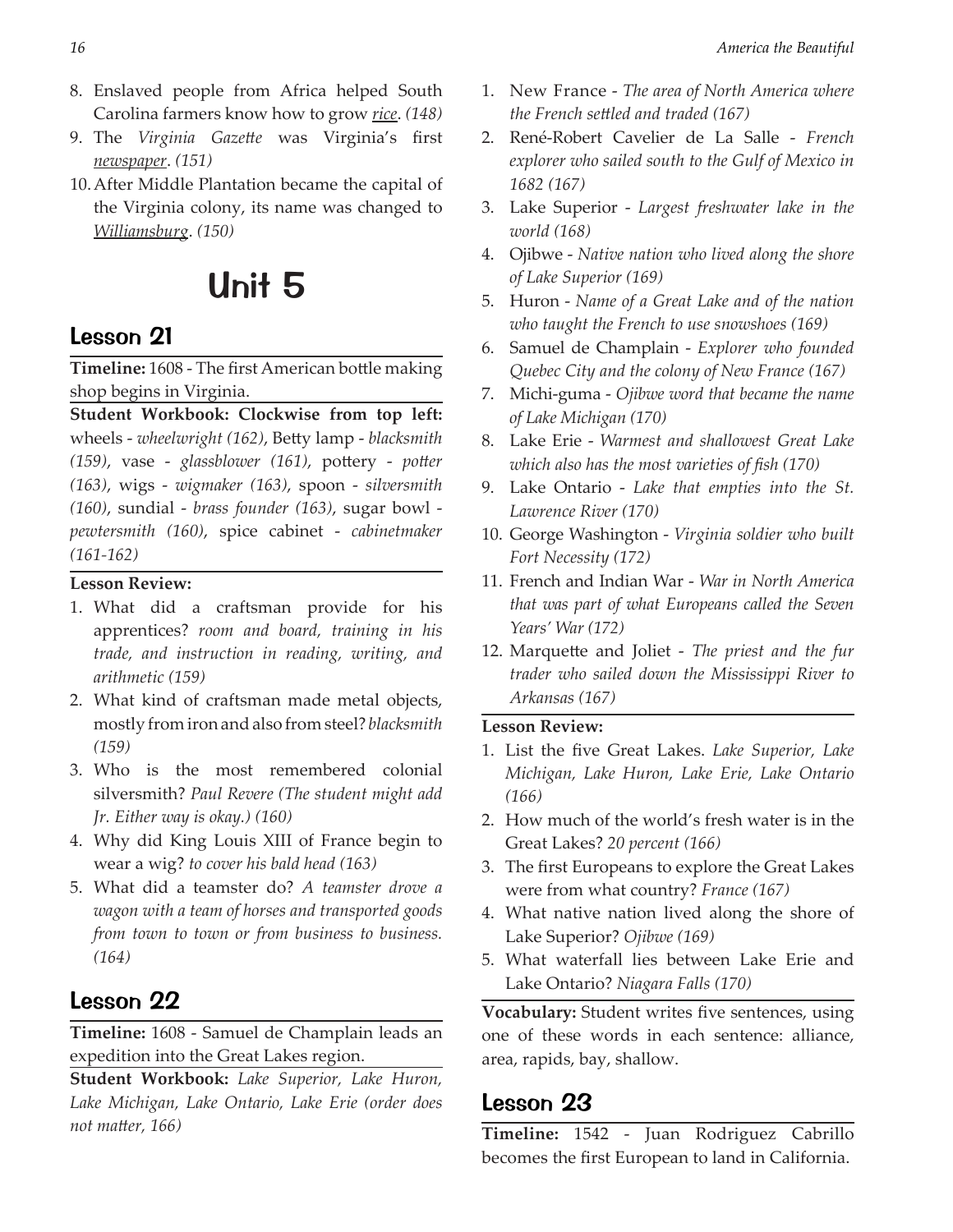**Student Workbook: Top row:** *Yurok (175), Chinook (177), Chumash (177)*; **Second row:** *Pomo (176), Russia (179), Tlingit (179)*; **Third row:** *Great Britain (181), Kwakwaka'wakw (177), Spain (180):*  **Fourth row:** *Haida (177), Chukchansi (176), Miwok (175)*

#### **Lesson Review:**

- 1. California nations wove beautiful and intricate baskets. How did they use them? *containers, baby carriers, hats, game pieces (176)*
- 2. Which California nation lived in classes and built boats from planks? *Chumash (176)*
- 3. What did Northwest Coast nations carve to tell stories and record history? *totem poles (177)*
- 4. What Danish explorer working for the Russian czar landed in North America in 1741? *Vitus Bering (179)*
- 5. What Franciscan friar began building Spanish missions in California in 1769? *Junipero Serra (180)*

**Vocabulary:** Student writes each of these words and its definition from the dictionary: chert, class, regalia, friar, mission.

### Lesson 24

**Timeline:** 1773 - Sons of Liberty participate in the Boston Tea Party.

#### **Student Workbook:**

Royal Proclamation of 1763 - *Colonists can't move west of the Appalachian Mountains. (183)* 

Sugar Act - *Colonists have to pay a tax on goods imported from countries other than Britain. (183)*

Currency Act - *The colonies can't mint their own money. (183)*

Quartering Act - *Colonists have to provide supplies and housing for British troops. (183)*

Stamp Act - *Colonists have to pay for stamps for printed documents. (184)*

Townshend Acts - *The British Parliament can make laws for colonists and require them to pay taxes (184)*  Coercive Acts - *Boston merchants can't export or import products. (186)*

#### **Lesson Review:**

1. What did King George III issue that stated that Americans could not settle beyond the Appalachian Mountains? *Royal Proclamation of 1763 (183)*

- 2. Boston citizens condemned taxation without what? *representation (183)*
- 3. What did the Stamp Act require colonists to do? *purchase government stamps to put on printed documents or purchase paper with stamps already printed on it (184)*
- 4. Who was the African American man who was the first person to die in the Boston Massacre? *Crispus Attucks (185)*
- 5. What group of Boston protestors dumped British tea into Boston Harbor during the Boston Tea Party? *Sons of Liberty (186)*

#### **Vocabulary:**

- 1. I am thankful that Senator Smith will now *represent* the people of my state in the U.S. Senate.
- 2. The president issued a *proclamation* declaring next Sunday a national day of prayer.
- 3. Mom told me not to *harass* the ducks when we go to the duck pond.
- 4. I keep my *currency* in my wallet.
- 5. My dad would like for the U.S. Congress to *repeal* the income tax.

### Lesson 25

**Timeline:** 1753 - Benjamin Franklin becomes postmaster general for the 13 colonies.

**Student Workbook:** I was born in *Boston. (192)* I had nine brothers and sisters. I loved to read when I was a boy, but I didn't do well at arithmetic. I invented *wooden (193)* hand paddles to help me swim. I learned how to be a *printer. (193)* I wrote and sold *ballads (193)* when I was a boy.

When I was 18 years old, I went to *London (193),* England, to learn about printing. I came to Philadelphia and opened my own print shop. I married Deborah Read. I founded a *library (194)* and a volunteer *fire (194)* department in Philadelphia. I published *Poor Richard's Almanack (194)* for 26 years. I invented the Franklin *stove.(194)* I organized a fire insurance company that is still in existence. I experimented with *electricity. (195)*

I went to London, England, to represent the interests of *Pennsylvania. (196)* I invented the glass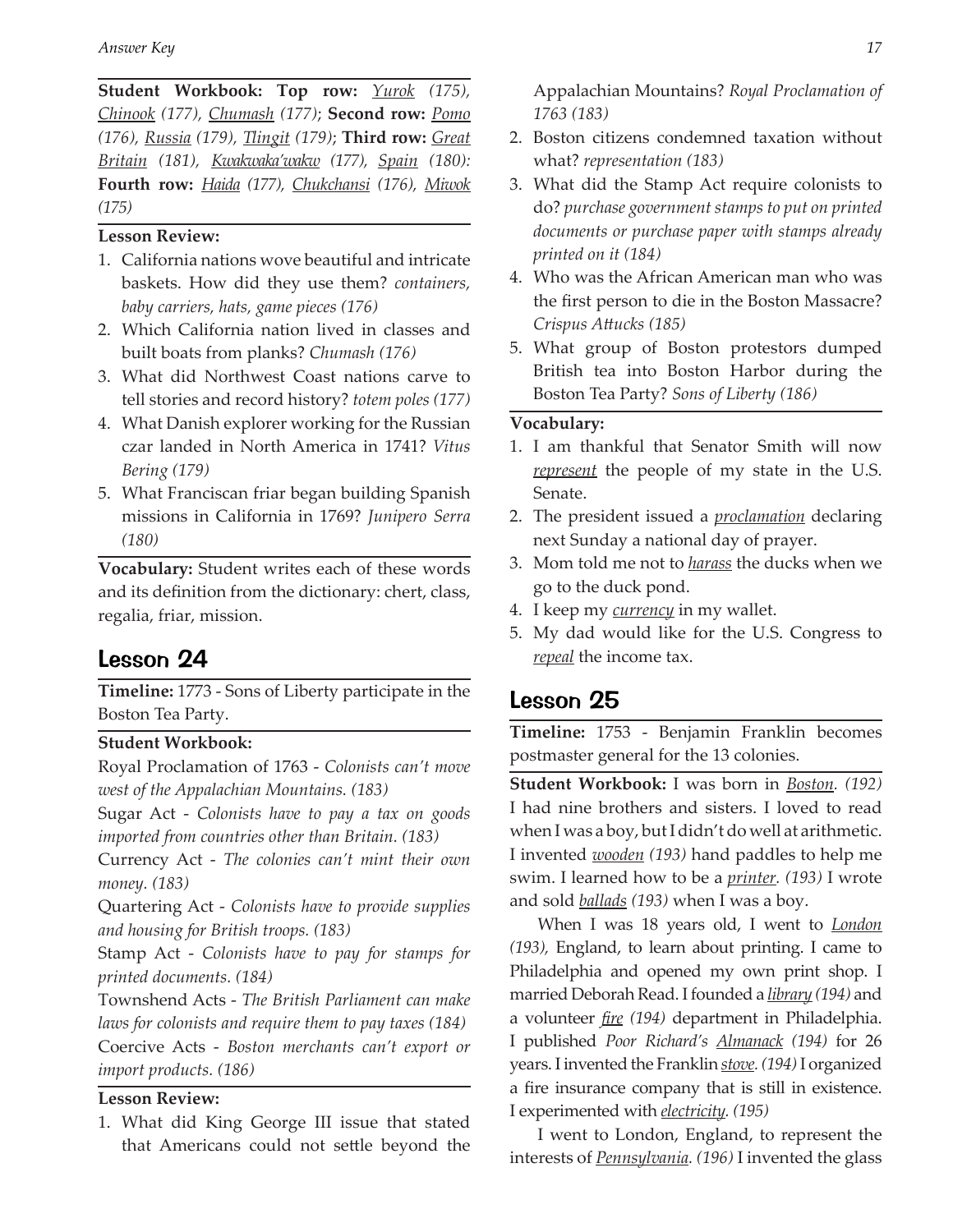*armonica (196)* while I was there. I came back to Philadelphia for two years before returning to London to help the colonies. The colonies met in a Continental *Congress. (196)* My wife, Deborah, died while I was gone. While I was on my way home, the first battles of the American Revolution occurred at *Lexington (197)* and *Concord (197),*  Massachusetts. When I returned to America, I moved back into my house and lived there with my daughter, Sarah, and her family. I also became a member of the *Second (197)* Continental Congress. I was the oldest delegate.

#### **Lesson Review:**

- 1. What popular work did Benjamin Franklin publish for 26 years? *Poor Richard's Almanack (194)*
- 2. What dangerous thing is Franklin doing in the top picture on page 195? *experimenting with electricity (195)*
- 3. What group met in Carpenters' Hall in Philadelphia in 1774? *First Continental Congress (196)*
- 4. In what two towns did the first battles of the American Revolution take place? *Lexington and Concord (197)*
- 5. Who did the Second Continental Congress choose to be the commander in chief of the Continental Army? *George Washington (197)*

## Unit 5 Test

- 1. A craftsman provided room and board, training, and instruction in reading, writing and arithmetic for his *b. apprentices (159)*
- 2. A teamster transported goods from town to town, using a *c. wagon and team of horses (164)*
- 3. The Great Lakes contain about 20 percent of the world's *a. fresh water (166)*
- 4. The five Great Lakes include Lakes *c. Superior, Michigan, Huron, Erie, Ontario (166)*
- 5. Northwest Coast nations used totem poles for *c. telling stories & recording history (177)*
- 6. The Franciscan friar who built Spanish missions in California was *b. Junipero Serra (180)*
- 7. Boston citizens condemned taxation without *a. representation (183)*
- 8. The Royal Proclamation of 1763 stated that Americans could not settle beyond the *c. Appalachian Mountains (183)*
- 9. The first battles of the American Revolution were in *b. Lexington & Concord (197)*
- 10.The man the Second Continental Congress chose to be the commander in chief of the Continental Army was *a. George Washington (197)*

## Growing Up Dakota

#### **Literature Questions**

- 1. What were Charles Eastman's two different names when he was a child and what did they mean? *Hakādah, the pitiful last (2) Ohiyesa, the winner (67)* What had just happened when the medicine man changed his name? *a ballgame (67)* Why did Ohiyesa change his name to Charles Alexander Eastman? *his father told him to (vii)*
- 2. Who took care of Ohiyesa while he was growing up? *His grandmother; student might also write her name, Uncheedah, but it is not necessary (70, 74)* Who was Ohiyesa's main teacher while he was growing up? *his uncle; student might also write his name, White Footprint, but it is not necessary (28, 41)* Why did Ohiyesa's parents not take care of him? *Ohiyesa's mother died when he was a baby. (70) His father got separated from the rest of the family after conflict with American soldiers, and a man who was half-native and half-white betrayed him. (14)*
- 3. What did Ohiyesa do for fun with other boys? *Answers will vary.*
- 4. What did Ohiyesa's people do at a sugar camp? *make maple sugar (15)* What did they later harvest from canoes? *wild rice (114)*
- 5. What did Charles Eastman's (Ohiyesa's) father do each morning? *read the Bible and sing a stanza of a hymn (141)* What did his father tell him about Jesus? *That Jesus was the son of God who came to earth to save sinners, and that it was because of Jesus that his father had come looking for him (141)* How did Charles Eastman feel about what his father told him about Jesus? *It made a deep impression on his mind. (141)*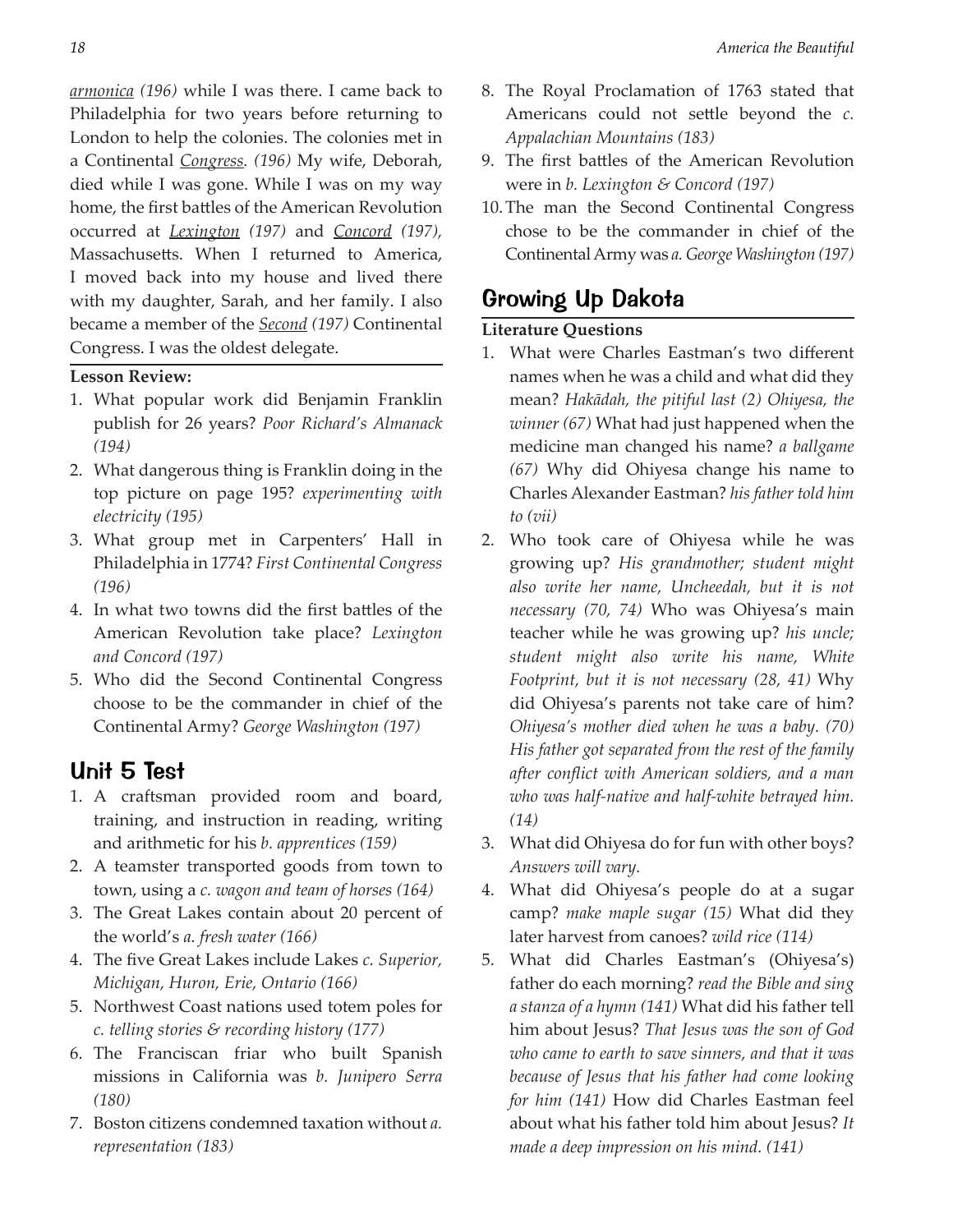## Unit 6

## Lesson 26

**Timeline:** 1775 - Patrick Henry declares, "Give me liberty or give me death!"

#### **Student Workbook:**

- 1. Valley Forge *Town northwest of Philadelphia (200)*
- 2. Patriots *Colonists ready to fight for their rights (200)*
- 3. Loyalists or Tories *Colonists who supported Great Britain (200)*
- 4. Patrick Henry *Said: "Give me liberty or give me death!" (200)*
- 5. Thomas Paine *Author of* Common Sense *(201)*
- 6. Thomas Jefferson *Main author of the Declaration of Independence (201)*
- 7. East River *Continentals crossed this after Battle of Long Island (202)*
- 8. Nathan Hale *Regretted he had but one life to lose for his country (202)*
- 9. Benjamin Franklin *Traveled to France to get aid for the United States (202)*
- 10.Hessians *German soldiers Great Britain hired to fight Patriots (203)*
- 11.John Adams - *Proposed the idea of the Stars and Stripes flag (203)*
- 12.Lafayette *Young French soldier who came to America to help (204)*
- 13.Vermont *Home of the Green Mountain Boys (204)*
- 14.Saratoga *The second battle here was the turning point of the American Revolution (205)*
- 15.Martha Washington - *She came to Valley Forge to help her husband. (206)*
- 16.Von Steuben *Prussian officer who trained troops at Valley Forge (207)*

#### **Lesson Review:**

- 1. When did the Continental Congress adopt the Declaration of Independence? *July 4, 1776 (201)*
- 2. Who was the main author of the Declaration of Independence? *Thomas Jefferson (201)*
- 3. Look at the painting at the top of page 203. Who is in the painting? *George Washington*

*and his troops (203)* What are they doing? *crossing the Delaware River (203)* What day is it? *Christmas Day, 1776 (203)*

- 4. Describe the new flag that John Adams proposed to the Continental Congress. *Answers will vary but should include this information: 13 stripes of red and white and 13 white stars on a blue field. (203)*
- 5. Where did General Washington and his troops spend the cold winter of 1777-1778? *Valley Forge, Pennsylvania (206)*

## Lesson 27

**Timeline:** 1777 - Congress adopts the Stars and Stripes flag.

**Student Workbook: Left Column:** *Wayne (216), West Point (210), Charleston (212), Jones (209), Benedict Arnold (212), Andrew Jackson (213);* **Middle Column:** *France (208), Quincy (208), Lee (199, 210), camp followers (210), "the West" (211), Kościuszko (217);* **Right column:** *George Washington (209), Clark (211), Horse (212), Greene (216), Cahokia (211), Overmountain Men (213)*

#### **Lesson Review:**

- 1. What European country did Benjamin Franklin help convince to come to the aid of the United States? *France (208)*
- 2. What Continental Navy officer said, "I have not yet begun to fight"? *John Paul Jones (209)*
- 3. What Continental fortification along the Hudson River was never conquered by the British? *West Point (210)*
- 4. Who was the Kentucky settler who led his men against British forces at Fort Sackville in "the West"? *George Rogers Clark (211)*
- 5. What group of backwoodsmen gathered in Sycamore Shoals and crossed the Appalachian Mountains to win the Battle of Kings Mountain? *Overmountain Men (213)*

#### Lesson 28

**Timeline:** 1829 - The Chesapeake and Delaware Canal opens.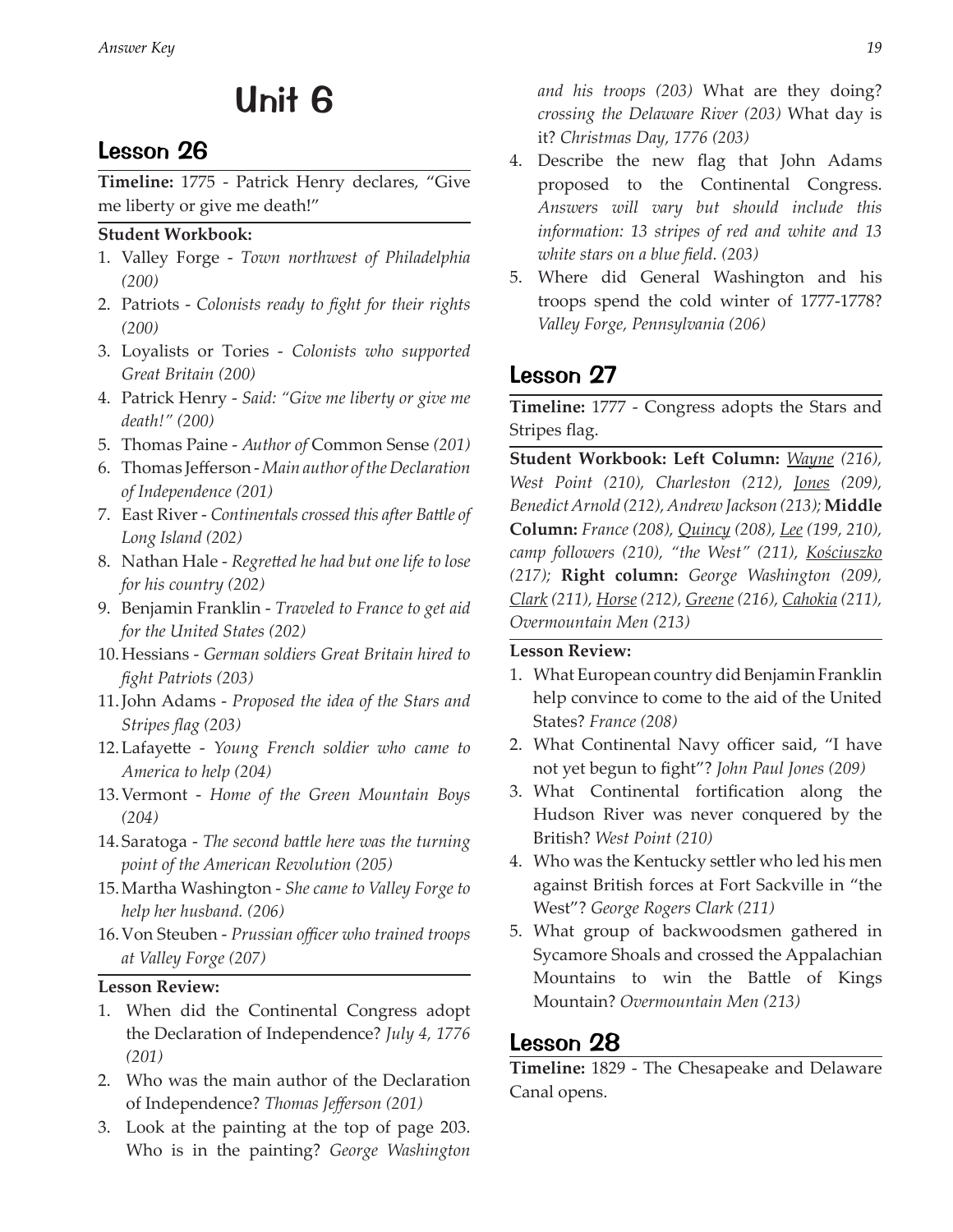#### **Student Workbook:**

|   | W A R S H I P S Y |       |  |  |            |  |                   | B |         |  |              | EELS |     |   |
|---|-------------------|-------|--|--|------------|--|-------------------|---|---------|--|--------------|------|-----|---|
|   |                   | W     |  |  |            |  | CORNWALLIS        |   |         |  |              |      |     |   |
|   |                   | A     |  |  | R          |  |                   |   |         |  |              |      |     |   |
|   |                   |       |  |  |            |  | CHESAPEAKE TREATY |   |         |  |              |      |     |   |
|   |                   | н     |  |  | т          |  |                   | L |         |  |              | E.   |     | C |
|   |                   |       |  |  | 0          |  | WEAPONS           |   |         |  |              |      | — н |   |
|   |                   | HENRY |  |  | W          |  |                   |   |         |  |              | т    |     | A |
|   |                   | G     |  |  | Ν          |  | R E E F S         |   |         |  |              | u    |     | R |
| В |                   |       |  |  |            |  |                   |   |         |  | <b>SHADL</b> |      |     |   |
| A |                   |       |  |  | ROCHAMBEAU |  |                   |   |         |  |              | R    |     | E |
|   |                   | Ν     |  |  |            |  |                   |   | C R A B |  |              | Y    |     | S |
|   |                   |       |  |  |            |  |                   |   |         |  |              |      |     |   |

#### **Lesson Review:**

- 1. Where did General Cornwallis and his British troops surrender to General Washington and his Continentals? *Yorktown (219)*
- 2. What agreement did the Confederation Congress ratify that officially ended the American Revolution? *Treaty of Paris (220)*
- 3. What is an estuary? *a coastal area where salt water from an ocean mixes with fresh water from rivers (220)* What is the largest estuary in America? *Chesapeake Bay (220)*
- 4. Land from what three states makes up the Delmarva Peninsula? *Delaware, Maryland, Virginia (221)*
- 5. What did Continental soldiers at Valley Forge call the shad? *savior fish (222)*
- **Vocabulary:** Student should write each of these words and its definition from the dictionary: sea nettle, oystercatcher, terrapin, elver, muskrat.

### Lesson 29

**Timeline:** 1870 - William Canby publishes the story of his grandmother Betsy Ross making the first American flag.

**Student Workbook:** Student will follow directions to examine the sampler and draw a frame for it.

#### **Lesson Review:**

1. Where did General George Washington go after he resigned as commander of the Continental Army? *Mount Vernon (226)*

- 2. In the late 1700s, what did people use to stuff their mattresses? *moss, straw, dried corn husks, wheat chaff, or feathers (227)*
- 3. What is a quilt? *two layers of fabric stitched together with padding in between (227)* Colonists of what two nationalities brought quilting traditions to America? *Dutch and English (227)*
- 4. In the late 1700s, what materials did people use to make candles? *tallow from sheep or beef fat, candle wicks of flax or cotton (228)* If they used a candle mold, what kind of metal was it made of? *tin (228)*
- 5. What did many American women stop buying in the years before the American Revolution? *English fabric (231)* What group of women spun yarn to help the cause of the American Revolution? *Daughters of Liberty (231)*  According to William Canby, who made the first Stars and Stripes? *Betsy Ross (231)*

#### Lesson 30

**Timeline:** 1747 - The College of New Jersey (later called Princeton University) begins classes to train ministers.

**Student Workbook:** I was born in 1723 in *Scotland. (236)* My father was a minister in the *Church (236)*  of Scotland. By age four, I could read the *Bible. (236)*

By the time I was born, England and Scotland had joined together to form the Kingdom of Great *Britain. (236)* Most Scottish people resented this. The Scottish leader known as Bonnie Prince Charlie led an uprising against the English. When I went to watch a *battle (237)* the Bonnie Prince captured me and imprisoned me in the *castle (237)* of Doune. I escaped out a *window. (237)*

In 1748 I *married (237)* Elizabeth Montgomery. During the Great *Awakening (237)*, nine Presbyterians founded the College of New Jersey, later called *Princeton. (237)* In 1768 Elizabeth and I brought our five children to America where I became *president (237)* of the college. I taught five subjects and *preached (238)* twice on Sunday.

In 1776 I became a delegate to the Continental *Congress. (238)* I got to Philadelphia just three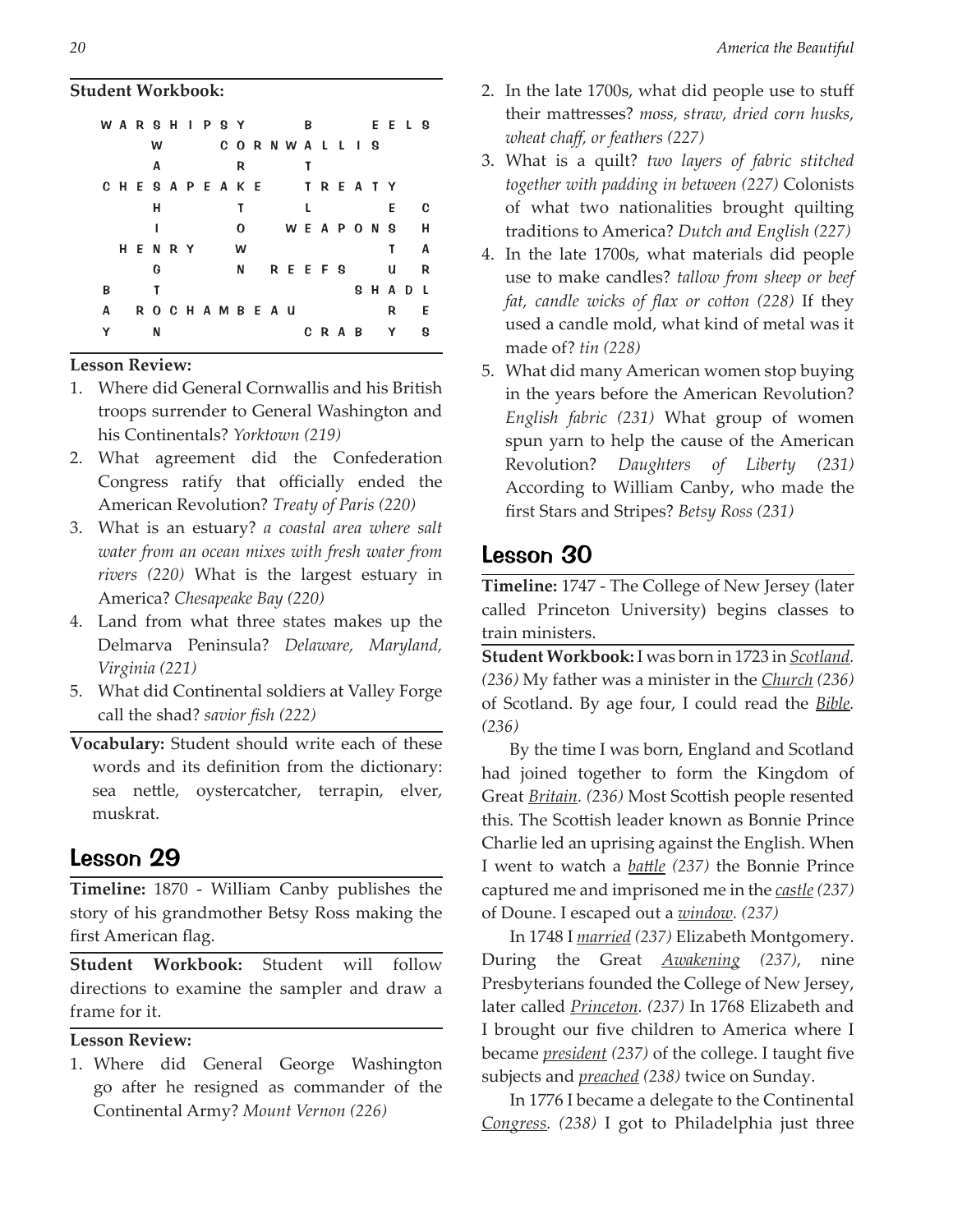days before the Congress adopted the *Declaration (238)* of *Independence. (238)* We *signed (236)* the document in mid-August. I was the only *minister (236)* who signed it.

When British *troops (238)* marched toward Princeton during the American Revolution, I sent the *students (238)* home. Both British and American troops used the college's Nassau Hall during the war. After the war, the Confederation Congress moved from Philadelphia to Nassau Hall. It met there for a few months during 1783.

My wife Elizabeth died in 1789. I married Anne Marshall Dill. We had two *children. (240)* I remained president of Princeton for the rest of my life.

#### **Lesson Review:**

- 1. Who was the only college president to sign the Declaration of Independence? *John Witherspoon (236)*
- 2. Witherspoon came to New Jersey from where? *Scotland (237)*
- 3. Who was the lawyer who helped to convince him to come? *Richard Stockton (237)* Who was the physician who helped to convince him to come? *Dr. Benjamin Rush (237)*
- 4. What group met at Princeton's Nassau Hall in the summer of 1783? *Confederation Congress (239)*
- 5. What is the name of the painting depicted on the postage stamp on page 239? *George Washington at the Battle of Princeton (239)* Who painted it? *Charles Willson Peale (239)*

**Vocabulary:** Student writes a sentence using each of these words: sacred, honor, sympathetic, priority, independence.

### Unit 6 Test

- 1. Main author of the Declaration of Independence - *Thomas Jefferson (201)*
- 2. Where Washington and his troops spent the winter of 1777-1778 - *Valley Forge (206)*
- 3. European country that helped Americans in the Revolution - *France (208)*
- 4. Led American forces in "the West" *George Rogers Clark (211)*
- 5. Where Cornwallis surrendered to Washington - *Yorktown (219)*
- 6. Largest estuary in America *Chesapeake Bay (220)*
- 7. Home of George Washington *Mount Vernon (226)*
- 8. Made the first Stars and Stripes *Betsy Ross (231)*
- 9. College president who signed the Declaration of Independence - *John Witherspoon (236)*
- 10.Painted *George Washington at the Battle of Princeton* - *Charles Willson Peale (239)*

## Unit 7

#### Lesson 31

**Timeline:** 1793 - George Washington lays the cornerstone of the U.S. Capitol building.

**Student Workbook:** After the student fills in the blanks, he colors the names of the three branches of the federal government at the bottom of the page.

First President George *Washington (245, 249)*; Chief Justice of the Supreme Court John *Jay (246)*; Secretary of State Thomas *Jefferson (246);*  Secretary of War Henry *Knox (246)*; Secretary of the Treasury Alexander *Hamilton (246)*

Though the *Articles (242)* of Confederation were weak, the Confederation Congress was able to pass the Northwest *Ordinance. (242)* It described how areas in the *Northwest (242)* Territory could become states.

In 1787, 55 *delegates (243)* met to make the Articles of Confederation more effective. They decided to *write (243)* a new constitution. George Washington served as the president of this Constitutional *Convention. (243)* The delegates decided to have three *branches (243)* of government. In September 39 of the 55 delegates signed the United States *Constitution. (244)*  Delegates decided that it would go into effect when *nine (245)* states ratified it.

In 1789 New York City became the first *capital (245)* of the United States. The capital moved to *Philadelphia (247)* in 1790.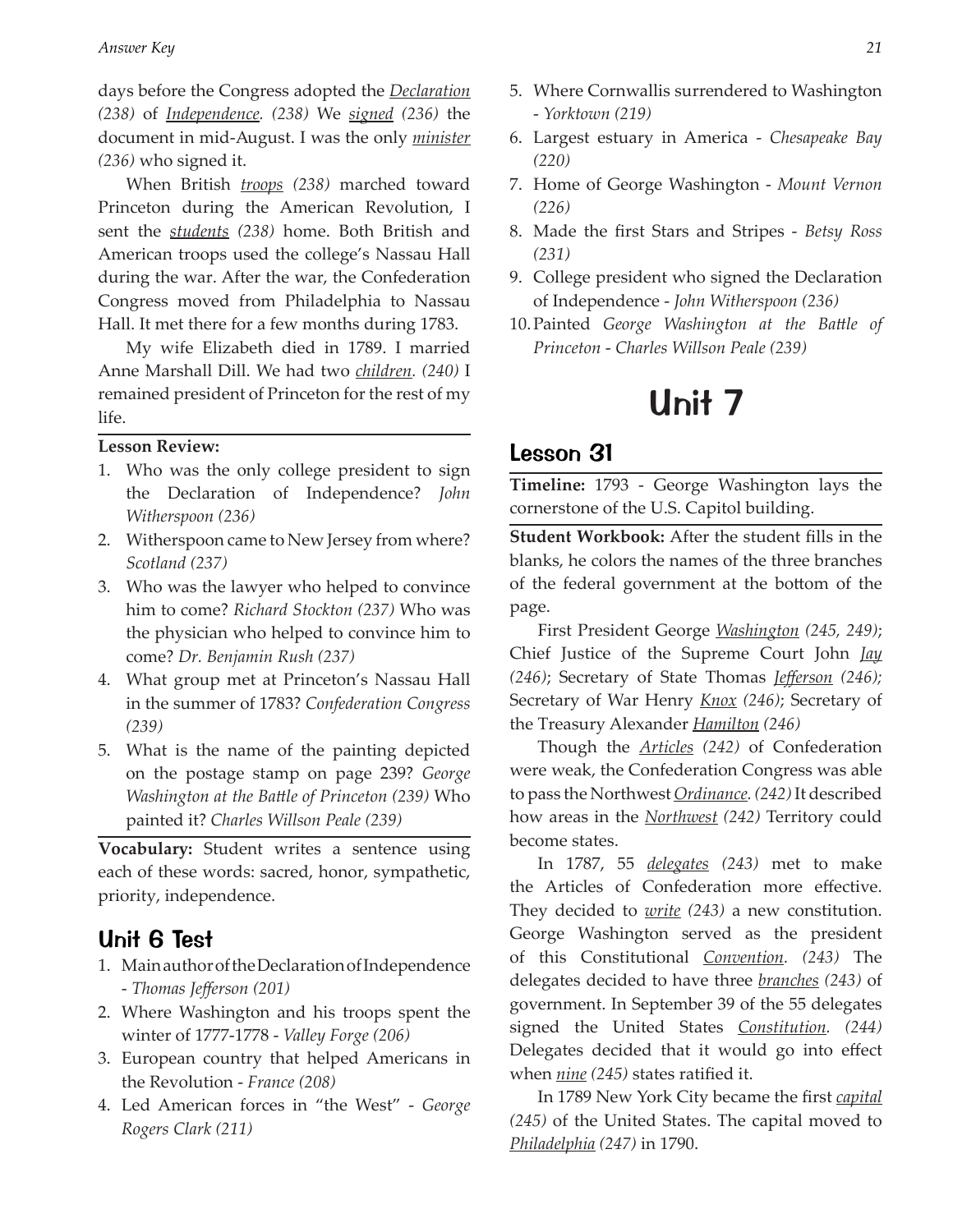#### **Lesson Review:**

- 1. The Northwest Ordinance of 1787 established the Northwest Territory. The ordinance described how areas there would become *states* and declared that they would be *equal* with the original 13. It stated that citizens would have *religious* freedom, that native nations would be treated *fairly*, and that slavery would be *illegal* there. (242-243)
- 2. What document is the supreme law of the United States of America? *United States Constitution (244)* When was it signed? *September 17, 1787 (244)* What are the first ten amendments called? *Bill of Rights (246)*
- 3. Who was elected as the first president of the United States? *George Washington (245)* What words did he add to the presidential oath? *"So help me God" (245)*
- 4. What two cities served as the first two U.S. capitals? *New York City (245) and Philadelphia (247)*
- 5. Maryland and Virginia gave land to create a permanent U.S. capital along the Potomac River. What is the name of that district? *District of Columbia (247)* What is the name of the city that was built inside the district? *Washington (247)*

## Lesson 32

**Timeline:** 1800 - John Adams is the first president to live in the President's House.

**Student Workbook:** I was born in Weymouth, *Massachusetts (250),* in 1744. My parents were William and Elizabeth Quincy Smith. Father was a minister. When I was a girl, I visited poor families with Mother. We took them *food (250),*  clothes, and firewood. I was homeschooled and read many books in Father's *library (250)* and in my *Grandfather (250)* Quincy's library.

I married John Adams when I was almost 20 years old. John and I lived in *Braintree (251),*  about five miles away from my childhood home. The daffodils in the photo above are in front of a wall that stands between the home where John was born and our first home, which is next door. We named our first child Abigail, but called her Nabby. We named our second child John Quincy. We lived in *Boston (251)* twice while John worked there as a lawyer. Our son, Charles, was born in Boston, and our son, Thomas, was born in Braintree. After the Boston *Tea (251)* Party, we decided it was safer to live in Braintree.

John and I spent many difficult years away from each other while we served our country, but we stayed close and in love. During our courtship and marriage, we wrote each other over 1,100 *letters. (251)* John was in Philadelphia during the Battle of *Bunker (252)* Hill. Our son John Quincy and I watched it from a hill near our home. When John helped to write the Declaration of *Independence (252),* I encouraged him to "remember the *ladies*" *(252)* and told him that I thought enslaved people should be set *free. (252)* During the American Revolution, I helped to make bullets and gave *shelter (252)* to soldiers and to war refugees.

John spent several years as a *diplomat (252- 253)* in Europe. I joined him when he served as the American *ambassador (253)* to Great Britain after the Revolution. John was elected as the first U.S. *vice (254)* president and the *second (254)* U.S. president. John and I were the first president and first *lady (255)* to live in the new President's House in *Washington (255),* D.C. We spent our retirement back in Braintree, where we had begun our lives together. By then the name had been changed to *Quincy (254)* in honor of my mother's family.

- 1. How was Abigail Adams educated? *Her mother taught her at home. She read books from her father's and grandfather's libraries. (250)*
- 2. John and Abigail Adams left over 1,100 *letters* that they wrote to one another over their lifetimes. *(251)*
- 3. What battle did Abigail and John Quincy watch from near their home? *Battle of Bunker Hill (252)* How did Abigail help the Revolutionary War effort? *making bullets and providing shelter for soldiers and war refugees (252)*
- 4. List three objects illustrated in this lesson that belonged to Abigail Adams. *Student writes three of these four items: locket, sampler, fan, possibly bullet mold. (250-256)*
- 5. What was Abigail Adams' family relationship to the second president? *wife (256)* What was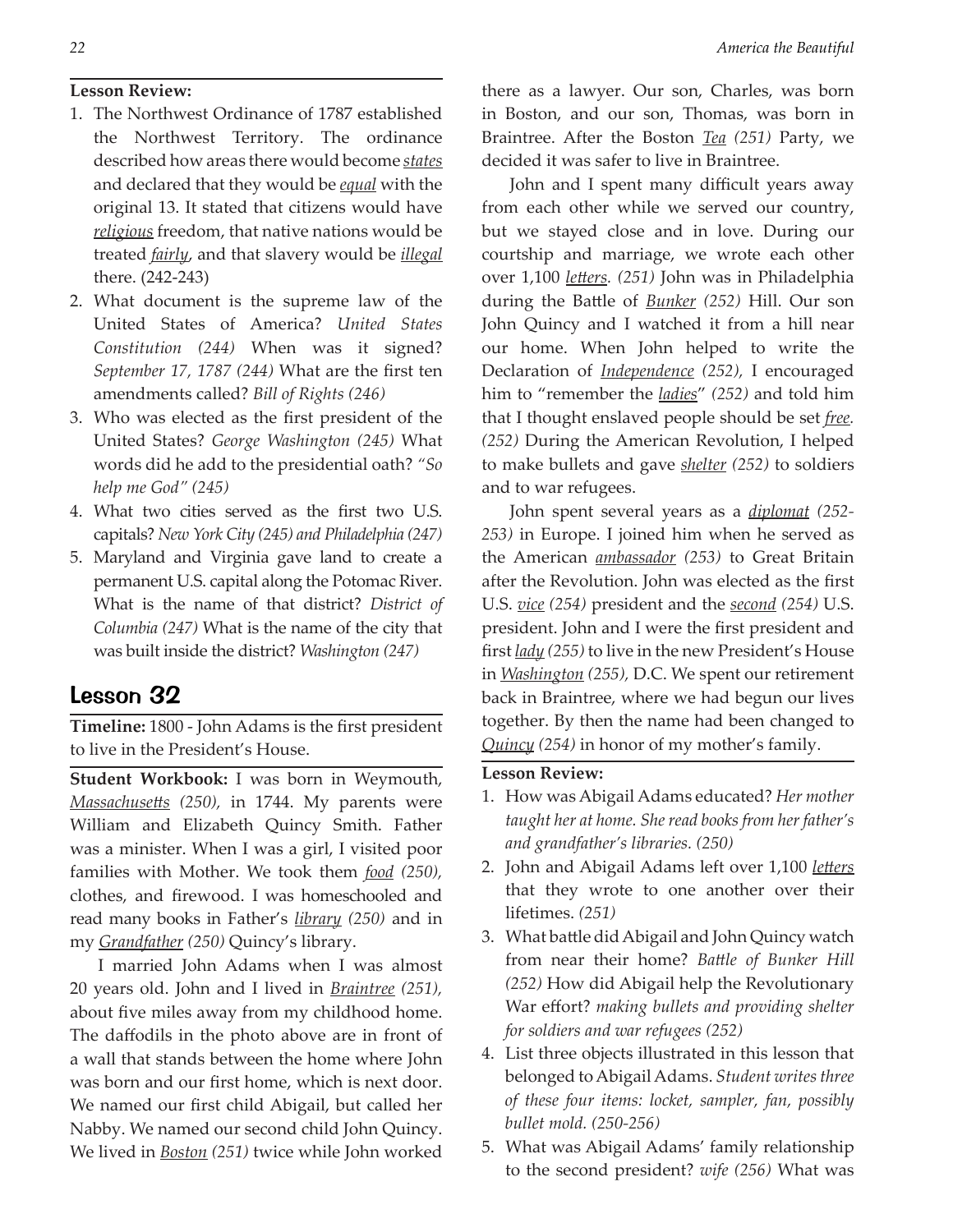her family relationship to the sixth president? *mother (256)*

## Lesson 33

**Timeline:** 1753 - Workers hang the Liberty Bell in the Philadelphia State House (now Independence Hall).

#### **Student Workbook:**

- 1. William Penn *Founder of the City of Brotherly Love (258)*
- 2. Philadelphia *The Birthplace of the Nation (258)*
- 3. Independence Hall *The Constitution was signed here. (259)*
- 4. Liberty Bell *Hidden during the American Revolution (260)*
- 5. Christ Church *Colonial church built between 1727 and 1754 (260)*
- 6. Bill of Rights *Ten Amendments adopted in Congress Hall (260)*
- 7. Lower House *U.S. House of Representatives (260)*
- 8. Upper House *U.S. Senate (260)*
- 9. First Bank of the U.S. *Oldest bank building in the United States (261)*
- 10.Stars and Stripes *Flag discussed in the Betsy Ross House (262)*
- 11.Rising Sun Chair *Seat where George Washington sat during the Constitutional Convention (259)*
- 12.Words on the seal of Pennsylvania Hospital *"Take care of him and I will repay thee." (263)*

#### **Lesson Review:**

- 1. The Declaration of Independence and the United States Constitution were signed in what city? *Philadelphia (259)* In what building were they signed? *Independence Hall (259)*
- 2. Why did Patriots hide the Liberty Bell in 1777? *So the British would not melt it down to make ammunition (260)*
- 3. Why do Americans call the House of Representatives the Lower House and the Senate the Upper House? *The House of Representatives met on the lower floor of Congress Hall in Philadelphia and the Senate met on the upper floor. (260)*
- 4. Many of Philadelphia's historic sites are in what park? *Independence Historical Park (260-262)*

5. What Bible quote did the founders of America's first hospital choose to put on its seal? *"Take care of him and I will repay thee." (263)*

**Vocabulary:** Student writes each of these words and its definition from the dictionary: cobblestone, peal, publicly, architecture, gallery.

## Lesson 34

**Timeline:** 1775 - Daniel Boone and others build the Wilderness Road.

|   | <b>Student Workbook:</b> |       |   |       |     |   |   |        |    |    |    |                   |                |   |   |    |   |       |                       |
|---|--------------------------|-------|---|-------|-----|---|---|--------|----|----|----|-------------------|----------------|---|---|----|---|-------|-----------------------|
|   |                          |       |   |       |     |   |   |        |    |    |    |                   | EGHENY         |   |   |    |   |       |                       |
|   |                          |       |   |       |     |   |   | n      |    |    |    |                   |                |   |   |    |   |       |                       |
|   |                          |       |   |       |     | Р |   |        | g  |    |    | F                 |                |   |   |    |   | ALISI |                       |
|   |                          |       |   |       |     | A | N | D      |    | ΙP |    |                   | <b>AITEAIU</b> |   |   |    |   |       |                       |
|   |                          |       |   |       |     |   |   |        |    |    |    |                   |                |   |   |    |   |       |                       |
|   |                          | B     |   |       |     |   |   |        |    | IΜ |    |                   |                |   | Δ |    | N | g     |                       |
|   |                          |       |   |       |     | C |   |        | В  | E  | R  |                   |                |   | D |    | G | A     | P                     |
|   |                          |       |   | E     |     |   |   | G      |    |    | ΑI |                   | D              | S |   |    |   |       |                       |
| B |                          |       | F |       | R   |   |   | G      | E. |    |    |                   |                |   |   |    |   |       |                       |
|   |                          |       |   | В     |     |   |   | AICIKI |    |    |    |                   |                |   |   |    |   |       |                       |
|   |                          | GREEN |   |       |     |   |   |        |    |    |    |                   |                |   |   |    |   |       |                       |
|   |                          |       |   |       |     |   |   |        |    |    |    |                   |                |   |   |    |   |       |                       |
|   |                          |       |   |       |     |   |   |        |    |    |    | M                 |                |   | n |    | н |       |                       |
|   |                          |       |   |       | IMI |   |   |        |    |    | wl |                   | AISIH          |   |   | ΝI | G |       | <b>TON</b>            |
|   |                          |       |   |       |     |   |   |        |    |    |    |                   |                |   |   |    |   |       |                       |
|   |                          |       |   | FIRIA |     |   | c |        |    |    | A  |                   |                |   |   |    |   |       |                       |
|   |                          |       |   |       |     |   | Δ | C      | O  |    |    | C                 |                |   |   |    |   |       |                       |
|   |                          |       |   |       |     |   |   |        |    |    |    | $S$  M $O$  K $ $ | l۷l            |   |   |    |   |       | IMIOIUINITIAI<br> N S |
|   |                          |       |   | w     |     |   |   | F      |    |    |    |                   |                |   |   |    |   |       |                       |
|   |                          |       |   |       |     |   |   |        |    |    |    |                   |                |   |   |    |   |       |                       |
|   |                          | В     | E | R     |     | g | н |        | RI | Е  |    |                   |                |   |   |    |   |       |                       |

Student colors the names of the 14th through 16th states.

- 1. What wild foods do residents of the Maine Highlands pick? *wild blueberries, raspberries, blackberries, and fern fiddleheads (267)*
- 2. What mountain range in the Central Appalachians has rich coal deposits? *Alleghenies (268)*
- 3. What is the tallest peak east of the Black Hills of South Dakota? *Mount Mitchell (268)*
- 4. Why do the Great Smoky Mountains look smoky? *The vegetation releases water vapor and natural oils. (268)*
- 5. Look at the birds on page 270. Write the names of five of them. *Answers will vary but may include: black-throated green warbler, black-and-white warbler, hermit thrush, red-eyed vireo, chestnutsided warbler, scarlet tanager, Canada warbler, blackthroated blue warbler, pileated woodpecker, goldenwinged warbler, blue-headed vireo, ovenbird, barred owl, common yellowthroat, ruffed grouse. (270)*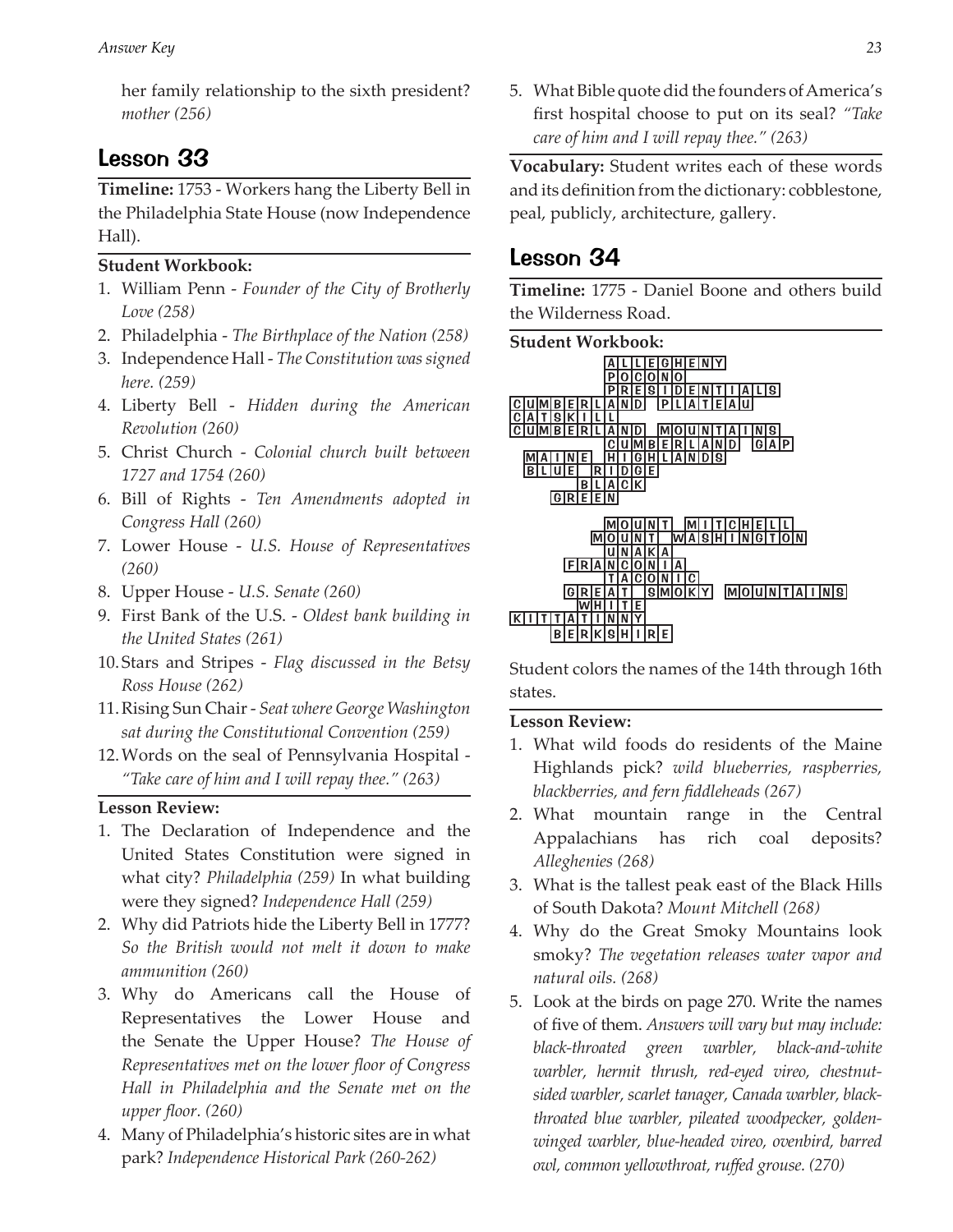## **Vocabulary:**

- 1. I peeked out the window in the early morning and saw a *haze* over the river.
- 2. My 6th grade math book has more *complex* problems than the one I had in 5th grade.
- 3. Fern fiddleheads are a *delicacy* native nations enjoyed.
- 4. My brother thought that learning to drive would be quick and easy, but he has learned that it is a long *process*.
- 5. My garden is more *diverse* since I planted 20 new kinds of flowers.

## Lesson 35

**Timeline:** 1782 - British soldiers and native nation warriors attack Kentucky militiamen in the Battle of Blue Licks.

**Student Workbook: Left column:** *Wilderness (275), long hunter (274), Warrior's Path (274), Robertson (277), Nashville (278);* **Middle column:** *hunting ground (274), furs (274), Cumberland Gap (274), Timothy (276), Pierre (276);* **Right column:** *Daniel Boone (280), militia (275), Blue Licks (275), Rachel (277), George Rogers (277)*

#### **Lesson Review:**

- 1. Daniel Boone expanded the *Warrior's Path* to build the *Wilderness Road* through Cumberland Gap. *(274)*
- 2. What two settlements did Daniel Boone establish in Kentucky? *Boonesborough, Boone's Station (275)*
- 3. Ten months after Cornwallis surrendered at Yorktown, a battle took place between British soldiers and native nation warriors on one side and Kentucky militiamen on the other. What is the name of that battle? *Battle of Blue Licks (275)*
- 4. James Robertson and those he led reached the place that would one day be Nashville on the same day that Daniel Boone established Boone's Station. What day was that? *Christmas Day, 1779 (277-278)*
- 5. Who was the French Canadian who established a fur trading operation at French Lick and later became a permanent resident of Nashville? *Timothy Demonbreun (276, 278)*

**Vocabulary:** Student writes a sentence using each of these words: expedition, militia, interpreter, immigrate, treacherous.

## Unit 7 Test

- 1. The supreme law of the United States is the United States *Constitution*. *(244)* The first ten amendments to it are called the *Bill of Rights. (246)*
- 2. The first U.S. president was *Washington. (245)*  The first capital was in *New York City. (245)*
- *3. Abigail Adams (256)* was both the wife of a president and the mother of a president. She and her husband wrote 1,100 *letters (251)* to each other.
- 4. The Declaration of Independence and the United States Constitution were signed in *Independence Hall (259)* in the city of *Philadelphia. (259)*
- 5. The U.S. House of Representatives is called the *Lower House (260)* and the U.S. Senate is called the *Upper House (260)* because of where they met in Congress Hall in Philadelphia.
- 6. Patriots hid the Liberty Bell during the American Revolution so that the *British (260)*  wouldn't melt it down to make *ammunition*. *(260)*
- 7. The Great Smoky Mountains look smoky because the vegetation releases water *vapor (268)* and natural *oils*. *(268)*
- 8. The tallest *peak (268)* east of the Black Hills is *Mount Mitchell. (268)*
- 9. Daniel Boone expanded the *Warrior's Path (274)* to build the *Wilderness Road (274)* through Cumberland Gap*.*
- *10.Boone's Station, (278)* Kentucky, and the settlement that later became *Nashville, (278)*  Tennessee, were both founded on Christmas Day, 1779.

## Amos Fortune, Free Man

#### **Literature Questions**

1. How did Amos Fortune learn to read? *Amos attended the school for children which Mistress Copeland held in her kitchen, along with her children and other African American children who*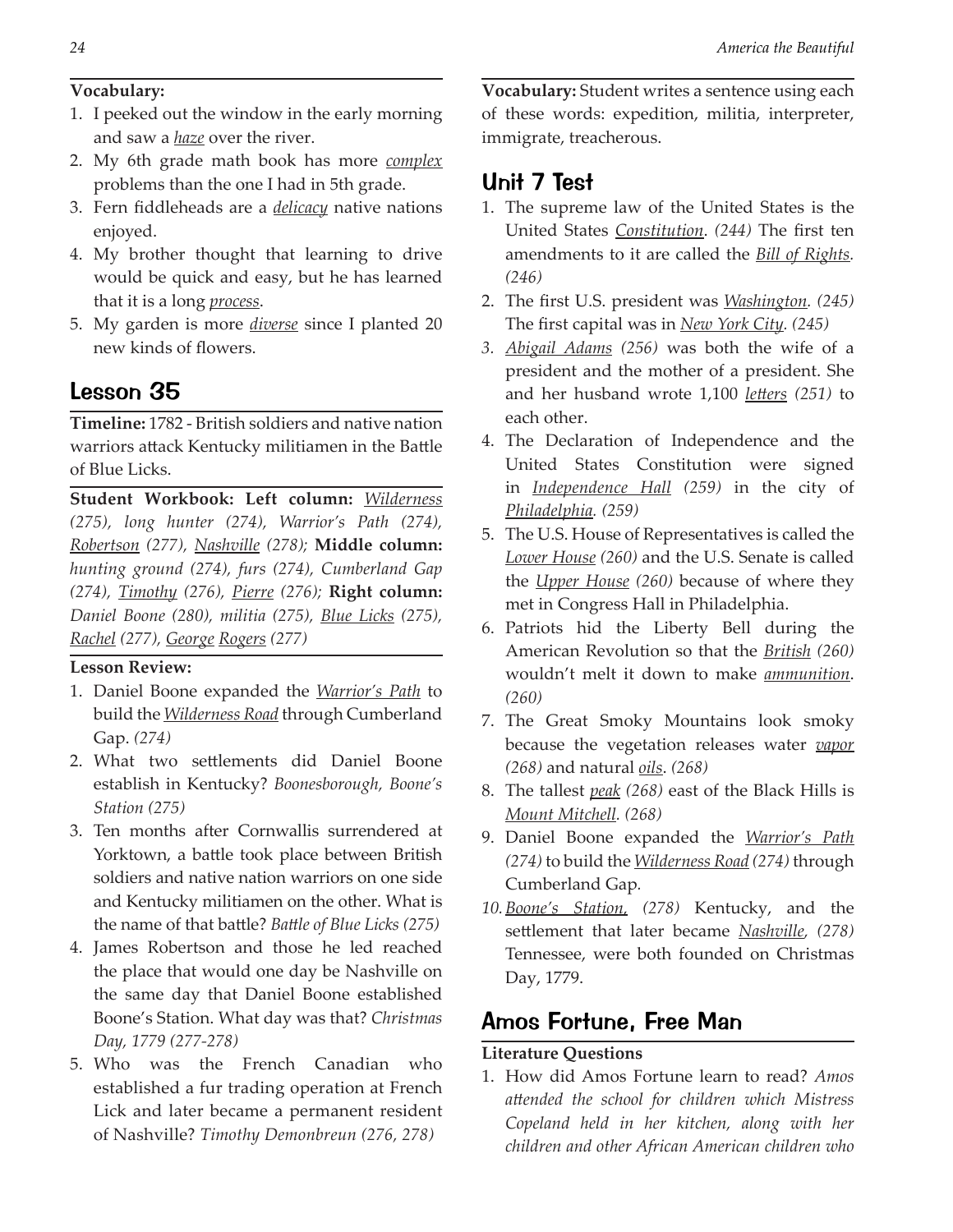*lived nearby. Roxanna Copeland also helped him. (40-41)*

- 2. Who did Amos look for among the enslaved people he saw? *his sister Ath-mun (50)*
- 3. How did Amos learn the tanning trade? *Amos learned tanning from Ichabod Richardson. (54)*
- 4. What did Amos do for Lily, Lydia, and Violet? *Amos purchased their freedom and married each of them in turn. (73, 75-76, 90-91)*
- 5. Why do you think Amos was able to fulfill his dream of having a family and a farm, and gain the respect of others? *Answers will vary.*

## Unit 8

## Lesson 36

**Timeline:** 1804 - Sacagawea joins the Lewis and Clark expedition.

#### **Student Workbook:**

- 1. Thomas Jefferson *3rd president of the United States (282, 289)*
- 2. Mississippi River *Western boundary of the U.S. in 1800 (283)*
- 3. Louisiana Territory *Western land the U.S. purchased in 1803 (283)*
- 4. Meriwether Lewis *Leader of expedition to explore Louisiana Territory (284)*
- 5. William Clark *Assistant to Meriwether Lewis (284)*
- 6. Corps of Discovery *Group of 33 men who left on the Voyage of Discovery (285)*
- 7. St. Charles, Missouri *City from which the Corps of Discovery set out (285)*
- 8. York *Enslaved Corps member who impressed native nations (285-286)*
- 9. Big Muddy *Missouri River (285)*
- 10.Oto & Missouria *Native nations who met Corps on August 2, 1804 (286)*
- 11.Fort Mandan *Fort that the Corps built across from a Mandan village (287)*
- 12.Hidatsa *Nation who shared information about a waterfall (287)*
- 13.Sacagawea *Shoshone that the Hidatsa had captured (287)*
- 14.Jean Baptiste *Baby of Sacagawea and Toussaint Charbonneau (287)*

Student colors the name of the 17th state.

#### **Lesson Review:**

- 1. The British Navy sometimes captured Americans and required them to work on British ships. What is this practice called? *impressment (283)*
- 2. Which country sold the Louisiana Territory to the United States? *France (283)* Who was their leader? *Napoleon (283)* How much did the United States pay per acre? *three cents (283)*
- 3. Who did Jefferson choose to explore the Louisiana Purchase? *Meriwether Lewis (284)*  Who did that man choose as his assistant? *William Clark (284)* What did President Jefferson call the venture that they led? *Corps of Discovery (284)*
- 4. What rumors had the Corps members heard about native nations they might encounter? *They might meet giants who were warlike and cruel. (286)* How many nations did the Corps eventually encounter, many of whom gave them valuable assistance? *over 50 (286)*
- 5. With which nations did the Corps spend their first winter? *Mandan, Hidatsa (287)* Who was the Shoshone woman who became their interpreter and guide? *Sacagawea (287)*

## Lesson 37

**Timeline:** 1805 - Lewis and Clark and the Corps of Discovery reach the Pacific Ocean.

#### **Student Workbook:**

| C  |  |                   |   |  |   | J E F F E R S O N C O L U M B I A   |     |   |                |  |   |
|----|--|-------------------|---|--|---|-------------------------------------|-----|---|----------------|--|---|
|    |  |                   |   |  |   | A                                   |     |   | <b>CHINOOK</b> |  |   |
|    |  |                   | R |  | c |                                     |     | А |                |  |   |
|    |  |                   |   |  |   | FALLS K MANDANWINTER                |     |   |                |  |   |
| F  |  |                   | Ω |  | G |                                     |     |   |                |  |   |
|    |  |                   |   |  |   | S H O S H O N E G A T E S O         |     |   |                |  |   |
|    |  |                   |   |  | W |                                     | N N |   |                |  |   |
|    |  |                   |   |  |   | ONEZPERCEE APACIFIC                 |     |   |                |  |   |
| B. |  |                   |   |  |   | CAMEAHWAITKCLATSOP                  |     |   |                |  |   |
|    |  | Y S T . L O U I S |   |  |   |                                     | F   |   |                |  |   |
| B  |  |                   |   |  |   | I T T E R R O O T W A L L A W A L L |     |   |                |  | A |
|    |  |                   |   |  |   |                                     |     |   |                |  |   |

#### **Lesson Review:**

1. What bird helps the survival of whitebark pine trees? *Clark's nutcracker (294)* How many seeds can the bird bury in one season? *33,000 (294*)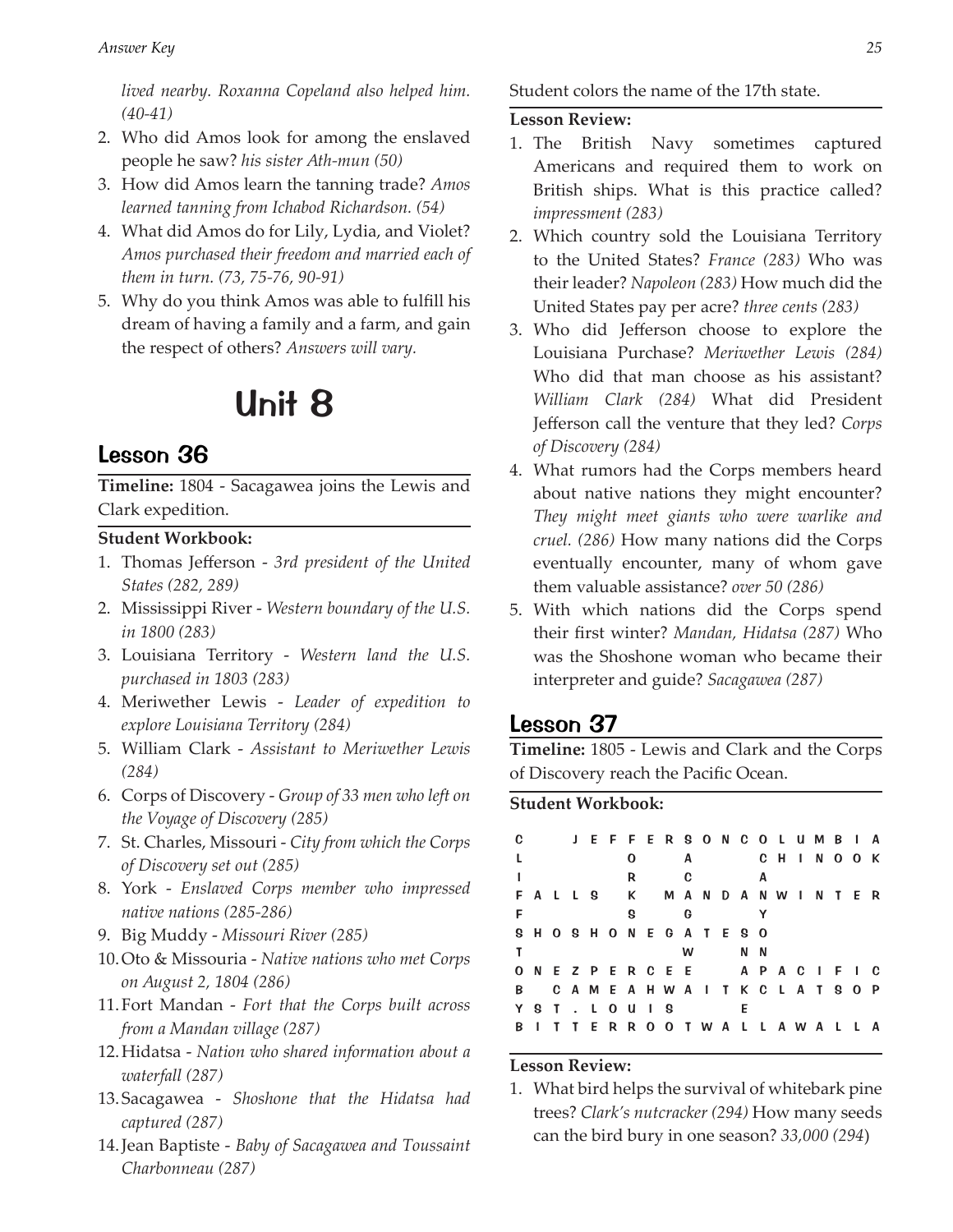- 2. Who was Cameahwait? *Answer can be either Sacagawea's brother or chief of the Shoshone village (294)*
- 3. The Shoshone guide, Old Toby, led the Corps through what mountain range? *Bitterroot Mountains (294)*
- 4. What did the Corps name the fort they built when they arrived at their destination? *Fort Clatsop (295)* Who voted on where to build the fort? *everyone, including York and Sacagawea (295)*
- 5. What did people from St. Louis do when the Corps got back there? *One thousand people greeted them from the bank of the Mississippi River. (296)* How long had they been gone? *over two years (296)*

## Lesson 38

**Timeline:** 1908 - Edward S. Curtis photographs the Hidatsa man, Long Time Dog.

**Student Workbook:** Student creates a scene on the Great Plains.

#### **Lesson Review:**

- 1. When Spanish conquistadors under Coronado prepared to explore north of the pueblos of the Southwest, a captured member of a native nation told them about a "sea of *grass*." What do we call this region today? *Great Plains (298)*
- 2. Members of what native nation carried William Clark into their village on a fancy bison robe? *Yankton Sioux (300)*
- 3. List four interesting names of members of native nations who are pictured in the paintings and photographs in the lesson. *Answers will vary. (300-303)*
- 4. How many prairie dogs once lived in burrows beneath the Great Plains? *five billion (304)*
- 5. Plains nations boiled bison hooves to make *glue*. They made *shields* from bison humps. Hidatsa made *sleds* from bison ribs. The Sioux wove *ropes* from bison tail fur. The Sioux made *spoons* from their horns. (304)

#### **Vocabulary:**

1. Mom felt *tense* when the guests arrived two hours early.

- 2. While walking through the *plaza*, we saw street performers and vendors selling produce.
- 3. Sometimes my mother gives me *oral* instructions and sometimes she writes them down.
- 4. The tomato plant did not have the high *yield* that the catalog had promised.
- 5. My second grade math book was my first time to *encounter* the multiplication table.

## Lesson 39

**Timeline:** 1806 - Leaders from the Arikara, Missouria, Oto, and Yankton Sioux Nations visit President Jefferson.

**Student Workbook: First row:** *halo (307), bull boat (308), earth lodges (308);* **Second row:** *bride (310), Ute (312), bark (312);* **Third row:** *elk hide (311), drum (309), cradleboard (309);* **Fourth row:** *trailer (306-307), tipis (307), travois (307)*

#### **Lesson Review:**

- 1. This lesson pictures a Crow man in a *halo* warbonnet and two Sioux chiefs in *trailer* warbonnets. (306-307)
- 2. What is a tepee made of? *wooden poles and tanned bison skin (307)*
- 3. Among the Hidatsa, who built the earth lodges? *women (308)* What are earth lodges made of? *cottonwood trees, willow branches, dry prairie grass, and sod (308)*
- 4. What did Walla Walla Chief Yelleppit give to William Clark? *white horse (309)* What did Clark give to him? *his sword, ammunition, trinkets (309)*
- 5. Why did other nations call the Salish Flatheads? *They did not compress their children's heads like some other Plateau nations did. (310)*

**Vocabulary:** Student writes each of these words and its definition from the dictionary: turban, travois, corral, bitterroot, camas.

## Lesson 40

**Timeline:** 1828 - Noah Webster publishes his complete dictionary.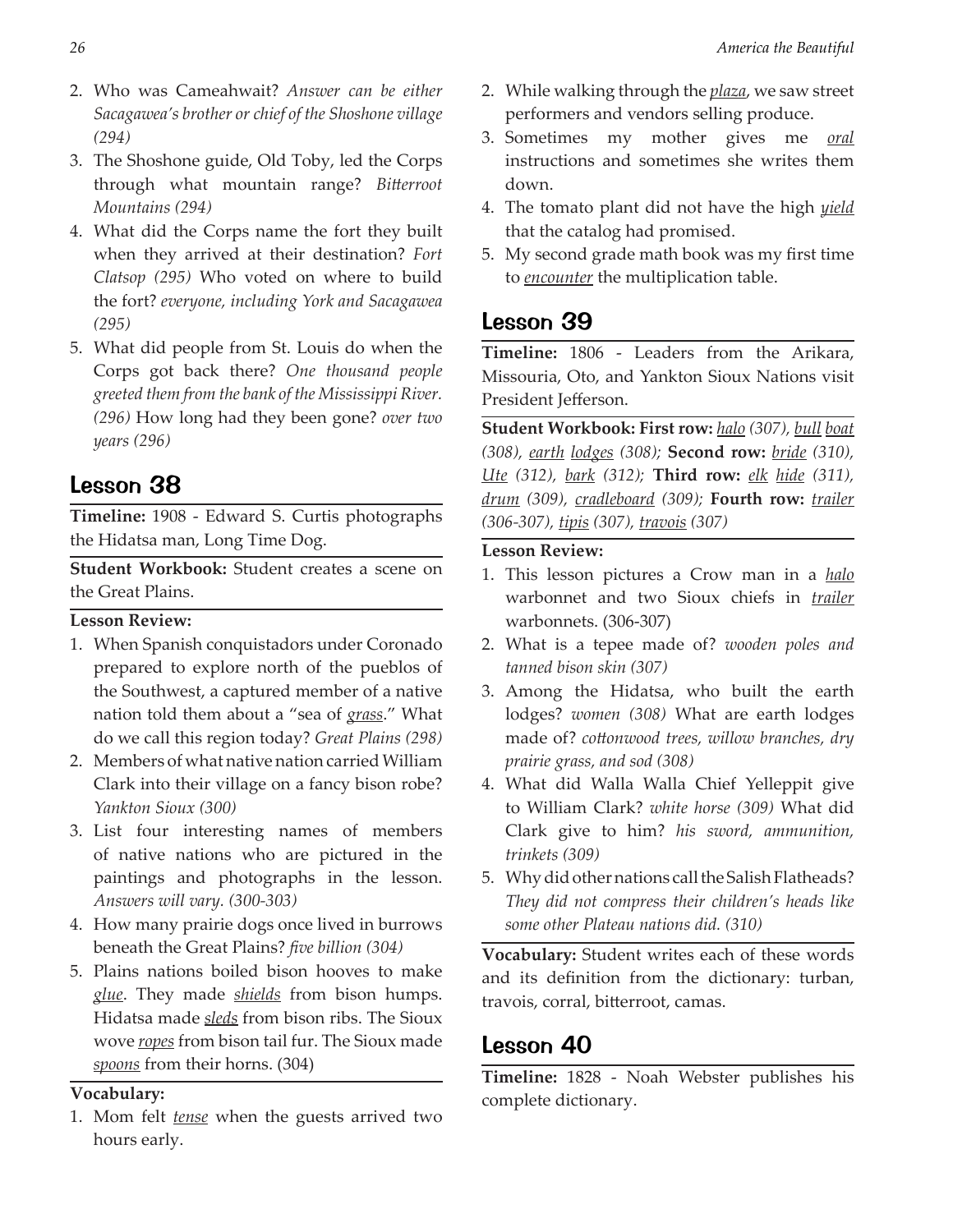**Student Workbook: From top to bottom:**  *Americans (315), Blue (315), copyright (316), dictionary (316), England (316), flute (315), grammar (315), Hartford (315), Institute (315), Jesus (317), knowledge (318), Lafayette (315), meeting (317), Noah (314), Old Irish (316), patriotic (316), quotations (318), Rebecca (316), skunk (315), tuition (317), understand (316), volumes (315), Washington (316), textbooks (315), Yale (315), seized (316)*

#### **Lesson Review:**

- 1. Noah Webster wanted Americans to have their own *textbooks*. He didn't want students to be dependent on textbooks from *England*. He thought books in American schools should contain American *words*, such as *skunk*, *hickory*, and *chowder*. *(315)*
- 2. What was the name of Webster's spelling book? *The Blue-Backed Speller (315)*
- 3. America had no national laws that protected authors. Webster worked for fair *copyright* laws. *(316)*
- 4. When Webster finished his book, *American Dictionary of the English Language,* in 1828, he was 70 years old and had defined *70,000*  words. *(316)*
- 5. Noah Webster attended an evangelistic meeting during the Second Great *Awakening* and experienced a religious conversion. *(317)*

## Unit 8 Test

- 1. What country sold the Louisiana Territory to the United States? *c. France (283)*
- 2. With which nations did the Corps spend their first winter? *a. Mandan & Hidatsa (287)*
- 3. Old Toby led the Corps of Discovery through what mountains? *b. Bitterroots (294)*
- 4. What bird helps the whitebark pine tree survive? *c. Clark's nutcracker (294)*
- 5. What region located within the Louisiana Purchase contains the "sea of grass"? *a. Great Plains (298)*
- 6. Plains nations made glue, shields, sleds, ropes, and spoons from parts of what animal? *c. bison (304)*
- 7. What types of warbonnets did men of some Plains nations wear? *b. halo & trailer (306-307)*
- 8. What are two types of homes that nations living in the Great Plains built? *a. earth lodge & tepee (307-308)*
- 9. Webster wanted American students to have textbooks that contained what? *c. American words (315)*
- 10.How many words did Noah Webster define in American Dictionary of the English Language? *b. 70,000 (316)*

## Unit 9

### Lesson 41

**Timeline:** 1814 - British forces invade Washington, D.C., burning the White House and the Capitol.

#### **Student Workbook:**

- 1. William Clark - *Territorial governor of Missouri (320)*
- 2. Tecumseh *Shawnee leader who tried to unite native nations (321)*
- 3. Tenskwatawa *Called "The Prophet," brother of Tecumseh (321)*
- 4. William Henry Harrison *American general at the Battle of Tippecanoe (321)*
- 5. James Madison *4th president; served during the War of 1812 (320-321)*
- 6. Captain James Lawrence *Said, "Don't give up the ship!" (322)*
- 7. Dolley Madison *First lady who helped save Washington's portrait (323)*
- 8. Paul Jennings *Enslaved person who helped save Washington's portrait (323)*
- 9. Francis Scott Key *Author of "The Star-Spangled Banner" (323)*
- 10. General Andrew Jackson *Old Hickory, hero of the Battle of New Orleans (324)*
- 11. Henry Clay *Helped J. Q. Adams negotiate the Treaty of Ghent (324)*
- 12. James Monroe *5th president; announced the Monroe Doctrine (325)*
- 13. Members of Congress *Worked out the Missouri Compromise (325)*
- 14. John Quincy Adams *6th president; chosen by House of Representatives (326)*

Student colors the names of the 18th through 24th states.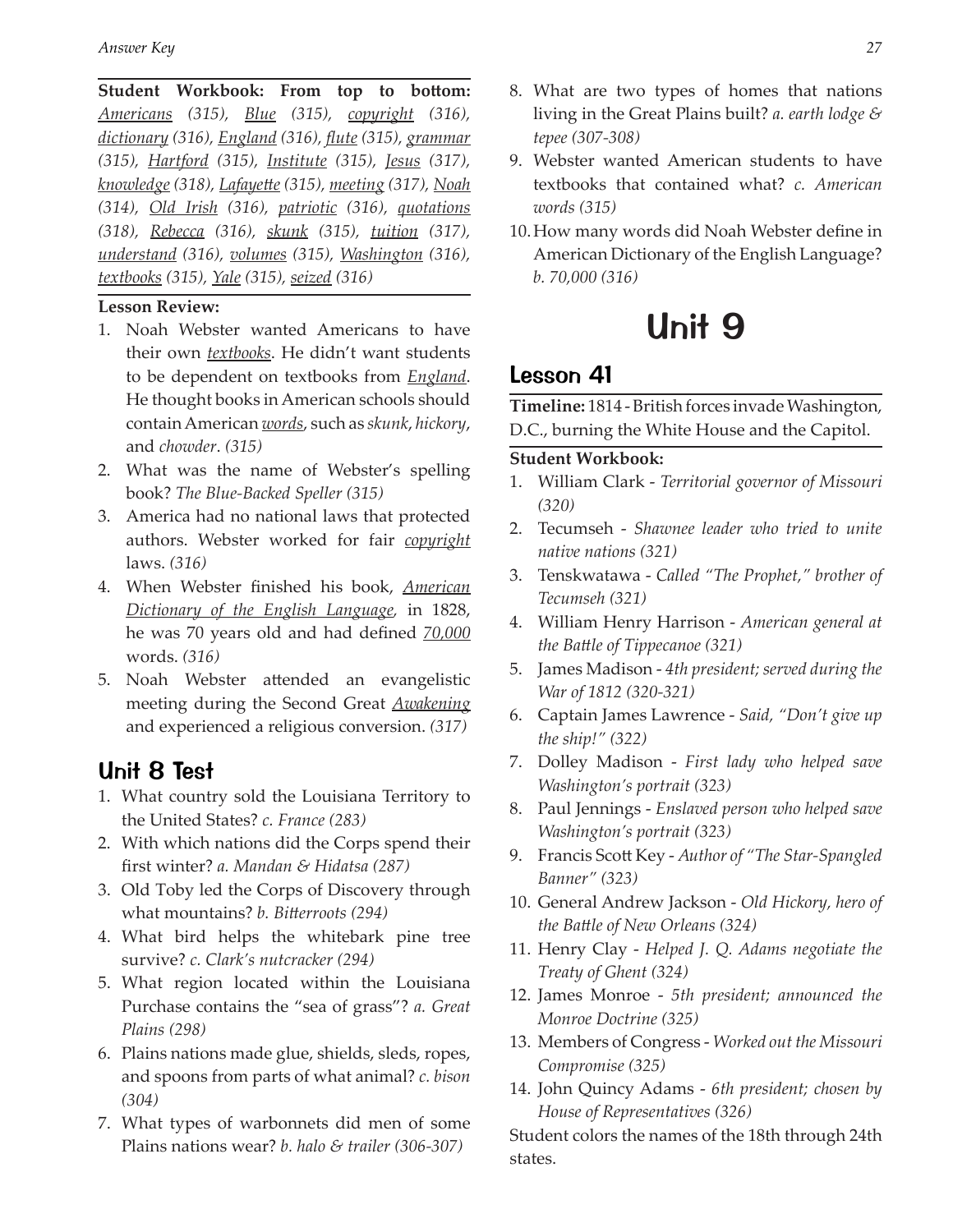#### **Lesson Review:**

- 1. What two buildings in Washington, D.C., did the British burn during the War of 1812? *White House, U.S. Capitol (323)* Who wrote "The Star-Spangled Banner"? *Francis Scott Key (323)* What fort in Baltimore were the British attacking while he wrote that poem? *Fort McHenry (323)*
- 2. What general was known as Old Hickory? *Andrew Jackson (324)* What War of 1812 battle made him a national hero? *Battle of New Orleans (324)*
- 3. Congress worked out the Missouri *Compromise*, which allowed *Maine* to enter the Union as a non-slave state in 1820 and *Missouri* to enter as a slave state in 1821. *(325)*
- 4. President Monroe announced in 1823 that European nations should not try to start new colonies or take back any colonies in the Western Hemisphere. What is this policy called? *Monroe Doctrine (325)*
- 5. Who won the most electoral votes in the presidential election of 1824? *Andrew Jackson (326)* Did he receive a majority? *no (326)* Who did the U.S. House of Representatives choose to be the next president? *John Quincy Adams (326)*

## Lesson 42

**Timeline:** 1816 - Guides lead tourists through Mammoth Cave in Kentucky.

**Student Workbook: Left column:** *Stephen Bishop (332), saltpeter (332), cave shrimp (331), cave bacon (330);* **Middle column:** *Nick Bransford (333), stalactites (330), stalagmites (330), cave crayfish (331);*  **Right column:** *Matt Bransford (333), tuberculosis (334), cave cricket (331), column (330)*

#### **Lesson Review:**

- 1. What is the longest known cave system in the world? *Mammoth Cave (328)* This cave system has stalactites and stalagmites. Which one hangs from the ceiling? *stalactite (329)*
- 2. What substance produced at Mammoth Cave was used to fight the War of 1812? *saltpeter (331)*  Who mined and produced this substance? *about 70 enslaved people (331)*
- 3. Who was the enslaved guide who explored many unknown places in Mammoth Cave including the Bottomless Pit? *Stephen Bishop (332)*
- 4. According to tradition, how did Mammoth Cave guide Nick Bransford purchase his freedom from slavery? *selling the cave's eyeless fish to tourists (333)*
- 5. Mammoth Cave has two international designations. What are they? *World Heritage Site, International Biosphere Reserve (333)*

**Vocabulary:** Student writes each of these words and its definition from the dictionary: ecosystem, sinkhole, pipeline, leach, climate.

## Lesson 43

**Timeline:** 1825 - The Erie Canal in New York opens for traffic.

#### **Student Workbook:**

- 1. Buffalo, New York, is on the shore of Lake *Erie*. (337)
- 2. Clinton served as the mayor of New York *City*. (337)
- 3. Clinton later served as the governor of the State of New *York*. (337)
- 4. Some people who didn't like the idea of a canal called it Clinton's *Ditch*. (337)
- 5. The number of New Yorkers chosen to lead the Erie Canal project was *four*. (337)
- 6. One of them was a *schoolteacher*. (337)
- 7. Three of them were *judges*. (337)
- 8. Construction on the canal began in the city of *Utica*. (337)
- 9. From Utica, workers went west to Buffalo and east to *Albany*. (337)
- 10. Workers hauled away almost 1 1/2 million cubic yards of rock at *Deep Cut*. (338)
- 11. Governor Clinton dedicated the Erie Canal in *1825*. (338)
- 12. He called the water from Lake Erie poured into the Atlantic the Marriage of the *Waters*. (338)
- 13. The price for shipping a ton by road was \$100; the price on the canal was *\$10*. (339)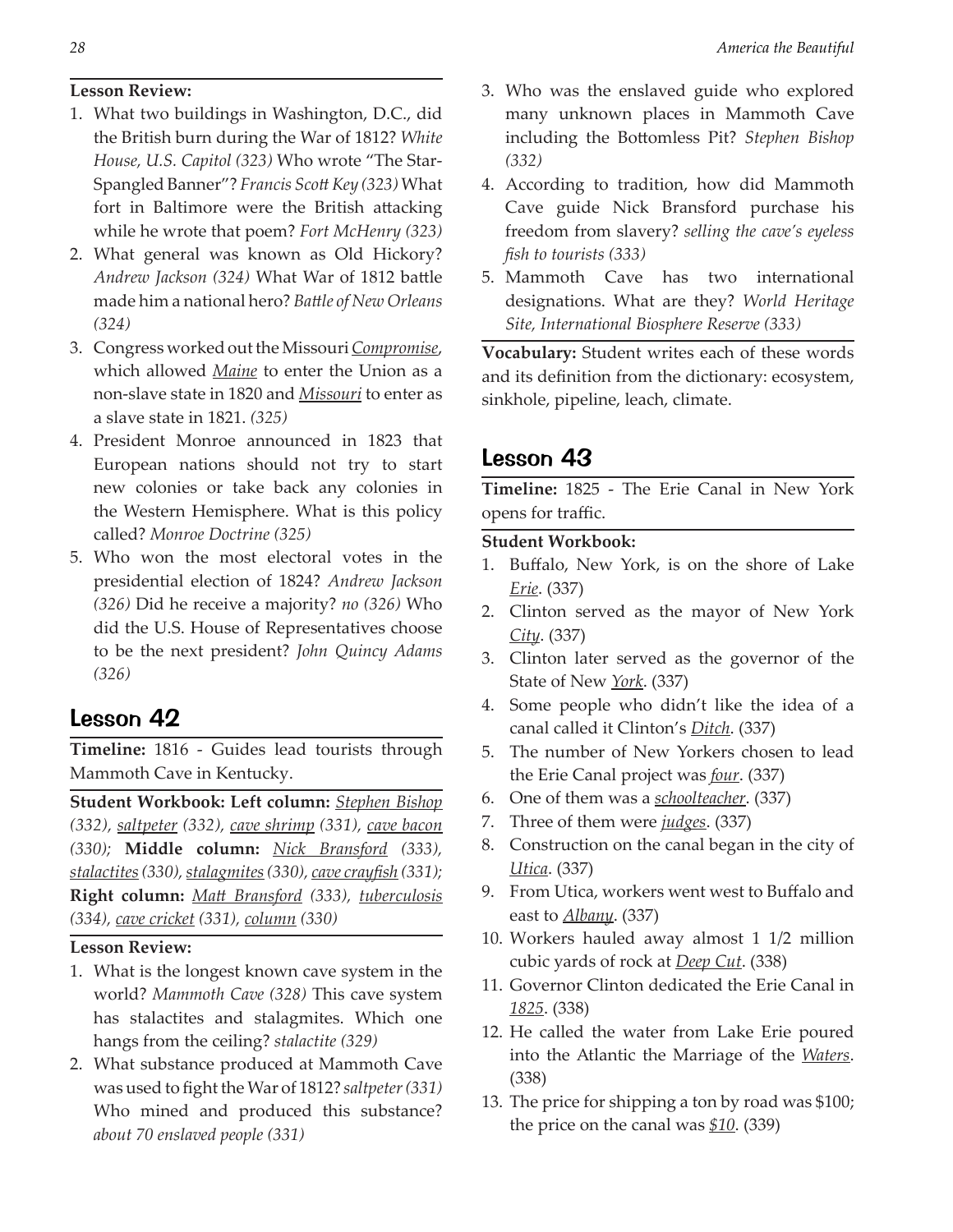- 14. At first boats on the canal traveled by the power of *mules*. (339)
- 15. New York City became the busiest port in the *United States*. (339)

#### **Lesson Review:**

- 1. Why are some roads called turnpikes? *When travelers paid the required toll, an attendant turned a pike or stake, which allowed the traveler onto the road (336)*
- 2. Who was the New York mayor who suggested building the Erie Canal? *DeWitt Clinton (337)*
- 3. When Governor Clinton emptied two containers of water from Lake Erie into the Atlantic Ocean what did he call this? *Marriage of the Waters (338)*
- 4. How long was the trip from Albany to Buffalo by stagecoach? *two weeks (339)* How long was the trip on the canal? *five days (339)*
- 5. What animals walked beside the canal pulling barges? *mules (339)*

## Lesson 44

**Timeline:** 1821 - Sequoyah completes the Cherokee syllabary.

#### **Student Workbook:**

*Tennessee -* The place where I was born became a part of this state. *(344)*

*Cherokee -* I was a member of this native nation. *(344)*

*Paint -* My mother was a member of this clan. *(344)*

*Wut-teh -* This was the name of my mother. *(344)*

*Gist -* This was the last name of my father. *(344)*

*fur trader -* This was my father's occupation. *(344) dairy cows -* I learned how to raise these on my mother's farm. *(344)*

*horses -* I also learned how to train these. *(344)*

*talking leaves -* My nation called the writing of our English-speaking neighbors this. *(345)*

*Andrew Jackson -* I was a part of a militia under this general. *(345)*

*syllables -* I learned that our language was made of 85 of these. *(345)*

*A-Yo-Ka -* This is the name of my daughter who learned how to write my symbols. *(346)*

*1825 -* This is the year the Cherokee Nation adopted my syllabary. *(346)*

*silver medal -* My people gave me this as a gift. *(346)*

*Cherokee Phoenix -* My nation began this newspaper. *(347)*

*John Quincy Adams -* I went to Washington, D.C., while he was president. *(348)*

*Charles Bird King -* He painted my portrait shown above. *(348)*

*gospel -* My syllabary helped to spread this among the Cherokee people. *(350)*

#### **Lesson Review:**

- 1. What did the Cherokee call the writing of their English-speaking neighbors? *talking leaves (345)*
- 2. Sequoyah and other Cherokee joined a militia under the leadership of what American general? *Andrew Jackson (345)*
- 3. Why is Sequoyah's system of writing called a syllabary rather than an alphabet? *The symbols stand for syllables rather than letters. (346)*
- 4. What was the name of the Cherokee newspaper? *Cherokee Phoenix (347)*
- 5. Who painted the portrait of Sequoyah on page 348 and many other native nation leaders? *Charles Bird King (348)*

#### **Vocabulary:**

- 1. A person who speaks two languages is *bilingual*.
- 2. The evangelist gave the lady a *tract* at the ballgame.
- 3. Sometimes people experience *ridicule* for being different or for standing up for what is right.
- 4. My grandfather receives a *pension* from the factory where he used to work.
- 5. A set of written characters that each represent a syllable of speech is a *syllabary*.

## Lesson 45

**Timeline:** 1822 - William Ashley advertises for men to become fur trappers.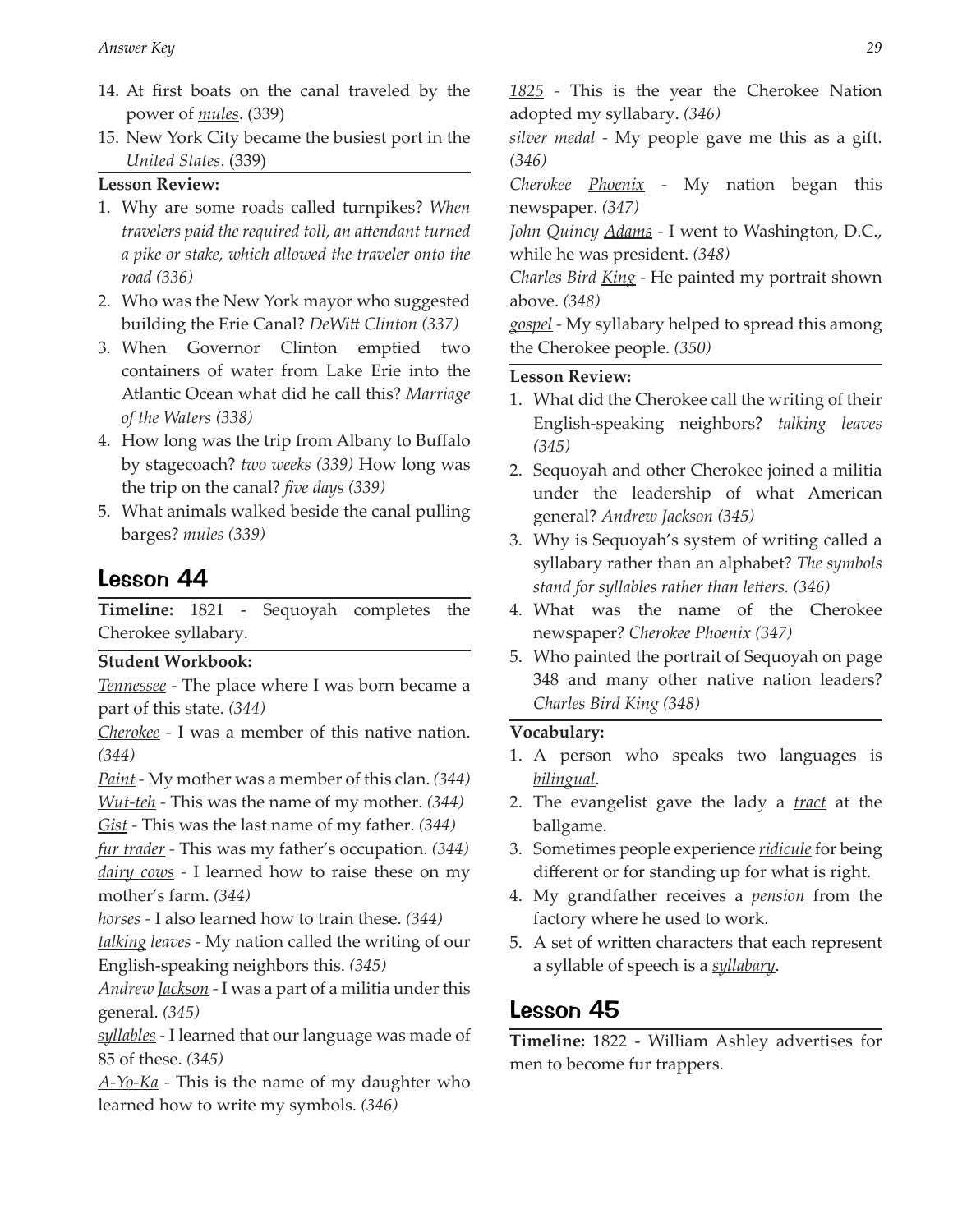#### **Student Workbook:**

|  |   |  |                 |               |  |                             |   |   |  | CASTOREUM APROVOST  |              |
|--|---|--|-----------------|---------------|--|-----------------------------|---|---|--|---------------------|--------------|
|  | P |  |                 |               |  |                             | g | A |  |                     |              |
|  |   |  |                 |               |  | J E D E D I A H S M I T H U |   |   |  |                     | C            |
|  |   |  |                 | g             |  |                             | 0 | D |  | B                   | A            |
|  |   |  |                 |               |  |                             |   |   |  | CATLIN H FORTUNIONR |              |
|  | g |  |                 |               |  |                             |   | В |  | D                   | -S           |
|  |   |  |                 | <b>BEAVER</b> |  |                             |   | 0 |  | М                   | $\mathbf{o}$ |
|  |   |  | <b>BRIDGERY</b> |               |  |                             |   | N |  | E.                  | N            |
|  |   |  |                 |               |  | RENDEZVOUS COLTER           |   |   |  |                     |              |

#### **Lesson Review:**

- 1. Where were the headquarters for the Missouri Fur Company and the American Fur Company? *St. Louis (352)*
- 2. What two products did people make from beaver? *hats, perfume (352)*
- 3. Who sculpted *The Mountain Man* on page 353? *Frederic Remington (353)* What Swiss artist created paintings of the West? *Karl Bodmer (355)*
- 4. Who owned the American Fur Company and became one of the richest men in America? *John Jacob Astor (354)*
- 5. Jim *Bridger* was the first known non-native man to see the Great Salt Lake. *(354*) Kit *Carson* was based in Taos, New Mexico. *(354) Jedediah* Smith crossed the Mojave Desert and the Great Basin. *(355)*

**Vocabulary:** Student writes a paragraph using these words: recruit, frontier, scraggly, rendezvous, naturalist.

## Unit 9 Test

- 1. Building the British burned during the War of 1812 - *U.S. Capitol (323)*
- 2. Hero of the Battle of New Orleans *Andrew Jackson (324)*
- 3. President who told European nations not to start new colonies in the Western Hemisphere - *James Monroe (325)*
- 4. Longest cave system in the world *Mammoth (328)*
- 5. Explorer of the Bottomless Pit *Stephen Bishop (332)*
- 6. Mayor who suggested building the Erie Canal - *DeWitt Clinton (337)*
- 7. Creator of the Cherokee syllabary *Sequoyah (345-346)*
- 8. Sculptor of *The Mountain Man Frederic Remington (353)*
- 9. Owner of the American Fur Company *John Jacob Astor (354)*
- 10.Mountain man who crossed the Mojave Desert and the Great Basin - *Jedediah Smith (355)*

## Unit 10

## Lesson 46

**Timeline:** 1830 - The Baltimore and Ohio opens the first commercial rail line in the United States.

**Student Workbook: From left to right:** *Andrew Jackson, Tennessee (358); Rachel Jackson, Tennessee (358-359); John C. Calhoun, South Carolina (359); Henry Clay, Kentucky (359); Martin Van Buren, New York (361-362)* **Who was the first president to ride on a train and the only president to pay off the national debt?** *Andrew Jackson (360)* Student colors the names of the 25th and 26th states.

- 1. Who was the first president elected from west of the Appalachian Mountains? *Andrew Jackson (358)* What two states had all previous presidents come from? *Virginia, Massachusetts (358)*
- 2. Vice President John Calhoun and other people from South Carolina believed that if a state disagreed with a law passed by Congress, the state could refuse to *enforce* the law and even *secede* from the United States. President Jackson believed that America needed to be strong and that the states needed to stay *together*. (359)
- 3. Who was the first secretary of the Treasury? *Alexander Hamilton (360)* What institution did he and President Jackson disagree about? *national bank (360)* What did President Jackson accomplish in 1835 for the only time in American history? *paid off America's debt (360)*
- 4. Name the first commercial railroad company in America. *Baltimore and Ohio (or B&O) (360)* What type of locomotive did the railroad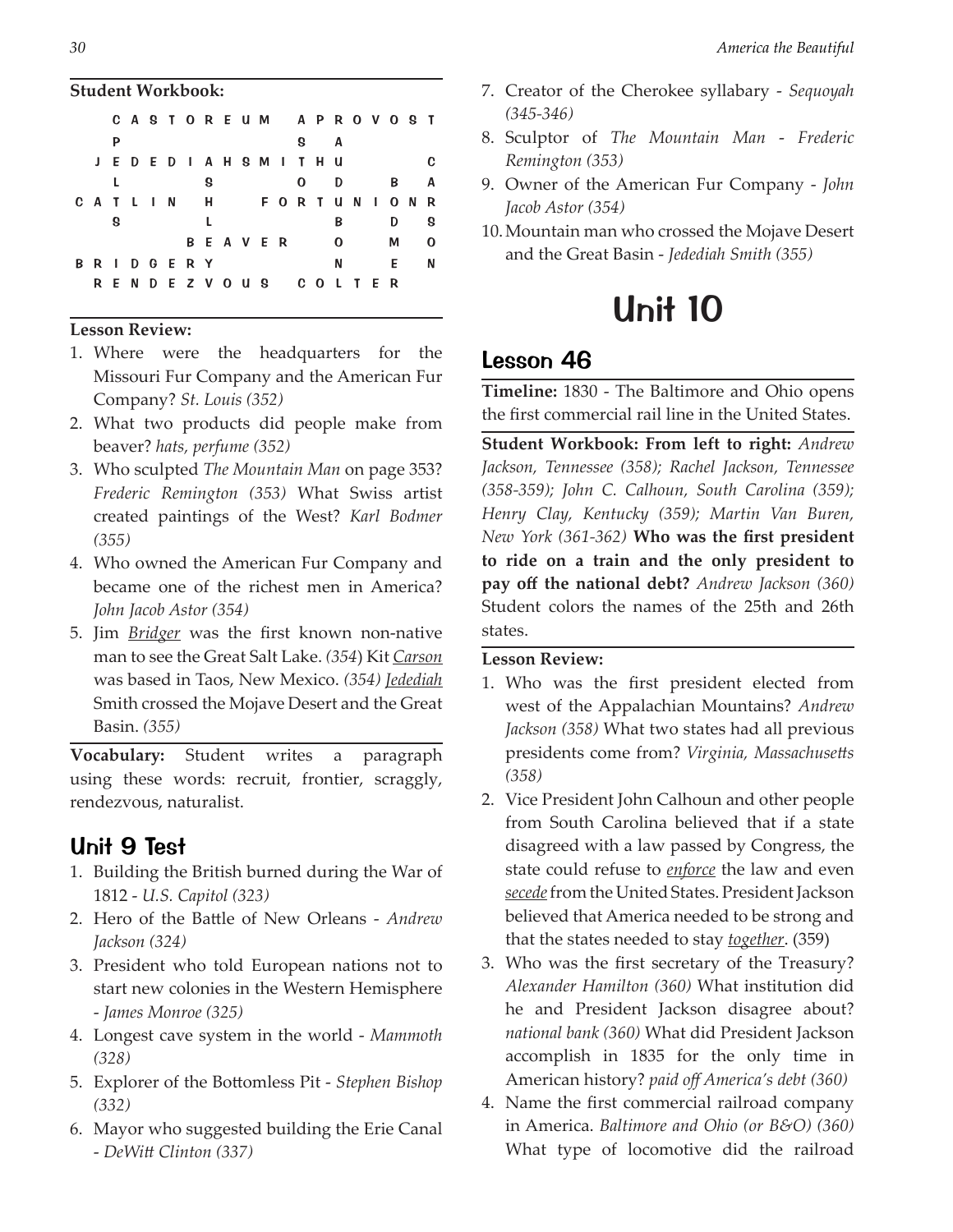company begin to use in 1831? *steam-powered (360)*

5. President Jackson's second vice president was elected president after Jackson. What was his name? *Martin Van Buren (361)* What kind of problems did the country suffer during his presidency? *economic (361)*

**Vocabulary:** Student writes each of these words and its definition from the dictionary: sparse, compromise, authorize, existence, inscribe.

## Lesson 47

**Timeline:** 1835 - Residents near Assateague Island are penning ponies.

**Student Workbook: Lake Islands:** Madeline is the largest island in the *Apostle (364)* Island chain. Mackinac Island in Lake *Huron (365)* was a fur trading center. The largest U.S. island in the Great Lakes is Isle *Royale. (365)* The largest island in Vermont is in Lake *Champlain. (365)* 

**River Islands:** The *Thousand (366)* Islands chain is in the St. Lawrence River, which is part of our border with Canada. Lewis and Clark visited Oregon's Sauvie Island, which is in the *Columbia (366)* River.

**Islands Along the Atlantic Coast:** A *barrier (367)*  island is a long, sandy island that shields a coast from wind, waves, and storms. Birds stop at America's barrier islands as they migrate along the Atlantic *Flyway. (367)* The largest island in the continental United States is *Long (367)* Island in New York. Wild *ponies (368)* live on Assateague Island. The *Outer Banks (368)* is a barrier island chain off the coast of North Carolina. Enslaved people worked on rice plantations on the *Sea (368)*  Islands during the Jacksonian Era. Sea turtles lay eggs on *Canaveral (368)* Island in Florida. The Florida *Keys (368)* lie off the tip of the Florida peninsula.

**Islands Along the Gulf of Mexico:** The U.S. government has built forts on some barrier islands in the *Gulf (369)* of Mexico. Ranchers began to raise cattle on *Padre (369)* Island during the Jacksonian Era. It is a paradise for bird watchers.

**Islands Along the Pacific Coast:** Members of the Chumash Nation once lived on the California *Channel (370)* Islands. *Russians (370)* hunted seals on the Farallon Islands near San Francisco. *Oregon (370)* Islands National Wildlife Refuge has 1,853 islands. The *San Juan (371)* Islands are between Washington State and Canada.

#### **Lesson Review:**

- 1. Name the chain of 22 islands in Lake Superior. *Apostle Islands (364)* Members of what native nation lived there? *Ojibwe (364)* Name the chain of over 1,500 islands in the St. Lawrence River. *Thousand Islands (366)*
- 2. What is a barrier island? *a long, sandy island that shields a coast from wind, waves, and storms (367)*
- 3. What island is famous for its wild ponies? *Assateague Island (368)*
- 4. Which island off the Texas coast has the longest stretch of undeveloped barrier island seashore in the world? *Padre Island (369)* That island is a paradise for whom? *bird-watchers (369)*
- 5. The Chumash people lived in what island chain along the Pacific coastline? *California Channel Islands (370)*

## Lesson 48

**Timeline:** 1724 - Franciscan missionaries begin to build a *convento* at what will later become the Alamo.

**Student Workbook: Left column:** *Davy Crockett (374), Texas (375), Santa Anna (375), Jim Bowie (374);*  **Middle column:** *Catholic Church (372), republic (373), Texians (373), William B. Travis (374);* **Right column:** *Sam Houston (374), San Jacinto (375), Alamo (375), Stephen Austin (373)*

- 1. What European country controlled Mexico and lands in California, Arizona, New Mexico, and Texas until the early 1800s? *Spain (372)*
- 2. For what purpose was the San Antonio de Valero mission built? *to convert members of native nations and to teach them skills (372)* When soldiers moved into the abandoned mission what did they call it? *the Alamo (372)*
- 3. Who continued his father's plan to form an American colony in Mexico? *Stephen Austin (373)*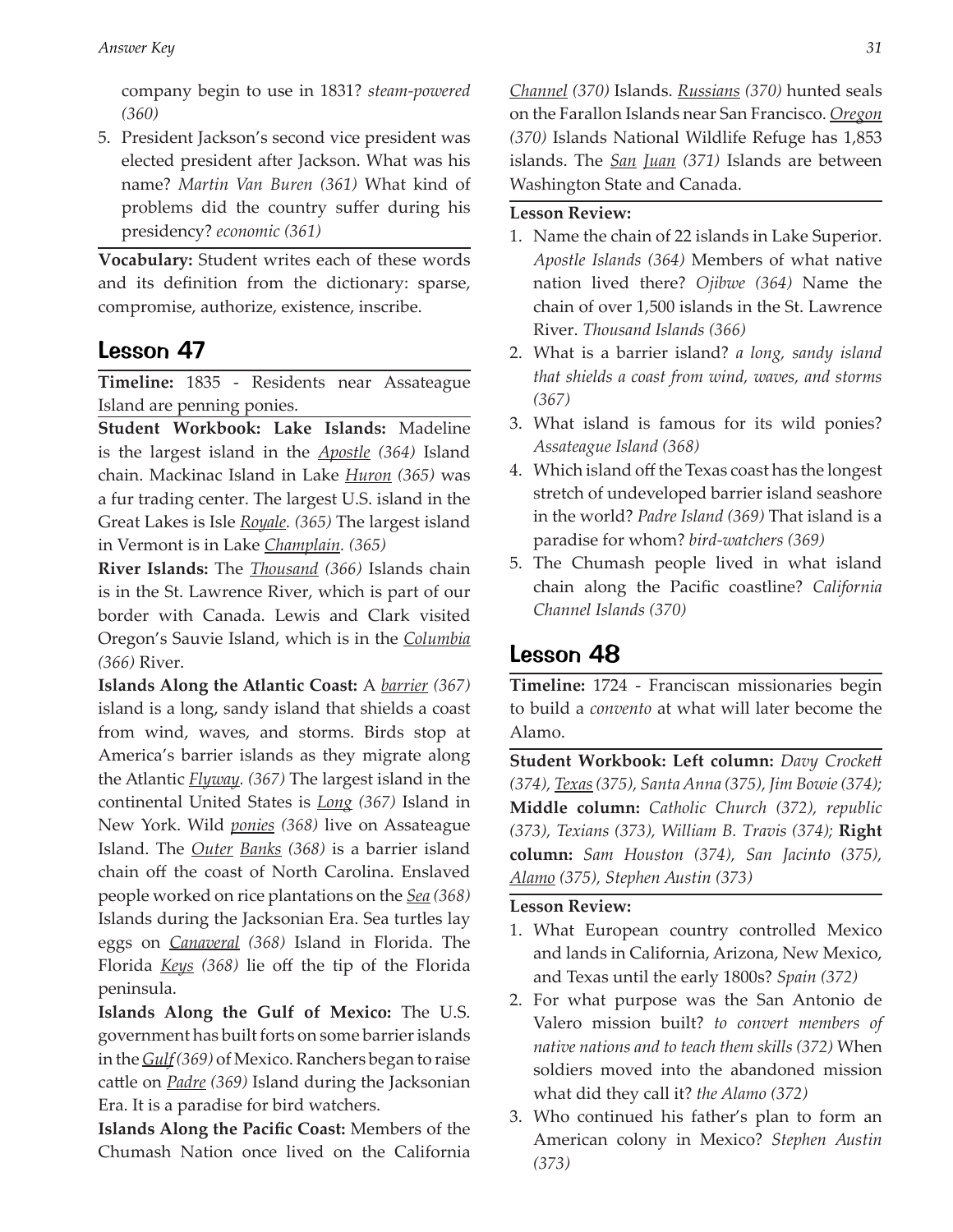- 4. What was the response of Lieutenant Colonel Travis when Santa Anna sent word that the Texians should surrender the Alamo? *He fired a cannonball. (374)*
- 5. The battle cry of Sam Houston's army at the Battle of San Jacinto was "Remember the Alamo!" What do you see as the meaning of this cry? *Answers will vary. (375)*

#### **Vocabulary:**

- 1. I pledge allegiance to the flag of the United States of America and to the *Republic* for which it stands, one nation under God, indivisible, with liberty and justice for all.
- 2. The *cavalry* unit had to arrange a place to stable their horses.
- 3. Many missionaries worked to *convert* Native Americans to Christianity.
- 4. The newspaper reported rumors of a revolution to remove the *dictator* from office.
- 5. When they were off-duty, the soldiers relaxed in their *barracks*.

### Lesson 49

**Timeline:** 1821 - John Jay becomes president of the American Bible Society.

#### **Student Workbook:**

- 1. Shortly after I was born, my family moved to *Rye, New York. (378)*
- 2. My ancestors were *Huguenots. (378)*
- 3. My mother taught me literature at *home. (378)*
- 4. When I was 23 years old, I became a *lawyer. (378)*
- 5. I got married in 1774. My wife's name was *Sarah. (379)*
- 6. In the First Continental Congress, I was a *delegate. (379)*
- 7. I was president of the Second Continental *Congress. (379)*
- 8. I served as an ambassador to *Spain. (379)*
- 9. With Franklin and Adams, I worked on the *Treaty of Paris. (379)*
- 10. With Hamilton and Madison, I wrote the *Federalist Papers. (379)*
- 11. I was the first chief justice of the *Supreme Court. (379)*
- 12. I later served New York State as its *governor. (380)*
- 13. In my retirement, I read to my family from the *Bible. (380)*
- 14. I was president of the New York Manumission *Society. (380)*
- 15. I helped to found the African Free *School. (381)*
- 16. I served the American Bible Society as its second *president. (381)*

#### **Lesson Review:**

- 1. How did John Jay serve his country the same year he got married? *as New York delegate in the First Continental Congress (379)*
- 2. What position did President George Washington choose John Jay to fill? *chief justice of the Supreme Court (379)*
- 3. John Jay was a founding member of the New York Manumission Society. What was the society's purpose? *ending slavery (380)* What school did he help to found? *African Free School (381)*
- 4. What was the purpose of the American Bible Society? *to provide people with Bibles (381)*  Which ship's crew did the American Bible Society provide with Bibles as one of its first efforts? *USS* John Adams *(381)*
- 5. What is something you would like to do for the cause of Christ? *Answers will vary.*

## Lesson 50

**Timeline:** 1838 - The Trail of Tears begins.

**Student Workbook: Left column:** *Removal (384), New Echota (385), Cherokee land (385), illegal (386);* **Middle column:** *cried (384), Supreme (385);* **Right column:** *customs (385), stockades (386), Smoky Mountains (386), Tahlequah (387)*

- 1. Where were Cherokee from North Carolina, Georgia, Alabama and Tennessee forced to move during the Trail of Tears? *Indian Territory (384)*
- 2. In 1830 Congress passed and President Jackson signed the *Indian Removal* Act. *(384)*
- 3. Many faithful Cherokee sang *hymns* in the stockades while waiting for soldiers to lead them to Indian *Territory*. *(386)*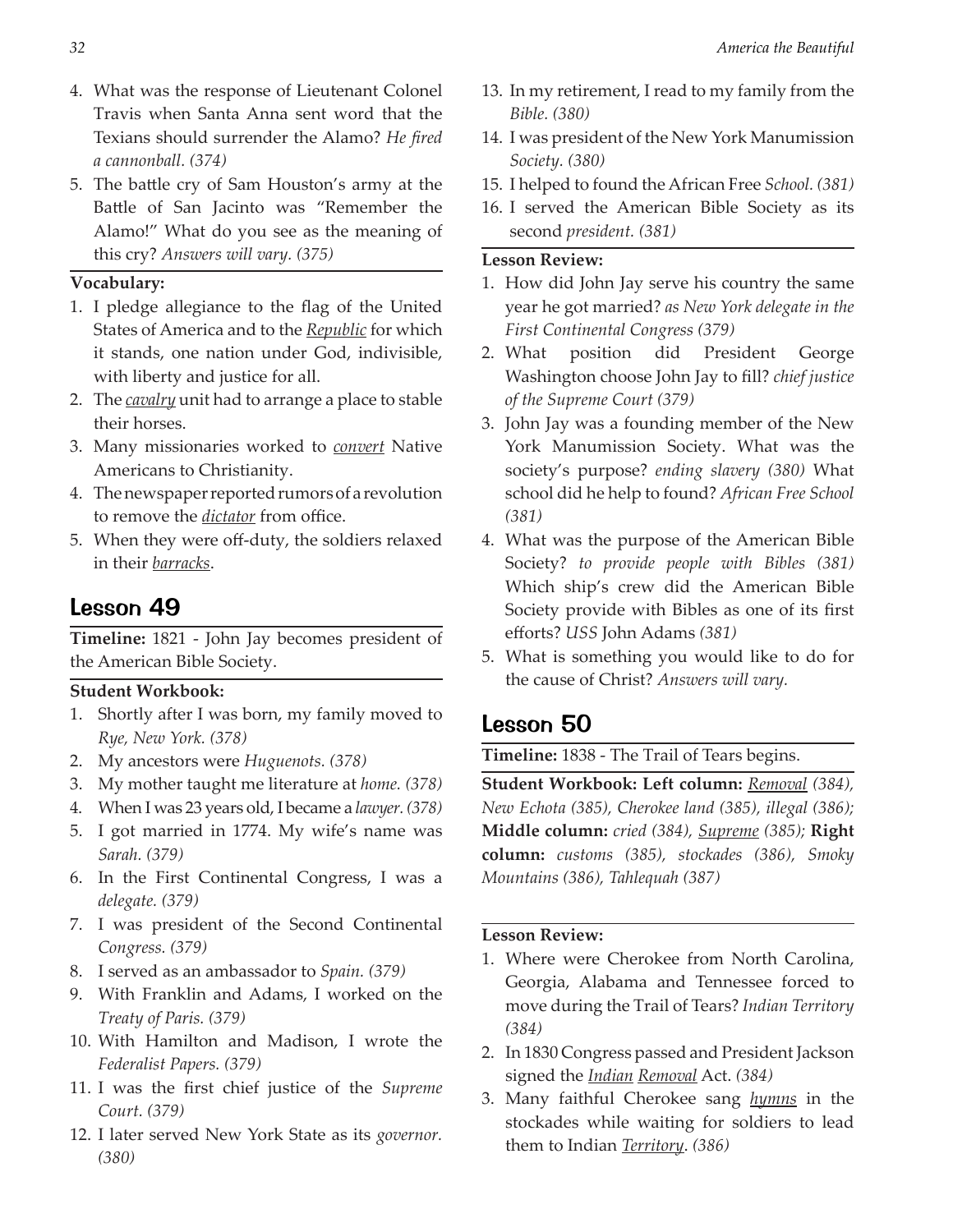- 4. What is the name of the group of Cherokee who escaped into the Great Smoky Mountains? *Eastern Band of Cherokee Indians (386)*
- 5. Who did the Cherokee elect as their principal chief when they arrived in Indian Territory? *John Ross (387)*
- **Vocabulary:** Student writes each of these words and its definition from the dictionary: prospector, stockade, cherish, drought, greed.

## Unit 10 Test

- 1. *Andrew Jackson*, who served two terms, was the first president elected from west of the *Appalachian* Mountains. *(358)*
- 2. His two vice presidents were *John C. Calhoun (359)* and *Martin Van Buren. (361)*
- 3. The *Apostle (364)* Islands in the Great Lakes and the Thousand Islands in the St. *Lawrence (366)* River are island chains.
- 4. A *barrier* island is long and sandy. It shields a coast from wind, waves, and *storms*. *(367)*
- 5. *Spain* controlled Mexico and lands in California, Arizona, New Mexico, and *Texas*. *(372)*
- 6. At the Battle of San Jacinto, the battle cry of Sam *Houston's* army was "Remember the *Alamo*!" *(375)*
- 7. John Jay served as chief justice of the *Supreme (379)* Court and president of the American *Bible (381)* Society.
- 8. John Jay was a founding member of the New York *Manumission* Society. It's purpose was ending *slavery*. *(380)*
- 9. The Cherokee moved to *Indian Territory* on the Trail of *Tears*. *(384)*
- 10.The Cherokee elected John *Ross* as their principal *chief* when they arrived in Indian Territory. *(387)*

## Brady

#### **Literature Questions**

- 1. What significant topic did Brady's mother and father disagree about? *slavery (28-29)*
- 2. What did Brady tend to do that made his father afraid to trust him with secrets? *Brady*

*has a tendency to blurt out what he knows without thinking. (40, 43-44)*

- 3. What did a group of church members do after Brady's father preached against slavery? *They began to meet separately from the rest of the church. (126)*
- 4. What discovery did Brady make in his father's Sermon House? *His father was hiding an enslaved boy who had run away. (137)* How did that discovery change Brady's mind about slavery? *He got to know an enslaved boy as a human being. (137-143, 163)*
- 5. Why do you think Brady decided to take the risk of transporting Moss to the next Underground Railroad station? *Answers will vary.*

## Unit 11

## Lesson 51

**Timeline:** 1842 - America and Canada agree on a northern boundary for the state of Maine.

#### **Student Workbook:**

*political party -* An organization which works to encourage people to support its ideas *(390)*

*Democratic -* Those who agreed with Andrew Jackson became part of this party. *(390)*

*Whig -* The party of William Henry Harrison and John Tyler *(390)*

*governor -* Harrison served as this in Indiana Territory*. (391)*

*ambassador -* Harrison served as this in Colombia, South America. *(391)*

*Old Tippecanoe -* Nickname Harrison gained at the Battle of Tippecanoe *(391)*

*War of 1812 -* Harrison served in this war. *(391)*

*train -* Harrison traveled on this to reach Washington, D.C. *(392)*

*pneumonia -* Harrison caught this disease and died on his 32nd day in office. *(392)*

*John Tyler -* Vice president who became president after Harrison died *(393)*

*His Accidency -* This is what some people, including John Quincy Adams, called Tyler. *(393)*

*Seminole War -* Tyler helped to end this war. *(393)*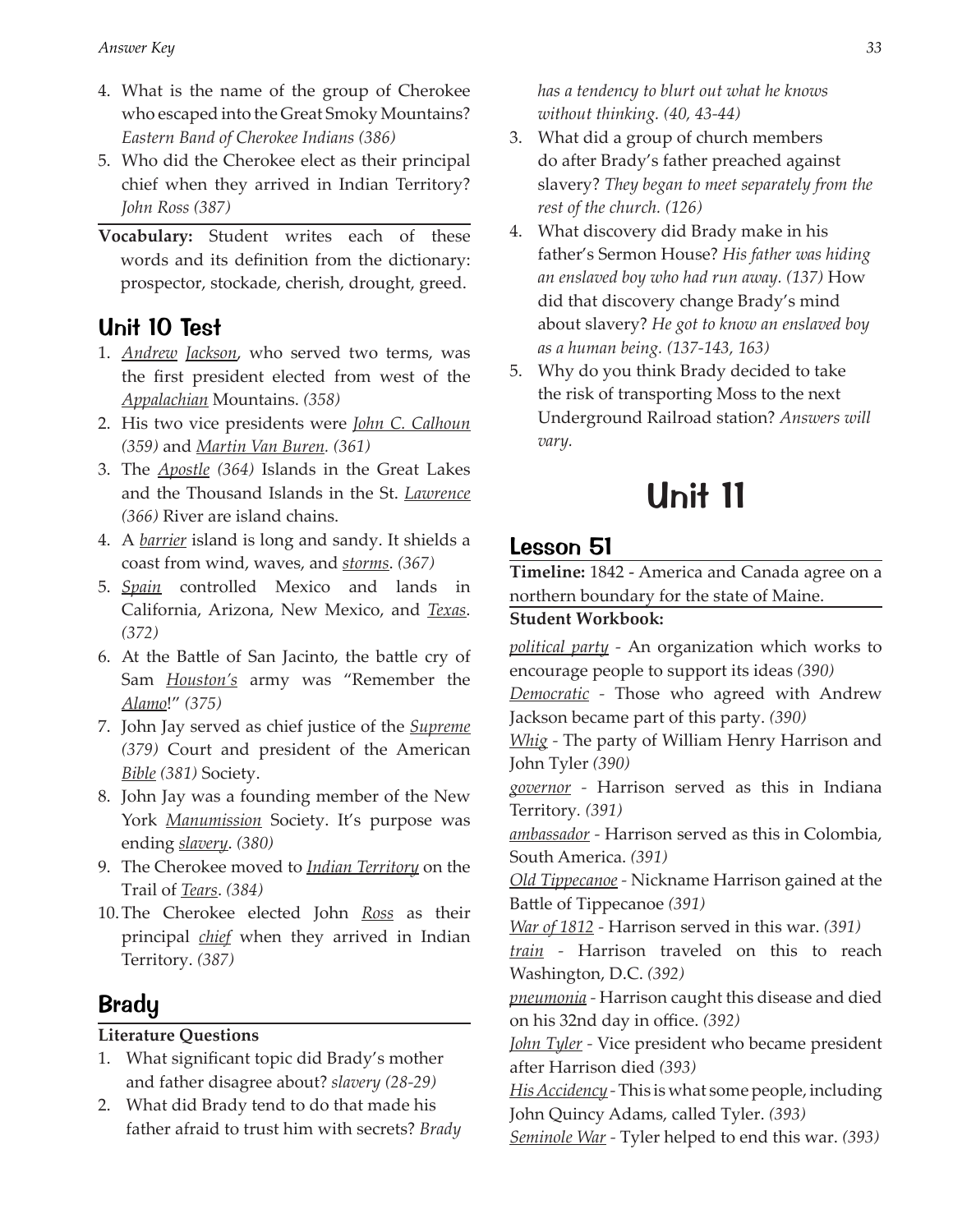*Daniel Webster -* Served as Tyler's secretary of state and helped negotiate a treaty *(393) Letitia Tyler -* First wife of John Tyler *(394) contributions -* Letitia Tyler made these to the poor of Washington, D.C. *(394)*

Student colors the name of the 27th state.

#### **Lesson Review:**

- 1. What was Harrison and Tyler's campaign slogan? "*Tippecanoe and Tyler, Too" (390)*
- 2. How many days was Harrison president? *32 (392)*
- 3. Who took his place as president? *Vice President John Tyler (393)*
- 4. What nickname did John Quincy Adams and other political enemies call Tyler? *His Accidency (393)*
- 5. Describe Tyler's wife Letitia. *Answers will vary but may include: beautiful, kind, gentle, softspoken, enjoyed reading her Bible, gave to the poor, unselfish. (394)*

### Lesson 52

**Timeline:** 1807 - Robert Fulton pilots a steamboat up the Hudson River.

#### **Student Workbook:**

- 1. Robert Fulton *piloted a steamboat up the Hudson River in 1807. (396)*
- 2. Nicholas & Lydia *Roosevelt made the first steamboat trip to New Orleans. (397)*
- 3. The Enterprise *took supplies to General Jackson in New Orleans. (397)*
- 4. Henry Lewis *and his artists painted a Mississippi Panorama. (398)*
- 5. A captain *was in charge of the entire crew. (399)*
- 6. The pilot *guided the steamboat through the water. (399)*
- 7. The engineer *kept the engine running. (399)*
- 8. The purser *took care of financial matters. (399)*
- 9. The stoker *or fireman kept the fire going to make steam. (399)*
- 10. Deckhands *loaded and unloaded cargo. (399)*
- 11. A mud clerk *carried messages to crew members. (399)*
- 12. Tourists *enjoyed pleasure trips on steamboats. (401)*
- 13. James Monroe *was the first president to ride in a steamboat. (401)*

14. President Tyler *was in an accident on a steamboat. (401)*

#### **Lesson Review:**

- 1. In late December, what natural disaster did Nicholas and Lydia Roosevelt experience during the first steamboat voyage down the Mississippi River? *New Madrid earthquakes (397)*
- 2. Who was in charge of the entire crew of a steamboat? *captain (399)* Who was the officer below him? *mate (399)*
- 3. Who was responsible for a steamboat's navigation? *pilot (399)*
- 4. Who was responsible for keeping the engine running? *engineer (399)*
- 5. If you worked on a steamboat, which job would you like to have and why? *Answers will vary. (399)*

#### **Vocabulary:**

restore - *c. to bring back to an original state*  hull - *e. the frame or body of a ship* panorama - *d. a picture exhibited a part at a time by being unrolled*

chandelier - *a. an elaborate light fixture* 

dignitary - *b. a person who holds a high rank or position*

#### Lesson 53

**Timeline:** 1832 - Henry Rowe Schoolcraft, led by an Ojibwe guide, reaches the source of the Mississippi River.

**Student Workbook: Left column:** *nicknames (404), headwaters (404), Schoolcraft (404), Ojibwe (404), Ozawindib (405), St. Anthony (407);* **Middle column:** *Itasca (405), Maiden (408), Missouri (408), Mouths (410);* **Right column:** *Lake Pepin (407), Valley (408), Ohio River (409), Arkansas (409), Gulf (410)*

- 1. Where does the Mississippi River begin? *Lake Itasca (404)* Where does it end? *Gulf of Mexico (404)*
- 2. Who was the leader of an expedition to find the source of the Mississippi? *Henry Rowe Schoolcraft (404)* Who was his Ojibwe guide? *Ozawindib (405)*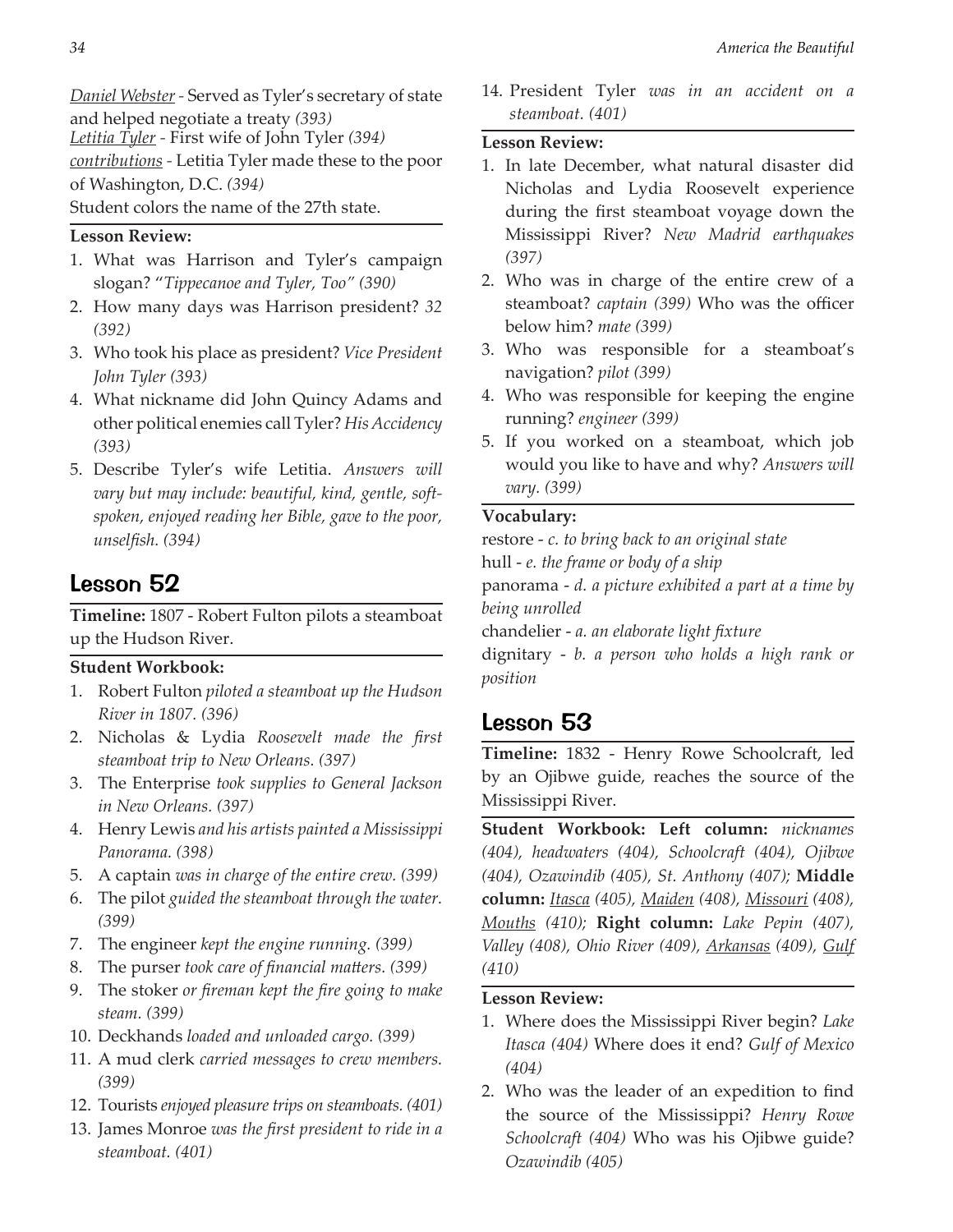- 3. Rain that falls on land between the *Rocky* Mountains and the *Appalachian* Mountains eventually flows into the Mississippi River, which takes the water to the Gulf of *Mexico*. *(406)*
- 4. Highlights of a trip on the Upper Mississippi River include: the Falls of *St. Anthony*, *Maiden* Rock, and Lake *Pepin*. *(407)*
- 5. What do people build along the Mississippi River to help prevent floodwaters from doing harm? *levees (or embankments) (410)*

## Lesson 54

**Timeline:** 1835 - William Johnson begins to keep a diary of his life in Natchez, Mississippi.

**Student Workbook: Natchez Nation:** The Natchez Nation had homes, a ceremonial ground, three *mounds*, *(412)* and a temple at Natchez. The *French (412)* came to the area in the early 1700s, bringing enslaved Africans with them. The French built Fort *Rosalie. (412)* The Natchez and some of the enslaved *Africans (413)* destroyed the fort. The French *conquered (413)* the Natchez and sold 300 people into slavery. Some escaped to live with other native nations.

**Early History of the Town of Natchez:** The route between Nashville, Tennessee, and Natchez, Mississippi, is the Natchez *Trace. (412)* The British and the *Spanish (413)* controlled Natchez at different times. Natchez was the first *capital (413)* of Mississippi. *Steamboats* (413) landed at Natchez-Under-the-Hill, pictured below.

**The McMurrans and the Southern Aristocracy:**  Many plantation owners lived in *mansions (415)* in Natchez while their enslaved field workers toiled on their plantations in *Louisiana (415)* and in their homes and gardens in Natchez. The lawyer John T. McMurran owned five cotton *plantations (414)* and a grand mansion. He held 325 enslaved persons.

**William Johnson of Natchez:** After being born into *slavery, (415)* William Johnson was freed when he was 11 years old. He became a *barber (415)* with his own shop and trained young

African Americans to become barbers. He and his wife Ann had 11 children. He was a *slaveholder (415)* with 16 servants. Johnson kept a *diary (415)* for 16 years.

**Forks of the Road Slave Market:** Great Britain's desire for *cotton (416)* and Eli *Whitney*'s *(416)*  invention of the cotton *gin (416)* made plantation owners decide to raise more cotton. Natchez became a major slave *market (416)* where plantation owners bought enslaved people to work on their plantations**.**

#### **Lesson Review:**

- 1. What did the Natchez people call their main chief? *Great Sun (412)*
- 2. What fort did the French build at Natchez? *Fort Rosalie (412)*
- 3. What was the occupation of the free African American man William Johnson? *barber (415)*  How old was he when he gained his freedom from slavery? *11 (415)*
- 4. Who invented the cotton gin? *Eli Whitney (416)*
- 5. What two cities became major slave markets? *New Orleans, Louisiana, and Natchez, Mississippi (416)*

**Vocabulary:** Student writes a sentence using each of these words: ceremonial, litter, whist, aristocracy, lifestyle.

## Lesson 55

**Timeline:** 1838 - Samuel F. B. Morse develops an improved telegraph and the Morse code.

#### **Student Workbook:**

*Boston -* I was born in Charlestown near this city. *(418)*

*minister -* This was my father's occupation. He was also a famous geographer. *(418)*

*journal -* The one I kept when I was 13 years old is in the Library of Congress. *(418)*

*Benjamin West -* I went to England and studied under this famous artist. *(419)*

*Lucretia Walker -* I married her in 1818. *(419)*

*portrait -* I completed one of these of President Monroe and one of Noah Webster. *(419)*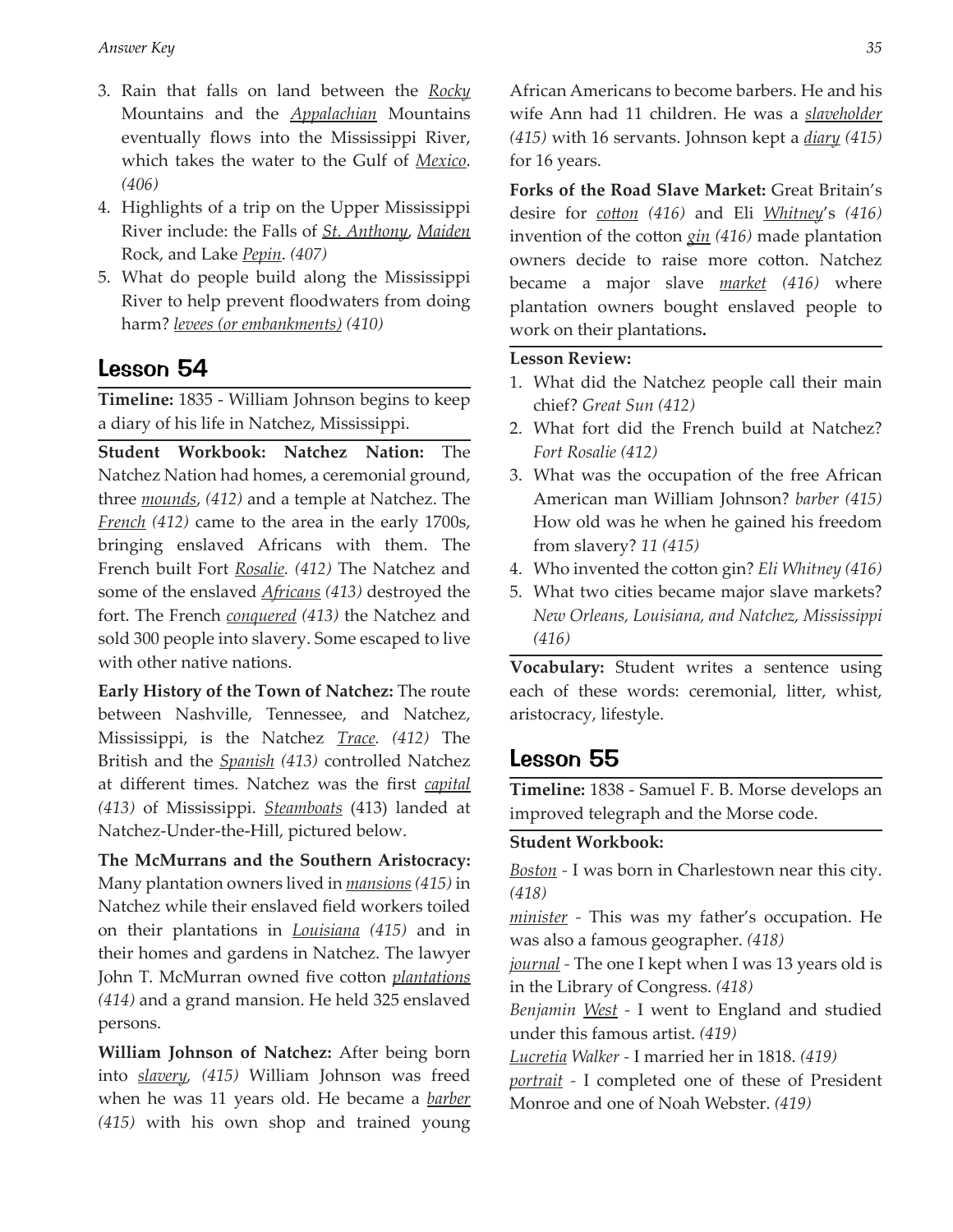*Washington, D.C. -* I was in this city when Lucretia died. *(420)*

*Lafayette -* I painted his portrait and later visited him in Paris. *(420)*

*telegraph -* While teaching art in New York City, I worked on a model of this. *(420)*

*Morse code -* I developed this system of dots and dashes which represented letters. *(420)*

*U.S. Capitol -* I sent the message, "What Hath God Wrought!" from this building. *(421)*

*Sarah Griswold -* I married her in 1848. *(421)*

*telegraph wire - (421)*

*Mathew Brady -* I taught him to take daguerreotype pictures*. (421)*

*Men of Progress -* Christian Schussele included me in this painting. *(418, 422)*

#### **Lesson Review:**

- 1. What was Samuel Morse's first occupation? *portrait painter (419)*
- 2. What is Morse code? *a system of dots and dashes which represent different letters (420)*
- 3. From a room in the U.S. Capitol building, Samuel Morse sent the first formal message on the new Baltimore-to-Washington telegraph line. What was that message? *"What Hath God Wrought!" (421)*
- 4. What did Samuel Morse open in New York City in 1840? *portrait studio (421)* What famous photographer was his student? *Mathew Brady (421)*
- 5. What is the name of the painting at the top of page 418? *Men of Progress (421)* What device is in the middle of the table? *Morse's telegraph (421)* Whose hand is beside it? *Samuel Morse (421)*

**Vocabulary:** Student writes each of these words and its definition from the dictionary: geographer, miniature, commission, formal, composite.

## Unit 11 Test

- 1. Who used the campaign slogan "Tippecanoe and Tyler, Too"? *c. William Henry Harrison (391)*
- 2. How long did William Henry Harrison serve as president? *b. 32 days (392)*
- 3. What natural disaster happened during the first steamboat ride down the Mississippi River? *c. New Madrid earthquakes (397)*
- 4. Who was responsible for a steamboat's navigation? *a. pilot (399)*
- 5. Where does the Mississippi River begin? *a. Lake Itasca (404)*
- 6. What do people build along the Mississippi River to prevent floodwaters from doing harm? *c. levees (410)*
- 7. What did the French build at Natchez, Mississippi? *a. Fort Rosalie (412)*
- 8. Who invented the cotton gin? *b. Eli Whitney (416)*
- 9. What is a system of dots and dashes used on a telegraph? *c. Morse code (420)*
- 10.Where was Samuel Morse when he sent the message, "What Hath God Wrought!"? *a. U.S. Capitol (421)*

## Unit 12

## Lesson 56

**Timeline:** 1877 - Sarah Polk receives the first telephone in Nashville.

**Student Workbook: Left column:** This phrase expressed the desire Americans had to spread from coast to coast. *"Manifest Destiny" (426);* Polk's opponent in the 1844 election was Kentuckian *Henry Clay (427);* Mexico granted much of California's mission land to new landowners who began *rancheros (429);* The California Republic lasted for about one *month (430);* **Middle column:** The slogan of people willing to fight for America to control all of Oregon country was *"54˚ 40' or Fight" (428);* James K. Polk was a Tennessean and a friend of *Andrew Jackson (427);* He led the first U.S. citizens to California by land when he brought trappers there in 1826. *Jedediah Smith (429);* At the end of the Mexican War, the U.S. paid Mexico *\$15 million (431);* **Right column:** The border between the U.S. and Canada from east of Oregon to Lake Superior is the *49th* parallel of *latitude (428);*  On July 1, 1847, the United States issued its first two *postage stamps (431);* General Zachary Taylor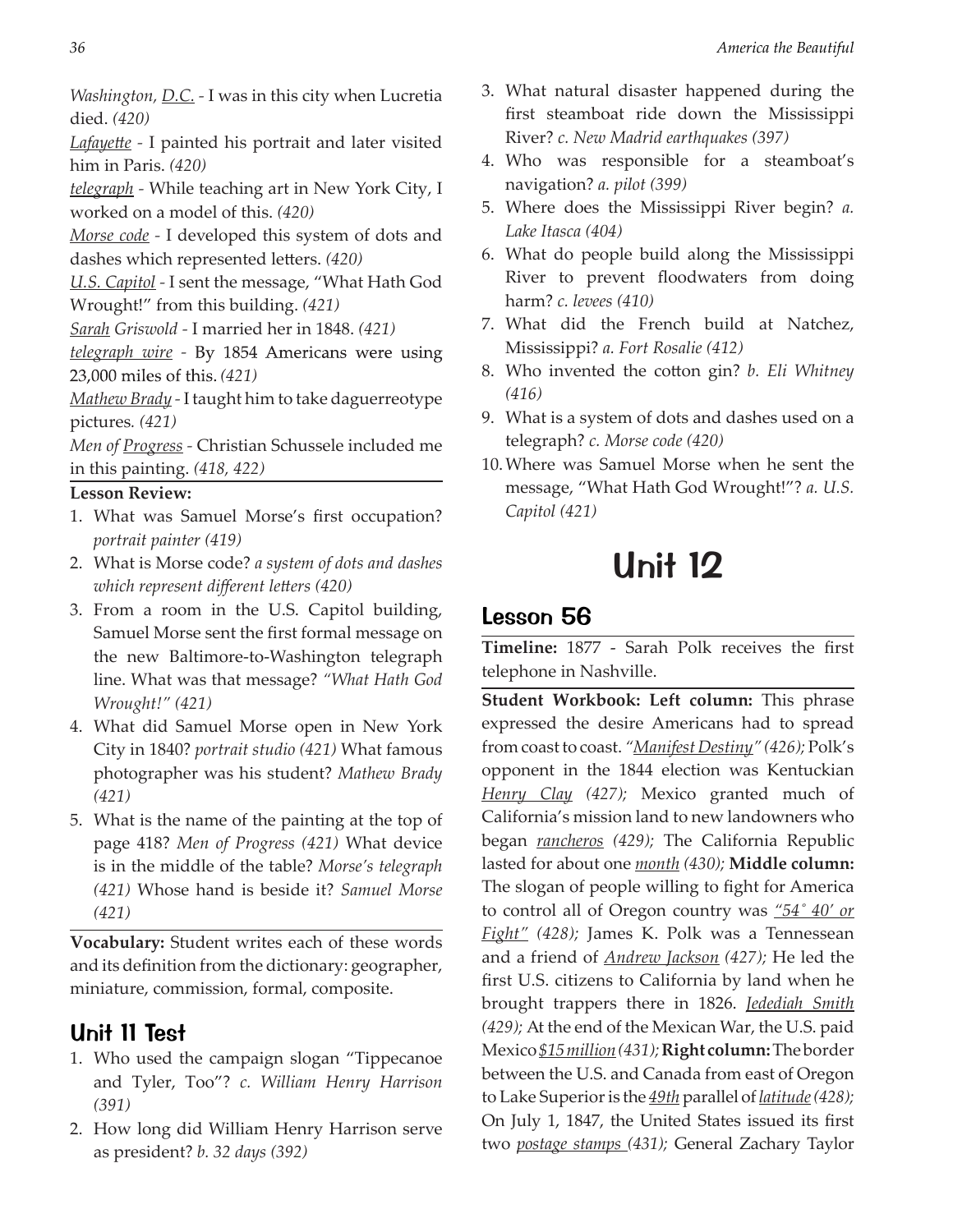gained this nickname during the Mexican War: Old *Rough* and *Ready (431);* Americans who opposed the Mexican War called it *Mr. Polk's War (430).*  Student colors the names of the 28th through 30th states.

#### **Lesson Review:**

- 1. What phrase did Americans use for the idea that America should expand all the way to the Pacific Ocean? *"Manifest Destiny" (426)*
- 2. What was the slogan for people who were willing to go to war with great Britain to settle the border dispute between Oregon and Canada? *"54˚ 40' or Fight" (428)*
- 3. After Mexico took the missions away from Franciscan missionaries, what did the new landowners establish? *rancheros (429)* Who was the immigrant from Switzerland who came to California in 1839? *Johann August Sutter (or John Sutter) (429)*
- 4. Polk sent troops to the area between the Rio Grande and the Nueces River. What did Polk believe these troops were doing? *defending American land (430)* What did Mexico believe the troops were doing? *invading Mexico (430)* What do we call the war that began on May 13, 1846? *the Mexican War (430)* What did Polk's opponents call it? *"Mr. Polk's War" (430)*
- 5. Why did the printer of the first U.S. postage stamp decide to put Benjamin Franklin's picture on it instead of Andrew Jackson? *He thought that Franklin would bring more unity to the country. (431)*

**Vocabulary:** Student writes each of these words and its definition from the dictionary: manifest, destiny, jointly, latitude, confluence.

## Lesson 57

**Timeline:** 1843 - The Great Migration begins on the Oregon Trail.

#### **Student Workbook:**

*Great Migration* - 500,000 people traveled on the Oregon Trail during this. *(434)* 

*Rocky Mountains* - The Oregon Trail was the best route across these mountains. *(434)* 

*2,000 miles* - This was the length of the journey on the Oregon Trail. *(434)* 

*Marcus Whitman* - He studied medicine and became a doctor. *(435)* 

*honeymoon* - Marcus and Narcissa Whitman spent this on the Oregon Trail. *(436)* 

*Cayuse* - Marcus Whitman decided to build his mission among this nation. *(436)* 

*Nez Perce* - Henry Spalding built his mission among this nation. *(436)* 

*orphans* - The Whitmans cared for these children in their home. *(437)* 

*measles* - During an epidemic of this, several Cayuse attacked the Whitmans. *(437)* 

*Independence* - This town was a popular jumpingoff town for pioneers. *(437)* 

*prairie schooner* - These had wooden wheels and a covering of thick cotton. *(437)*

*1,000 pounds* - A family of four needed more than this much food for their journey. *(437)* 

*corral* - Pioneers circled their wagons at night to make this for their livestock. (438)

*hymns* - Travelers sang these around their campfires at night. (438)

*Soda Springs* - A favorite landmark with naturally carbonated water (439)

- 1. In the 1830s and 1840s, what was the best route across the Rocky Mountains? *the Oregon Trail (434)*
- 2. What couple spent their honeymoon traveling on the Oregon Trail? *Marcus and Narcissa Whitman (436)* Which native nation did they serve in their mission? *Cayuse (436)*
- 3. What was the most popular jumping off town? *Independence, Missouri (437)* Why did people camp there before they headed west on the Oregon Trail? *They waited for spring grasses to grow. (437)*
- 4. Describe a prairie schooner. *Answers will vary but may include these facts: a covered wagon, wooden wheels with iron bands fastened to the outside of the rims, a white covering made of a double thickness of cotton and covered with linseed oil or paint to help keep out the rain. (437)*
- 5. Why did travelers circle their wagons at night? *to corral their animals (438)*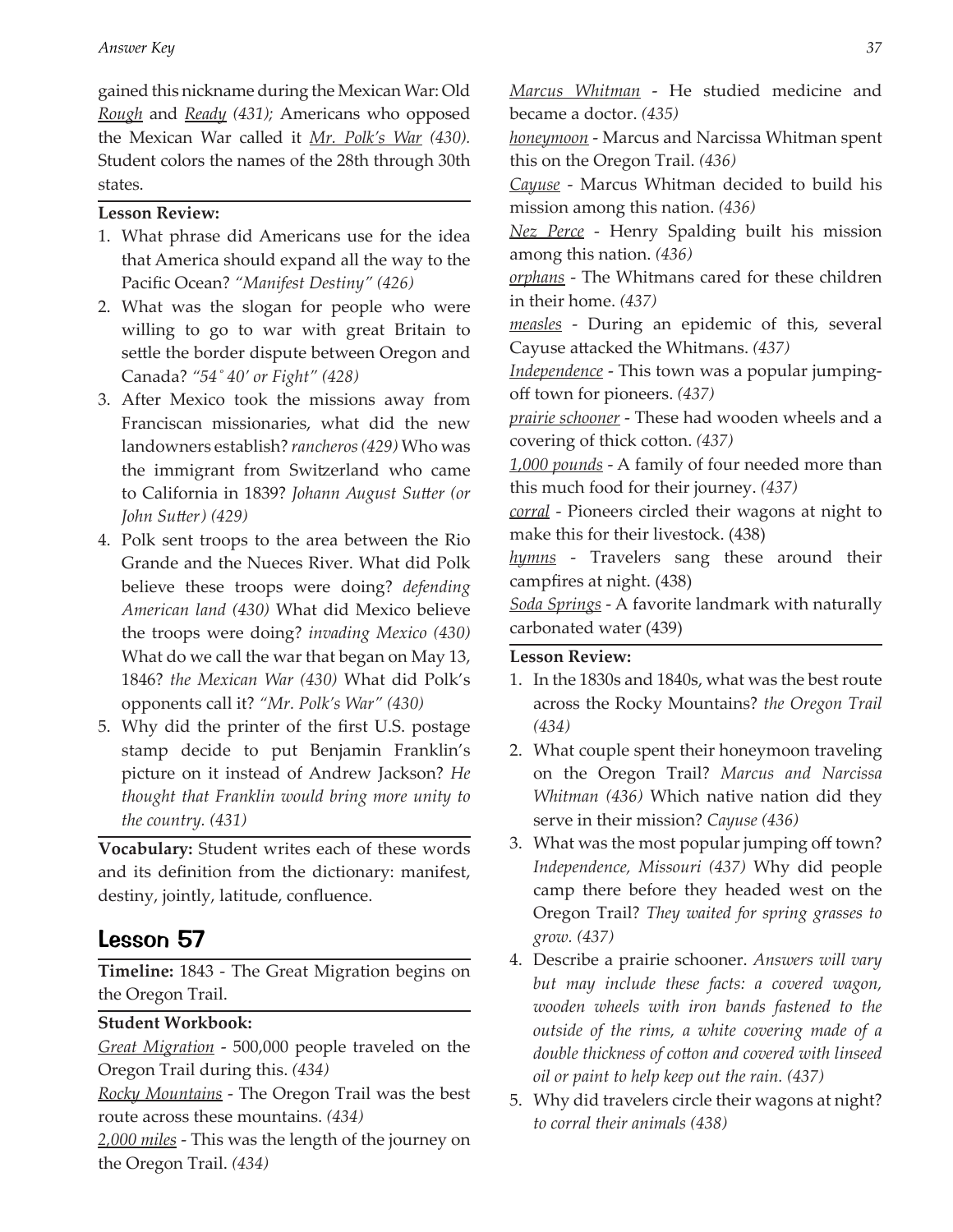## Lesson 58

**Timeline:** 1846 - Congress establishes the Smithsonian Institution.

**Student Workbook: Top row of labels:** *5 (444), 2 (440), 1 (444), 9 (444), 3 (444);* **Bottom row of labels:** *4 (444), 8 (443), 10 (444), 7 (444), 6 (444)*

#### **Lesson Review:**

- 1. When James Smithson left money in his will for an institution in America, what did he want that institution to do? *to "increase and diffuse knowledge among men" (440)* What did he want the institution to be named? *Smithsonian Institution (440)*
- 2. Who went to England to get Smithson's property? *Richard Rush (441)* How did he bring it back? *in boxes on a ship (441)* Where did he deposit the gold sovereigns? *U.S. Mint in Philadelphia (441)*
- 3. Where is the original building that housed the Smithsonian Institution? *the National Mall in Washington, D.C. (442)* What is its nickname? *the Castle (442)*
- 4. In what year did Smithson die? *1829 (440)*  In what year did Congress pass An Act to Establish the Smithsonian Institution? *1846 (442)*
- 5. Look at the pictures on page 444 and tell which three items (or animals) you would like to see the most. *Answers will vary.*

## Lesson 59

**Timeline:** 1846 - *Maid of the Mist* begins service at Niagara Falls.

#### **Student Workbook:**

- 1. Niagara Falls is on the border *between the U.S. and Canada. (446)*
- 2. Water going over the falls comes from *four of the Great Lakes. (446)*
- 3. A mist rises when the water *hits the rocks at the bottom of the falls. (447)*
- 4. Minerals going over the falls *make the water green. (447)*
- 5. Priest Louis Hennepin *wrote about Niagara Falls in 1698. (448)*
- 6. Much fighting took place *around Niagara Falls in the War of 1812. (448)*
- 7. In 1846 the *Maid of the Mist* began *taking people across the Niagara River. (448)*
- 8. Enslaved people escaped across *the Niagara Falls Suspension Bridge. (449)*
- 9. Early in the 1800s, people began *going to Niagara Falls on a honeymoon. (449)*
- 10. Artist George Catlin displayed *a painting and a model of Niagara Falls. (449)*

**Diagram (left to right):** *Prospect Point, American Falls, Luna Island, Bridal Veil Falls, Goat Island, Horseshoe Falls (447)*

#### **Lesson Review:**

- 1. What island separates the American Falls and the Canadian Falls? *Goat Island (446)* What country is it in? *the United States (446)* What is the other name for the Canadian Falls? *Horseshoe Falls (446)*
- 2. Water going over Niagara Falls comes from what four Great Lakes? *Lake Superior, Lake Huron, Lake Michigan, and Lake Erie (446)*
- 3. What bridge did many enslaved people use to escape to Canada? *Niagara Falls Suspension Bridge (449)*
- 4. What is the name of the boat tourists can ride to get close to Niagara Falls? *Maid of the Mist (448)*
- 5. What is the name of the cave that used to be behind Bridal Veil Falls? *Cave of the Winds (450)*

**Vocabulary:** Student writes a paragraph using these words: breathtaking, plummet, precipice, gorge, whirlpool.

## Lesson 60

**Timeline:** 1838 - Audubon completes *Birds of America*.

#### **Student Workbook:**

*Haiti -* I was born here on my father's sugar plantation. *(454)*

*France -* I grew up in this country in Europe. *(455) Philadelphia -* When I was 18, my father sent me to manage his estate near here. *(455)*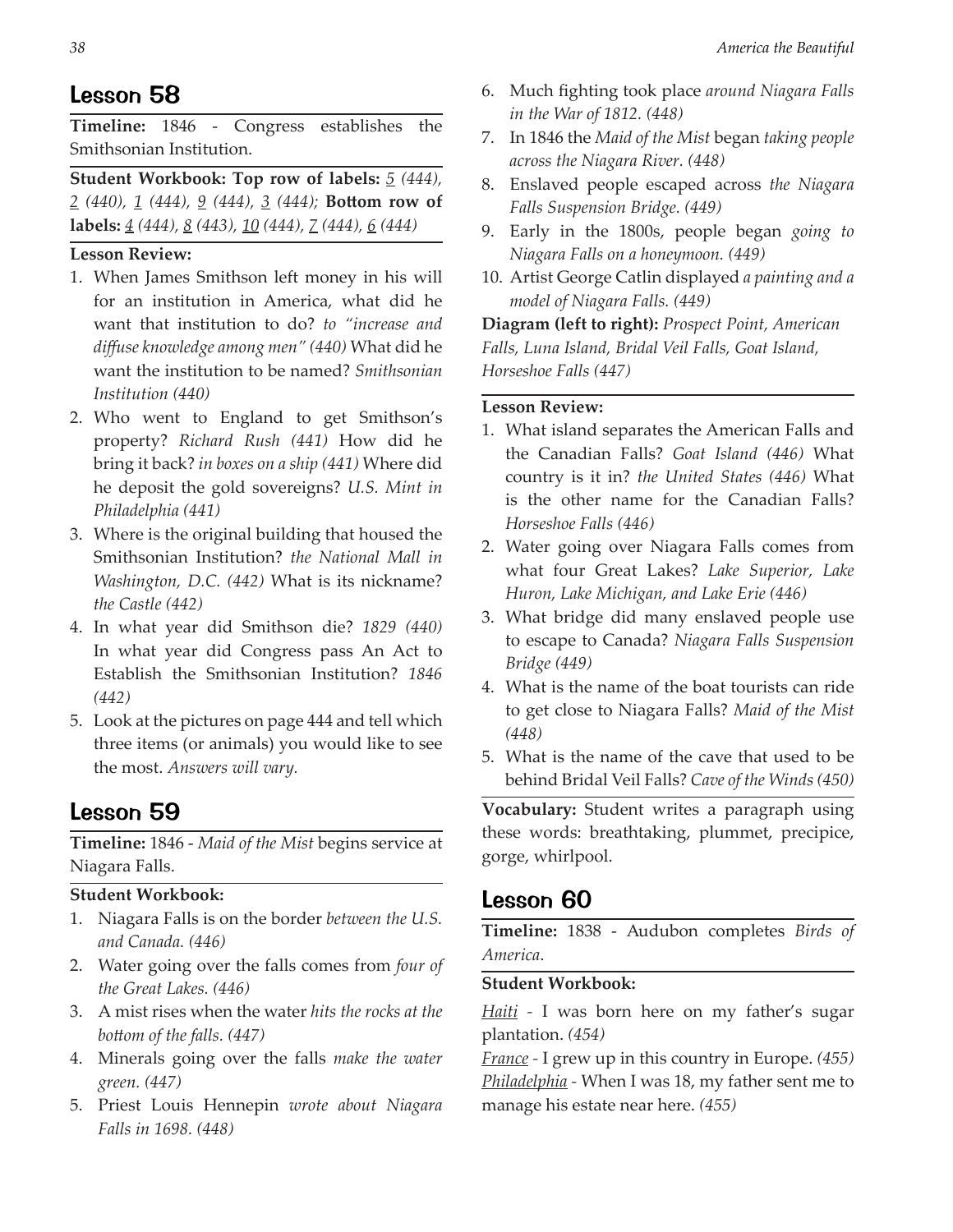*Lucy Bakewell -* I met and married her in Pennsylvania. *(455)*

*rich -* With my wife, I always felt like this. *(455)*

*Mississippi Flyway -* Birds migrate along this. *(455)*

*Birds of America -* In 1838 I completed this. *(457)*

*Minnie's Land -* After the success of my book about birds, Lucy and I purchased this. *(458)*

*Victor and John -* They were my two sons who helped me in my work. *(458)*

*mammals -* After *Birds of America*, my sons and I published a book about these. *(458)*

#### **Lesson Review:**

- 1. How many life-size engravings were in Audubon's *Birds of America*? *435 (454)*
- 2. In what two places did Audubon live before he came to America? *Santo Domingo (or Haiti) (454), France (455)*
- 3. List four occupations that John James Audubon had at different times. *Answers will vary but may include: store owner, portrait artist, teacher of art lessons, schoolteacher, taxidermist, painter for museum exhibits. (455)* What did his wife do to earn money? *schoolteacher, tutor (455)*
- 4. What do we call a scientist who studies birds? *ornithologist (456)*
- 5. Choose one of Audubon's paintings in the lesson and write a description of it. *Answers will vary.*

## Unit 12 Test

- 1. Americans used the phrase *"Manifes*t *Destiny"*  for the idea that America should expand all the way to the *Pacific* Ocean. *(426)*
- 2. We call the war that began on May 13, 1846 the *Mexican* War. Opponents called it Mr. *Polk's*  War. *(430)*
- 3. In the 1830s and 1840s, the best route across the Rocky Mountains was the *Oregon Trail*. *(434)*
- 4. A *prairie schooner* had wooden wheels and a covering of double thick cotton. *(437)*
- *5. Marcus* and *Narcissa Whitman (436)* were missionaries among the *Cayuse (436)* Nation.
- *6. James Smithson* left money in his will to start an institution to "increase and diffuse knowledge among men." *(440)*
- 7. Enslaved people escaped to Canada over the *Niagara Falls* Suspension Bridge. *(449)*
- 8. Horseshoe Falls is in *Canada*. *(446)*
- 9. *Birds of America* included 435 life-size *engravings*. *(454)*
- 10.The artist who completed *Birds of America* was *Audubon*. *(454)*

## Unit 13

## Lesson 61

**Timeline:** 1852 - Harriet Beecher Stowe publishes *Uncle Tom's Cabin*.

**Student Workbook: Left column:** *Compromise (463-464), Gadsden (465), Kansas (466);*  **Middle column:** *Taylor (462), Fillmore (465), Pierce (465), Dred Scott (467), Buchanan (466);*  **Right column:** *Sutter's Mill (463), Uncle Tom's Cabin (465), Harpers Ferry (467-468)*  Student colors the names of the 31st through 34th states.

#### **Lesson Review:**

- 1. Why did people flock to California beginning in 1849? *California Gold Rush (462-463)* What were they called? *Forty-Niners (463)*
- 2. What do we call the agreement Henry Clay proposed about slavery? *Compromise of 1850 (464)*
- 3. Who led an attack on Harpers Ferry? *John Brown (467)*
- 4. What Supreme Court decision stated that enslaved people were not citizens? *Dred Scott v. Sanford (467)*
- 5. What does the term *Underground Railroad*  describe? *the journey enslaved people took to freedom (468)*

#### **Vocabulary:**

secede - *d. to withdraw from an organization*  entrepreneur - *c. someone who starts a busines*s impact - *e. a direct effect*

ingenious - *a. original, resourceful, and clever*  abolitionist - *b. person who works to stop slavery*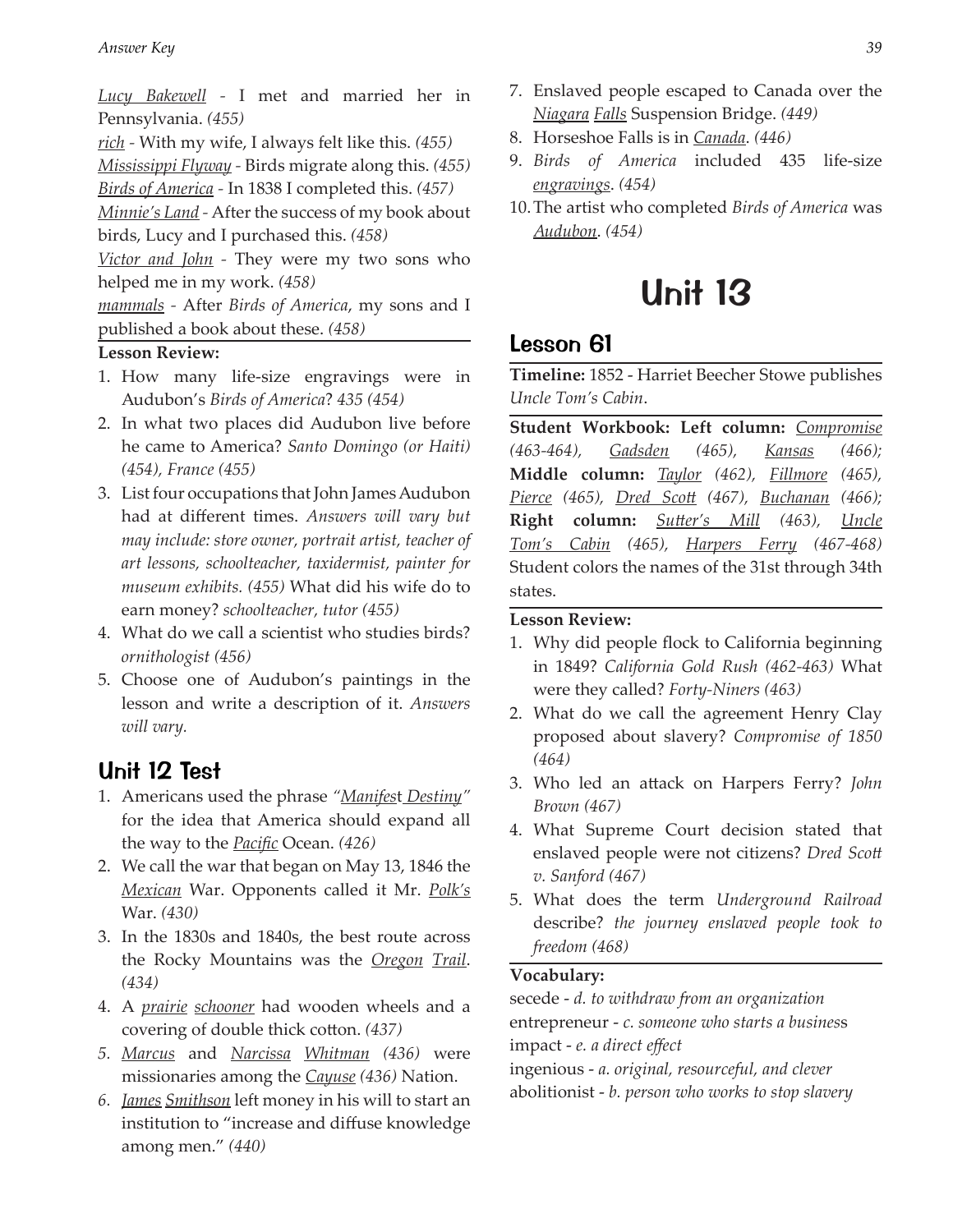#### Lesson 62

**Timeline:** 1950 - Crater Lake has 903 inches of snowfall.

**Student Workbook:** Student only writes the number. **Column 1:** *3 - Klamath man (474), 10 - Steller's jay (476), 2 - Wizard Island (472);* **Column 2:**  *4 - western pasqueflower (476), 11 - Clark's nutcracker (476), 9 - Old Man of the Lake (472);* **Column 3:** *5 - Sierra Nevada red fox (476), 7 - William Gladstone Steel (475), 6 - golden-mantled ground squirrel (476);*  **Column 4:** *8 - American dipper (476), 1 - Phantom Ship (472)*

#### **Lesson Review:**

- 1. What are the two islands in Crater Lake? *Wizard Island, Phantom Ship (472)*
- 2. What is the Old Man of the Lake? *a floating mountain hemlock log (472)*
- 3. How deep is Crater Lake at its deepest point? *1,943 feet (474)* What color is the water? *sapphire (474)*
- 4. Which native nation tells legends about the eruption of Mount Mazama? *Klamath (474)*  What evidence do archeologists have that people came to Mount Mazama before the volcano erupted? *sandals and other objects lie under the ash and pumice rocks (474)*
- 5. Who was the schoolboy who read about Crater Lake in a newspaper that held his lunch? *William Gladstone Steel (475)*

#### Lesson 63

**Timeline:** 1791 - Portland Head Light begins guiding ships.

#### **Student Workbook:**

- 1. America's shores *have currents, reefs, rocks, and other hazards, and coastal weather is often foggy. (478)*
- 2. Lighthouses *project light at night to guide ships and help them be safe. (478)*
- 3. Governments *have built lighthouses on coastlines, rocks, islands, at the entrances to harbors, and in water. (478)*
- 4. Sailors *recognize the distinct shape, size, and color of lighthouses. (478)*
- 5. Boston Harbor *was the location of the first lighthouse in America. It opened in 1716. (479)*
- 6. Sandy Hook *stands at the entrance to New York Harbor and is the oldest lighthouse still standing in the U.S. (479)*
- 7. Lighthouse Act *was one of the first laws that the U.S. Congress passed. (479)*
- 8. Augustin Fresnel *invented the Fresnel lens which uses many glass prisms that bend light into a bull's eye lens. (479)*
- 9. Commodore Perry *went to Great Britain and France and arranged for two Fresnel lenses to be shipped to the U.S. (479)*
- 10. Alcatraz Lighthouse *was the first lighthouse on the west coast. (479)*
- 11. President Washington *hired stonemasons to build the Portland Head Light and gave them instructions. (480)*
- 12. Marquis de Lafayette *dedicated the Portland Head Light which had 16 whale oil lamps when it was first lit. (480)*
- 13. Boon Lighthouse *is built of granite and is the tallest lighthouse in Maine. (480)*
- 14. Abbie Burgess *was 16 years old when she bravely kept the Matinicus Rock Light lit for three weeks. (481)*

- 1. How do lighthouses help ships at night and in the daytime? *Lighthouses project light at night to guide ships and serve as markers in the daytime. (478)*
- 2. What colony built the first lighthouse in America? *Massachusetts colony (479)* Where was it? *Little Brewster Island in Boston Harbor (479)* When did it open? *1716 (479)*
- 3. What is the oldest lighthouse still standing in the United States? *Sandy Hook Lighthouse (479)*  Where is it? *New York Harbor (479)*
- 4. Who hired stonemasons to build the Portland Head Light? *George Washington (480)* Who dedicated it? *Marquis de Lafayette (480)*
- 5. How did Abbie Burgess become a heroine in 1856? *She saved her mother and younger sisters, and she kept the light lit, saving the lives of many sailors. (481)*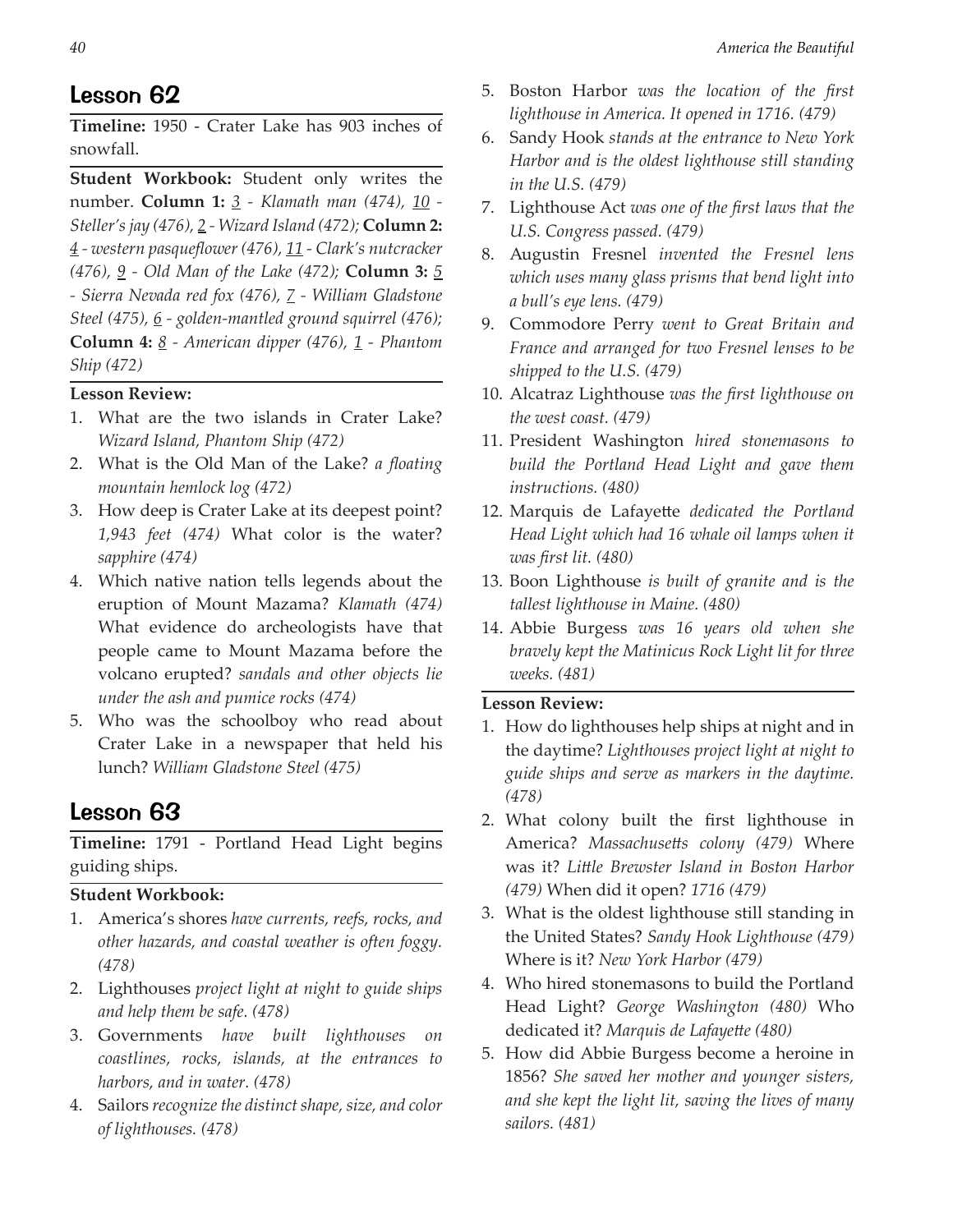**Vocabulary:** Student writes a paragraph using these words: hazard, octagonal, beacon, buoy, lens.

## Lesson 64

**Timeline:** 1855 - Henry Wadsworth Longfellow publishes *The Song of Hiawatha*.

#### **Student Workbook:**

*Portland, Maine -* I was born here in 1807. *(484)*

*Massachusetts -* When I was born, Maine was still part of this state. *(484)*

*Portland Head Light -* I enjoyed visiting here while I was growing up. *(484)*

*Franklin Pierce -* I went to school with this future president. *(484)*

*Bowdoin College -* I graduated from this college. *(484)*

*professor -* After graduation, the college offered me this job. *(484)*

*French -* I taught this language and also Spanish. *(484)*

*the Netherlands -* My first wife died while we were visiting here. *(485)*

*Harvard -* After Mary's death, I became a professor here. *(485)*

*Fanny Appleton -* In 1843 I married her. *(485)*

*geography -* Fanny taught our children Bible, reading, and this. *(485)*

*accident -* Fanny died after this at our home. *(485) hourly -* I thanked God this often for our life together. *(485)*

*beard -* I grew this to hide my injuries from the fire. *(485)*

*poetry -* Instead of prose, I wrote this. *(486)*

*Paul Revere -* One of my poems is about this Patriot. *(486)*

*Ojibwe legend - The Song of Hiawatha* is based on this. *(487)*

*The Village Blacksmith -* The plaque on a chair that children gave me mentioned this poem. *(487)*

#### **Lesson Review:**

1. Where was Longfellow born? *Portland, Maine (484)* Where did he like to visit as a child? *Portland Head Light (484)* What future president was his classmate? *Franklin Pierce (484)*

- 2. What poem did Longfellow write about the American Revolution? *"Paul Revere's Ride" (486)*
- 3. What epic poem did Longfellow base on an Ojibwe legend? *The Song of Hiawatha (487)*
- 4. What Longfellow poem begins with the line "Under a spreading chestnut tree"? *"The Village Blacksmith" (487)*
- 5. Who gave Longfellow a present when he turned 72 years old? *the children of Cambridge, Massachusetts (487)*

#### **Vocabulary:**

- 1. Longfellow *penned The Courtship of Miles Standish* long after the colonial days when it was set.
- 2. My mother is *wholly* committed to homeschooling me.
- 3. The city was in *turmoil* after the earthquake.
- 4. The *Saga of Erik the Red* is an *epic* tale.
- 5. My sister likes to write poetry, but I prefer *prose*.

## Lesson 65

**Timeline:** 1852 - Henry Wells and William Fargo found Wells Fargo.

**Student Workbook: Left column:** *stagecoach (490), stage (490), 2,500 pounds (491), rider (494);* **Middle column:** *shipping (491), Concord Coach (491), letter (493), highway bandits (491), St. Joseph (492);* **Thought Question:** *They are switching riders.* **Right column:** *station (492), California (492), April 3, 1860 (492)* 

- 1. What is a stagecoach? *an enclosed wagon that carried passengers between stages (490)* What is a stage? *a stop where passengers found food and lodging and where the driver could get fresh horses (490)*
- 2. What services did Wells, Fargo, and Company provide for its customers? *banking and shipping (491)* What did Wells Fargo stagecoaches carry in their green treasure boxes? *coins, checks, gold bars, gold dust, and legal papers (491)*
- 3. The Pony Express carried mail between what two cities? *St. Joseph, Missouri, and Sacramento, California (492)*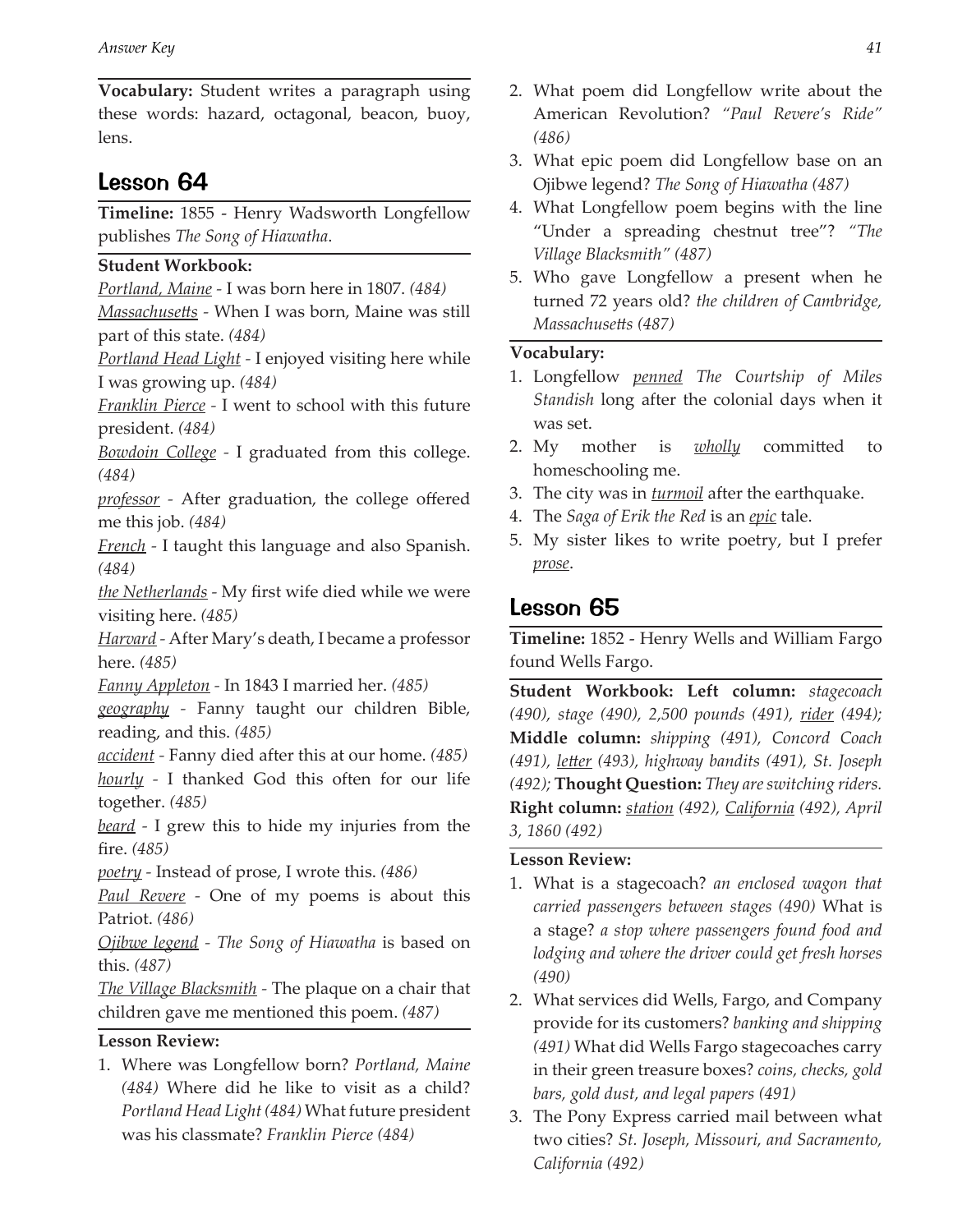- 4. Pony Express riders took an oath before the *Great* and *Living* God that they would not use profane *language*, drink intoxicating *liquors*, or quarrel or *fight* with any other employee. *(492)*
- 5. Why did people no longer need the services of the Pony Express after October 24, 1861? *Workers finished putting up telegraph lines from the Missouri River to the Pacific Ocean. (494)*

## Unit 13 Test

- 1. Beginning in 1849, Forty-Niners flocked to California in the California *a. Gold Rush. (462- 463)*
- 2. To address slavery in the western states and the return of enslaved people who had run away, Henry Clay proposed an agreement called the *c. Compromise of 1850. (464)*
- 3. In the *Dred Scott v. Sanford* decision, what government body stated that enslaved people were not citizens? *b. U.S. Supreme Court (467)*
- 4. What journey took enslaved people to freedom? *c. Underground Railroad (468)*
- 5. God created the Cascade Mountains. Geologists believe that Crater Lake formed after a geological event at Mount Mazama in the Cascades. What was that event? *b. volcanic eruption (472)*
- 6. What president hired stonemasons to build the Portland Head Light? *a. George Washington (480)*
- 7. Who saved the lives of her own mother and sisters as well as many sailors? *b. Abbie Burgess (481)*
- 8. Henry Wadsworth Longfellow was an author who wrote *c. poetry (485)*
- 9. An enclosed wagon that carried passengers between stages was a *a. stagecoach (490)*
- 10.When this was completed from coast to coast, the Pony Express was no longer needed: *b. telegraph lines. (494)*

## Bound for Oregon

#### **Literature Questions**

1. What was Mary Ellen's father's trade in Arkansas? *a potter (5)*

- 2. Mary Ellen was especially sad to say goodbye to *Grandma* when her family left for Oregon. (14-15)
- 3. What were some disadvantages of traveling in a wagon train? *Answers will vary but may include: It was dusty and many animals had to share the grass. (45)* What were some advantages of traveling in a wagon train? *Answers will vary but may include: There was always something interesting to watch, other kids to play with, and music at night. (46)*
- 4. How did Mary Ellen's father make her feel less afraid of native nations? *Answers will vary but may include: He said the terrible tales were exaggerated, that most were peaceful, and that they had reasons to be unhappy. (69)* What did Mary Ellen tell Sarah Jane when Sarah Jane talked disrespectfully about enslaved African Americans? *Answers will vary but may include: Sarah Jane told her that her father reads the Bible and knows what is right. She also told her that she thought Negroes should be freed. (77-78)*
- 5. What attitude did the Todd family have when they reached their destination in Oregon? *They were thankful and praised God for bringing them to Oregon safely. (151-152)*

# Unit 14

## Lesson 66

**Timeline:** 1861 - Confederate soldiers fire on Fort Sumter.

#### **Student Workbook:**

**Four Men** Abraham *Lincoln (498)* was an attorney in Springfield, Illinois, who became *president (499-500)* of the United States in 1861. Ulysses S. Grant was a graduate of West Point who became commander of all *Union (504)* troops during the Civil War. Robert E. Lee was a graduate of *West Point (498)* who became a general for the *Confederate (501-502)* States of America. Jefferson Davis was a graduate of West Point who became the *president (500)* of the C.S.A.

**First Shots and First Battles** The first shots fired in the Civil War were fired at Fort *Sumter. (500)*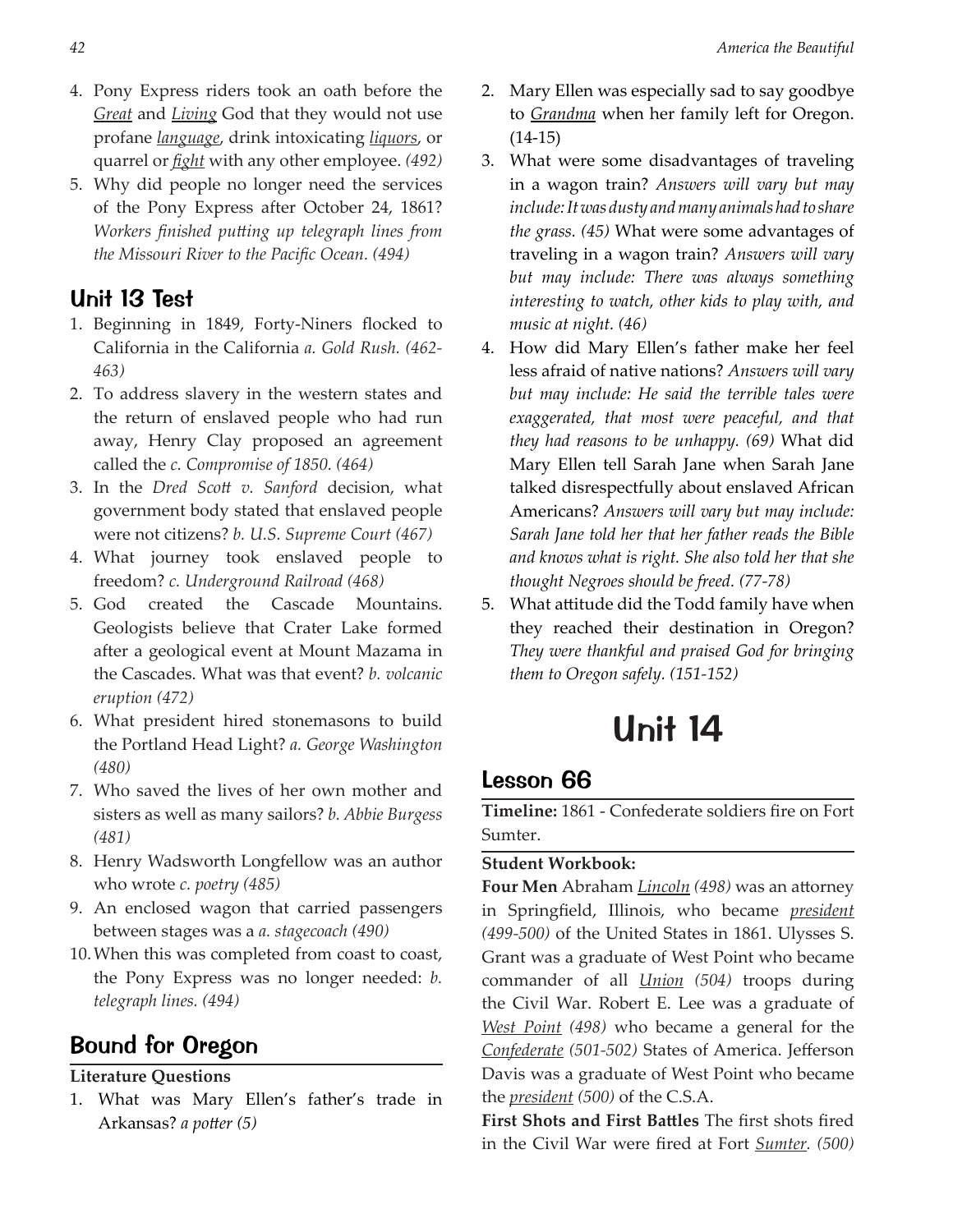When the Union and Confederate armies fought their first battle at *Bull Run (501)*, people from Washington, D.C., went there to watch it. In 1862 Union and Confederate soldiers fought the horrible Battle of Pittsburg Landing near *Shiloh (502)* Church in southwestern Tennessee.

**A Proclamation and a Speech** In 1863 President Lincoln issued the *Emancipation (503)*  Proclamation, freeing most enslaved people. That summer Union and Confederate soldiers fought the Battle of *Gettysburg. (504)* As illustrated in the artwork below, Abraham Lincoln gave the Gettysburg *Address (504)* when he dedicated a cemetery there.

**1864 and the March to the Sea** In August of 1864, General William T. *Sherman (504)* led Union soldiers from Atlanta to Savannah, Georgia, on a *March (504)* to the Sea, destroying a wide path along the way.

Student colors the names of the 35th and 36th states.

**Lesson Review:**

- 1. What did the states that seceded call their new country? *Confederate States of America (500)*  Who was its president? *Jefferson Davis (500)*  What office in the U.S. government had he held before Mississippi seceded? *U.S. Senator (498)*
- 2. Where were the first shots of the Civil War fired? *Fort Sumter (500)* What is considered to be the first battle of the Civil War? *Battle of Bull Run (Manassas) (501)* Who watched that battle? *hundreds of people from Washington, D.C. (501)*
- 3. What did President Lincoln issue on January 1, 1863 that gave freedom to enslaved persons living in the areas that Confederates controlled? *Emancipation Proclamation (503)*
- 4. What battle is called the High Water Mark of the Rebellion? *Battle of Gettysburg (504)* In what state was it fought? *Pennsylvania (504)* What speech did President Lincoln later give there? *Gettysburg Address (504)*
- 5. Who became the commander of all Union troops in March of 1864? *Ulysses S. Grant (504)* Who was elected president in 1864 and who was his vice president? *Abraham Lincoln*

*and Andrew Johnson (505)* Who led the Union soldiers from Atlanta to Savannah, Georgia? *William T. Sherman (504-505)*

## Lesson 67

**Timeline:** 1865 - Booth assassinates President Lincoln.

**Student Workbook: Left column:** *Appomattox Court House (508-509), Varina Howell Davis (511), Clara Barton (512), Harriet Tubman (513), Rose Greenhow (513);* **Middle column:** *Susie King Taylor (511), funeral procession (509), Elizabeth Keckley (510);* **Right column:** *I Left Behind Me (508), Mary Todd Lincoln (510)*

#### **Lesson Review:**

- 1. Where did Confederate General Lee surrender to Union General Grant? *Appomattox Court House (508)* What did Lieutenant Colonel Ely Parker of the Seneca Nation say to General Lee when he shook his hand? *"We are all Americans." (509)*
- 2. What were President and Mrs. Lincoln doing when John Wilkes Booth shot the president? *watching a play (509)* Where were they? *Ford's Theater (509)*
- 3. What is the full name of President Lincoln's wife? *Mary Todd Lincoln (510)* What organization did she help during the war? *Contraband Relief Association (510)* What was the purpose of the association? *to help those who had once been enslaved find jobs, housing, clothing, and medical care (510)* Where did she volunteer during the war? *Union hospitals (510)*
- 4. How did Susie King Taylor help Union soldiers? *She served as a nurse and a laundress, and taught them to read and write. (511)*
- 5. Look at the drawings on pages 512-513. List three things that women are doing in these illustrations. *Answers will vary but may include: sewing uniforms, knitting, writing letters, doing laundry, praying, helping the sick. (512-513)*

## Lesson 68

**Timeline:** 1897 - England's Queen Victoria sends a gift to Harriet Tubman.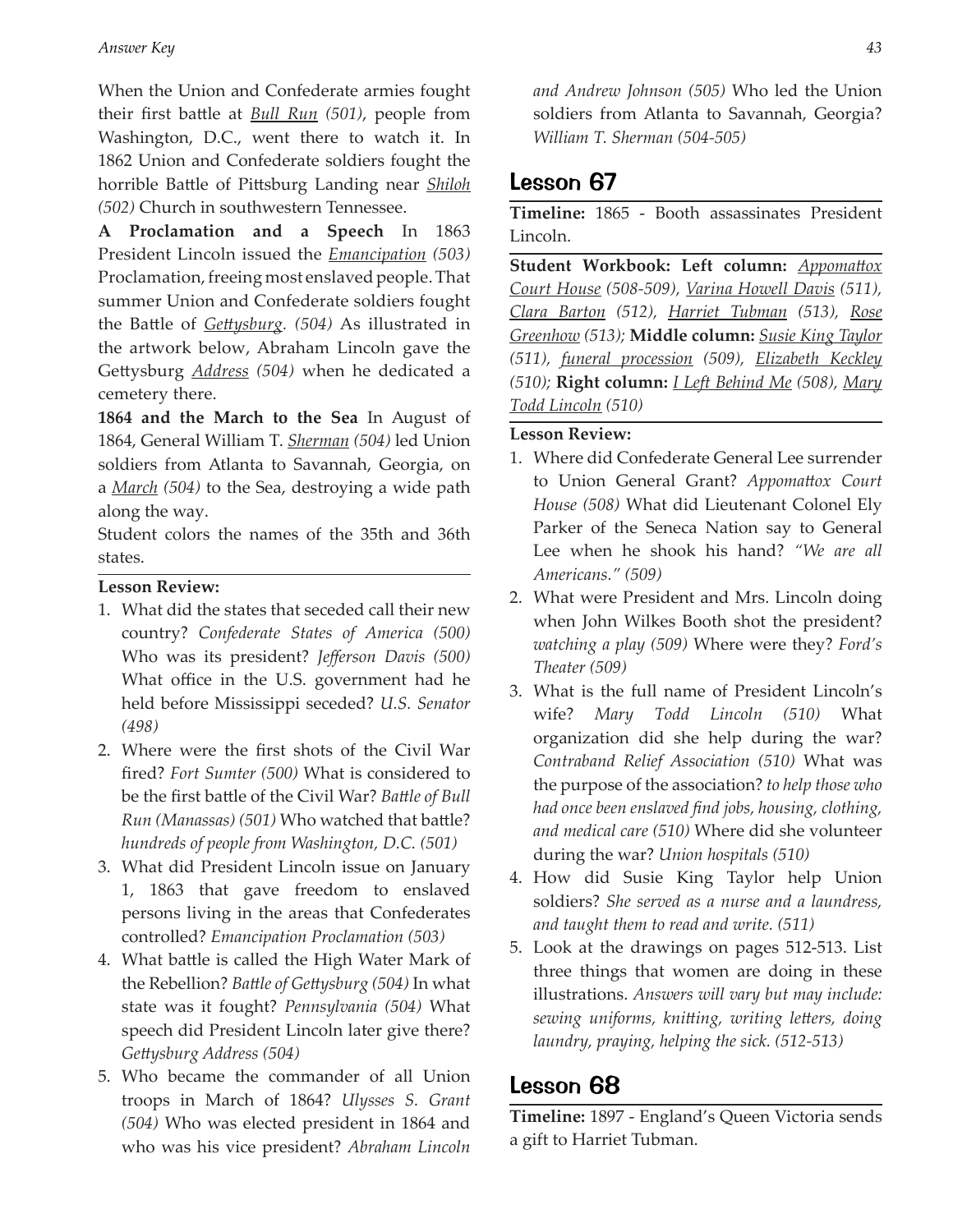#### **Student Workbook:**

*Maryland -* I was born into slavery on the Eastern Shore of this state in 1820. *(516)*

*Araminta -* My parents named me this; I later changed it to Harriet. *(516)*

*John Tubman -* I married this free African American. *(516)*

*Philadelphia -* I ran away from my slaveholder's family and went to this city. *(516-517)*

*abolitionists -* I became friends with people who worked as this. *(517)*

*conductor -* I performed this job on the Underground Railroad. *(517)*

*Frederick Douglass -* I told him that I never lost a single passenger. *(517)*

*Moses -* Abolitionist William Lloyd Garrison called me this nickname. *(517)*

*Harriet Beecher Stowe -* This author was my friend. *(517)*

*John Brown -* He asked for my advice before the attack on Harpers Ferry. *(517)*

*William Henry Seward -* This friend said that I had a noble, high spirit. *(518)*

*Civil War -* During this war, I served as a nurse, a guide, a cook, and a spy. *(518)*

*Nelson Davis -* After John Tubman died, I married this man. *(518)*

*Thompson AME Zion -* I was active in this church in Auburn, New York. *(519)*

*pension -* In 1899 I began to receive this. *(519)*

*Home for the Aged -* I bought land in 1896 and founded this. *(519)*

#### **Lesson Review:**

- 1. In what state was Harriet Tubman born? *Maryland (516)* To what city did she go when she escaped from slavery? *Philadelphia (517)*
- 2. What did abolitionist William Lloyd Garrison call her? *Moses (517)* What longer nickname did she come to be called? *Moses of Her People (517)*
- 3. Name four ways that Harriet Tubman helped the Union Army in South Carolina. *guide, cook, spy, leader of soldiers (518)*
- 4. Who was the European queen who honored Harriet Tubman? *Queen Victoria (520)*
- 5. How do you think Harriet Tubman would want to be remembered? *Answers will vary.*

**Vocabulary:** Student writes each of these words and its definition from the dictionary: conductor, accomplice, noble, seldom, civilian.

## Lesson 69

**Timeline:** 1885 - Clara Brown, known as the Angel of the Rockies, dies in Colorado.

#### **Student Workbook:**

- 1. Great Divide *Crosses the peaks of the Rocky Mountains (522)*
- 2. Bitterroot Mountains *The Corps of Discovery found these difficult to cross. (523)*
- 3. Bighorn Canyon *Trappers floated furs from here to the Yellowstone River. (523)*
- 4. Southern Rockies *The tallest peaks in the Rockies are in this section. (523)*
- 5. Mount Elbert *The tallest mountain in the Rockies (523)*
- 6. Great Sand Dunes *The tallest sand dunes in North America (523)*
- 7. Gold *Mineral discovered in Colorado in the late 1850s (524)*
- 8. "Pikes Peak or Bust" *Many prospectors painted this on their wagons. (524)*
- 9. Clara Brown *Angel of the Rockies (524)*
- 10. Glorieta Pass - *A mountain pass on the Santa Fe Trail (525)*
- 11. Battle of Glorieta Pass - *Called the Gettysburg of the West (525)*
- 12. Drummers *Sometimes boys served as these. (526)*
- 13. Yankees *Name that Southerners called Northerners (526)*
- 14. Rebels *Name that Northerners called Southerners (526)*
- 15. Johnny Rebs *Name that Union soldiers called Confederate soldiers (526)*

- 1. What is another name for the Great Divide that crosses the peaks of the Rocky Mountains? *Continental Divide (522)*
- 2. What did some prospectors paint on their wagons during the Colorado gold rush of the late 1850s? *"Pikes Peak or Bust!" (524)*
- 3. What did people call the formerly enslaved Clara Brown who went to Colorado in 1859? *Angel of the Rockies (524)*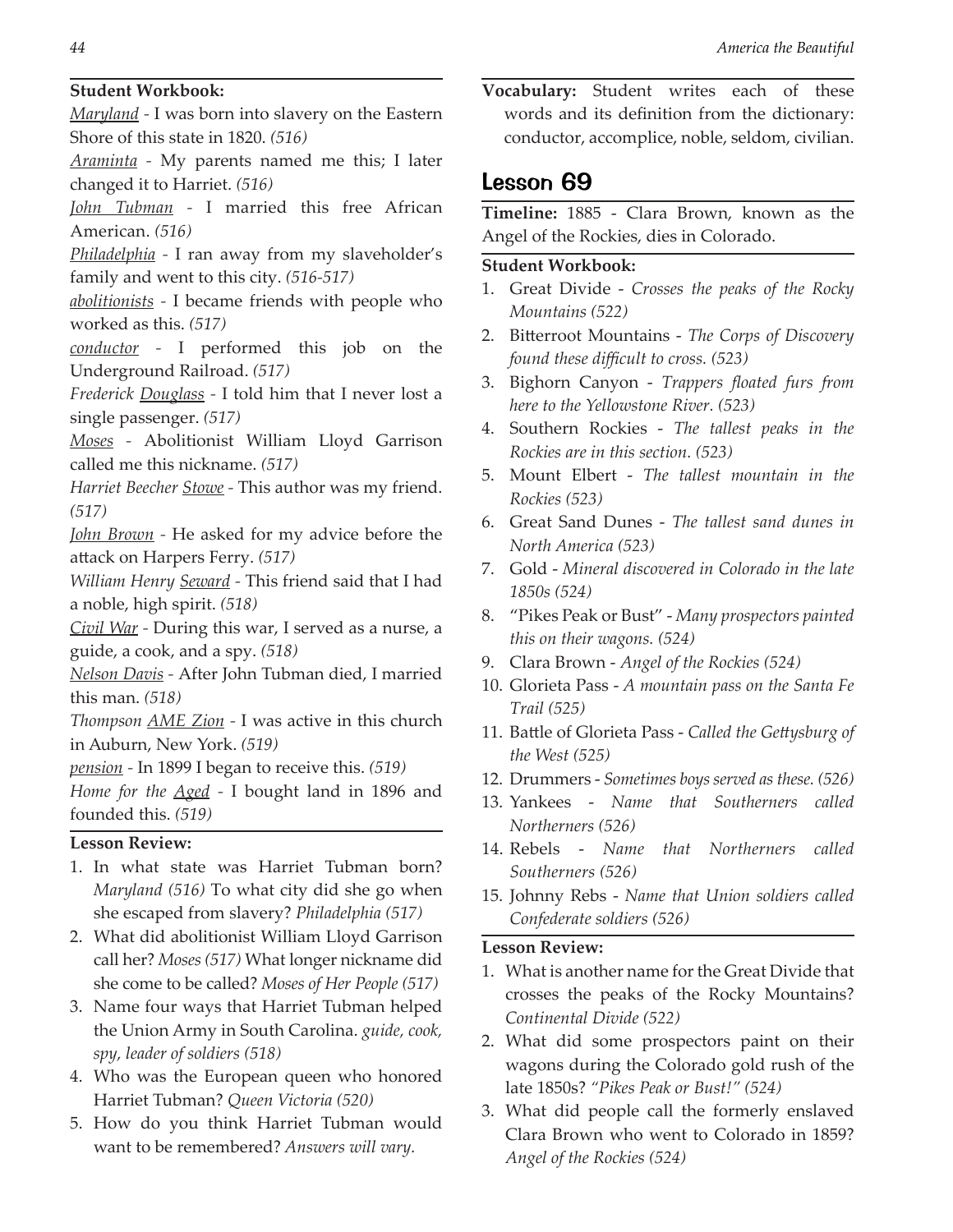- 4. What Rocky Mountain battle is called the Gettysburg of the West? *Battle of Glorieta Pass (525)*
- 5. What did Southerners call Union soldiers and other Northerners? *Yankees (526)* What did Union soldiers and other Northerners call southern soldiers? *Johnny Rebs (526)*

## Lesson 70

**Timeline:** 1802 - George Washington Parke Custis begins to build Arlington House.

**Student Workbook: Left column:** *George Washington (528), Robert E. Lee (529), Ulysses S. Grant (531);* **Middle column:** *George Washington Parke Custis (528), Union Army (530-531), Mathew Brady (531);* **Right column:** *Mary Anna Randolph Custis (529), Selina Gray (531), William Burke (530)*

#### **Lesson Review:**

- 1. When was the first soldier buried on the Arlington Estate? *May 13, 1864 (528)* When did it become a national cemetery? *June of that year (528)*
- 2. How was George Washington Parke Custis related to George and Martha Washington? *He was their grandson. His father was Martha's son. Student may say that he was their adopted son instead. (528)*
- 3. What was the name of Custis' 1,100-acre estate? *Arlington Estate (528)* What was the name of his home? *Arlington House (528)*
- 4. George Custis married Mary Anna Randolph. They had one daughter, who was also named Mary. Who did she marry? *Robert E. Lee (529)*
- 5. What did Union soldiers do at Arlington Estate on May 24, 1861? *They took it over. (530)* Who protected the Washington family heirlooms from being stolen by Union soldiers? *Selina Gray (531)*

**Vocabulary:** Student writes five sentences, using one of these words in each sentence: propose, career, devout, heirloom, confiscate.

## Unit 14 Test

*1. Lincoln* (499) was president of the United States of America and *Davis (500)* was president of the Confederate States of America.

- 2. President Lincoln issued the *Emancipation Proclamation*, which gave freedom to enslaved persons living in areas that Confederates controlled. *(503)*
- *3. Grant (504)* and *Sherman (504)* were generals in the Union Army.
- 4. Confederate General *Lee* surrendered to Union General Grant at *Appomattox* Court House. *(508)*
- 5. President Lincoln and his wife *Mary Todd* Lincoln were watching a play when he was assassinated. *(509)*
- 6. The formerly enslaved Susie King *Taylor* served as a nurse and laundress to African American Union soldiers and taught some of them to read and write. *(511)*
- 7. Harriet *Tubman* was the *Moses* of Her People. *(517)*
- 8. "Pikes Peak or Bust" was a slogan during the gold rush in *Colorado*. *(524)*
- 9. Lincoln gave the Gettysburg *Address* after the Battle of Gettysburg in *Pennsylvania*. *(504)*  The Battle of Glorieta Pass was called the Gettysburg of the *West*. *(525)*
- 10.Selina *Gray* helped to save heirlooms at *Arlington* House that had once belonged to George Washington. *(531)* The Arlington Estate became Arlington National *Cemetery*. *(528)*

## Unit 15

## Lesson 71

**Timeline:** 1867 - The U.S. government purchases Alaska from Russia.

#### **Student Workbook:**

- 1. Ford's Theater *Lincoln died in a home across the street from this place. (534)*
- 2. Attorney General Speed *Delivered a letter to Vice President Johnson. (534)*
- 3. Kirkwood House *Andrew Johnson took the oath of office here. (534)*
- 4. Winslow Homer - *Painted* The Veteran in a New Field. *(535)*
- 5. Reconstruction *The term used for the time period after the Civil War. (535)*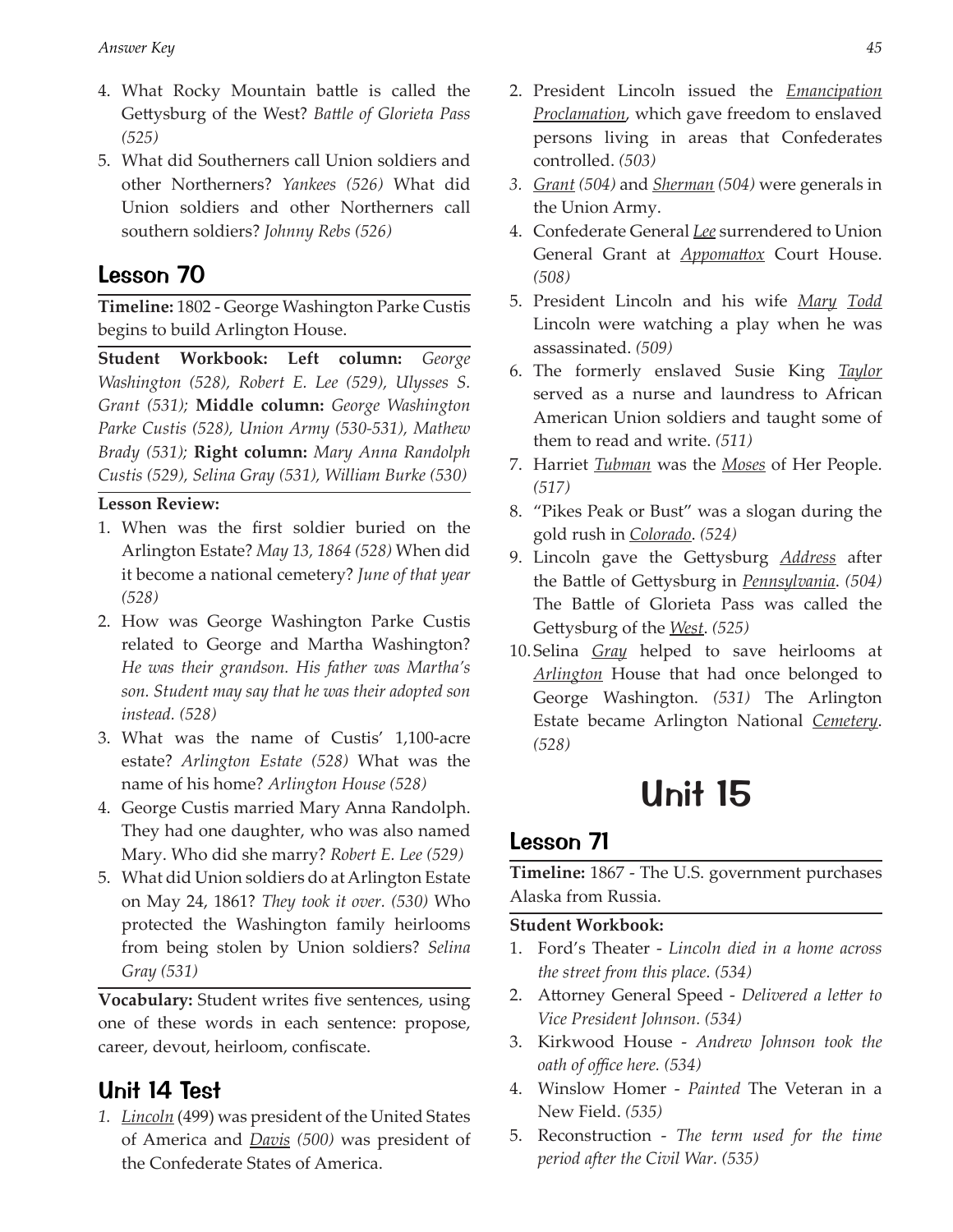- 6. 15th Amendment *Thomas Patterson voted after this Amendment passed. (536)*
- 7. State constitutions *Black and white Southerners wrote new ones together. (536)*
- 8. Tennessee *This was the first southern state to return to the Union. (536)*
- 9. Freedmen's Bureau *Helped people with food, housing, and medical care. (536)*
- 10. House of Representatives *Impeached President Andrew Johnson. (538)*
- 11. Senate *Found President Johnson not guilty by one vote. (538)*
- 12. Queen Emma *Visited President Johnson from Hawai'i. (538)*
- 13. Alaska *The U.S. purchased this land from Russia. (538)*
- 14. Ulysses S. Grant *Was elected president in 1868. (539)*
- 15. Hiram Revels *Became the first African American U.S. senator. (539)*

Student colors the names of the 37th and 38th states.

#### **Lesson Review:**

- 1. What is the term for the period of American history when Congress passed laws to "reconstruct" the southern states after the Civil War? *Reconstruction (535)* What two things did southern states have to do before they could be part of the United States again? *They had to ratify the 14th Amendment and write a new state constitution. (536)*
- 2. The 13th Amendment made *slavery* illegal in the entire United States. The 14th Amendment defined who is a U.S. *citizen* and required states to treat citizens fairly. The 15th Amendment made it illegal to keep people from *voting* based on their race, color, or the fact that they had formerly been enslaved. *(536)*
- 3. What president underwent an impeachment trial? *Andrew Johnson (538)* Did he have to leave office? *no (538)* What queen visited President Johnson? *Queen Emma of Hawai'i (538)*
- 4. Who encouraged Congress to purchase Alaska? *Secretary of State William Seward (538)*
- 5. Who was the Civil War hero who was elected president in 1868? *Ulysses S. Grant (539)*

#### **Vocabulary:**

- 1. The governor granted a *pardon* to the prisoner.
- 2. The woman became a *refugee* after a war in her country.
- 3. The president asked the former governor to serve in his *administration*.
- 4. Our farm looked like a *wasteland* before we started cleaning up and planting crops.
- 5. The *slogan* for Harrison's campaign was "Tippecanoe and Tyler, Too."

## Lesson 72

**Timeline:** 1869 - Workers complete the transcontinental railroad at Promontory Summit, Utah.

#### **Student Workbook:**

- 1. The Union Pacific Railroad built *west from Omaha, Nebraska. (542)*
- 2. The Central Pacific Railroad built *east from Sacramento, California. (542)*
- 3. The Central Pacific hired Chinese *immigrants who did excellent work. (542)*
- 4. Andrew J. Russell worked as an *official Union Pacific Railroad photographer. (543)*
- 5. The railroad crews came together *at Promontory Summit in Utah. (543)*
- 6. 1,000 people celebrated the *completion of the transcontinental railroad. (544)*
- 7. The *Jupiter* pulled the train that *brought the Central Pacific president. (544)*
- 8. The *No. 119* pulled the train that *brought the Union Pacific vice president. (544)*
- 9. Officials hammered in *golden and silver spikes. (545)*
- 10. A telegraph operator sent out *the message "D-O-N-E." (545)*

- 1. The Central Pacific recruited immigrants from what country? *China (542)*
- 2. Civil War photographer Andrew J. Russell went through the slow process of creating photographs for what company? *Union Pacific Railroad (543)*
- 3. What two locomotives pulled trains to the Golden Spike ceremony? *the* Jupiter *and the*  No. 119 *(544)*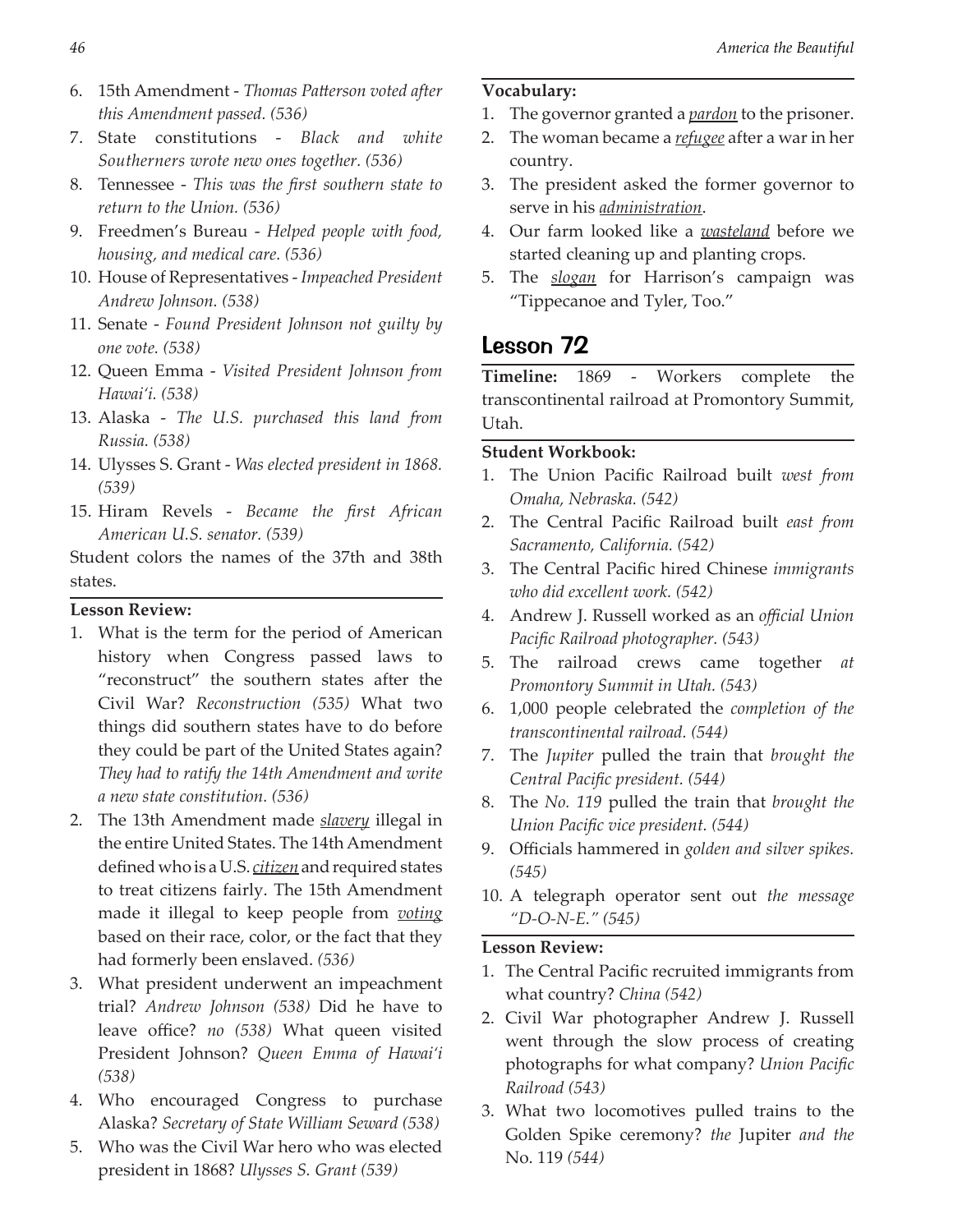- 4. What were the spike and hammer wired to so that Americans far away could "hear" the actual completion of the transcontinental railroad? *the transcontinental telegraph line (545)*  What message did the telegraph operator send out at 12:47 p.m. during the ceremony? *"D-O-N-E" (545)*
- 5. Completing the transcontinental railroad took thousands of people working together and using the intelligence and strength God gave them. They did a variety of jobs. Name five occupations of these people. *Answers will vary but may include: bankers, engineers, surveyors, teamsters, laborers, cooks, security guards. (552)*

**Vocabulary:** Student writes a sentence using each of these words: trestle, darkroom, homage, clad, massive.

## Lesson 73

**Timeline:** 1872 - The Yellowstone area becomes America's first national park.

**Student Workbook:** Student only writes the number. **Column 1:** *6 hot spring (551), 9 John Colter (553), 5 fumarole (551);* **Column 2:** *1 mudpot (552), 12 Thomas Moran (554), 8 Tukudika (553);* **Column 3:** *2 travertine terrace (550, 552), 3 Old Faithful geyser (551), 7 Yellowstone Lake (553);* **Column 4:** *4 Grand Canyon of the Yellowstone (552), 10 Pierre-Jean De Smet (553), 11 William Henry Jackson (554)* 

#### **Lesson Review:**

- 1. How many hydrothermal features are in Yellowstone? *over 10,000 (550)* How many of those are geysers? *over 500 (550)* What is Yellowstone's most famous geyser? *Old Faithful (551)*
- 2. A *geyser* sends up water. A *fumarole* sends up hot gases and steam. A hot *spring* bubbles at the surface. (551)
- 3. What causes the beautiful colors in the hot springs and the travertine terraces? *thermophiles (551)*
- 4. Some of the first people known to see the Yellowstone region were the *Tukudika* Nation, mountain men John *Colter* and Jim *Bridger*, and Jesuit priest Pierre-Jean *De Smet*. *(553)*

5. Why was David Folsom afraid to publicize what he found in the Yellowstone River? *He was afraid people would think he was making it up. (554)*

## Lesson 74

**Timeline:** 1873 - Fanny J. Crosby writes "Blessed Assurance."

#### **Student Workbook:**

*New York* - I was born in Putnam County in this state in 1820. *(556)*

*six weeks* - I became blind at this age. *(556)*

*my mother* - After my father died, she worked as a maid to support us. *(556)*

*Pilgrim* - I was a descendant of one of these early settlers in America. *(556)*

*my grandmother* - I wrote a poem about a rocking chair that belonged to her. *(556)*

*Bible* - Adults spent many hours reading to me from this. *(556)*

*knitting* - When I was a child, I enjoyed doing this with my hands. *(557)*

*horses* - As a child, I enjoyed riding these. *(557)*

*trees* - I also liked to climb these. *(557)*

*my grandfather* - This man gave me special encouragement about writing poetry. *(557)*

*eight years* - I wrote my first poem at this age. *(557) steamboat* - I traveled by this to the New York Institution for the Blind. *(557)*

*half-sisters* - After my mother married again, I enjoyed my two of these. *(557)*

*knowledge* - I prayed fervently for this. *(557)*

*teacher* - I eventually did this job at the Institution. *(557)*

*Erie Canal* - With students and other teachers, I traveled on this famous canal. *(558)*

*Niagara Falls* - We visited this famous waterfall. *(558)*

*Washington, D.C.* - I spoke to the U.S. Senate and House of Representatives in this city. *(558)*

*Grover Cleveland* - I became friends with this future president. *(558)*

*37 years* - I married fellow teacher Alexander Van Alstyne when I was this age. *(558)*

*hymns* - I wrote over 8,000 of these. My mother enjoyed my fame. *(556, 560)*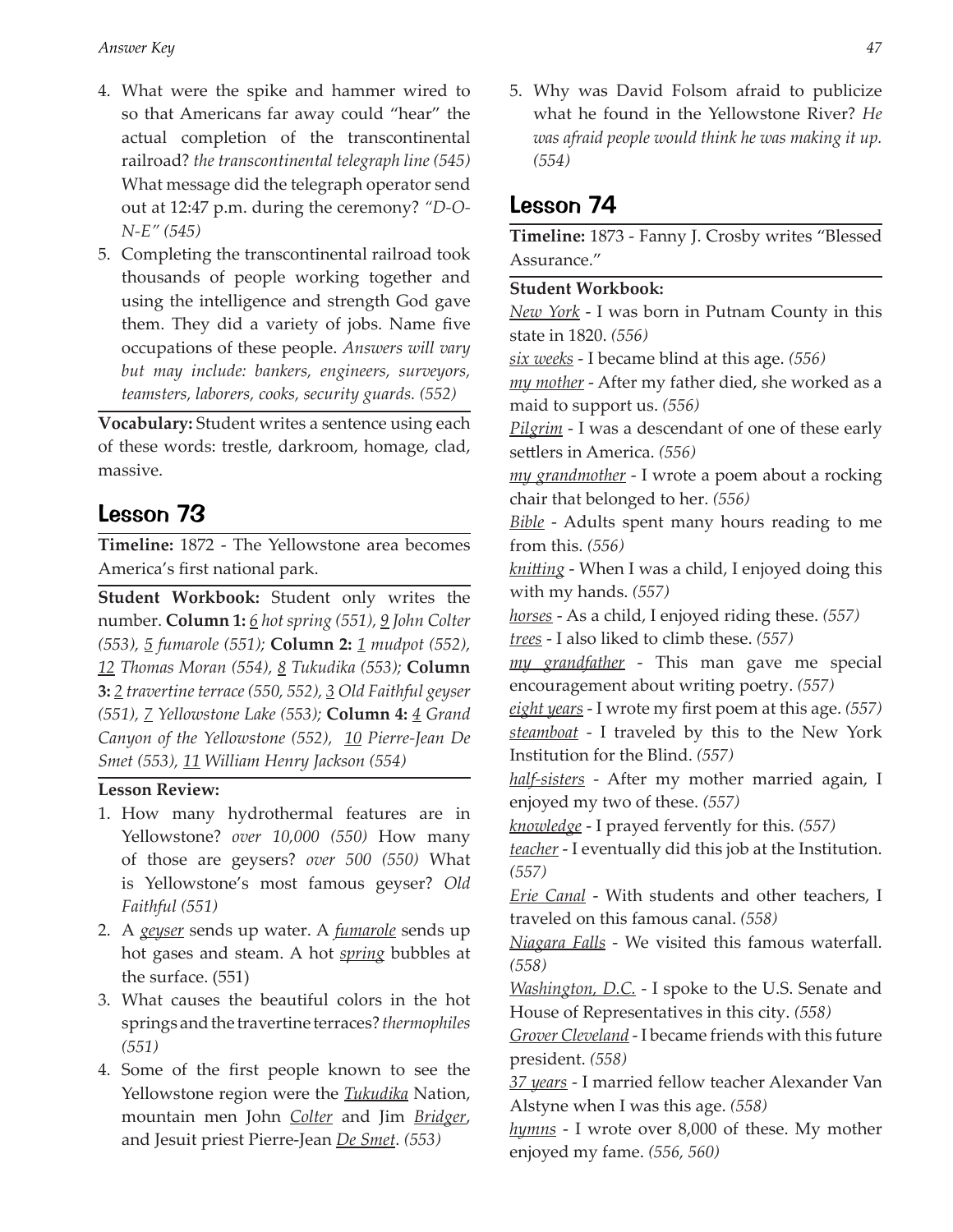*"Blessed Assurance"* - This is one of my most famous hymns. *(556)*

#### **Lesson Review:**

- 1. Fanny once told a preacher that she would like to have been born blind. What was her reason? *"Because when I get to heaven, the first face that shall ever gladden my sight will be that of my Savior!" (556)*
- 2. How old was Fanny when she went to the New York Institution for the Blind? *14 (557)*  How did she get there? *steamboat (557)*
- 3. When Fanny became a teacher at the school, what did she teach? *grammar, rhetoric, ancient history, modern history (557)*
- 4. What famous waterfall did Fanny visit? *Niagara Falls (558)* What waterway did they travel on? *Erie Canal (558)* What did they do along the way? *sang, gave speeches, recited from memory, described their school (558)*
- 5. Fanny J. Crosby wrote over *8,000* hymns. *(556)*  Some of the most famous are: "All the Way My *Savior* Leads Me," "Blessed *Assurance*," and "Safe in the Arms of *Jesus*." *(559)*

### Lesson 75

**Timeline:** 1871 - Western cattle drives peak during this year.

**Student Workbook:** Student colors a picture to match a painting of a cattle drive.

#### **Lesson Review:**

- 1. Where were the first cattle ranches in America? *Spanish missions (562)* What is a Texas longhorn? *cross between Spanish and English cattle breeds (562)*
- 2. Name four groups of people who became cowboys after the Civil War. *Civil War veterans, freed slaves, Native Americans, and Hispanics. (562)*
- 3. What famous trail began near Brownsville, Texas, and ended at Abilene, Kansas? *the Chisholm Trail (565)*
- 4. What Pony Express rider began a famous wild west show? *William "Buffalo Bill" Cody (565)*
- 5. Name five competitions in a modern rodeo. *calf roping, steer wrestling, bronco riding, bull riding, barrel racing (566)*

**Vocabulary:** Student writes each of these words and its definition from the dictionary: demand, transport, canvas, stirrup, outlaw.

## Unit 15 Test

- 1. Reconstruction *Time period when Congress passed laws to "reconstruct" the South (535)*
- 2. Slavery *13th Amendment abolished this (536)*
- 3. 15th Amendment *Made it illegal to keep someone from voting based on race, color, or the fact he had once been enslaved (536)*
- 4. Andrew Johnson *President whom Congress impeached but did not remove from office (538)*
- 5. William Seward - *Secretary of state who encouraged Congress to purchase Alaska (538)*
- 6. Ulysses S. Grant *Union Army hero who was elected president (539)*
- 7. Transcontinental railroad *Completion celebrated at the Golden Spike ceremony (544-545)*
- 8. Yellowstone *Home to over 10,000 hydrothermal features (550)*
- 9. Fanny J. Crosby - *Writer of over 8,000 hymns (556)*
- 10.Chisholm *Trail where cowboys led longhorns to market (564-565)*

## Across Five Aprils

#### **Literature Questions**

- 1. Who was Shadrach Yale? *Shadrach Yale is a school teacher and a close friend of the Creighton family. (4-5)*
- 2. What did Jethro's brothers John and Bill disagree about? *John is on the side of the Union. Bill is on the side of the Confederacy.*
- 3. Why did Jethro have to take on so much responsibility on his family's farm? *All of the other young men in the family go to fight in the war. Jethro's father is physically unable to work.*
- 4. Why did Jethro write to Abraham Lincoln? *to ask for help for his cousin Eb, who had deserted from the Army (160-162)*
- 5. Describe two of the ways you think Jethro changed and matured because of what he experienced during the years of the war. *Answers will vary.*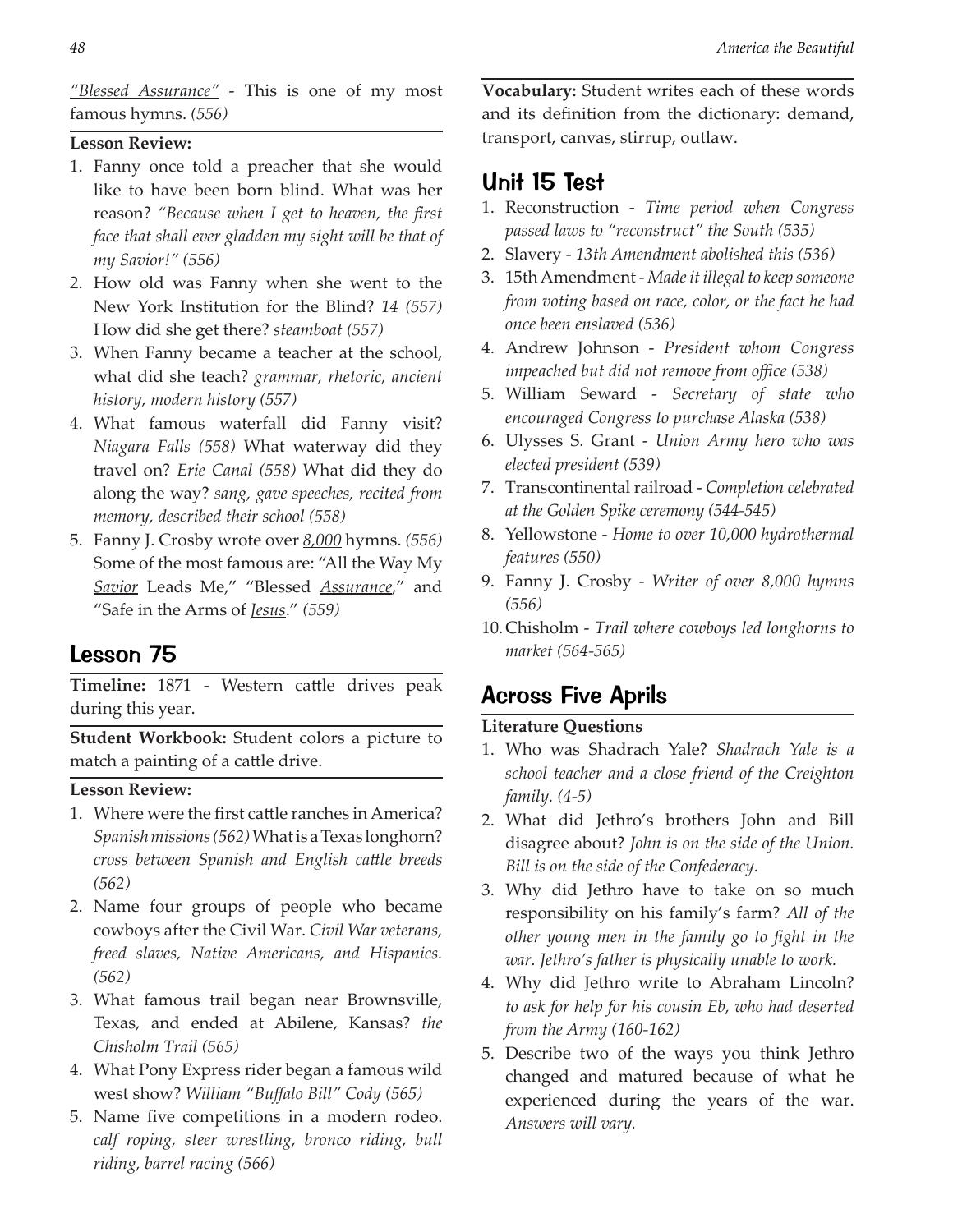# Part 2 Unit 16

## Lesson 76

**Timeline:** 1883 - Congress passes the Civil Service Act.

**Student Workbook: Left column:** What did the United States of America celebrate in 1876? *100th Birthday (568)*, Author Mark Twain campaigned for me, and my wife was a talented singer. Who am I? *Rutherford B. Hayes (568, 570)*, In 1876 Congress appointed an Electoral Commission to decide the results of what? *presidential election (569),* This light bulb was one of my many inventions. Who am I? *Thomas Edison (572);* **Middle column:** My mother was the first mother of a president to attend her son's inauguration. Who am I? *James A. Garfield (572),* President Garfield had one daughter. Who was she? *Mollie Garfield (583)*; **Right column:**  What act did Congress pass in 1883? *Civil Service Act (573),* I was inaugurated at my home in New York City after President Garfield died. Who am I? *Chester A. Arthur (573),* What bridge opening did President Arthur attend in 1883? *Brooklyn Bridge (574)*

#### **Lesson Review:**

- 1. Copy the telegraph message from page 568. *Liberty and Union now and forever one and inseparable. Glory to God in the highest. On earth peace, good will toward men.*
- 2. After the election of 1876, Congress formed an Electoral Commission to determine who had won the election in which three states? *Louisiana, Florida, and South Carolina (569)*
- 3. List three facts you learned about President Rutherford B. Hayes. *Answers will vary but may include: He was a veteran. He supported the rights of African Americans. He was the 19th president. He helped heal our nation after Reconstruction. He was honest and moral. He fired Chester Arthur, the Collector of the Port of New York. His family brought fun to the President's House. He and his wife celebrated*

*their 25th wedding anniversary there. (569-570) Student may also choose to include facts learned in his biography on page 575.*

- 4. Who applied for a patent for the telephone on Valentine's Day, 1876? *Alexander Graham Bell (571)* What was the nickname of the great inventor, Thomas Edison? *Wizard of Menlo Park (572)*
- 5. Name one thing you learned that you admire about President James A. Garfield. *Answers will vary but may include: He was a veteran. He was kind to his mother and carried her up and down the White House stairs.* Name one thing you learned that you admire about President Chester A. Arthur. *Answers will vary but may include: He decided not to be involved in corruption anymore. He fought for integrity in the U.S. Post Office. (573)*

**Vocabulary:** Student looks up these words in a dictionary and reads the definitions: corrupt, nominee, integrity, incandescent, and frail.

## Lesson 77

**Timeline:** 1883 - The first Carnegie Library opens in Dunfermline, Scotland, where Carnegie was born.

**Student Workbook: Picture identification from left to right:** *Morgan, banking (576); Carnegie, steel (576, 579); Vanderbilt, shipping (576); Rockefeller, oil (576)*

*Scotland* - Andrew Carnegie was born in this country. *(577)*

*weaver* - Andrew's father had this occupation in Scotland. *(577)*

*factory* - His father's business as a weaver suffered when this opened. *(577)*

*Hudson* - Soon after they came to America, the Carnegies traveled on this river. *(578)*

*Erie* - They also traveled on this canal. *(578)*

*bobbin boy* - Soon after coming to Pennsylvania, Andrew had this job. *(578)*

*Colonel Anderson* - This man loaned books to Andrew and other boys. *(578)*

*telegrapher* - Andrew taught himself how to do this job. *(578)*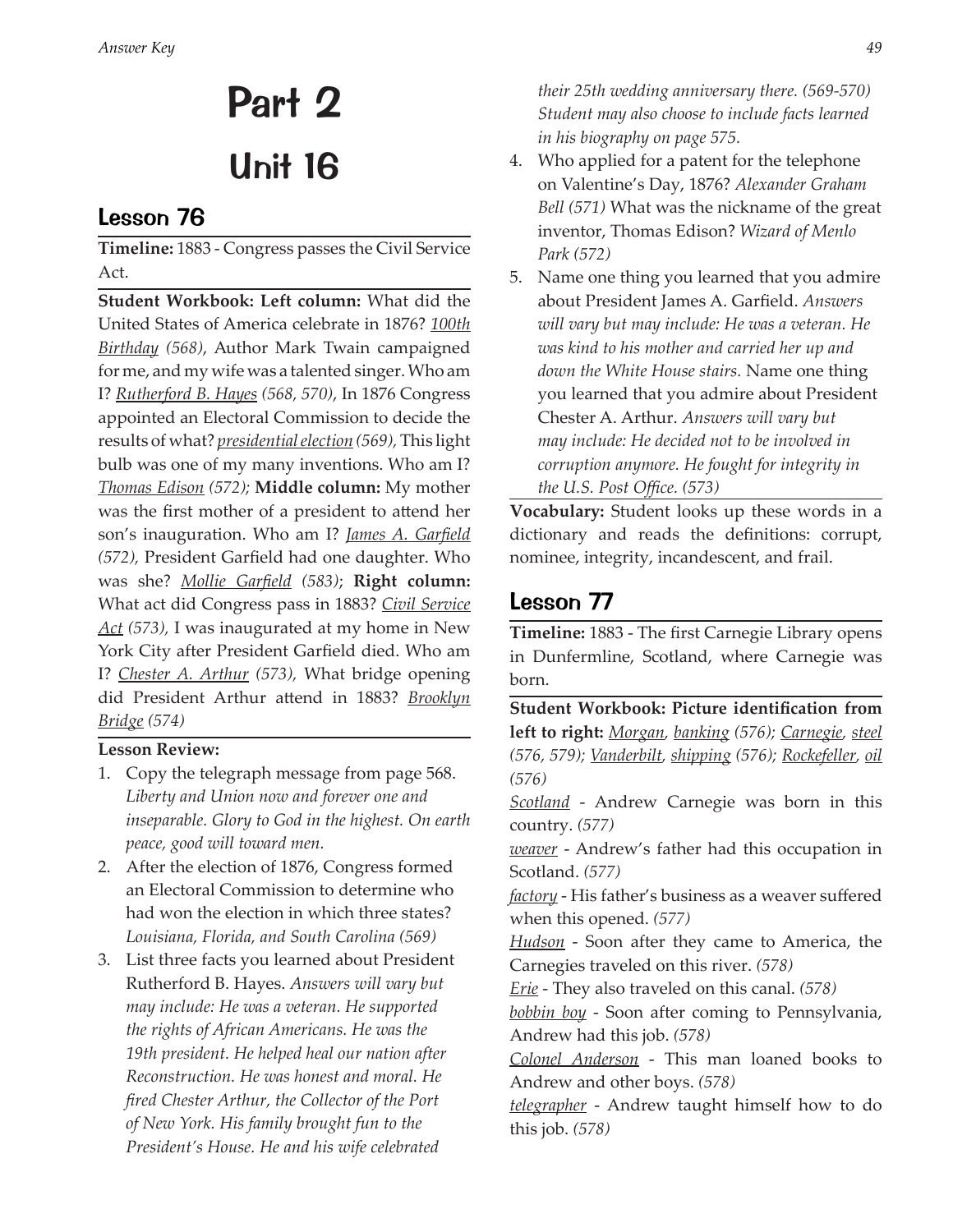*library* - Andrew thought this was the best gift to give to a community. *(579)*

*his mother* - She laid the cornerstone of the library in Dunfermline, Scotland. *(578)*

*Carnegie Hall* - Andrew got the idea for this on his honeymoon. *(581)*

*Sissieretta Jones* - She sang at Carnegie Hall in 1893. *(581)*

*Tuskegee* - Andrew gave money to build a library at this Institute. *(581)*

*his father* - He had helped to start the Tradesmen's Subscription Library. *(582)*

*Louise & Margaret* - They carried on Andrew's philanthropic work after he died. *(581)*

*Gilded Age* - This is what Mark Twain called this time period in American history. *(576)*

#### **Lesson Review:**

- 1. Changes in what three areas happened by the 1800s, making a few entrepreneurs extremely wealthy? *Technology, factories, transportation (576)*
- 2. What term did Mark Twain and Charles Dudley Warner use that historians still use when talking about this time period? *Gilded Age (576)*
- 3. Where was Andrew Carnegie born? *Scotland (577)* What state did his family move to when they came to America? *Pennsylvania (578)*
- 4. What two companies did Carnegie found before 1875? *Keystone Bridge Company; Keystone Telegraph Company (578)* What kind of company did he found in 1875? *steel (578)*
- 5. What did Andrew Carnegie believe that wealthy people should do with their money? *Provide a good living for their families and give the rest of their riches away. (579)* Why did Carnegie believe that a library was the best gift to give a community? *It gave people a chance to improve themselves. (579)*

**Vocabulary:** Student writes a sentence using each of these words: amass, damask, triumphal, bunting, philanthropy.

## Lesson 78

**Timeline:** 1894 - Almanzo, Laura, and Rose Wilder move to Mansfield, Missouri.

#### **Student Workbook:**

- 1. Homestead Act *President Lincoln signed this in 1862 (584)*
- 2. Montana *State with the most homesteads (585)*
- 3. Charles Ingalls *Homesteader and father of Laura (587)*
- 4. sod - *Grass with roots and dirt attached (584)*
- 5. dugout *Home built into a hillside (584)*
- 6. Great Exodus *African Americans moving to Kansas (586)*
- 7. Nicodemus *All-African American town in Kansas (586)*
- 8. Caroline Lake Quiner *Married Charles Phillip Ingalls (587)*
- 9. Age 65 *Age when Laura published first book (587)*
- 10. Near Lake Pepin *Location of Little House in the Big Woods (587)*
- 11. Malone, New York *Location of Almanzo's childhood home (587)*
- 12. Almanzo Wilder *Laura's husband (591)*
- 13. Plum Creek *Near Walnut Grove, Minnesota (588)*
- 14. Rocky Ridge *Laura and Almanzo's farm in Missouri (591)*
- 15. Ozark Mountains *Location of Rocky Ridge (591)*

- 1. Name two types of homes that homesteaders built that were not built mainly from wood. *sod houses, dugouts (584)*
- 2. What do historians call the migration of African Americans to Kansas? *Great Exodus (586)*
- 3. In what state was the Little House in the Big Woods? *Wisconsin (587)* In what territory was Charles Ingalls' homestead? *Dakota (589)*
- 4. What three forms of transportation did the Ingalls use to move from place to place? *covered wagon, train, wagon (587, 589)*
- 5. What was the farm, the mountain region, and the state where Laura wrote her books? *Rocky Ridge, Ozark Mountains, Missouri (591)*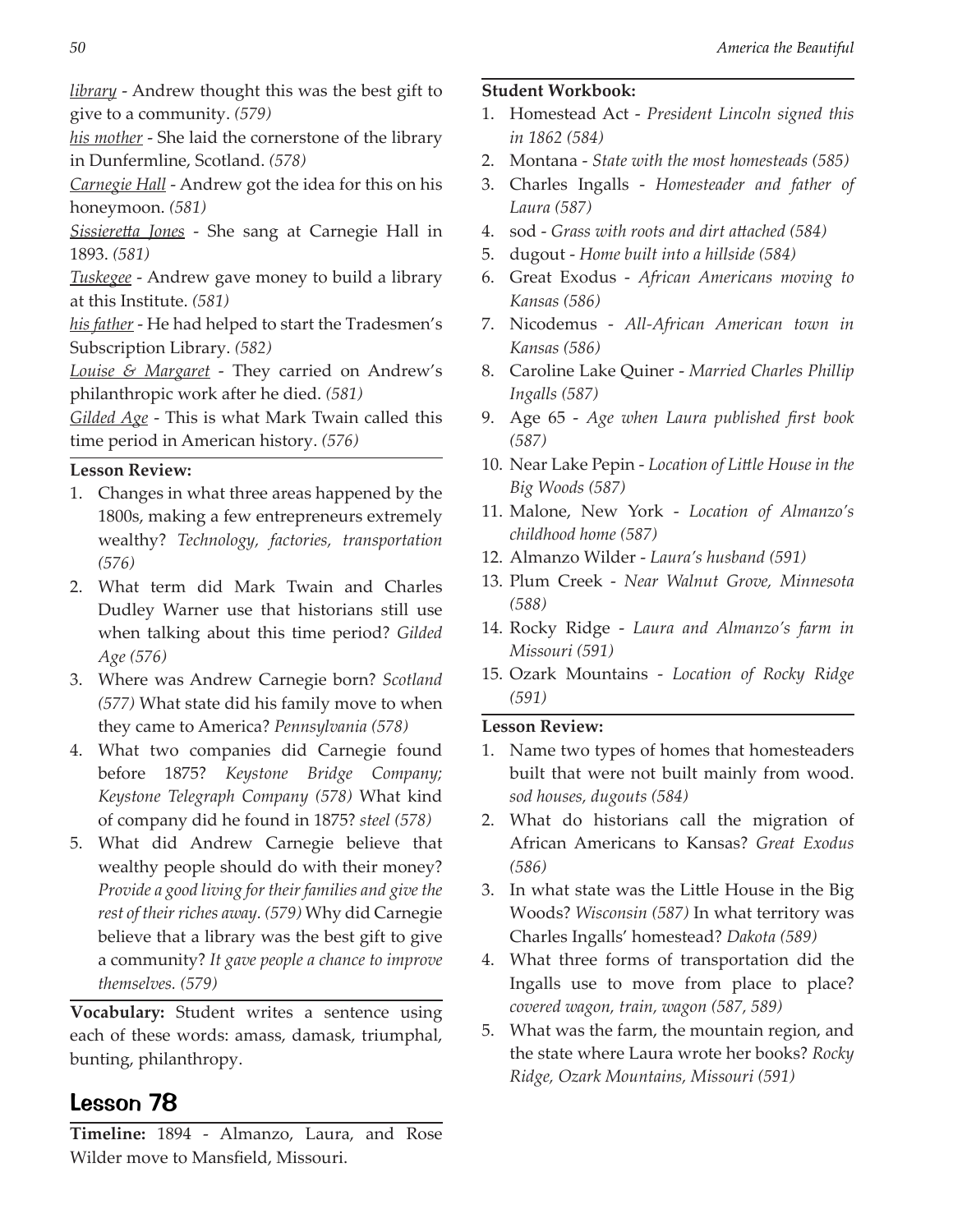## Lesson 79

**Timeline:** 1877 - Henry O. Flipper becomes the first African American to graduate from West Point.

**Student Workbook: Left column:** *Chief Sitting Bull (597), parade ground (594), western trails (594), Kansas (596), Little Bighorn (597);* **Middle column:**  *Henry O. Flipper (599), Buffalo (599), Custer (597);*  **Right column:** *treaties (596), reservation (597), camels (600), American settlers (596)*

#### **Lesson Review:**

- 1. Who built frontier forts in the West? *The U.S. Army (594)*
- 2. Who ambushed travelers on the Bozeman Trail? *Chief Red Cloud and Lakota warriors (597)*
- 3. Why did the Lakota need government supplies after they moved onto a reservation? *They could no longer live a nomadic lifestyle. (597)*
- 4. Name the warrior who led the Lakota in the Battle of Little Bighorn. *Crazy Horse (597)* Name the U.S. Army officer who died in the Battle of Little Bighorn. *George Armstrong Custer (597)*
- 5. What was the nickname of African American soldiers who served after the Civil War? *Buffalo Soldiers (598)* Who were the first two African Americans to graduate from West Point? *Henry Ossian Flipper, John Hanks Alexander (599)*
- **Vocabulary:** Student writes his own definition for each of these words and then compares his definitions to ones in a dictionary: commissary, ambush, reservation, infantry, autobiography.

## Lesson 80

**Timeline:** 2013 - The Charles Young Buffalo Soldiers National Monument opens in Wilberforce, Ohio.

#### **Student Workbook:**

I am a mountain range in eastern California. What am I? *Sierra Nevada (602)*

I am a mountain range in Europe with the same name. Where am I? *Spain (603)*

I am the second deepest lake in the U.S. What am I? *Lake Tahoe (602)*

We are the world's largest trees. What are we? *giant sequoias (602)*

I am the tallest mountain in the lower 48 states. What am I? *Mount Whitney (602)*

I am an event in 1849 that changed the lives of native nations. What am I? *Gold Rush (603)*

We are native people who posed for a photo in 1866. Who are we? *Washoe family (603)*

I wrote articles about the beauty of the area. Who am I? *John Muir (604)*

I am a state about the size of Yosemite National Park. What am I? *Rhode Island (604)*

I am the tallest waterfall in America. What am I? *Yosemite Falls (605)*

I am a waterfall that looks like I am on fire at sunset. What am I? *Horsetail Falls (605)*

I invented a syllabary and the sequoia tree is named for me. Who am I? *Sequoyah (606)*

I am the largest tree in the world. What am I? *General Sherman (606)*

We guarded Yosemite and Sequoia National Parks. Who are we? *Buffalo Soldiers (606)*

I was the first African American national park superintendent. Who am I? *Colonel Young (606)*

I am the nation's Christmas tree. What am I? *General Grant (607)*

- 1. What is the meaning of *Sierra Nevada*? *Snowcovered mountain range (603)*
- 2. What is the tallest mountain in the lower 48 states? *Mount Whitney (603)* What is the second deepest lake in the U.S.? *Lake Tahoe (602)* What is the name of the largest individual tree in the world? *General Sherman (606)*
- 3. List four native nations who lived in the Sierra Nevada region. *Yokut, Sierra Miwok, Maidu, and Washoe Nations (603)*
- 4. How did the tradition of the Trek to the Tree begin? *Answers will vary but should include some of the following information: In 1924 a girl told Charles E. Lee of Sanger, California, that the General Grant tree would be a wonderful Christmas Tree. Sanger organized a ceremony the following year. President Calvin Coolidge designated the General Grant as the Nation's Christmas Tree in 1926. Each year the Chamber of Commerce in Sanger sponsors an annual Trek to the Tree on the*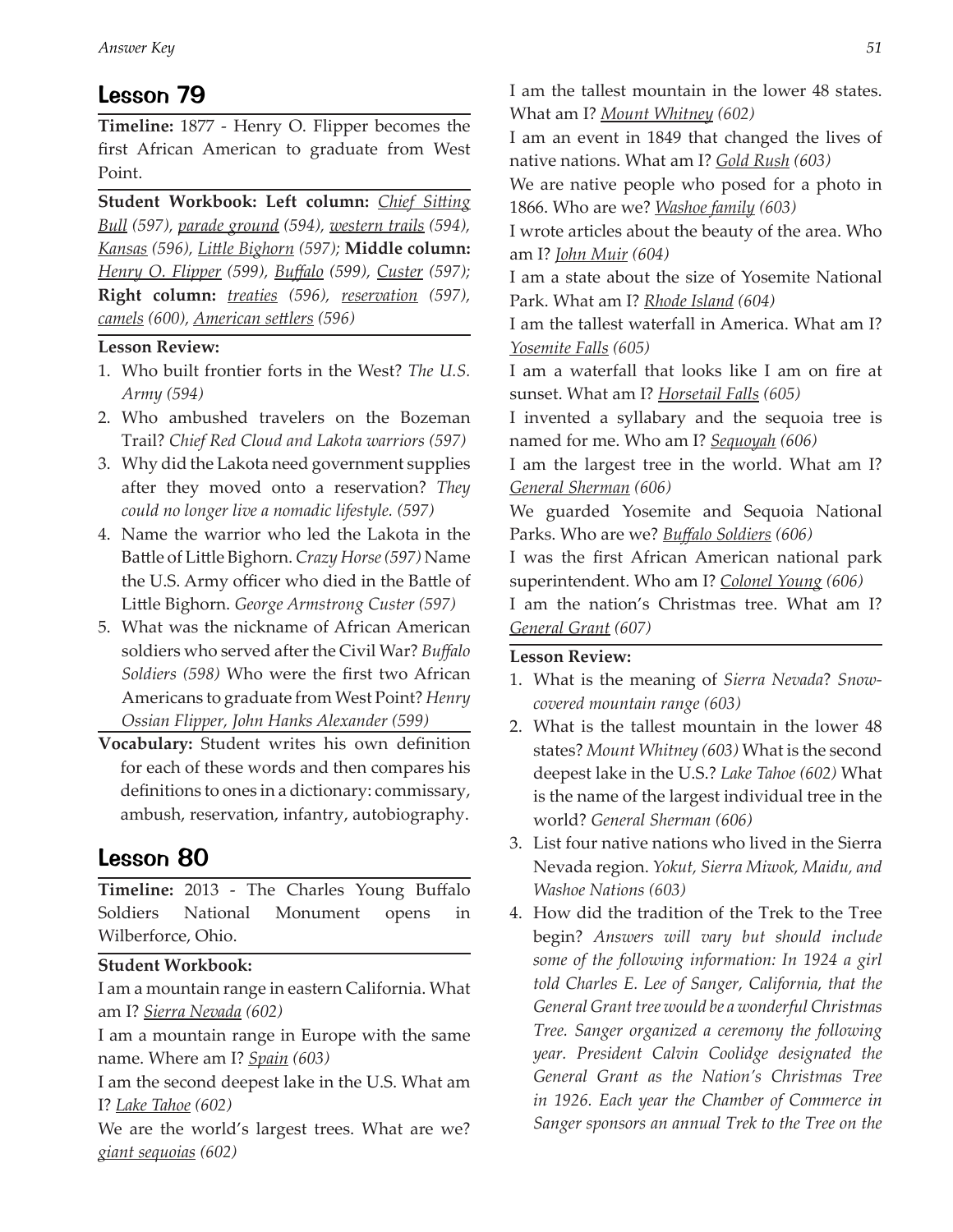*second Sunday in December. Park rangers lay a wreath at the base of the tree. (607)*

5. What wonders would you like to see if you could visit the Sierra Nevada? *Answers will vary.*

## Unit 16 Test

- 1. Congress created an *Electoral Commission (569)* to decide who won the presidential election of 1876. They chose Rutherford B. *Hayes*. *(569)* The next presidents were James Abram *Garfield* and Chester Alan *Arthur*. *(572, 573)*
- 2. Thomas *Edison* invented a *phonograph* and a *light bulb*. *(571, 572 Student can write the last two answers in either order.)*
- 3. Mark Twain called the period of history in the late 1800s, when many entrepreneurs were becoming extremely wealthy, the *Gilded Age*. *(576)*
- 4. Andrew *Carnegie* believed that a *library* was the best gift to give to a community. *(579)*
- 5. Two common homestead homes in the Great Plains were the *sod house* and the *dugout*. *(584 Student can write answers in either order.)*
- 6. The Ingalls family's Little House in the Big Woods was in *Wisconsin*. *(587)* Their homestead was in *Dakota* Territory. *(589)*  Laura and Almanzo's farm called Rocky Ridge was in *Missouri*. *(591)*
- 7. The *U.S. Army* built frontier forts in the West. *(594)* African American soldiers who served in the forts were nicknamed *Buffalo Soldiers*. *(598-599)*
- *8. Crazy Horse* led the Lakota in the Battle of the Little Bighorn and *Custer* died in the battle. *(597)*
- 9. The Spanish meaning of *Sierra Nevada* is "*snow-covered* mountain range." *(603)* It is home to Mount *Whitney*, *(602)* the tallest mountain in the lower 48 states and to Lake *Tahoe*. *(602)*
- 10. The *gold rush* changed the lives of the *Yokut*, Sierra Miwok, Maidu, and *Washoe* Nations who lived there. *(603 Student can write the last two answers in either order.)*

# Unit 17

## Lesson 81

**Timeline:** 1886 - President Cleveland dedicates the Statue of Liberty.

**Student Workbook: Picture identification from left to right:** *2 (611), 5 (614), 3 (614), 1 (615), 4 (611);*  Student colors the names of the 39th through 45th states.

#### **Lesson Review:**

- 1. Who was elected president in 1884 and 1892? *Grover Cleveland (610, 616)* What is the complete name of what the president dedicated in 1886? *Liberty Enlightening the World (611)* What country's flag dropped from the statue's face during the dedication and who dropped it? *France, Frédéric-Auguste Bartholdi (or simply Bartholdi) (611)*
- 2. Citizens of what country donated money to build the statue's pedestal? *America or United States (612)* What two names did people begin to use for the statue? *Statue of Liberty, Lady Liberty (612)*
- 3. Who was elected president in 1888? *Benjamin Harrison (613)* Who was his grandfather? *William Henry Harrison (613)* What act passed in 1890 made some things large businesses did illegal? *Sherman Antitrust Act (614)*
- 4. What term is used for the event that occurred on April 22, 1889, when thousands of settlers poured into Indian Territory? *Oklahoma Land Rush (614)*
- 5. What island did President Harrison choose for an immigration station? *Ellis Island (614)*  Where did immigrants wait their turn? *Great Hall (614, 615)*

## Lesson 82

**Timeline:** 1874 - Russian Mennonites plant winter wheat in Kansas.

**Student Workbook:** Student colors a poster advertising the Grange.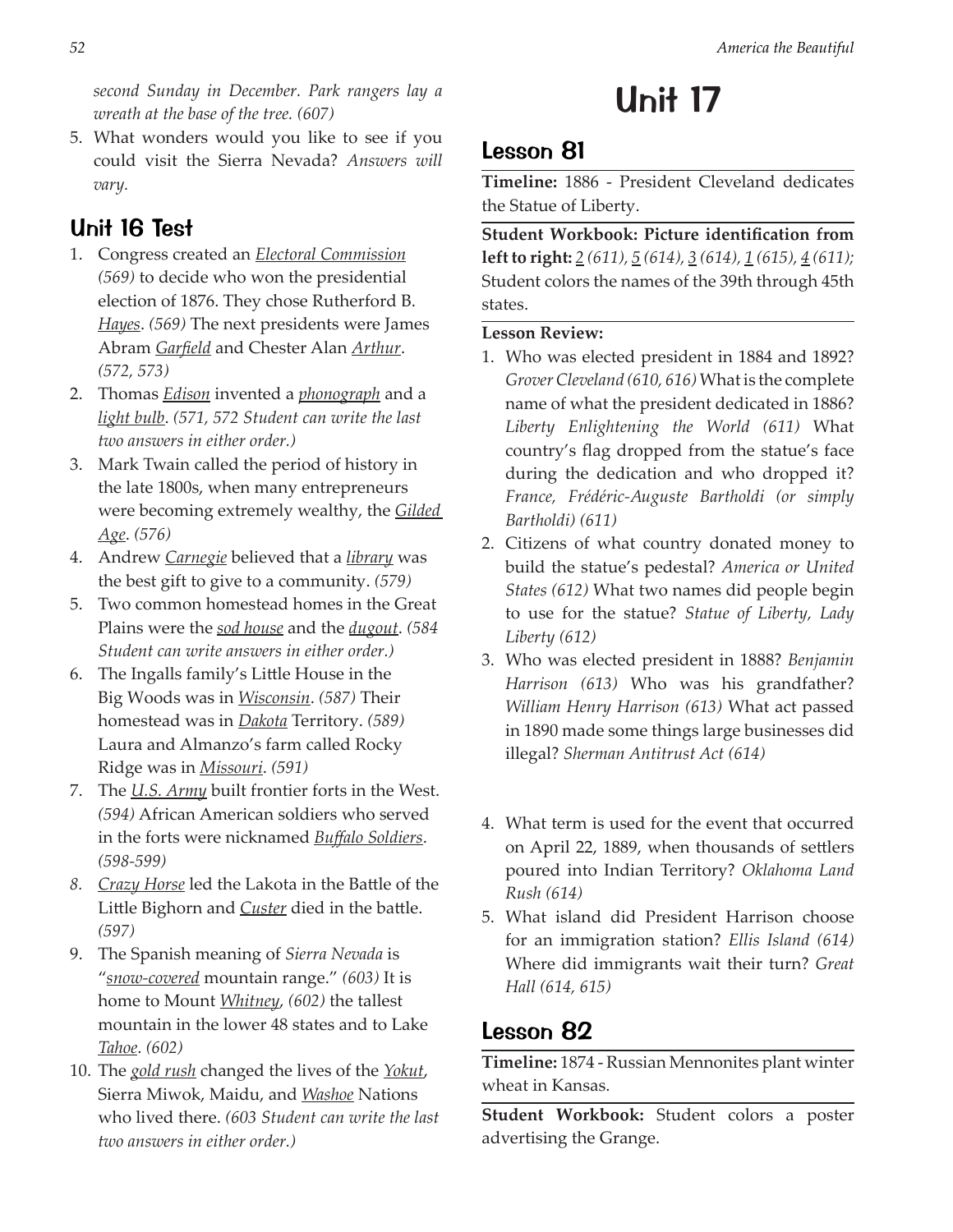#### **Lesson Review:**

- 1. America's Breadbasket is home to the *Corn* Belt, the *Wheat* Belt, the *Fruit* Belt, and America's *Dairyland*. *(618)* German Russian *Mennonites* helped Kansas become the *Wheat* State. *(619-620)* Immigrants from New York helped farmers in *Wisconsin* learn how to run dairy businesses. *(620)* German and *Scandinavian* immigrants brought cheese making skills from Europe. *(620)*
- 2. John Deere's *plow*, Cyrus McCormick's *reaper*, and the steam-powered grain *elevator* that Joseph Dart and Robert Dunbar invented helped farmers in America's Breadbasket raise and sell more grain. *(620, 621)* The Falls of *St. Anthony* helped to power mills in Minneapolis, Minnesota. *(621)*
- 3. From Chicago, shippers could ship farm goods on Lake *Michigan* and on the Illinois & Michigan *Canal*, the Chicago River, the Illinois River, and the Mississippi River to *New Orleans*. Businessmen in Chicago formed the Chicago Board of *Trade*. *(621)*
- 4. Farmers organized groups, such as the *Grange*. Farmers and others organized the *Populist*  Party. *(622)*
- 5. Rural Free *Delivery* by the U.S. Post Office helped *catalog* companies, such as the Montgomery *Ward* Company and *Sears*, Roebuck and Company. *(622-623)*

**Vocabulary:** Student writes five sentences, using one of these words in each sentence: mineral, czarina, crock, reaper, cultivator.

### Lesson 83

**Timeline:** 1896 - John Philip Sousa writes "Stars and Stripes Forever."

#### **Student Workbook:**

*Washington, D.C.* - I was born in this city. *(624)*

*Spain* - My father was an immigrant from this country. *(624)*

*Bavaria* - My mother was an immigrant from this area. *(624)*

*Civil War* - During this war, my parents took me to visit wounded soldiers. *(624)*

*Marine Band* - My father was a trombonist in this band. *(624)*

*rehearsals* - My father used to take me to these and I got to play sometimes. *(624)*

*conductor* - As a young man, I took this position with the U.S. Marine Band. *(625)*

*The President's Own* - The U.S. Marine Band is also called this. *(625)*

*civilian band* - In 1892 I left the Marine Band and formed this. *(625)*

*Sousaphone* - I had the idea for this musical instrument. *(625)*

*Sousa Day* - When our band played in some towns, the town declared this. *(626)*

*music* - I believed that people came to hear this and not to hear me talk. *(626)*

*gloves* - I wore a new pair of these at every concert. *(626)*

*Bach* - I believed that he was the best composer in history. *(627)*

*March King* - People called me this. *(627)*

*ASCAP* - I was one of the first members of this organization. *(627)*

*"Stars and Stripes Forever"* - I wrote this famous march often played on the Fourth of July. *(627)*

*Sunday* - To honor my mother, I wore white on this day. *(628)*

- 1. What song have Americans been enjoying on the Fourth of July for more than 100 years? *"Stars and Stripes Forever" (624)*
- 2. John Philip Sousa's father was a trombonist and took him to rehearsals for what band? *The U.S. Marine Band (624)* What is another name for that band? *The President's Own (625)*
- 3. What musical instrument was Sousa's idea? *Sousaphone (625)* Sousa wore something new during every performance. What was it? *gloves (626)*
- 4. Because of the songs he composed, Sousa became known as the *March* King. Sousa was one of the first members of what organization? *American Society of Composers, Authors, and Publishers (or ASCAP) (627)*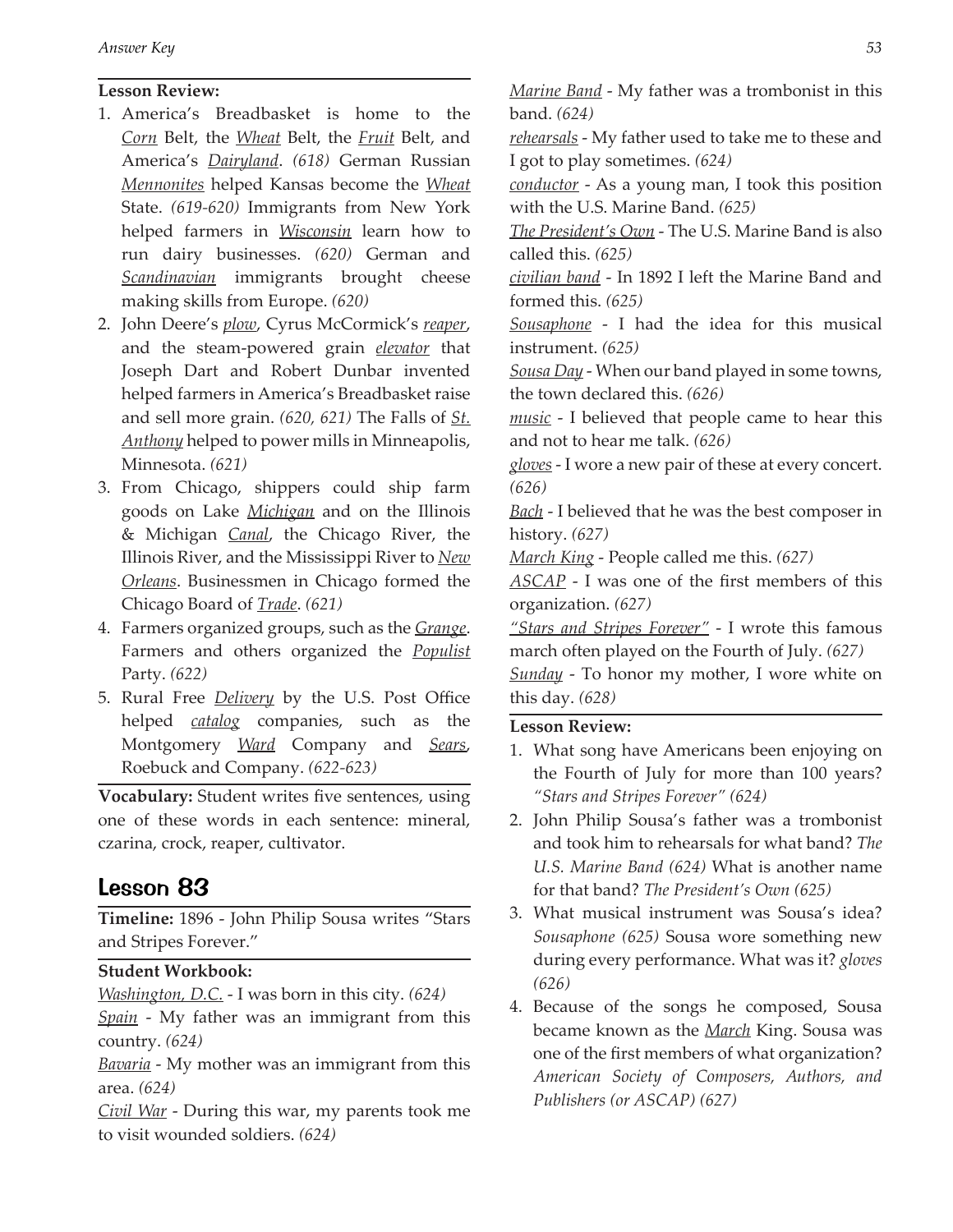5. What did Sousa do (or not do) on Sundays in order to honor his mother? *He did not write songs. He arranged several hymns and played them only during Sunday concerts. He wore a white uniform. (628)*

## Lesson 84

**Timeline:** 1893 - The World's Columbian Exposition opens in Chicago.

#### **Student Workbook:**

- 1. Lake Michigan *Great Lake beside Chicago (632)*
- 2. Abraham Lincoln *Nominated at convention in Chicago (633)*
- 3. O'Leary barn *Great Chicago Fire began there. (633)*
- 4. Wrigley *First sold soap, then sold chewing gum (634)*
- 5. U.S. Congress *Chose Chicago to host the exposition. (634)*
- 6. Erie Canal *Viking ship sailed on it. (634)*
- 7. Christopher Columbus *His statue stood above Peristyle Water Gate. (635)*
- 8. <sup>L</sup> trains *Brought guests to the exposition. (635)*
- 9. Venice *Gondolas and gondoliers came from there. (635)*
- 10.Electricity Building *Had Edison's 82-foot Tower of Light (637)*
- 11.kinetoscope *Individual motion picture viewing (637)*
- 12.Smithsonian Museum *Some exhibits went there after the exposition. (638)*

#### **Lesson Review:**

- 1. How did geography help Chicago become the second largest city in the United States? *God created a wide open plain beside Lake Michigan so Chicago had plenty of room to build homes, businesses, roads, and railroads. (632)*
- 2. What event began in Mr. and Mrs. Patrick O'Leary's barn? *Great Chicago Fire (633)*
- 3. Who was the landscape architect who planned the exposition site? *Frederick Law Olmsted (634)*  What famous park did he design in New York? *Central Park (634)*
- 4. Who invented the Midway attraction that had hanging cars? *George Washington Gale Ferris*

*(637)* Would you have enjoyed riding on it? *Answers will vary.* 

5. List four things you would have enjoyed seeing at the World's Columbian Exposition. *Answers will vary.*

**Vocabulary:** Student writes each of these words and its definition from the dictionary: omnibus, obelisk, emulation, pier, tether.

### Lesson 85

**Timeline:** 1898 - The Spanish-American War begins.

#### **Student Workbook:**

*Cross of Gold* - William Jennings Bryan's speech at the Democratic convention *(640)*

*Ida McKinley* - Wife of William McKinley *(641)*

*poll tax* - In some places, African Americans had to pay this to vote. *(642)*

*segregation* - Kept people with different skin colors apart. *(642)*

*Supreme Court* - Decided the case of *Plessy v. Ferguson*. *(642)*

*colonies* - Some industry leaders wanted the United States to have these. *(642)*

*Boxer Rebellion* - McKinley sent 2,000 American soldiers to China during this. *(642)*

*Cuba* - Spain controlled this island 90 miles south of Florida. *(643)*

*USS* Maine - Ship that exploded in Havana Harbor *(643)*

*U.S. Congress* - Government body that declared war on Spain *(643)*

*Theodore Roosevelt* - Led his Rough Riders in a battle on San Juan Hill. *(643)*

*Buffalo Soldiers* - Soldiers who also played an important role in that battle. *(643)*

*George Dewey* - American commander in the Battle of Manila Bay *(643)*

*William Howard Taft* - Territorial governor of the Philippines *(644)*

*vice president* - Theodore Roosevelt ran for this office in 1900. *(644)*

*Pan-American* - President McKinley was assassinated at this exposition. *(644-645)*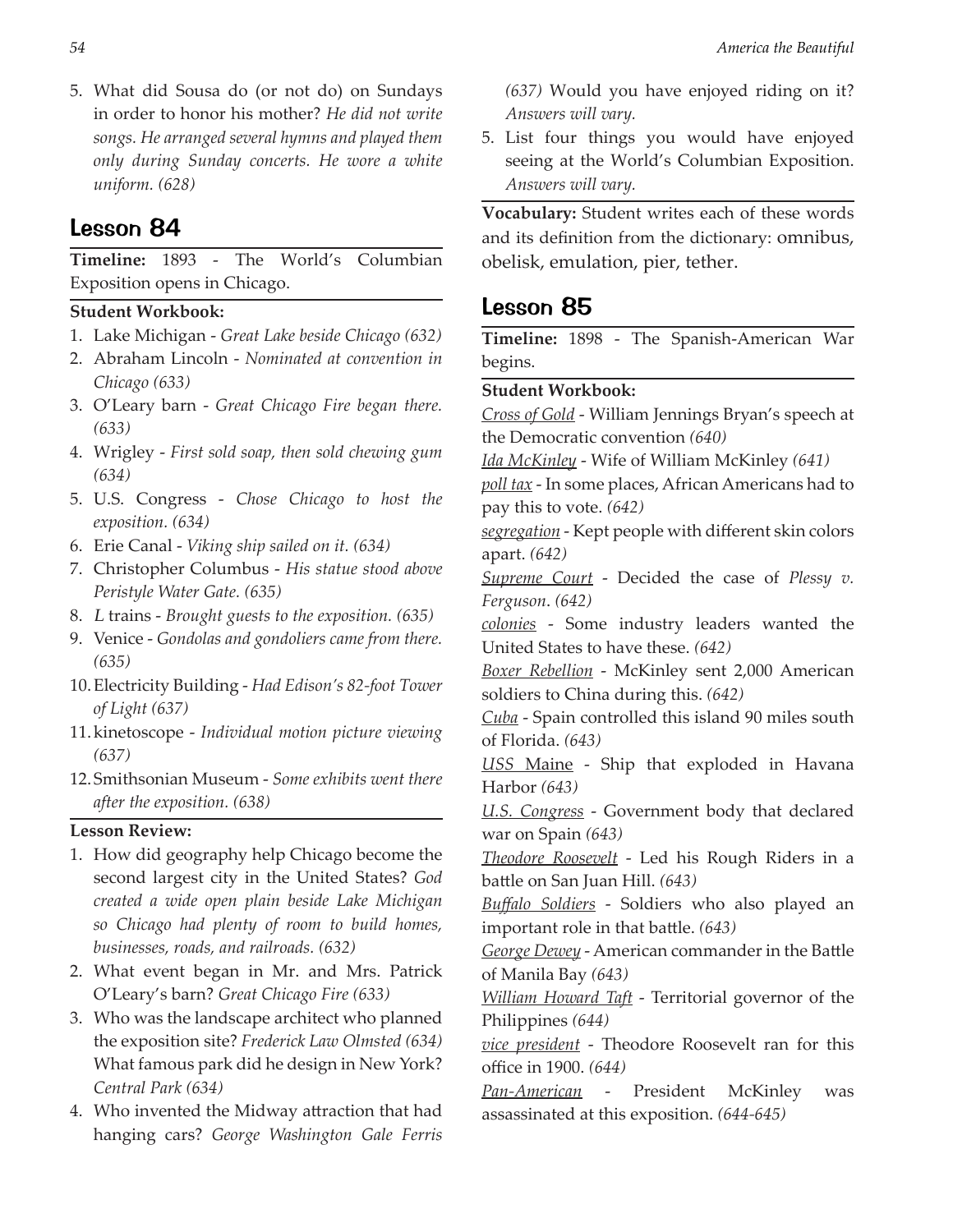#### **Lesson Review:**

- 1. Name the Democratic candidate in the election of 1896. *William Jennings Bryan (640)* Name the Republican candidate in the election of 1896. *William McKinley (640)*
- 2. What Supreme Court decision stated that segregation is legal? *Plessy v. Ferguson (642)*
- 3. What happened in the harbor at Havana, Cuba, that made some Americans want to go to war against Spain? *The USS Maine blew up. (643)*
- 4. Who led the Rough Riders? *Theodore Roosevelt (643)* Who were the other soldiers who played an important role at San Juan Hill? *Buffalo Soldiers (643)*
- 5. What places did the U.S. gain after the Spanish-American War? *Cuba, Puerto Rico, Guam, the Philippines (643)*

#### **Vocabulary:**

- 1. My mother completed the *arduous* task of cleaning out a closet.
- 2. I pray that God will help me be *upright* while I am at camp.
- 3. It is good for America when presidents *invoke* God's blessings on our country.
- *4. Poll* taxes are unfair to poor voters.
- 5. While my brother and I were pretending to have a sword fight, Mother called us to lunch so we agreed on an *armistice*.

## Unit 17 Test

- 1. The full name of the Statue of Liberty is *Liberty Enlightening the \_\_\_\_\_\_\_\_\_\_\_\_\_\_\_\_*. *b. World (611)*
- 2. The immigration station in New York Harbor was on what island? *a. Ellis Island (614)*
- 3. From this city, shippers could ship farm goods from Lake Michigan to New Orleans: *c. Chicago (621)*
- 4. Farmers who wanted to influence government decisions affecting them organized groups, such as the Grange. Farmers and others organized the \_\_\_\_\_\_\_\_\_\_\_\_\_\_\_\_\_\_\_ Party. *a. Populist (622)*
- 5. The President's Own is another name for this band. *b. Marine Band (625)*
- 6. John Philip Sousa became known as the \_\_\_\_\_\_\_\_\_\_\_\_\_\_\_\_\_ King. *a. March (627)*
- 7. What event began in Mr. and Mrs. Patrick O'Leary's barn? *b. Great Chicago Fire (633)*
- 8. Who was the landscape architect who designed the grounds of the World's Columbian Exposition? *c. Frederick Law Olmsted (634)*
- 9. In *Plessy v. Ferguson*, the Supreme Court declared that the practice of "separate but equal" facilities for African American and white citizens was \_\_\_\_\_\_\_\_\_\_\_\_\_\_\_\_\_. *b. legal (642)*
- 10.Theodore Roosevelt, the Rough Riders, and Buffalo Soldiers played important roles in the Battle of \_\_\_\_\_\_\_\_\_\_\_\_\_\_\_\_\_\_\_\_\_\_? *a. San Juan Hill (643)*

## Unit 18

## Lesson 86

**Timeline:** 1914 - The Panama Canal opens.

**Student Workbook:** Student only writes the number. **Column 1:** *7 isthmus (650), 14 North Pole (652), 1 Adirondacks (648), 15 Titanic (653);* **Column 2:** *9 Roosevelt (651), 10 Nobel Peace Prize (651), 13 Constitution (652), 4 labor unions (649);* **Column 3:**  *12 Taft (652), 2 wagon, train (648), 5 teddy bear (649), 8 Bully Pulpit (651);* **Column 4:** *11 Bryan (652), 6 230 million (650), 3 Tuskegee (649)*

Student colors the names of the 46th through 48th states.

- 1. What did Roosevelt do to help end the United Mine Workers strike in 1902? *He helped owners of coal mines and leaders of the union work out a compromise. (649)*
- 2. What three natural areas did Roosevelt visit during his grand tour of western states? *Yellowstone, Yosemite, Grand Canyon (650)*
- 3. What did Americans begin to build while Roosevelt was president? *Panama Canal (650)*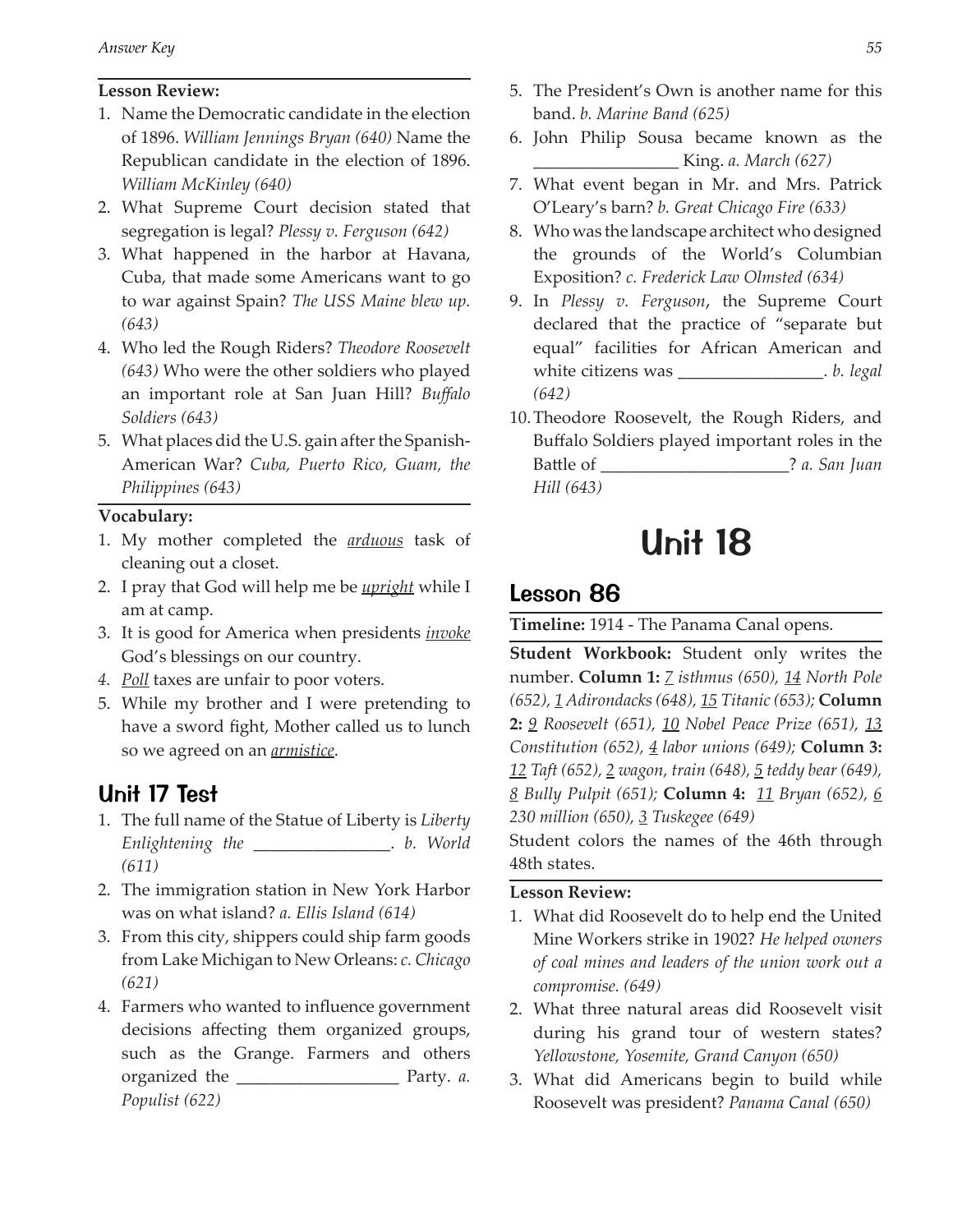- 4. Why did Roosevelt win the Nobel Peace Prize? *He helped Russia and Japan make peace after the Russo-Japanese War. (651)*
- 5. What document did President Taft deeply respect? *U.S. Constitution (652)*

#### **Vocabulary:**

itinerary *- c. the proposed route of a trip* unsportsmanlike *- a. being disrespectful to an opponent*

isthmus *- e. narrow piece of land connecting two larger pieces of land*

pulpit *- b. place where a minister stands to speak a sermon*

conservative *- d. wanting to be cautious and to continue traditions of the past*

## Lesson 87

**Timeline:** 1922 - Chief Justice Taft dedicates the Lincoln Memorial.

**Student Workbook:** Student only writes the number. **Column 1:** *9 - Lincoln Memorial (661), 7 - National Cathedral (660), 1 - Potomac River (657);*  **Column 2:** *4 - White House (657), 6 - U.S. Capitol (657), 5 - Smithsonian Castle (657), 3 - President's Park (657);* **Column 3:** *2 - Washington Monument (657), 8 - Jefferson Memorial (661), 10 - Tidal Basin with cherry trees (659)*

#### **Lesson Review:**

- 1. Who suggested a Grand Avenue with a monument honoring George Washington? *L'Enfant or Pierre Charles L'Enfant (656)* What kind of power ran the monument's first elevator and its second elevator? *steam, electricity (657)*
- 2. Who appointed the McMillan Commission? *Senator James McMillan (657)* What project had many of them worked on before? *World's Columbian Exposition (657)*
- 3. What did First Lady Helen Taft plant beside the Tidal Basin? *a cherry tree (659)* The plants traveled to Seattle from what country? *Japan (659)*
- 4. What made up the cornerstone of the National Cathedral? *a stone from Bethlehem and American granite (659)*

5. What addition to the White House was constructed while Roosevelt was president? *West Wing (660)* Who was the first president to use the Oval Office? *William Howard Taft (660)*

## Lesson 88

**Timeline:** 1903 - The Wright brothers fly the first airplane.

#### **Student Workbook:**

As a child, our father developed his *mental* abilities*. (664)* Our *mother* spent hours with her father in his *carriage* shop*. (664)* Our mother made *toys* for us when we were children*. (665)* She helped us with *mechanical* questions*. (665)* Our father brought us a toy *helicopter. (665)* Our family settled permanently in *Dayton*, Ohio, in 1884*. (664)*  When we grew up we opened a *bicycle* company*. (665)* We were interested in *flying* and wrote to the *Smithsonian* about it*. (665)* We worked on a flying machine and decided to go to *Kitty Hawk*, North Carolina, to test it*. (666)* The weather was better for flying there than in Dayton. The sand *dunes* of Kill Devil Hills worked well*. (666)* Men from the U.S. Life *Saving* Station helped us*. (666)* We went there several times. On December 17, 1903, our *Wright Flyer* flew for 12 seconds*. (668)* It was the first successful *airplane* flight in history*. (668)* We quit making bicycles and began airplane *companies. (669)*

- 1. How did the Wright brothers' parents' childhoods help the brothers become great inventors? *Their father studied many subjects and developed his mental abilities. Their mother spent hours with her father working in his carriage shop, where she learned how to use tools. (664)*
- 2. What did Milton Wright bring home to his children that had a great impact on them? *Pénaud helicopter (665)* What kind of help did their mother give them when they needed help with a project? *advice and answers to mechanical questions (665)*
- 3. Why did the Wright Brothers decide to test their flyer near Kitty Hawk, North Carolina? *Answers will vary but may include these facts: They*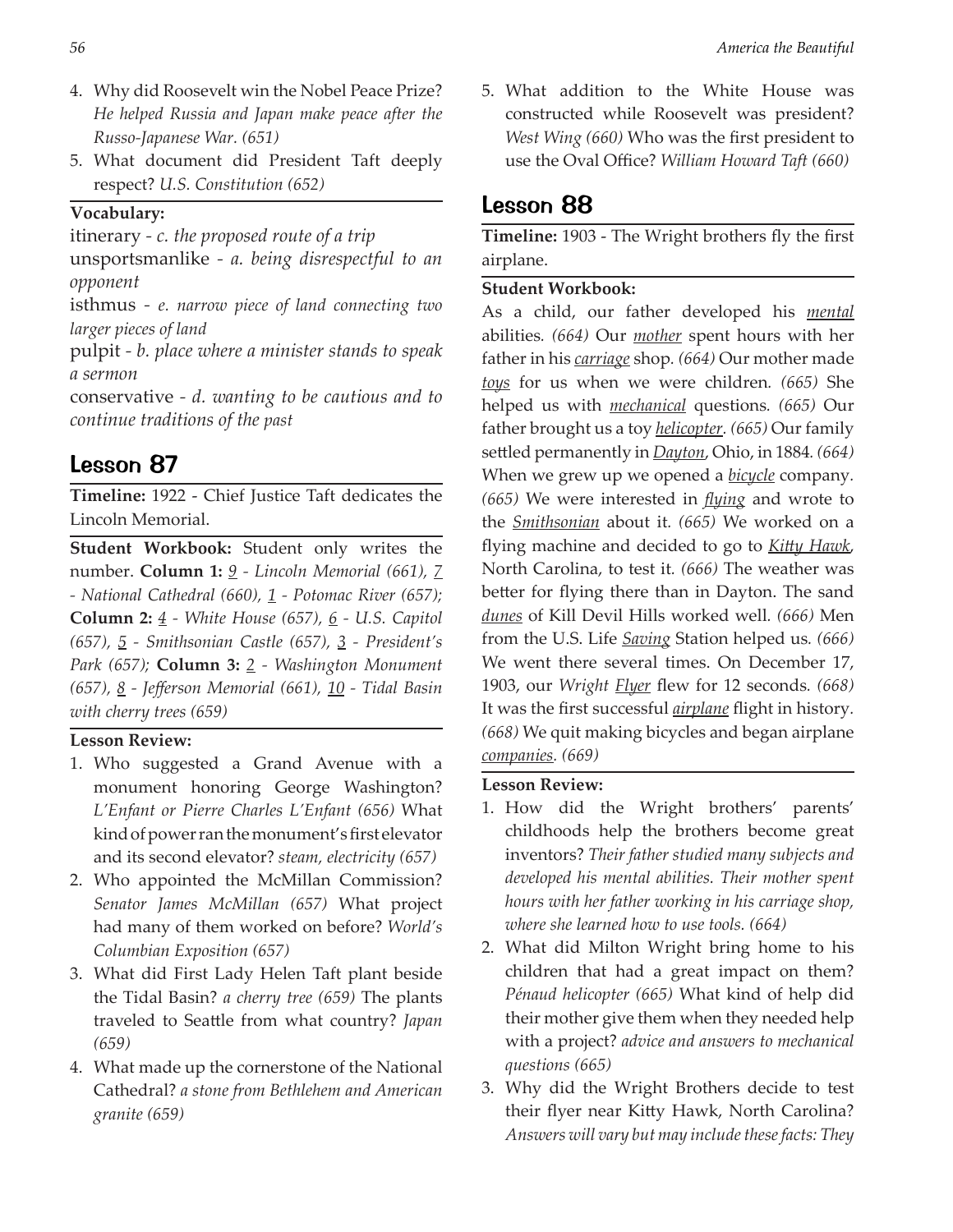*learned from the National Weather Bureau and the Weather Bureau at the Kitty Hawk Weather Station that it had sandy beaches, was free of obstructions, and had winds from the north. (666)*

- 4. On what day did the Wright brothers have their successful 12-second flight? *December 17, 1903 (668)*
- 5. Why did the Wright brothers not want to rebuild the *Signal Corps No. 1* military airplane? *They had made many improvements since they built that airplane. (669)*

**Vocabulary:** Student writes each of these words and its definition from the dictionary: temperance, aviation, mechanical, hospitable, avid.

## Lesson 89

**Timeline:** 1933 - Workers complete the Going-tothe-Sun Road.

#### **Student Workbook:**

- 1. President Taft *signed the bill to establish Glacier National Park. (672)*
- 2. Mount Cleveland *is the tallest peak in Glacier National Park. (672)*
- 3. The Continental Divide *cuts through Glacier National Park. (672)*
- 4. A glacier - *is a massive piece of ice that begins on land. (672)*
- 5. The glaciers *in Glacier National Park are alpine glaciers. (672)*
- 6. Wildflower season in *the alpine region of the park is short. (673)*
- 7. Rock harlequin seeds *wait to sprout until after a wildfire. (673)*
- 8. The Blackfoot and *Kootenai nations lived in the area. (674)*
- 9. Homesteaders moved *into the area on the Great Northern Railroad. (674)*
- 10.George Bird Grinnell *called the area the Crown of the Continent. (674)*
- 11.The Great Northern Railroad - *built Many Glacier Hotel. (674)*
- 12.Strong workers *built the Going-to-the-Sun Road. (675)*

#### **Lesson Review:**

1. Which president signed the bill establishing Glacier National Park? *President Taft (672)*

- 2. What is a glacier? *a mass of ice that begins on land (672)* What kind of glaciers are in Glacier National Park? *alpine glaciers (672)*
- 3. What railroad brought many homesteaders to the area? *Great Northern Railway (674)*
- 4. What did naturalist George Bird Grinnell call the Glacier area? *Crown of the Continent (674)*
- 5. What is the name of the road that goes from east to west in Glacier National Park? *Goingto-the-Sun Road (675)*

## Lesson 90

**Timeline:** 1925 - Sled dogs deliver medicine to Nome, Alaska.

**Student Workbook: Left column:** *trading furs (682), dogsled (682), blanket toss (683);* **Middle column:** *kayak (680), Athabascan moccasins (680), berry picking (683), treaty (678);* **Right column:** *mouth drill (682), waterproof skin raincoat (683), umiak (683)*

#### **Lesson Review:**

- 1. What happened in Alaska while President Taft was president? *It became an official U.S. territory. (678)*
- 2. Which group of Alaska Native people live in the Subarctic region? *Athabascan (679)* What was one of the names the Athabascan gave to a moon cycle? *"when the first king salmon comes" or "little crust comes on snow" or "when the moose lose their antlers," to the various moon cycles (680)*
- 3. What kind of boats did the Unangax and Alutiiq use on the waters of the Bering Sea? *kayaks (680)*
- 4. Which group of Alaska Native people live in an area that is mainly treeless tundra dotted with hills and mountains? *Yup'ik and Cup'ik (681)*
- 5. What kind of boats did the Iñupiaq and St. Lawrence Island Yupik people hunt in? *umiak (681)* Who served as leaders of a group of Iñupiaq and St. Lawrence Island Yupik people? *an older hunter and his wife (681)*

**Vocabulary:** Student writes a paragraph using these words: panhandle, translucent, oblong, rafter, tundra.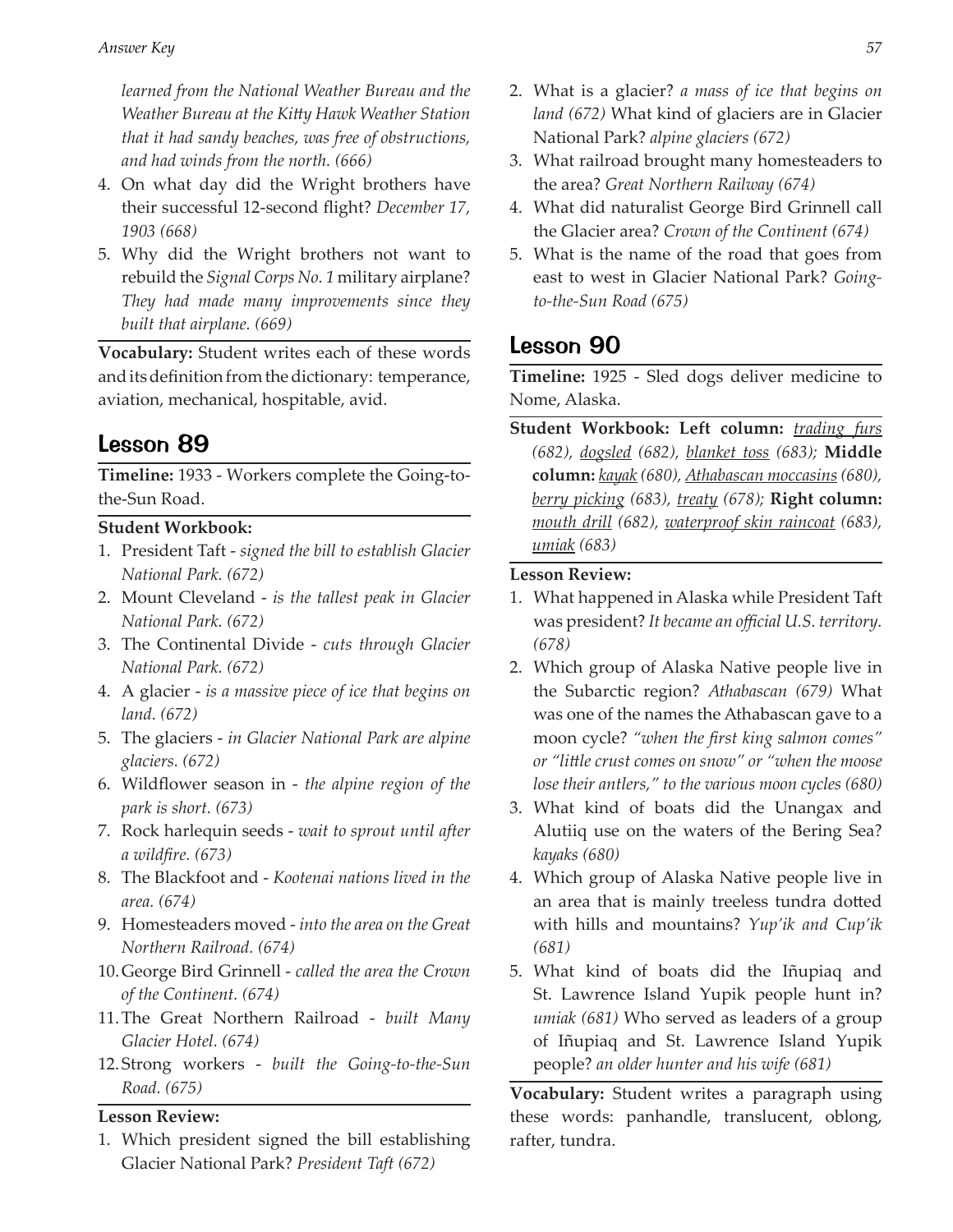## Unit 18 Test

- 1. Panama Canal *Americans began to build this while Theodore Roosevelt was president. (650)*
- 2. William Howard Taft *This president had great respect for the Constitution. (652)*
- 3. McMillan Commission *Senator James McMillan appointed people who had worked on the World's Columbian Exposition to this. (657)*
- 4. Tidal Basin in Washington, D.C. *Mrs. Taft planted a cherry tree here. (659)*
- 5. Kitty Hawk *The Wright brothers tested airplanes near this town in North Carolina. (666)*
- 6. 12-second flight *The Wright brothers achieved this on December 17, 1903. (668)*
- 7. George Bird Grinnell *This naturalist called the Glacier area the Crown of the Continent. (674)*
- 8. Going-to-the-Sun *This road goes from east to west through Glacier National Park. (675)*
- 9. Kayak *The Unangax and Alutiiq use these boats on the waters of the Bering Sea. (680)*
- 10.Umiak *The Iñupiaq and St. Lawrence Island Yupik used this kind of boat for hunting. (681)*

## Little Town on the Prairie

#### **Literature Questions**

- 1. Why did Laura start working as a seamstress? *To help Mary go to the college for the blind in Iowa (37)*
- 2. What do you think you would like about summer on the claim? *Answers will vary.* What do you think you would like about winter in town? *Answers will vary.*
- 3. What is an autograph album? *A blank book that you ask friends to write in. (122)* What is a name card? *A small pretty card with a person's name written on it. (190)*
- 4. Were the Ingalls prejudiced against people from native nations and against African Americans? *Yes* What did you read in the book that makes you think this? *Laura writes that Ma hated Indians. (104) The minstrel show (257-260)* How do you believe they should have felt and talked about these two groups? *Answers will vary.*

5. What happened as a result of Laura's performance at the school exhibition? *Mr. Brewster offered her a job. (301) The county school superintendent gave Laura an examination. (303) She passed, got a teacher's certificate, and got a job as a teacher. (301-306)*

## Unit 19

## Lesson 91

**Timeline:** 1918 - An armistice ends the Great War.

#### **Student Workbook:**

- 1. Triple Alliance *Germany, Austria-Hungary, Italy (686)*
- 2. Triple Entente *United Kingdom, France, Russia (686)*
- 3. Theodore Roosevelt *Candidate of the Progressives or Bull Moose Party (687)*
- 4. Franz Ferdinand *Archduke of Austria-Hungary (688)*
- 5. "He Kept Us Out of War." *Woodrow Wilson's campaign slogan in 1916 (688)*
- 6. Liberty Bonds *Americans purchased these to help pay for the war. (689)*
- 7. April 2, 1917 *Date Wilson asked Congress to declare a state of war (689)*
- 8. November 11, 1918 *Date armistice went into effect (690)*
- 9. League of Nations *Wilson wanted the United States to join this. (690)*
- 10."Spanish Flu" *Influenza pandemic that began in 1918 (691)*

- 1. List the three countries of the Triple Alliance (that were called the Central Powers during the Great War). *Germany, Austria-Hungary, and Italy (686)* List the three countries of the Triple Entente (that were called the Allied Powers during the Great War). *United Kingdom, France, and Russia (686)*
- 2. Who were the three candidates for president in 1912? Write their names and their parties. *Woodrow Wilson, Democratic; William Howard Taft, Republican; Theodore Roosevelt, Progressive*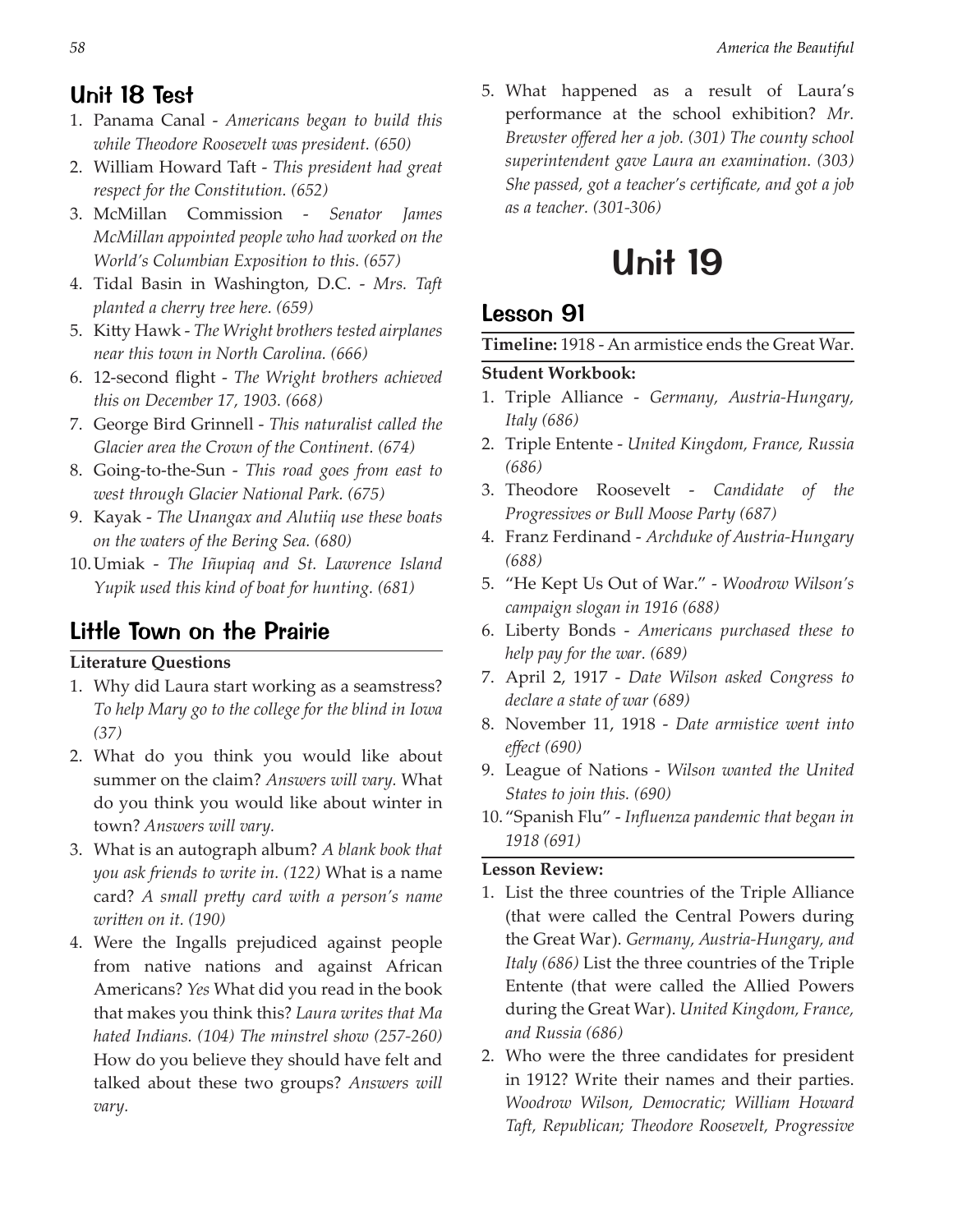*or Bull Moose (Student may write either one.) (687)*

- 3. The heir to the throne of Austria-Hungary and his wife were assassinated in Sarajevo. This spark started the Great War. What was the heir*'*s name and title? *Archduke Franz Ferdinand (688)*
- 4. What was Wilson's campaign slogan in 1916? *"He Kept Us Out of War." (688)*
- 5. After Germany announced it would start attacking ships again and tried to get Mexico to form a secret alliance against the United States, what did Congress do? *declared war (689)* What did Americans purchase to help pay for the war? *Liberty Bonds and savings stamps (689)*  When did the armistice go into effect? *Student may write either: 11th hour of the 11th day of the 11th month of 1918 or November 11, 1918 (690)*  What did Wilson try unsuccessfully to get the United States to join? *League of Nations (690- 691)*

## Lesson 92

**Timeline:** 1926 - Alvin C. York Institute opens.

#### **Student Workbook:**

*log cabin* - I was born in 1887 in this kind of house. *(694)*

*revival* - I came to faith in Christ at this kind of meeting at a church. *(694)*

*draft notice* - After Congress declared war on Germany, I got one of these. *(695)*

*fight* - I wrote on my draft card that I didn't want to do this. *(695)*

*Argonne* - On October 8, 1918, I was involved in a battle in this forest. *(695)*

*doughboys* - This was a popular nickname for us Great War soldiers. *(696)*

*Medal of Honor* - I received this which is the highest military honor in the U.S. *(696)*

*Cordell Hull* - This congressman helped me get home to Tennessee quickly. *(697)*

*diary* - I wrote in this about thanking God for taking me through the war. *(697)*

*Gracie* - I married her. We were married for 55 years and had 7 children. *(697)*

*boys and girl*s - I raised money for the Alvin C. York Institute to help these. *(697)*

*war hero* - I wanted people to remember me for helping my fellow man rather than for being this. *(699)*

Student also colors the names of the four presidents listed on the worksheet and answers the following questions.

I helped to feed millions of people. Who am I? *Hoover (697)*

I was the assistant secretary of the Navy. Who am I? *Roosevelt (698)*

I was the captain of 200 men in Battery D. Who am I? *Truman (698)* 

I trained men to go to the Great War. Who am I? *Eisenhower (698)*

#### **Lesson Review:**

- 1. Tell the kind of house and the location where Alvin C. York was born. *log cabin in Pall Mall, Tennessee (Student may also add that it was a dogtrot cabin.) (694)*
- 2. What did York's church oppose? *violence and war (694)*
- 3. After York received his draft notice, what did his minister encourage him to be? *conscientious objector (695)*
- 4. In what forest in France was York fighting when he became a hero? *Argonne Forest (695)*
- 5. Name four future presidents who made sacrifices during the Great War. *Herbert Hoover, Franklin Roosevelt, Harry Truman, and Dwight Eisenhower (697)* Which one of these helped to feed millions of hungry people in Europe? *Herbert Hoover (697)*

**Vocabulary:** revival - *noun*, draft - *adjective*, silhouette - *noun*, incessant - *adjective*, endorse *verb*.

### Lesson 93

**Timeline:** 1910 - U.S. Census lists 900,000 immigrants who speak Polish.

#### **Student Workbook:**

**Left column:** *Italian (704), Jewish (703), Jewish (703);* **Right column:** *Italian (704), Polish (701), Polish (702)* Student will also draw a poster.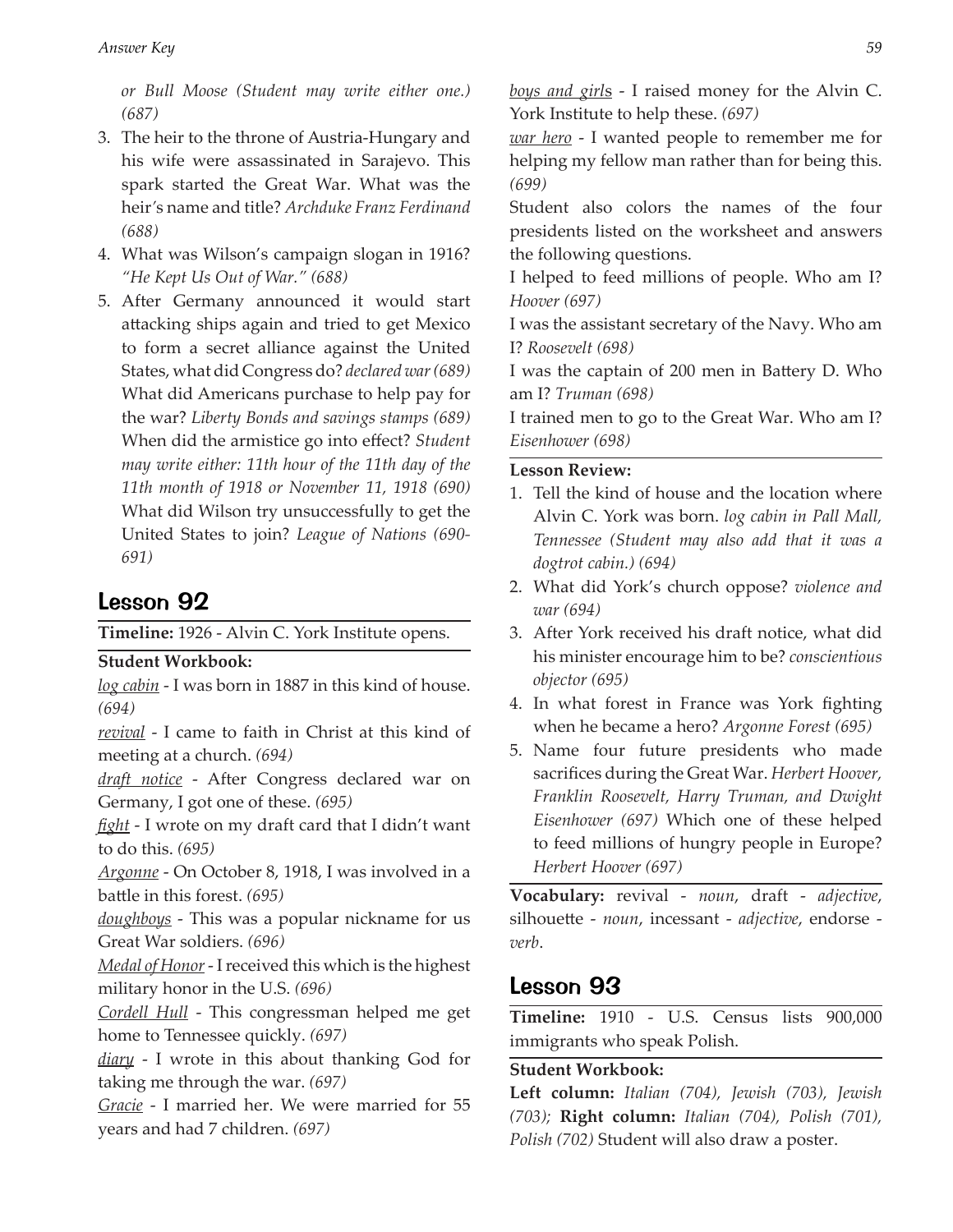#### **Lesson Review:**

- 1. What law did Congress pass and Wilson veto? *Immigration Act (700)*
- 2. What kinds of institutions did Polish people found? *Catholic churches and Catholic schools (702)*
- 3. From what European countries did many Jews come from? *Russia and Germany (703)*  What language did Jews from Eastern Europe speak? *Yiddish (703)*
- 4. What was the Italian area of Manhattan called? *Little Italy (704)*
- 5. How did Italians working for the New York Department of Public Works help make New York's transportation better? *They dug canals, built bridges, and tunneled out the New York subway. (704)*

## Lesson 94

**Timeline:** 1938 - A Hollywood movie tells the story of Boys Town.

#### **Student Workbook:**

- 1. Edward Joseph Flanagan was *born in Ireland. (708)*
- 2. Flanagan immigrated *to America in 1904.* (704)
- 3. Flanagan moved to Omaha, *Nebraska. (708)*
- 4. Flanagan became a priest *in 1912. (708)*
- 5. Flanagan opened his first boys' *home in a Victorian mansion. (709)*
- 6. Flanagan became an American *citizen. (710)*
- 7. Boys at Boys Town elected *their own mayor. (711)*
- 8. The Boys Town choir sang *at Carnegie Hall. (711)*
- 9. The Boys Town football team *toured in more than 20 states. (711)*

10.Flanagan had a show *on the radio. (712)* Student also designs a postage stamp.

#### **Lesson Review:**

- 1. Where was Edward Joseph Flanagan born? *Ireland (708)*
- 2. After Flanagan went to seminary and traveled in Europe, what did he become in 1912? *a priest (708)*
- 3. Where did Flanagan start Boys Town? *Omaha, Nebraska (709)*
- 4. Why did Flanagan switch from trying to help men to helping boys? *Answers will vary but*

*may include some of the following information: He found that many of the men he tried to help were orphans, children of divorced parents, or had come from poor families. He learned that most criminals began breaking the law as children. He thought he could accomplish more by ministering to boys. (709)*

5. What kinds of information did he publish in his paper? *recipes, jokes, home remedies, stories about the boys' activities (710)* On what device could people hear Flanagan's show? *radio (712)*

**Vocabulary:** Student writes each of these words and its definition from the dictionary that corresponds to the way the word is used in Lesson 94: seminary, delinquent, remedy, infirmary, vocational.

#### Lesson 95

**Timeline:** 1919 - Congress establishes Grand Canyon National Park.

#### **Student Workbook:**

**Left column:** *desert bighorn sheep (717), Kaibab squirrel (717), Colorado River (714);* **Middle column:** *California condor (717), Tau-gu & John Wesley Powell (718), desert spiny lizard (717);* **Right column:** *Havasu Falls (716), Hopi House (719), beavertail cacti (717)*

- 1. What river flows through the Grand Canyon? *Colorado (714)*
- 2. What is the modern name of the native nation that has lived in the Grand Canyon region for hundreds of years? *Havasupai Nation (715)*
- 3. Name the three major habitats found at the Grand Canyon. *Riparian, desert scrub, coniferous forest (717)*
- 4. Who led an expedition through the Grand Canyon in 1869? *John Wesley Powell (718)*
- 5. What two kinds of transportation did early tourists use to come to the Grand Canyon? *stagecoaches, trains (719)* Who designed buildings at the Grand Canyon so that they would fit into the surroundings and also hired members of native nations to create art for the interiors and exteriors? *Mary Colter (719)*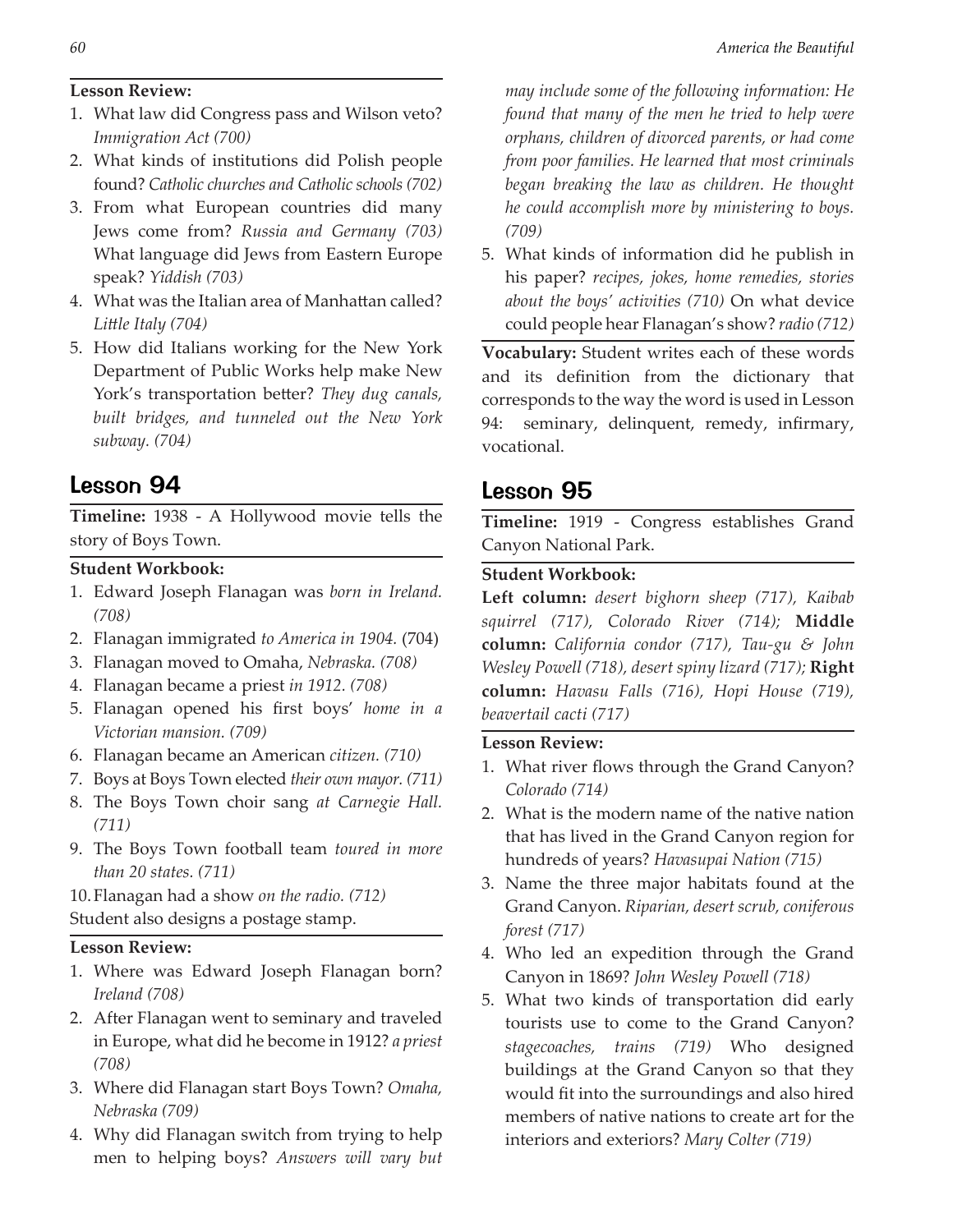**Vocabulary:** Student draws a simple picture illustrating: tributary, vista, horizon, erode, coniferous.

### Unit 19 Test

- 1. The candidates for president in 1912 were Woodrow *Wilson*, William Howard *Taft*, and Theodore Roosevelt, who was the candidate for the *Bull Moose* Party. *(687)*
- 2. After America took part in the *Great* War, President Wilson wanted the United States to join the *League* of Nations. *(690)*
- 3. Alvin York, who was born in a log *cabin (694)*  in Tennessee, became a *hero (695-696)* of the Great War.
- 4. Herbert *Hoover* helped to feed millions of hungry people in *Europe*. *(697)*
- *5. Polish* immigrants founded Catholic churches and *schools*. *(702)*
- 6. Jewish immigrants from Eastern Europe spoke *Yiddish*. *(703)*
- 7. Edward Joseph Flanagan was an immigrant from *Ireland* who became a *priest*. *(708)*
- 8. Flanagan started *Boys* Town in Omaha, *Nebraska*. *(709)*
- 9. The *Colorado* River flows through the Grand *Canyon*. *(714)*
- 10.John *Wesley* Powell led an *expedition* through the Grand Canyon in 1869. *(718)*

## Unit 20

#### Lesson 96

**Timeline:** 1929 - The stock market crash begins the Great Depression.

#### **Student Workbook:**

President Harding told Americans that Republicans could help them return to normalcy. Harding appointed William Howard Taft as chief justice of the *Supreme* Court*. (722)* The decade of the 1920s is called the *Roaring* Twenties*. (723)* Harding was the first president to speak on the *radio. (723)* Harding traveled to *Alaska* on a Voyage of Understanding. *(724)* While on this trip, he died at a hotel in San Francisco.

Calvin Coolidge was Harding's vice president. When he learned about Harding's death, he knelt with his wife and *prayed. (724)* His father gave him the oath of office at his home in *Vermont. (724-725)* While he was president, Congress passed the *Indian* Citizenship Act*. (725)* When he ran for president in 1924, his slogan was "Keep *Cool* with Coolidge." *(725)* Coolidge and his wife entertained more than any other presidential family before them.

Herbert Hoover helped improve conditions on reservations where native nations live. He worked to get Hoover *Dam* built*. (726)* The stock market crashed on October 29, 1929, a day called *Black* Tuesday. *(727)* Factories closed and workers lost their *jobs. (728)* Many Americans blamed Hoover for the bad economy. Some people lived in communities they built out of scrap wood and metal. People called these communities *Hoovervilles. (728)*

#### **Lesson Review:**

- 1. President Warren G. Harding appointed William Howard Taft to what office? *chief justice of the Supreme Court (722)*
- 2. What name did President Harding give to the trip he went on before he died? *Voyage of Understanding (724)* Where was Vice President Calvin Coolidge when Harding died? *at his father's home in Plymouth Notch, Vermont (724)* Who gave Coolidge the oath of office? *his father (725)*
- 3. What was Calvin Coolidge's campaign slogan in 1924? *"Keep Cool with Coolidge" (725)*
- 4. What happened on October 29, 1929? *Student may write: stock values fell sharply, a stock market crash (727)* People call this day *Black* Tuesday. (727)
- 5. What was a Hooverville? *A community where poor people built homes out of whatever scrap wood and metal they could find (728)*

#### **Vocabulary:**

normalcy - *c. the state of everyday life being typical and expected*

qualified - *b. having the ability needed to do a specific job*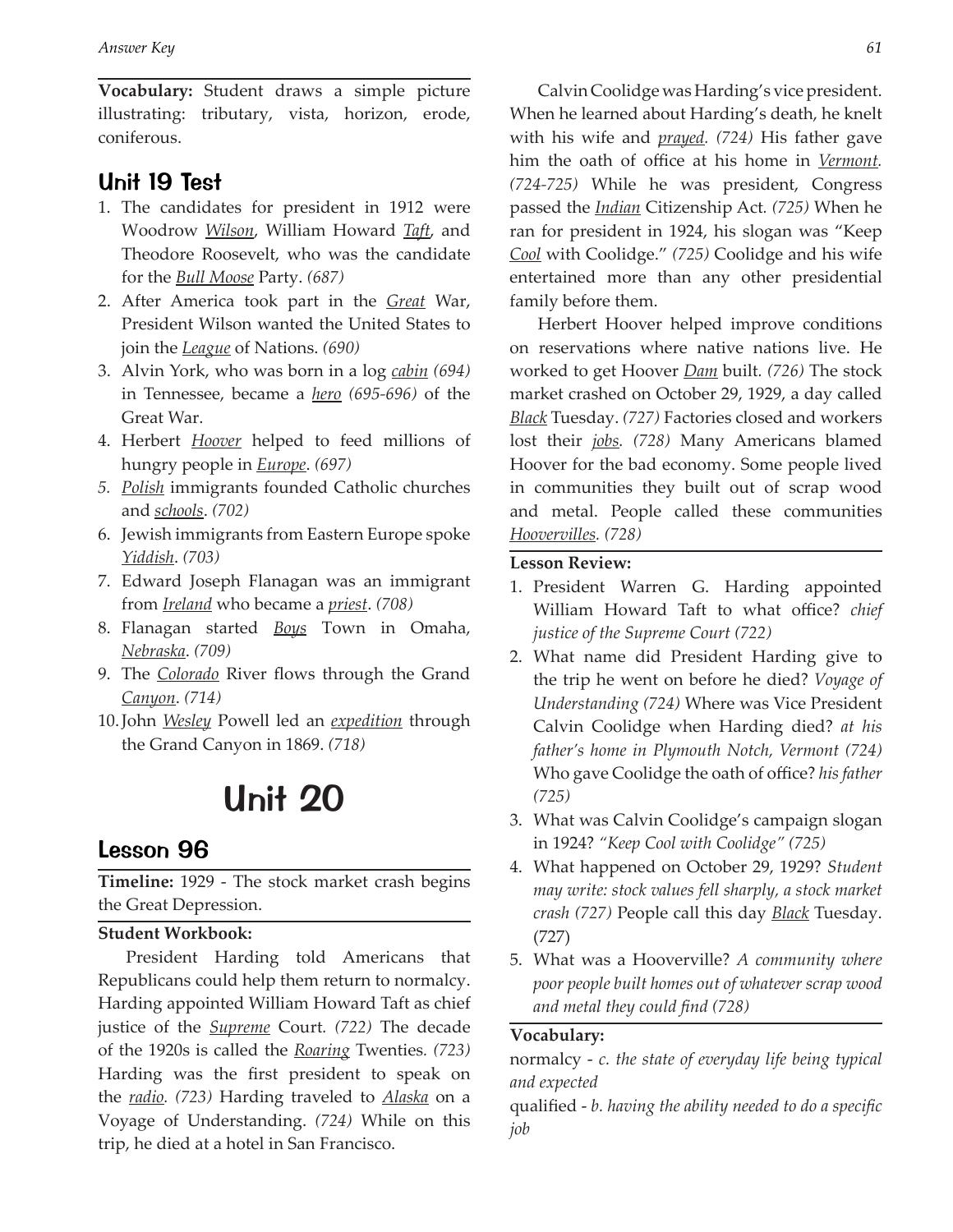Communism - *d. a political system that grew in Europe in the 1920s* kerosene - *e. a flammable oil used for fuel* content - *a. satisfied and at peace*

## Lesson 97

**Timeline:** 1925 - The Scopes Trial takes place in Dayton, Tennessee.

#### **Student Workbook:**

*deer* - When I was a child, I fed these animals on our family farm. *(730)*

*Nebraska* - My wife Mary and I reared our children in this state. *(731)*

*Democratic* - I was a member of this party when I was elected to Congress. *(731)*

*Platte* - People called me the Boy Orator of this river in Nebraska. *(731)*

*table* - As a boy, I stood on this and told my mother my lessons. *(731)*

*Chautauqua* - This movement began in 1874. I became a popular speaker in it. *(731)*

*"Cross of Gold"* - This was the name of a speech I gave in 1896. *(732)*

*president* - I ran for this office in 1896, 1900, and 1908. I lost each time. *(733)*

*Woodrow Wilson* - I served as secretary of state for this president. *(733)*

*microphone* - When I spoke, many people could hear me without one of these. *(733)*

*radio* - An estimated 60 million people heard me speak on this device. *(733)*

*Scopes Trial* - I stood up for faith in God while serving as a lawyer during this in Dayton, Tennessee. *(734)*

#### **Lesson Review:**

- 1. In what state was Bryan born and in what state did he and his wife rear their children? *Illinois (730), Nebraska (731)*
- 2. What was the name of the movement that began in New York in 1874 and of which Bryan was a popular speaker? *Chautauqua (731)*
- 3. What famous speech did Bryan give in 1896 and where did he give it? *"Cross of Gold" speech at the Democratic National Convention in Chicago (732)*
- 4. Bryan served as secretary of state for what president? *Woodrow Wilson (733)*
- 5. In what trial did Bryan participate during the summer of 1925 and where was it held? *Scopes Trial in Dayton, Tennessee (734)*

## Lesson 98

**Timeline:** 1927 - Carving begins on Mount Rushmore.

#### **Student Workbook:**

Student completes an art activity.

#### **Lesson Review:**

- 1. What is the nickname of the Black Hills? *Island in the Prairie (736)* What makes the Black Hills look black? *ponderosa pines (736)*
- 2. Which native nation settled in the Black Hills in the mid-1700s? *Lakota (737)*
- 3. Why did settlers and miners move into the Black Hills even though the hills belonged to that nation? *Miners found gold there. (737)*
- 4. Who is the sculptor who oversaw the carving of the Shrine of Democracy? *Gutzon Borglum (739)*
- 5. Name the four presidents whose likenesses are carved on Mount Rushmore. *George Washington, Thomas Jefferson, Theodore Roosevelt, Abraham Lincoln (736, 739)*

**Vocabulary:** Student looks up these words in a dictionary and reads their definitions: shrine, spire, retain, widower, memorial.

## Lesson 99

**Timeline:** 1921 - Hershey adds plume to its Kisses.

#### **Student Workbook:**

Lay's - *potato chips (745)* 3M Company - *masking tape (745)* Colgate - *toothpaste (747)* Birds Eye - *frozen food (747)* Butterfinger - *candy bar (747)* Duncan - *yo-yo (748)* Gerber - *baby food (748)* Hershey's - *chocolate syrup (748)* Madame Alexander - *dolls (748)*

Maytag - *washing machine (748)*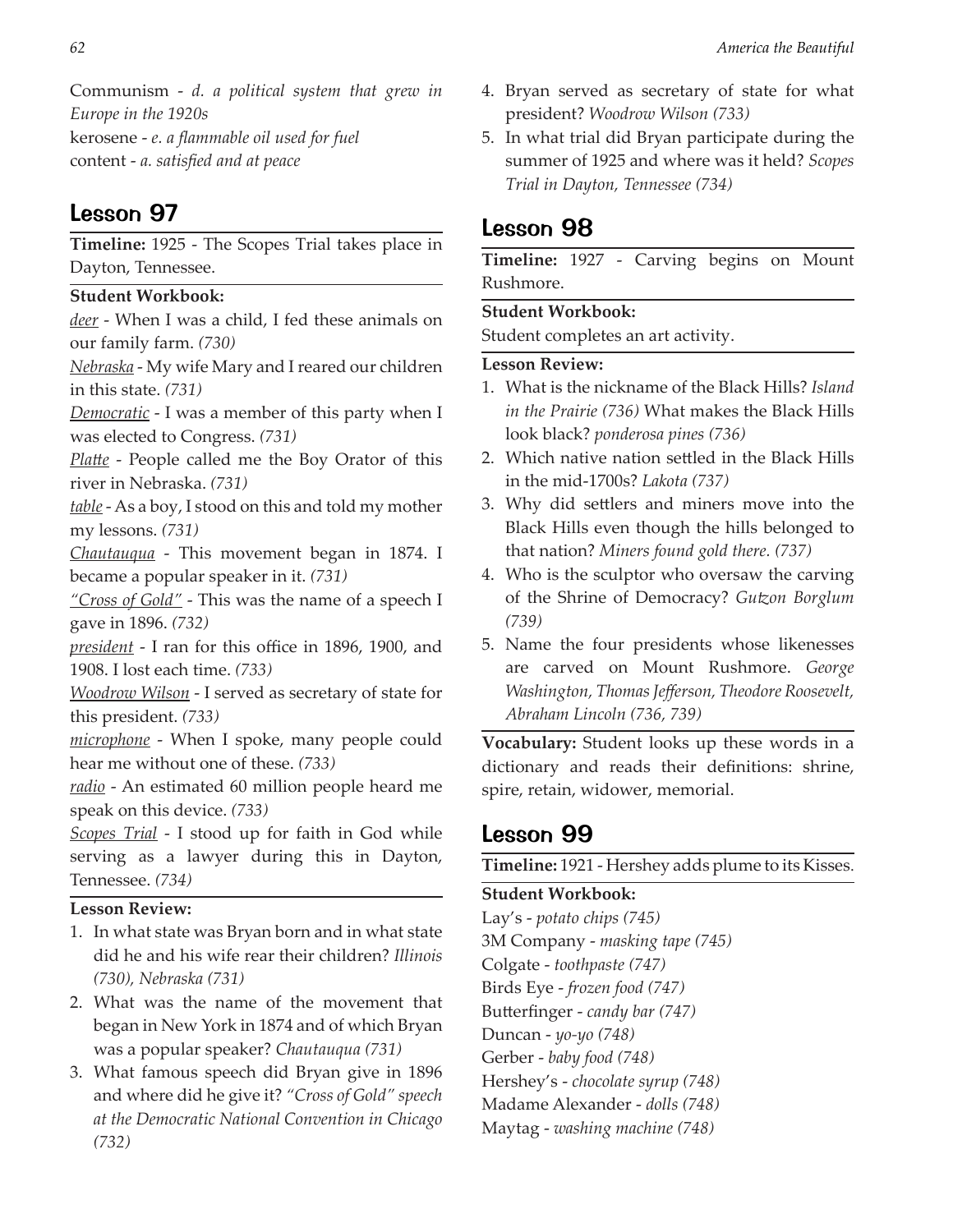*Answer Key 63*

Quaker - *oats (749)* Schick - *electric razor (749)*

#### **Lesson Review:**

- 1. What is the expression that refers to the creative ways that Americans have used the resources they had to accomplish their goals? *Yankee ingenuity (744)*
- 2. Tell how a cook invented potato chips. *A customer complained that his fried potatoes were too thick. The irritated cook sliced potatoes paperthin, fried them, salted them, and sent them to the customer. (745)*
- 3. What did a 3M scientist see that inspired him to invent masking tape? *He noticed that a car painter had trouble keeping paint off certain places. (745)*
- 4. Who created a line of hair care products and helped many African American women earn a good income? *Madam C. J. Walker or Sarah Breedlove (746)*
- 5. Choose a product described in the lesson and tell what you learned about its history. *Answers will vary. (745-749)*

Vocabulary: Student writes five sentences, using one of these words in each sentence: ingenuity, patron, durable, patent, sanitary.

## Lesson 100

**Timeline:** 1927 - Ford builds the last Model T.

#### **Student Workbook:**

- 1. Motor City *Nickname for Detroit, Michigan (752)*
- *2.* Detroit Free Press *First American newspaper with a European edition (753)*
- 3. Second Baptist Church *Helped many people who escaped on the Underground Railroad (753)*
- 4. Big Three Automakers *Ford, General Motors, Chrysler (753-754)*
- 5. Cadillac *A brand of car that shared a name with an early French trader (752, 754)*
- 6. Pontiac *A brand of car that shared a name with a leader of the Ottawa Nation (752, 754)*
- 7. Henry Ford *Once worked as an engineer for the Edison Illuminating Company (754)*
- 8. Tin Lizzie *Nickname for a Model T (755)*
- 9. assembly line *A continuously moving device in a factory that allows workers to stand in one place (755)*
- 10.Greenfield Village *Where Ford moved Noah Webster's home and his own birthplace (758)*
- 11.Admiral Richard E. Byrd *Flew over the North Pole in 1926 (758)*
- 12.Charles Lindbergh *In 1927 became the first person to fly across the Atlantic alone (758)*

#### **Lesson Review:**

- 1. Cadillac came to the Detroit area in 1683. What was his home country? *France (752)* What native nation lived near what is now Detroit during the French and Indian War? *Ottawa (752)*
- 2. List the Big Three Automakers. *Ford, General Motors, Chrysler (753-754)*
- 3. Who once worked as an engineer for the Edison Illuminating Company and later helped to found a company that made automobiles? *Henry Ford (754)* What affordable automobile did the Ford Motor Company produce from 1908 to 1927? *Model T (755-756)*
- 4. Where did Ford move historic buildings such as Noah Webster's home? *Greenfield Village (758)*
- 5. Who was the first person to fly alone over the Atlantic Ocean? *Charles Lindbergh (758)*

## Unit 20 Test

- 1. When President Warren G. Harding died, who administered the presidential oath of office to Vice President Calvin Coolidge? *c. Coolidge's father (725)*
- 2. What crashed on October 29, 1929 during the presidency of Herbert Hoover? *a. stock market (727)*
- 3. What famous speech did William Jennings Bryan give in 1896 at the National Democratic Convention in Chicago? *b. "Cross of Gold" (732)*
- 4. In what trial did Bryan participate during the summer of 1925? *c. Scopes Trial (734)*
- 5. What native nation settled in the Black Hills in the mid-1700s? *a. Lakota (737)*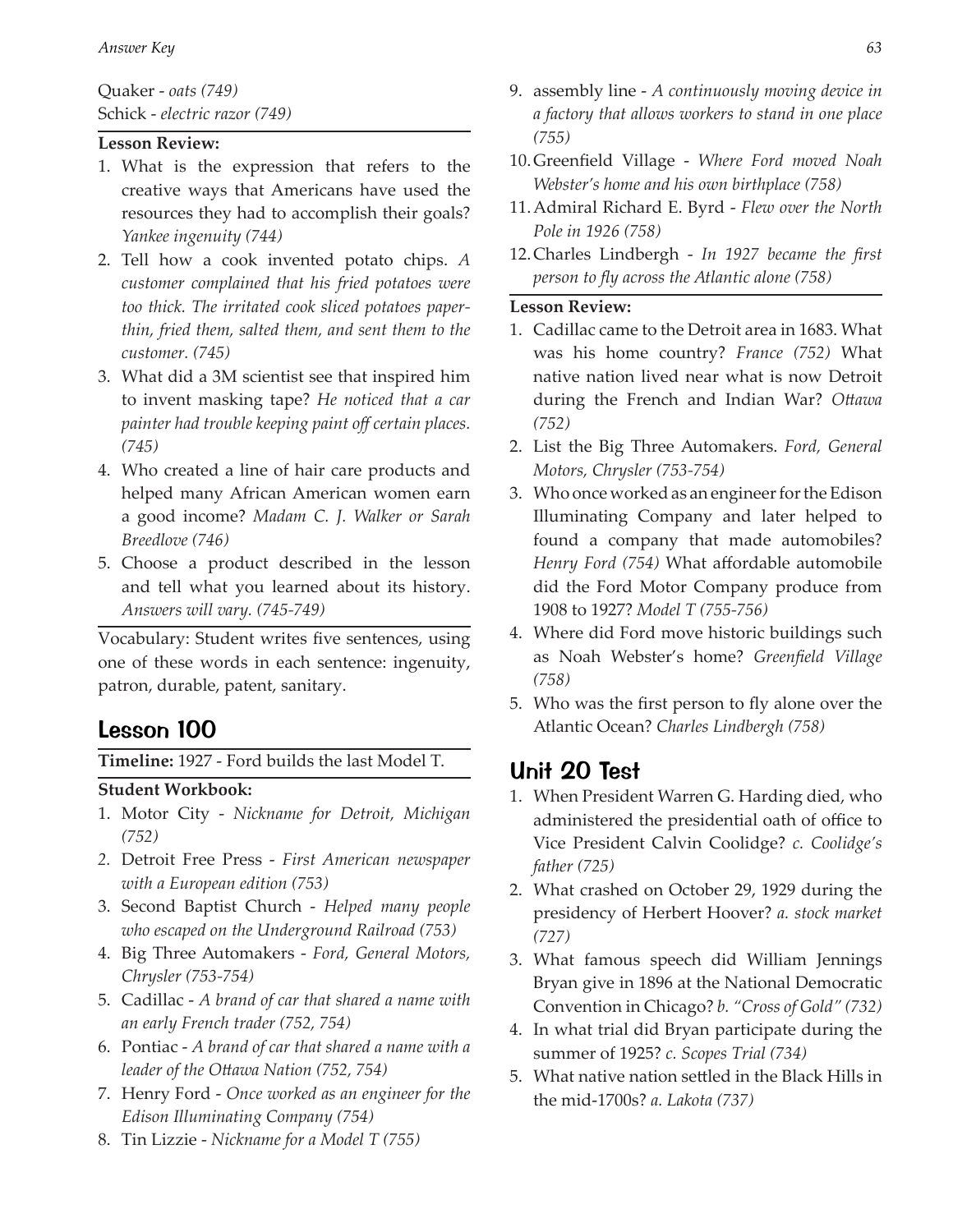- 6. Which of these presidents did Gutzon Borglum *not* carve on Mount Rushmore? *b. Calvin Coolidge (736, 739)*
- 7. The expression that refers to creative ways that Americans have used the resources they had to accomplish their goals is called \_\_\_\_\_\_\_\_\_\_\_\_\_\_\_\_ ingenuity. *a. Yankee (744)*
- 8. Who created a line of hair care products and helped many African American women earn a good income? *b. Madam C. J. Walker (746)*
- 9. Which of these is *not* one of the Big Three Automakers mentioned in this unit? *b. Toyota (753-754)*
- 10.Who was the first person to fly alone over the Atlantic Ocean? *a. Charles Lindbergh (758)*

## All-of-a-Kind Family

#### **Literature Questions**

- 1. What arrangement did Sarah and the Library Lady make for paying for the lost book? *Sarah would pay the 17 cents she had saved and one penny a week after that. (21)*
- 2. How did the girls get 12 books to keep? *Their father was a junk dealer who acquired a load of books and allowed his daughters to take 12 of them to keep. (47)*
- 3. Why did the All-of-a-Kind family observe the Sabbath and the holidays of Yom Kippur, Purim, Passover, and Succos? *They are Jewish holidays. (114, 166)*
- 4. Why was Henny the only daughter who could fully observe the Passover? *The other girls had scarlet fever. (123)*
- 5. After the birth of her first son, Mama said that they were still an all-of-a-kind family. In what ways did she say they were still all-of-a-kind? *They were still close, loving, and loyal. (189)*

## Unit 21

## Lesson 101

**Timeline:** 1935 - The Works Progress Administration begins operating.

#### **Student Workbook:**

Student only writes the number.

*5 (Hobos)* traveled around looking for a job. *(763)*

*2 (Fireside Chats)* were talks Roosevelt gave on the radio. *(762)*

*6 (Alphabet Soup)* was what people called New Deal programs known by their initials. *(764)*

*7 (Social Security)* provides income for people of retirement age. *(764)*

*9 (The WPA)* hired Americans to do jobs, such as building roads. *(765)*

*4* (*Breadlines)* were where people waited for free food. *(763)*

*1* (*Roosevelt)* promised "a new deal for the American people." *(762)*

*10* (*FSA)* stands for the Farm Security Administration which helped poor farmers. *(767) 3* (*The Dust Bowl)* was an area where high winds created dust storms. *(763)*

*8* (*TVA)* built dams on rivers and provided electricity. *(764)*

Student also copies a WPA poster.

#### **Lesson Review:**

- 1. What did people call the radio talks that President Roosevelt gave? *Fireside Chats (762)*
- 2. Name two states in the Dust Bowl. *Kansas and Oklahoma (763)*
- 3. What New Deal program provides income for people of retirement age? *Social Security (764)*
- 4. What does TVA stand for? *Tennessee Valley Authority (764)*
- 5. Which agency hired people to build roads and do other jobs, including making posters? Give the initials and what the initials stand for. *WPA, Works Progress Administration (765)*

**Vocabulary:** Student draws pictures illustrating charitable, meager, retirement, conservation, authority. They also write the correct vocabulary word under each drawing.

## Lesson 102

**Timeline:** 1933 - The Civilian Conservation Corps begins operating.

#### **Student Workbook:**

**Left column:** *cleaning seeds (776), learning job skills (774), fighting fire (772);* **Middle column:**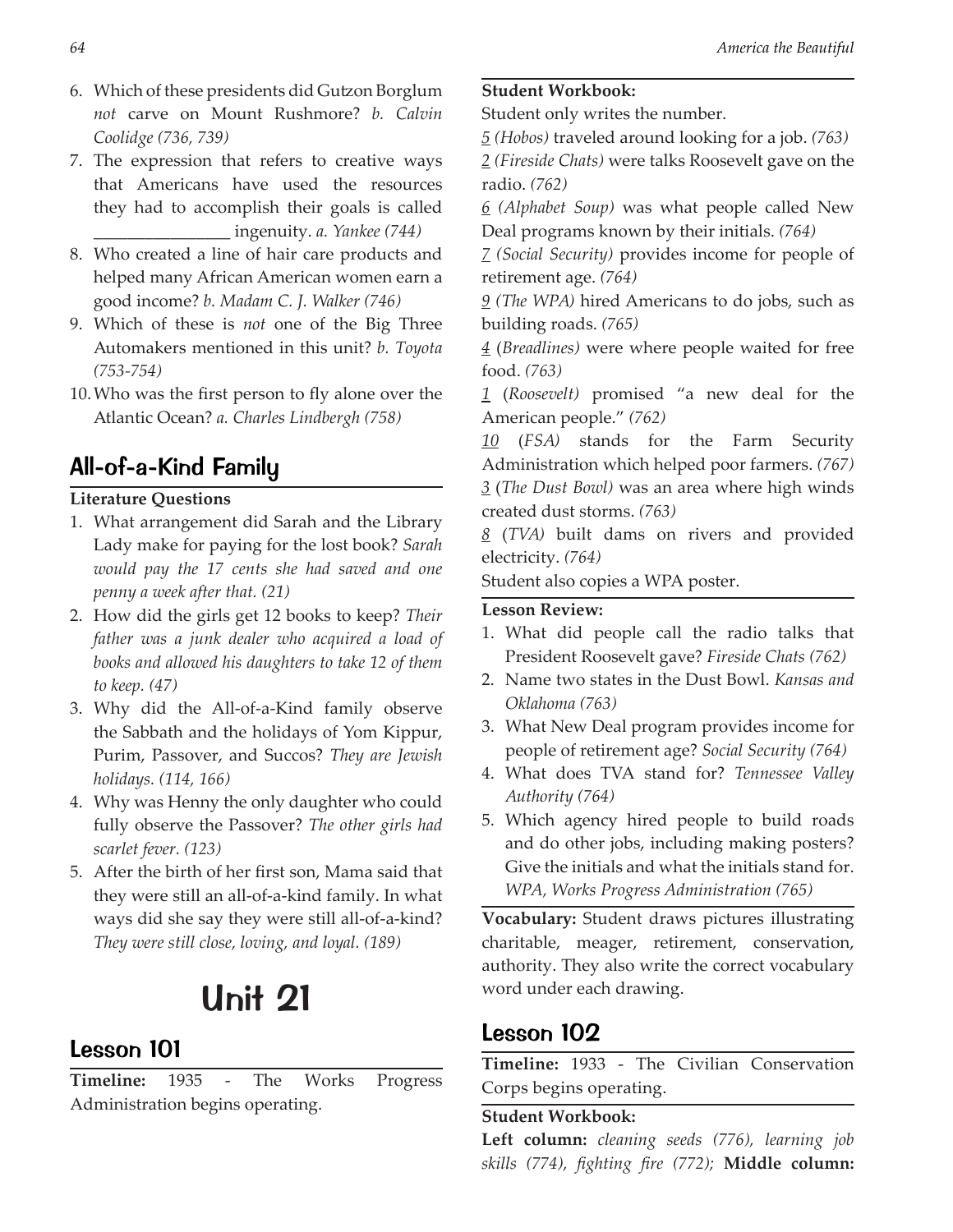*installing pipeline (775), installing telephone lines (775), learning math (773);* **Right column:** *cutting stone (776), building a bridge (775), repairing totem poles (776)*

#### **Lesson Review:**

- 1. What two kinds of uniforms did CCC Boys wear? *work uniforms and dress uniforms (771)*  Which one did they wear to dinner? *dress uniform (773)*
- 2. Why did some CCC Boys go to bed long before Taps? *Their work was so tiring. (773)*
- 3. What was the name of the national CCC newspaper? *Happy Days (773)*
- 4. How many states had CCC camps? *48 (775)*  Name the four U.S. territories that had CCC camps. *Alaska, Hawai'i, Puerto Rico, and the U.S. Virgin Islands. (775)*
- 5. What nickname did the CCC receive because of its involvement in forestry projects? *Roosevelt's Tree Army (776)* How many trees did they plant? *Over three billion (776)*

### Lesson 103

**Timeline:** 1937 - Golden Gate Bridge opens in San Francisco.

#### **Student Workbook:**

*C* John Roebling *(781)*; *E* Joseph Strauss *(778, 782)*; *B* A. P. Giannini (779)

**Parts of the bridge from top to bottom:** *suspender (782), cable (780, 782), tower (780), pier (780), roadway (782)*

#### **Lesson Review:**

- 1. What two bodies of water does the Golden Gate Strait connect? *Pacific Ocean and San Francisco Bay (778)*
- 2. What kind of bridge is the Golden Gate Bridge? *suspension (779)* The Golden Gate Bridge is an example of a style of architecture that was popular in the 1930s. What style is that? *Art Deco (779)*
- 3. Why were men happy to get jobs working on the Golden Gate Bridge even though it was dangerous? *High-paying jobs were scarce during the Great Depression. (779)* What did they call the safety hats they wore? *Hard-Boiled Hats*

*(782)* Why did workers need a safety net? *Fog made things slippery; winds were high. (782)*

- 4. What canal did ships go through while bringing steel from Philadelphia to San Francisco? *Panama Canal (781)*
- 5. If you had worked on the Golden Gate Bridge, which of the jobs would you have wanted to have? Why? *Answers will vary.* If you had crossed the bridge on Pedestrian Day in 1937, how would you have gotten to the other side? *Answers will vary.*

**Vocabulary:** Student writes five sentences, using one of these words in each sentence: engineer, calculation, marvel, murky, maneuver.

## Lesson 104

**Timeline:** 1928 - Shirley Temple is born in Santa Monica, California.

#### **Student Workbook:**

I was born in this year: *1928 (785)* My dancing lessons began at age *three*. *(785)* I sang "On the Good Ship *Lollipop*." *(786)* I became a movie *star. (786)* Fans bought Shirley Temple *dolls. (787)* This many pin curls were on my head at night: *56 (787)*

Tutors taught me in a *bungalow. (787)* I married Charles *Black. (788)*

I had three *children. (788)*

I became an ambassador to *Ghana. (788)*

- 1. What did people call the films about news stories that theaters showed before the movie began? *newsreels (785)* What did President Roosevelt say it cost for an American to go to a movie? *15 cents (785)*
- 2. What kinds of lessons did Shirley Temple start taking when she was three years old? *dancing lessons (785)* How did Shirley Temple get her curly locks? *Her mother put her hair in 56 pin curls before she went to bed. (787)*
- 3. Name the two popular African American performers who were in movies with Shirley Temple. *Bill "Bojangles" Robinson and Hattie McDaniel (786)*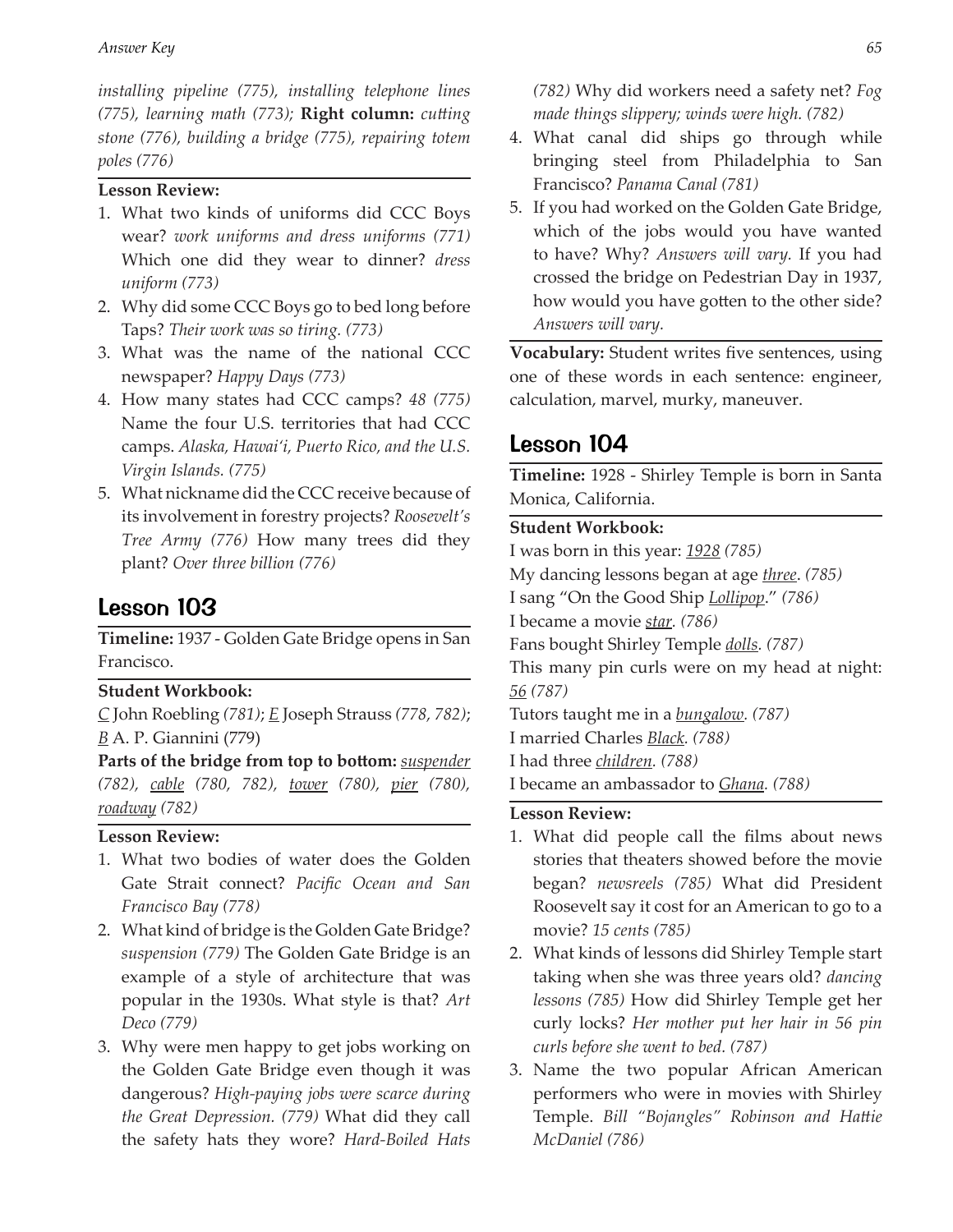- 4. After Shirley Temple Black reared her children, she became a public servant. What was her job in Ghana and in Czechoslovakia? *ambassador (788)*
- 5. Would you like to be a child star like Shirley Temple? *Answers will vary.* What would be nice about that and what would be hard? *Answers will vary.*

**Vocabulary:** Student writes a paragraph using these words: splendid, dramatic, lavish, bungalow, optimism.

## Lesson 105

**Timeline:** 1938 - Congress establishes Olympic National Park.

#### **Student Workbook:**

Student colors a Bible passage.

#### **Lesson Review:**

- 1. What waters surround three sides of the Olympic Peninsula? *Pacific Ocean, Puget Sound, Strait of Juan de Fuca (790)*
- 2. What are fallen trees in Olympic rain forests called? *nurse logs (793)* What animal keeps plants in the rain forest from growing too tall and dense? *Roosevelt elk (793)*
- 3. What is a forest's "roof" called? *canopy (793)*
- 4. What ecosystem is above the treeline on the Olympic peninsula? *alpine tundra (794)*
- 5. What endemic social animal lives in the alpine tundra of the Olympic peninsula? *Olympic marmot (794)*

## Unit 21 Test

- 1. Fireside Chats *Talks that President Franklin Roosevelt gave on the radio (762)*
- 2. WPA *Agency that hired people to build roads and do other jobs, including making posters (765)*
- 3. *Happy Days National newspaper for the Civilian Conservation Corps (773)*
- 4. Roosevelt's Tree Army *Nickname for young men who were members of the Civilian Conservation Corps (776)*
- 5. Golden Gate *Strait that connects the Pacific Ocean and San Francisco Bay (778)*
- 6. Art Deco *Style of architecture popular in the 1930s and used for the Golden Gate Bridge (779)*
- 7. Newsreel *Film about news stories that theaters showed before a movie began (785)*
- 8. Shirley Temple Black *Ambassador to Ghana and Czechoslovakia (788)*
- 9. Strait of Juan de Fuca *Strait that separates the Olympic Peninsula in Washington State and Vancouver Island in Canada (790)*
- 10.Alpine tundra  *ecosystem above the treeline on the Olympic Peninsula (794)*

## Unit 22

### Lesson 106

**Timeline:** 1941 - Japanese planes attack Pearl Harbor.

**Student Workbook:** Student only writes the number. **Column 1:** *12 Allies (802), 14 Dwight Eisenhower (803), 1 Mussolini (798), 7 O'ahu (800), 11 6 German Blitz (800), 17 Holocaust (806), 10 Pearl Harbor (801), 4 Axis (799- 800), 15 D-Day (804);* **Column 2:** *2 military (798), 16 Harry Truman (804), 9 Winston Churchill (801), 18 V-E Day (804), 3 Hitler (798), 8 lend-lease (801), 19 Navajo (805), 5 U.S.S.R. (799), 20 V-J Day (805), 13 Aleutian Islands (802)*

- 1. Who was the dictator who came to power in Italy in 1922? *Mussolini (798)* What group gained power in Japan in the late 1920s? *military (798)* Who was the dictator who came to power in Germany in 1933? *Hitler (798)* During World War II, what were Italy, Germany, and Japan called? *Axis (799-800)*
- 2. Who was the British prime minister who met secretly with President Roosevelt? *Winston Churchill (801)* What was the name of the harbor the Japanese attacked on December 7, 1941? *Pearl Harbor (801)* What was the name of the island chain where it was located? *Hawaiian Islands (800)* What phrase did President Roosevelt use to describe December 7, 1941? *"a date which will live in infamy" (801)*
- 3. During World War II, what were Great Britain, the U.S.S.R., and the United States called? *Allies (802)* What do we call June 6, 1944, when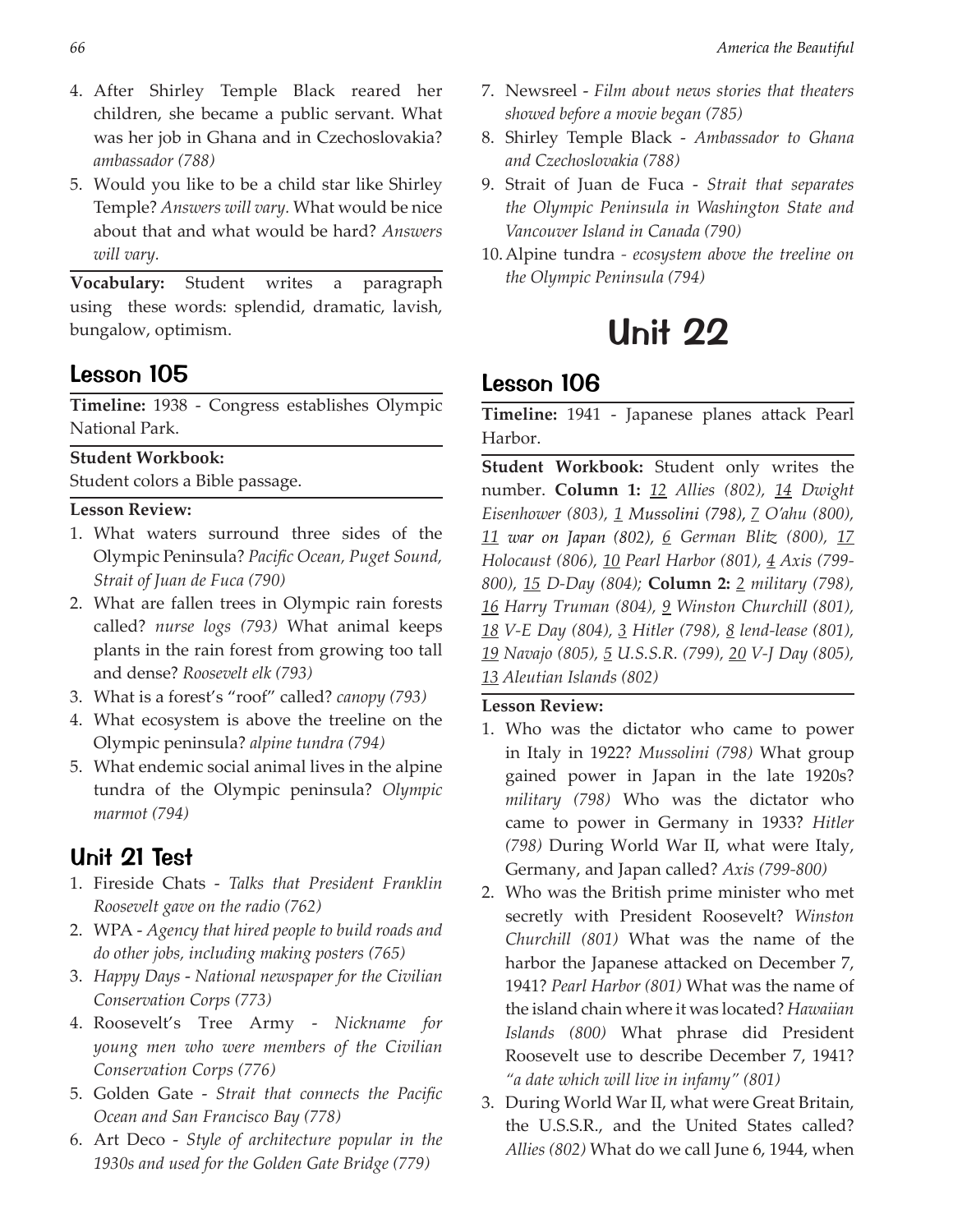Allied troops crossed the English Channel to conquer Germany? *D-Day (804)*

- 4. Members of what native nation served as Code Talkers during battles on islands in the Pacific Ocean? *Navajo (805)*
- 5. What does the V-E stand for in V-E Day? *Victory in Europe (804)* What does the V-J stand for in V-J Day? *Victory over Japan (805)*

## Lesson 107

**Timeline:** 1942 - Rationing begins in the United States.

#### **Student Workbook:**

**Left column:** *Place a star flag in a window. (817), Speak carefully. (814), Save scrap paper. (812);*  **Middle column:** *Can food.* (813), *Conserve water. (812), Plant a Victory Garden. (813);* **Right column:** *Write letters carefully. (814), Buy war bonds. (818), Work in a factory. (809)*

#### **Lesson Review:**

- 1. Because American industries manufactured ammunition, guns, planes, ships, tanks, and trucks for the Allies, President Roosevelt said that America had become what? *the Arsenal of Democracy (808)*
- 2. Why did Americans at home have to do without things they would have liked to have had? *so that American soldiers would have enough (811)*
- 3. Where did some German spies land in America? *East Coast (814)* What did the Japanese release that fell on the West Coast? *incendiary balloons (814)* What happened during an air raid drill? *Everyone practiced going to a safe place. (814)*
- 4. What is a maneuver? *Soldiers practicing what they would need to do overseas. (815)*
- 5. What do you think about Japanese Americans having to go to internment camps such as Manzanar? How do you think President Roosevelt should have handled Americans*'*  fears? *Answers will vary.*

**Vocabulary:** Student looks up each of these words in a dictionary and reads their definitions: ration, defer, incendiary, simulate, internment.

## Lesson 108

**Timeline:** 1884 - Eleanor Roosevelt is born in New York City.

#### **Student Workbook:**

*Theodore Roosevelt* - My father was his brother. *(820) "darling little Nell"* - This was what my father called me. *(820)*

*my grandmother* - She became my guardian after my parents died. *(820)*

*London* - I went to school here when I was 15 years old. *(821)*

*my debut* - I came back home for this. *(821)*

*Franklin Roosevelt* - In 1903 I became engaged to him. *(821)*

*honeymoon* - After we married, we took this kind of trip in Europe. *(821)*

*vice president* - In 1920 my husband was nominated for this office. *(822)*

*Democratic* - I became involved in this political party. *(822)*

*teacher* - I became this at Todhunter School in New York City. *(822)*

*first lady* - I was this for over 12 years. *(820)*

*My Day* - This was the name of my newspaper column. *(823)*

*safety* - I helped European refugees find this in the U.S. *(823)*

*soldiers & civilians* - During World War II, I encouraged these people. *(823)*

*delegate to the UN* - President Truman appointed me to be this. *(823)*

- 1. Who was Eleanor Roosevelt's famous uncle? *Theodore Roosevelt (820-821)* Who was Eleanor Roosevelt's famous husband and distant cousin? *Franklin Roosevelt (820-821)*
- 2. Eleanor Roosevelt was involved in which political party? *Democratic (822)*
- 3. What role did Eleanor Roosevelt fill for over 12 years? *first lady (820)* What was the name of the column she wrote six days a week for 27 years? *My Day (824)*
- 4. President Truman appointed Eleanor Roosevelt to be a delegate to what organization? *United Nations (823)*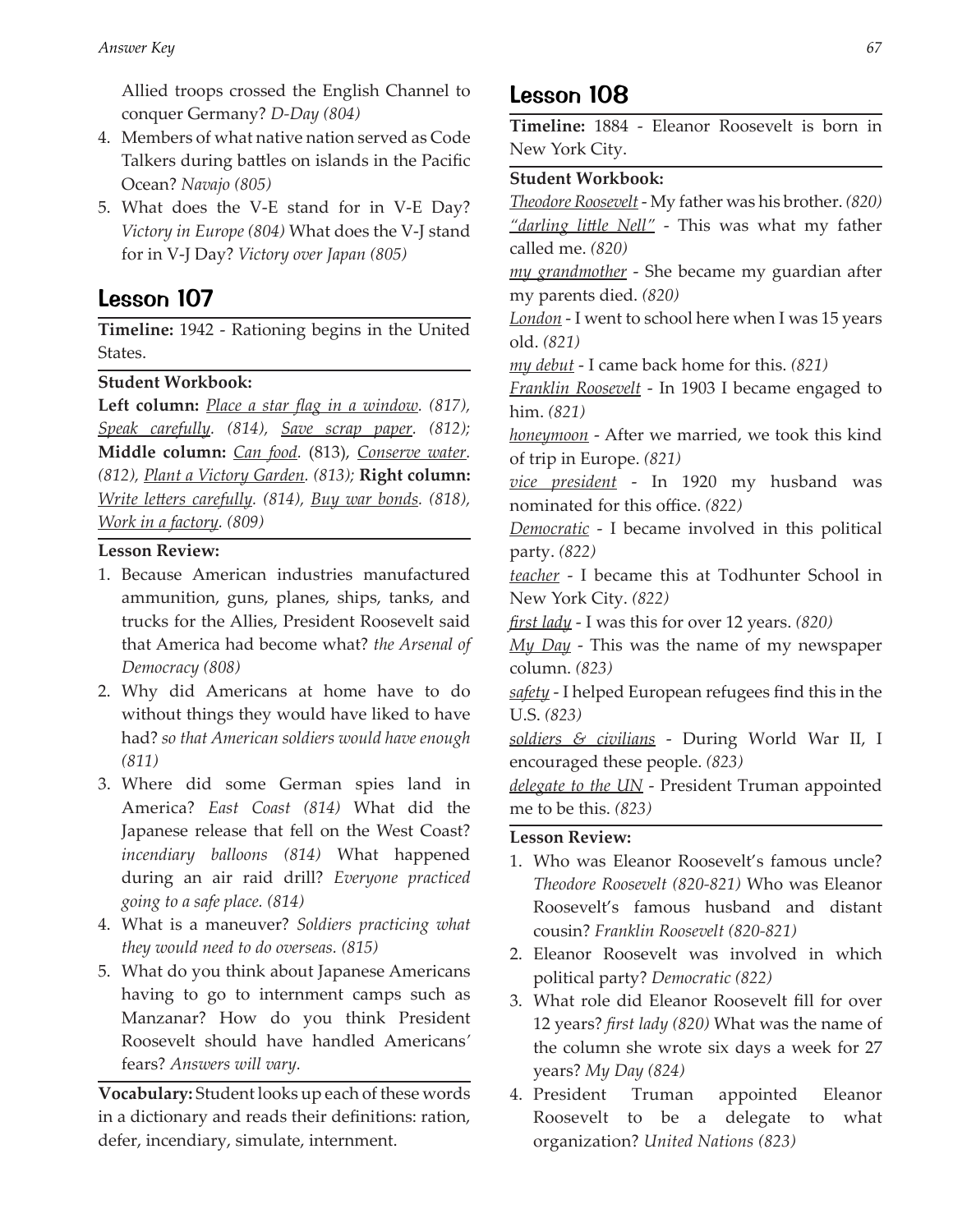5. What do you admire about Eleanor Roosevelt? *Answers will vary.*

**Vocabulary:** Student writes five sentences, using one of these words in each sentence: distraught, debut, tenement, alumnae, delegate.

## Lesson 109

**Timeline:** 1900 - Hawai'i becomes a U.S. territory.

#### **Student Workbook:**

Student designs a set of stamps that illustrate the Hawaiian Islands.

#### **Lesson Review:**

- 1. Write the names of the eight main islands in the Hawaiian Island chain. *Hawai'i, Maui, Kaho'olawe, Lana'i, Moloka'i, O'ahu, Kaua'i, Ni'ihau (826)* Which one is called the Big Island? *Hawai'i (826)*
- 2. Name the two highest mountains in the Hawaiian Island chain. Write the tallest one first. *Mauna Kea, Mauna Loa (828)*
- 3. What bird flies 3,000 miles nonstop from Alaska to the Hawaiian Islands each year? *Pacific golden plover (829)*
- 4. Who were probably the first people to come to the Hawaiian Islands? *Polynesians (830)* Who was the English explorer who came to the islands in 1778? *Captain James Cook (830)*
- 5. Who was the Hawaiian king who conquered and united the inhabited islands? *Kamehameha I (831)* Who was the last Hawaiian monarch to rule the islands? *Queen Lili'uokalani (831)*

## Lesson 110

**Timeline:** 1931 - Empire State Building opens.

#### **Student Workbook:**

- 1. USS *Missouri Ship on which the Japanese surrendered. (832)*
- 2. Governors Island *Troops were stationed there. (832)*
- 3. Grand Central Station *Train station important in moving troops (833)*
- 4. WACs *Women who served in the U.S. Army (834)*
- 5. WAVES *Women who served in the U.S. Navy (834)*
- 6. SPARS *Women who served in the U.S. Coast Guard (834)*
- 7. Broadway *A street in New York with many theaters (834)*
- 8. USO *Organization that entertained troops (834)*
- 9. dimout *Used to keep Germans from seeing ship silhouettes (835)*
- 10. U-boat *German submarine (835)*
- 11. Albert Einstein *German scientist who became a U.S. citizen (836)*
- 12. Manhattan Project *Developed atomic bombs dropped on Japan (836)*

#### **Lesson Review:**

- 1. What New York City train station was important in the process of moving troops overseas during World War II? *Grand Central Station (833)*
- 2. Copy these branches of women serving in the military during World War II. Beside each one, write which branch of service they were in: WACs, WAVES, SPARS. *WACS - U.S. Army, WAVES - U.S. Navy, SPARS - U.S. Coast Guard (834)*
- 3. Why did New York City have dimouts during World War II? *The glow of the city made the silhouettes of ships offshore visible. The U.S. military feared that these offshore ships would become targets. (835)*
- 4. What did German spy Ernest Lehmitz use to write letters to America's enemies? *invisible ink (835)*
- 5. What did the people working on the Manhattan Project develop? *the atomic bombs dropped on Japan (836)*

**Vocabulary:** Student writes a paragraph about New York City, using each of these words: jazz, Broadway, celebrity, talent, musical.

## Unit 22 Test

1. Benito *Mussolini (798)* was the dictator of Italy, Adolf *Hitler (798)* was the dictator of Germany, Franklin *Roosevelt (801)* was president of the United States, and Winston *Churchill (801)* was the British prime minister.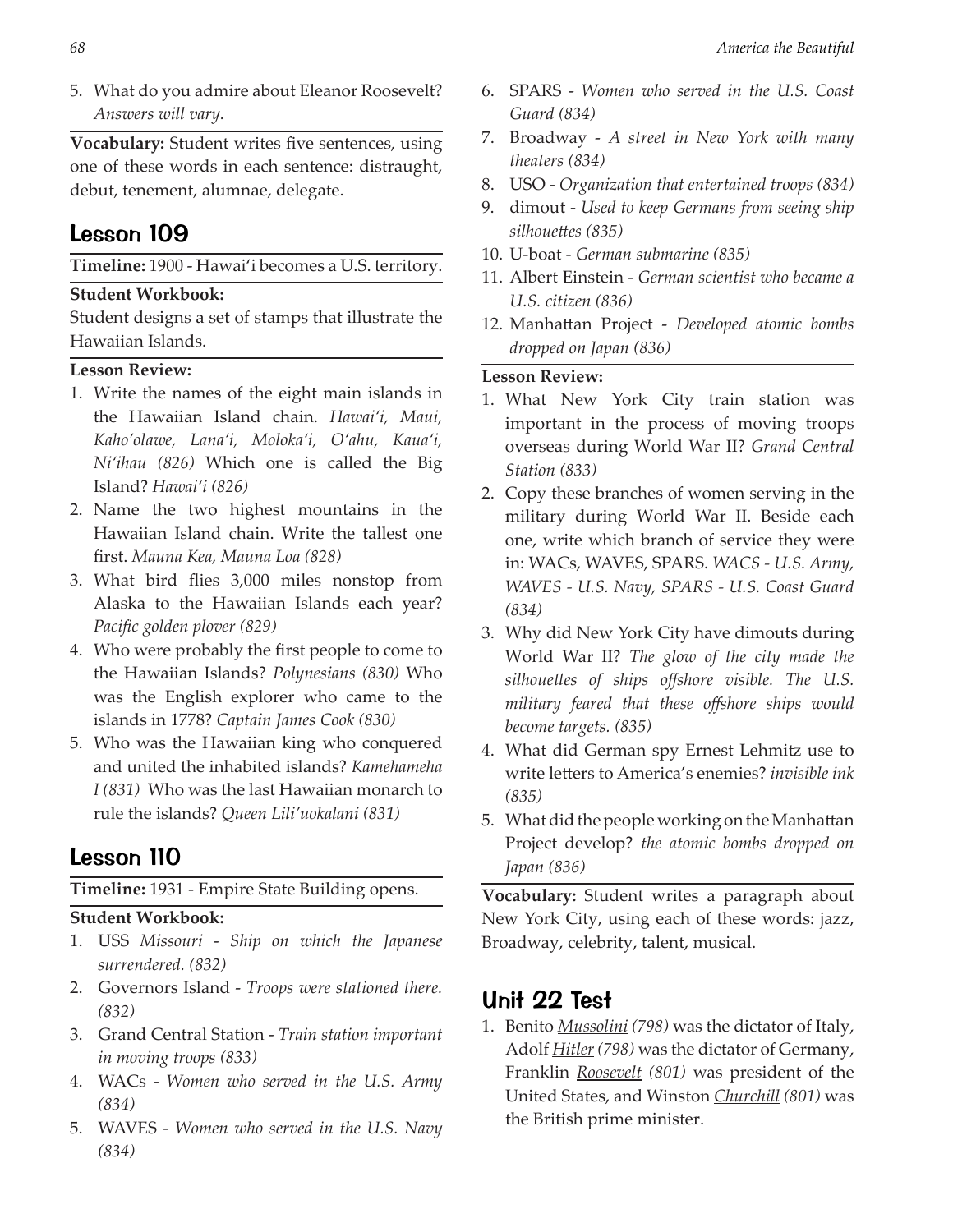- 2. On December 7, 1941, the Japanese attacked *Pearl Harbor (801)* on the island of O'ahu in the Hawaiian Island chain in the Pacific Ocean. President Roosevelt called it "a date which will live in *infamy*." *(801)*
- 3. Germany, Italy, and Japan were the *Axis (799- 800)* Powers. Great Britain, the U.S.S.R., and the United States were the *Allies. (802)*
- 4. Members of the *Navajo* Nation became *Code* Talkers who helped during battles on islands in the Pacific Ocean. *(805)*
- 5. Americans on the home front did without so that *soldiers (811)* would have enough and worked to supply what they needed to fight the war. President Roosevelt called America an *Arsenal* of Democracy. *(808)*
- 6. When soldiers went on *maneuvers (815)*, they were practicing what they would need to do overseas. When citizens participated in an *air raid (814)* drill, they were practicing going to a safe place in case enemies attacked America.
- *7. Manzanar* was one of the internment camps where Japanese Americans went during the war. *(816)*
- 8. After Eleanor Roosevelt served as *first lady (820)* for over 12 years, President Harry Truman appointed her as a delegate to the *United Nations. (823)*
- 9. The Hawaiian Island chain includes the islands of Maui, Kaho'olawe, Lana'i, Moloka'i, O'ahu, Kaua'i, Ni'ihau, and Hawai'i, which is also called the *Big Island. (826)* Around 1800 King *Kamehameha I (831)* united the islands which were inhabited.
- 10.People working on the *Manhattan (836)*  Project developed the atomic bombs that were dropped on Japan.

## Blue Willow

#### **Literature Questions**

- 1. How did Janey come to have a blue willow plate? *It had belonged to her great-grandmother and then to her mother. (22-23)*
- 2. Why did Janey's family move from place to place? *Janey's father was a migrant farm worker who traveled to find work. (33, 38)*
- 3. How did the class at Camp Miller School get books to read? *The "library people" came in a truck to bring books to loan to the school. (95)*
- 4. How did Bounce Reyburn cheat the Larkin family and Mr. Anderson? *He charged the Larkin family rent for staying in Mr. Anderson's shack and did not give the money to Mr. Anderson. (140)*
- 5. What do you think the blue willow plate represented to Janey? *Answers will vary but may include: To Janey, the plate represented what she had lost (her mother, her old home and life) and what she was looking for (a settled home and a better life for her family). The blue willow plate was a beautiful thing in Janey's world that otherwise lacked beauty. (23, 81-84, 140-141, 171)*

# Unit 23

## Lesson 111

**Timeline:** 1945 - World War II ends.

#### **Student Workbook:**

- 1. Potsdam, Germany *was where Truman met with leaders of the United Kingdom and the U.S.S.R. (839)*
- 2. Original members of the UN Security Council *were the U.S., U.S.S.R., United Kingdom, France, and China. (839)*
- 3. Iron Curtain *divided free countries from those that Communists controlled. (840)*
- 4. Cold War *was the conflict between Communist countries and free countries. (840)*
- 5. Truman Doctrine *was Truman's policy of helping free countries. (841)*
- 6. Marshall Plan *was the secretary of state's plan to help the hurting people of Europe. (841)*
- 7. Berlin Airlift *was a lifesaving effort by pilots to fly in supplies to West Berlin. (841-842)*
- 8. GI Bill *provided veterans with medical care, loans, and help to go to college. (842)*
- 9. Baby boom *was the period between 1946 and 1964 when 75 million American babies were born. (842)*
- 10.President Truman *ordered that the U.S. military stop practicing segregation. (843)*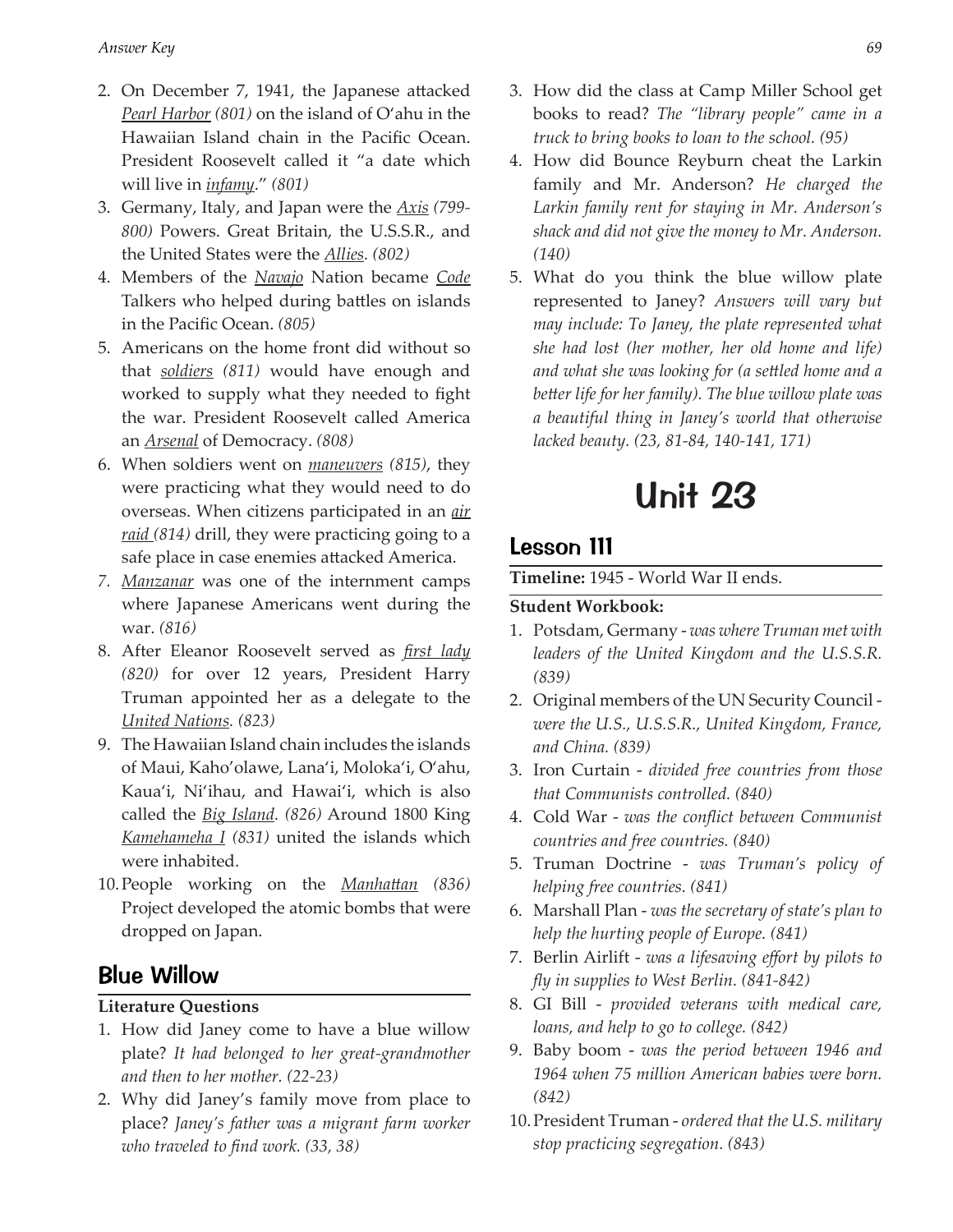- 11.NATO *is an organization that was formed to protect its members from the U.S.S.R. (844)*
- 12.Korean War *began when Communist forces invaded South Korea. (845)*

#### **Lesson Review:**

- 1. In Potsdam, Germany, Truman met with leaders from what two countries? *the United Kingdom and the U.S.S.R. (839)* While there, Truman made a difficult decision that he hoped would end World War II. What was that decision? *to drop an atomic bomb on Japan (839)* What do the initials UN stand for? *United Nations (839)*
- 2. What did Winston Churchill say had descended across Europe? *an Iron Curtain (840)*  What was the conflict between Communist countries and free countries called? *Cold War (840)*
- 3. The purpose of the *Truman* Doctrine, the *Marshall* Plan, and the *Berlin* Airlift was to help people in other countries. *(841-842)*  The purpose of the North Atlantic Treaty Organization was to protect its members from the *U.S.S.R. (844)*
- 4. The GI Bill provided veterans with low-cost medical care, *loans* to buy houses, and financial help to go to *college*. *(842)* Seventy-five million American babies were born during the baby *boom*. *(842)*
- 5. What countries helped North Korea during the Korean War? *Communist China and the U.S.S.R. (845)*

## Lesson 112

**Timeline:** 1926 - Route 66 opens.

#### **Student Workbook:**

**Left column:** I sang "Get Your Kicks on Route 66." Who am I? *Nat King Cole (848-849)*

I made the Model T affordable. Who am I? *Henry Ford (849)*

I have been the home of a car race since 1911. Where am I? *Indianapolis Speedway (849)* 

Carl Fisher encouraged people to build me from New York City to San Francisco. What am I? *Lincoln Highway (850)*

**Right column:** I traveled to California on the transcontinental convoy. Who am I? *Dwight D. Eisenhower (850)*

I served as the president of the National Old Trails Road Association. Who am I? *Harry Truman (851)* People call me the Father of Route 66. Who am I? *Cyrus Avery (852)*

People call me the Main Street of America. What am I? *Route 66 (852)*

*S*tudent also draws a billboard design.

#### **Lesson Review:**

- 1. Which singer made "Get Your Kicks on Route 66" famous? *Nat King Cole (848-849)* Who did songwriter Bobby Troup train while he was in the Marine Corps? *African American Marines at Montford Point Camp (848)*
- 2. What is the name of the race track that has been hosting a car race since 1911? *Indianapolis Speedway (849)*
- 3. What highway did Eisenhower travel on with the first transcontinental convoy? *Lincoln Highway (850)*
- 4. Who was president of the National Old Trails Road Association? *Harry Truman (851)*
- 5. What are the two nicknames of Route 66? *Main Street of America and the Mother Road (852-853)*

**Vocabulary:** An *executive* at Phillips 66 hired a sanitation *specialist* to train his Highway Hostesses.

It was Jonathan's *responsibility* to send out *royalty* checks to the songwriter who wrote the latest *jingle* advertising the Indianapolis 500 race.

## Lesson 113

**Timeline:** 1962 - Congress establishes Petrified Forest National Park.

#### **Student Workbook:**

Student will draw a story using petroglyphs.

#### **Lesson Review:**

1. The Petrified Forest is a part of the *Painted (858)* Desert which is on the *Colorado (858)* Plateau. Part of this desert is on land belonging to the *Navajo (858)* Nation.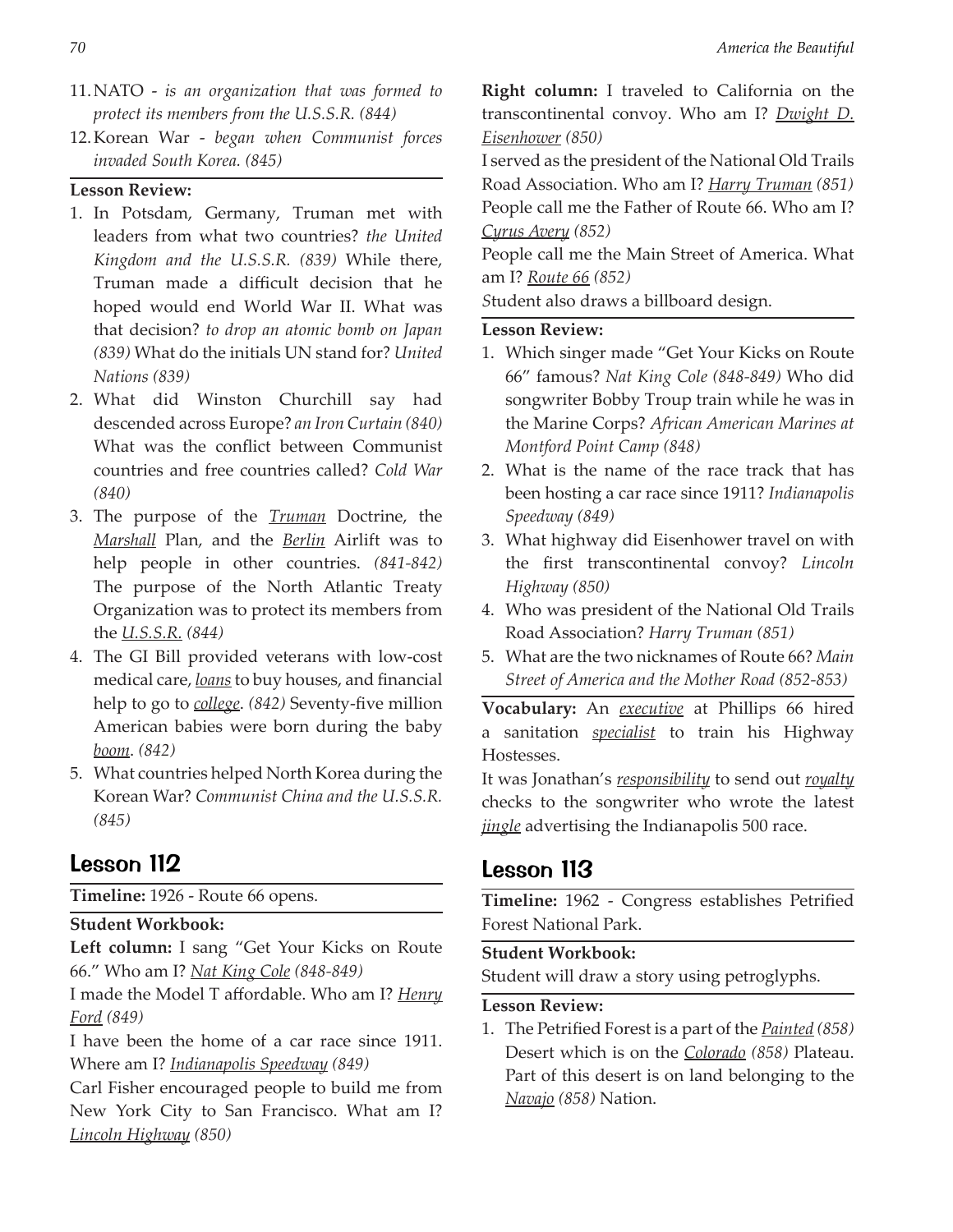- 2. Each piece of petrified wood was once part of what? *a living, growing tree (859)* Petrified wood is mostly what kind of rock? *quartz (859)*
- 3. What kind of art did native nations leave in the Painted Desert? *petroglyphs (860)*
- 4. What did President Theodore Roosevelt sign in 1906? *Antiquities Act (861)* What was its purpose? *to preserve and protect places of scientific importance (861)*
- 5. What group came to work in the Petrified Forest National Monument in 1934? *Civilian Conservation Corps (862)* The artist who painted murals in the Painted Desert Inn was from what nation? *Hopi (862)*

**Vocabulary:** Student writes a paragraph using these words: petrified, crystallize, artifact, petroglyph, variegated.

# Lesson 114

**Timeline:** 1927 - Babe Ruth hits 60 home runs in one season.

### **Student Workbook:**

*baseball* - America's Pastime in the 1940s *(864)*

*radios* - In the 1940s, people listened to baseball games on these. *(864)*

*stickball* - Game that native nations played *(864)*

*Valley Forge* - Where Revolutionary War soldiers were playing at base *(864)*

*Cincinnati* - Home city of the first professional baseball team *(865)*

*league* - A group of teams that play against each other *(865)*

*World Series* - Championship baseball games *(865) Babe Ruth* - Nickname of George Herman Ruth Jr. *(866)*

*Yankee Stadium* - The House That Ruth Built *(867) American Legion* - Veterans organization that organizes teams for teenagers *(867)* 

*Little League* - League that George W. Bush played on as a child *(868)*

*Yale* - Baseball team of future president George H. W. Bush *(868)*

### **Lesson Review:**

1. In the 1940s, people listened to baseball games on what kind of device? *radio (864)*

- 2. What is the home city of the first professional baseball team? *Cincinnati (865)*
- 3. What is a baseball league? *a group of teams that play against each other (865)* What do the National League champion and the American League champion play each year? *World Series (865)*
- 4. What nickname did George Herman Ruth Jr. get while playing for the Baltimore Orioles? *Babe Ruth (866)* What was the House That Ruth Built? *Yankee Stadium (867)*
- 5. What veterans organization founded baseball teams for teenagers? *American Legion (867)*  What baseball league is for younger children? *Little League (867-868)*

**Vocabulary:** Student looks up these words and reads their definitions: perambulation, induct, resolution, sportsmanship, morale.

### Lesson 115

**Timeline:** 1947 - Jackie Robinson joins Major League Baseball.

**Student Workbook:**

|   |   | М           | A            |             | 0 R         |   |   |   |   |   |
|---|---|-------------|--------------|-------------|-------------|---|---|---|---|---|
|   |   | L           | E            | A           | G           | U | E |   |   |   |
| c | н | U           | R            | C           | H           | E | S |   |   |   |
|   | R | $\mathbf 0$ | $\mathbf{o}$ | K           | I           | E |   |   |   |   |
|   | C | A           | L            | I           | F.          | 0 | R | N | ı | А |
| D | O | D           | G            | E           | R           | S |   |   |   |   |
|   |   |             |              |             |             |   |   |   |   |   |
|   |   |             |              | R           | I           | C | K | E | Y |   |
|   |   |             | Μ            | $\mathbf 0$ | T           | Н | E | R |   |   |
| В | A | g           | E            | В           | A           | L | L |   |   |   |
|   |   |             | R            | I           | G           | н | T | 8 |   |   |
|   |   | М           | 0            | N           | A           | R | C | н | S |   |
|   |   |             |              | S           | P           | 0 | R | T | S |   |
|   | В | R           | 0            | 0           | K           | L | Υ | N |   |   |
|   |   |             |              | N           | $\mathbf 0$ | В | L | E |   |   |
|   |   |             |              |             |             |   |   |   |   |   |

- 1. Jackie Robinson was the first African American to do what? *play in the major leagues in the 20th century (870)*
- 2. When Jackie Robinson was a teenager, a mechanic warned him that if did not straighten up he would hurt two people. Who were those two people? *His mother and himself (871)*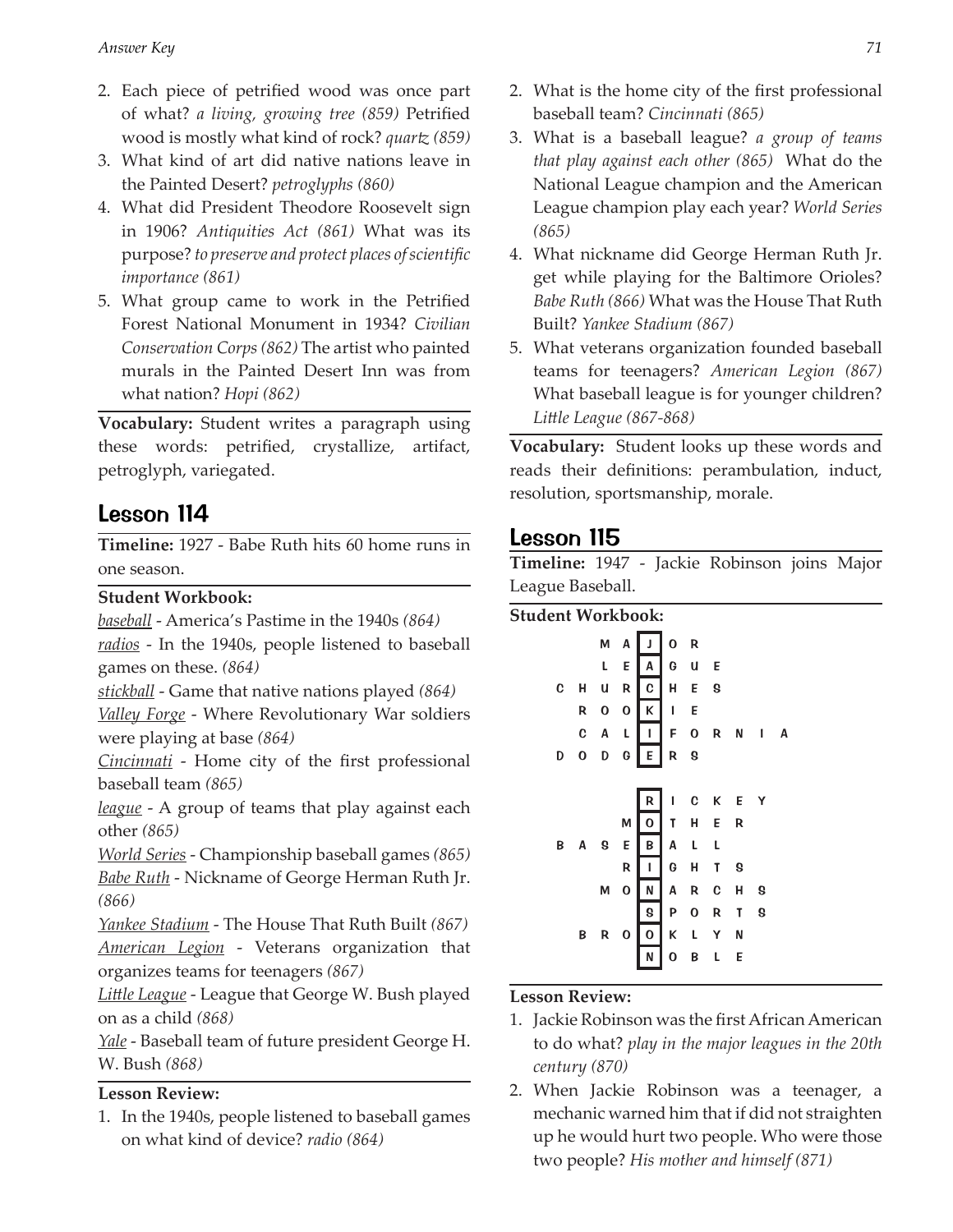- 3. Who was the general manager of a baseball team who decided to desegregate the major leagues? *Branch Rickey (871)* Robinson was part of what major league team? *Brooklyn Dodgers (871-872)*
- 4. Who did Robinson say made it possible for him to be the one to integrate Major League Baseball? *God and Rickey (873)*
- 5. What did Jackie Robinson do every night during his first year in the major leagues? *knelt beside his bed to pray (874)*

# Unit 23 Test

- 1. In Potsdam, Germany, Truman met with leaders from the United *Kingdom (839)* and the U.S.S.R. While he was there, Truman made the difficult decision to drop an *atomic (839)* bomb on Japan.
- 2. The initials UN stand for *United* Nations. *(839)*
- 3. Winston Churchill said that an Iron *Curtain (840)* had descended across Europe. The conflict between Communist countries and free countries is called the *Cold (840)* War.
- 4. The purpose of the Truman *Doctrine (841)*, the Marshall Plan, and the Berlin *Airlift* (841- 842) was to help people in other countries. The purpose of the North *Atlantic (844)* Treaty Organization was to protect its members from the U.S.S.R.
- 5. President Eisenhower traveled with the Army on the Lincoln Highway in the first transcontinental *convoy. (850)* President Truman was president of the National Old *Trails (851)* Association.
- 6. The two nicknames of Route 66 are Main *Street (852)* of America and the *Mother (853)* Road.
- 7. The Petrified Forest is a part of the *Painted (858)* Desert which is on the Colorado Plateau. Part of this desert is on land belonging to the *Navajo (858)* Nation.
- 8. A group of baseball teams that play against each other is called a *league. (865)* Each year the National League champion and the American League champion play a series of games called the World *Series (865)* to determine the world champion.
- 9. The American *Legion (867)* founded a baseball league for teenagers. *Little (867-868)* League is a baseball league for younger children.
- 10.Jackie *Robinson (870)* was the first African American to play in the major leagues in the 20th century. He said that *God (873)* and Branch Rickey made it possible for him to integrate Major League Baseball.

# Homer Price

### **Literature Questions**

- 1. What business did Homer Price's family run? *Shady Rest Tourist Camp, a tourist camp with a filling station and a restaurant. (10)*
- 2. How did Homer and his friends Freddy and Louis help Super-Duper? *They helped him get untangled from barbed wire and get his car out of a ditch, put iodine on his scratches, and got his car fixed at Homer's father's station. (45-46)*
- 3. Homer's Uncle Ulysses had a weakness for what? *labor-saving devices (50)*
- 4. What did Mr. Michael Murphy charge the town of Centerburg 30 dollars to do? *remove all of the town's mice with his musical mouse trap (110)*
- 5. What did Uncle Ulysses suggest that Miss Enders put on her property instead of what she was originally planning? *one hundred mass-produced modern homes (133)*

# Unit 24

# Lesson 116

**Timeline:** 1958 - The U.S. launches its first satellite.

**Student Workbook:** Student only writes the number. **Left column:** *11 NASA (880), 14 U-2 spy plane (881), 2 NATO (876), 6 nuclear bombs (879), 3 Richard Nixon (877), 10 Sputnik (880), 15 St. Lawrence Seaway (881);* **Right column:** *1 World War II (876), 9 heart attack (880), 12 U.S.S.R. (881), 4 "I Like Ike" (877), 13 Nikita Khrushchev (881), 5 Korea (878), 8 McCarthy (880), 7 Domino Theory (879)*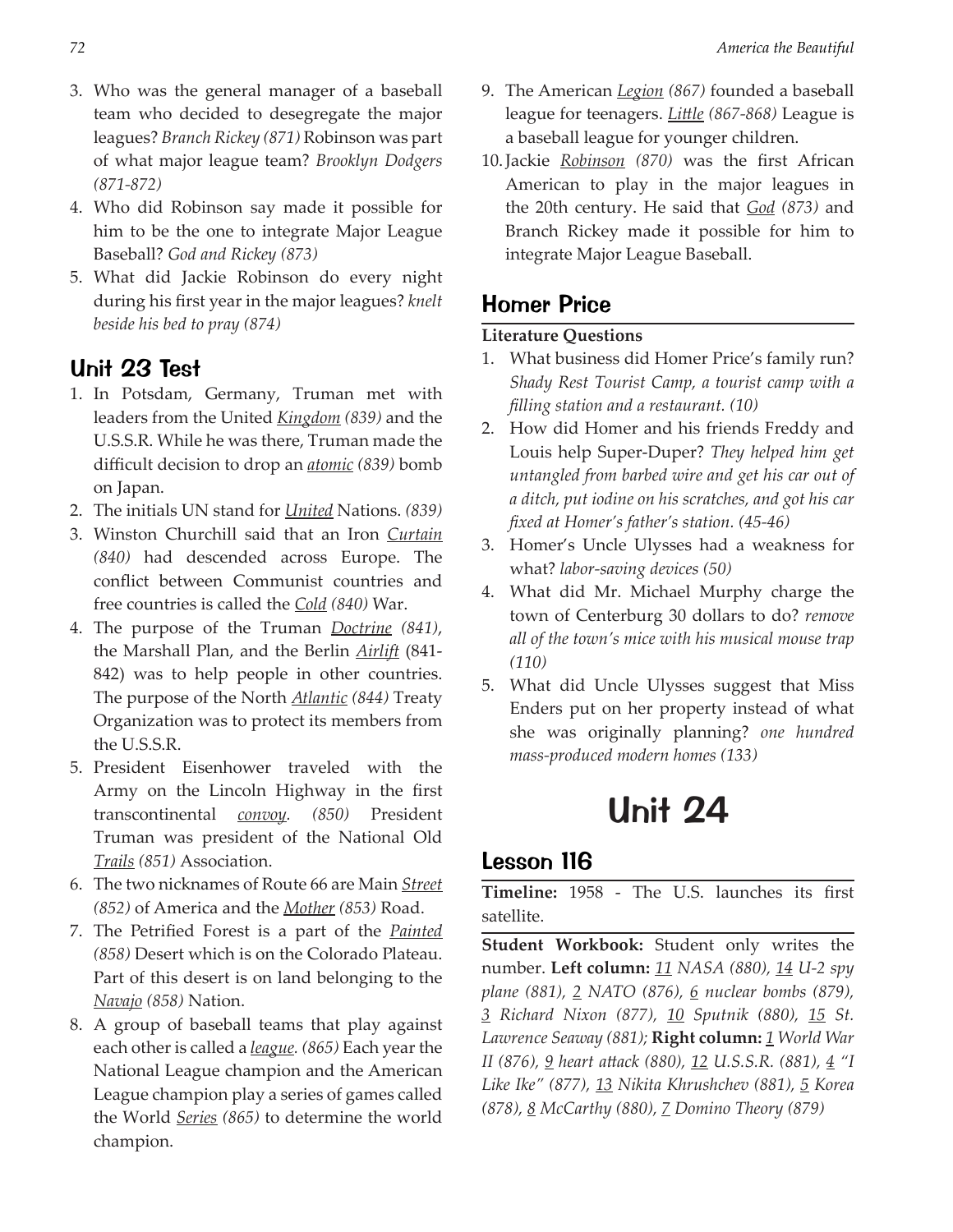#### **Lesson Review:**

- 1. Who was President Eisenhower's vice presidential running mate? *Richard Nixon (877)*  What was Eisenhower's campaign slogan? *"I Like Ike" (877)*
- 2. Name the theory Eisenhower suggested about countries falling to Communism one after another. *Domino Theory (879)* What U.S. senator falsely accused Americans of being Communists? *Senator Joseph McCarthy (880)*
- 3. What is the name of the first man-made satellite which the Soviet Union launched in 1957? *Sputnik (880)* What are the initials of the agency the U.S. created to oversee America's space exploration? *NASA (880)*
- 4. What country did Vice President Nixon visit in 1959? *U.S.S.R. (881)* Who was the Soviet leader who visited the United States in 1959? *Nikita Khrushchev (881)*
- 5. What did the Soviets shoot down in 1960? *U-2 spy plane (881)*

**Vocabulary:** Student writes each of these words and its definition from the dictionary: jute, principle, satellite, quest, hydroelectric.

# Lesson 117

**Timeline:** 1956 - America adopts "In God We Trust" as its national motto.

#### **Student Workbook:**

Student will draw and color a 1950s scene.

#### **Lesson Review:**

- 1. List some of the books or book series that children enjoyed in the 1950s. *Answers will vary but may include: Little Golden Books, Dick and Jane readers, Bobbsey Twins, the Hardy Boys, The Cat in the Hat, How the Grinch Stole Christmas. (884-885)*
- 2. After the sacrifices of World War II, what did women's fashions use more of? *fabric (886)*
- 3. Whose favorite color was pink? *Mamie Eisenhower (887)*
- 4. What phrase was added to the pledge of allegiance in 1954? *"under God" (889)*
- 5. What became America's official motto while Eisenhower was president? *"In God We Trust" (889)*

# Lesson 118

**Timeline:** 1957 - Central High School in Little Rock, Arkansas, is desegregated.

### **Student Workbook:**

*Arkansas* - Little Rock is the capital of this state. *(892)*

*Supreme Court* - Declared that having separate schools was illegal. *(892)*

*Rosa Parks* - Refused to give up her bus seat in Montgomery, Alabama. *(892)*

*Dr. Martin Luther King Jr.* - Led the civil rights movement in using nonviolent protests. *(893)*

*NAACP* - National Association for the Advancement of Colored People *(893)*

*Orval Faubus* - Governor of Arkansas *(893)*

*Little Rock Nine* - African American students who volunteered to go to Central *(893)*

*National Guard* - Arkansas soldiers who kept the Little Rock Nine out *(894)*

*101st Airborne* - Fort Campbell soldiers who protected the Little Rock Nine *(894)*

*President Eisenhower* - Spoke to the nation on television. *(894)*

*Daisy Bates* - President of the Arkansas NAACP (*895)*

*Ernest Green* - First African American to graduate from Central High *(895)*

- 1. What landmark decision of the United States Supreme Court declared that having separate schools was illegal? *Brown v. Board of Education of Topeka (892)*
- 2. Who refused to give up her bus seat on December 1, 1955? *Rosa Parks (892)* Who served as the leader of the Montgomery Bus Boycott? *Martin Luther King Jr. (893)*
- 3. What is the three-word nickname for the students who volunteered to be the first African American students at Little Rock Central High School? *Little Rock Nine (893)*
- 4. Who spoke to the nation on television about the situation in Little Rock? *President Eisenhower (894)* Why did he need to send soldiers to Little Rock? *to protect the students from angry mobs (894)*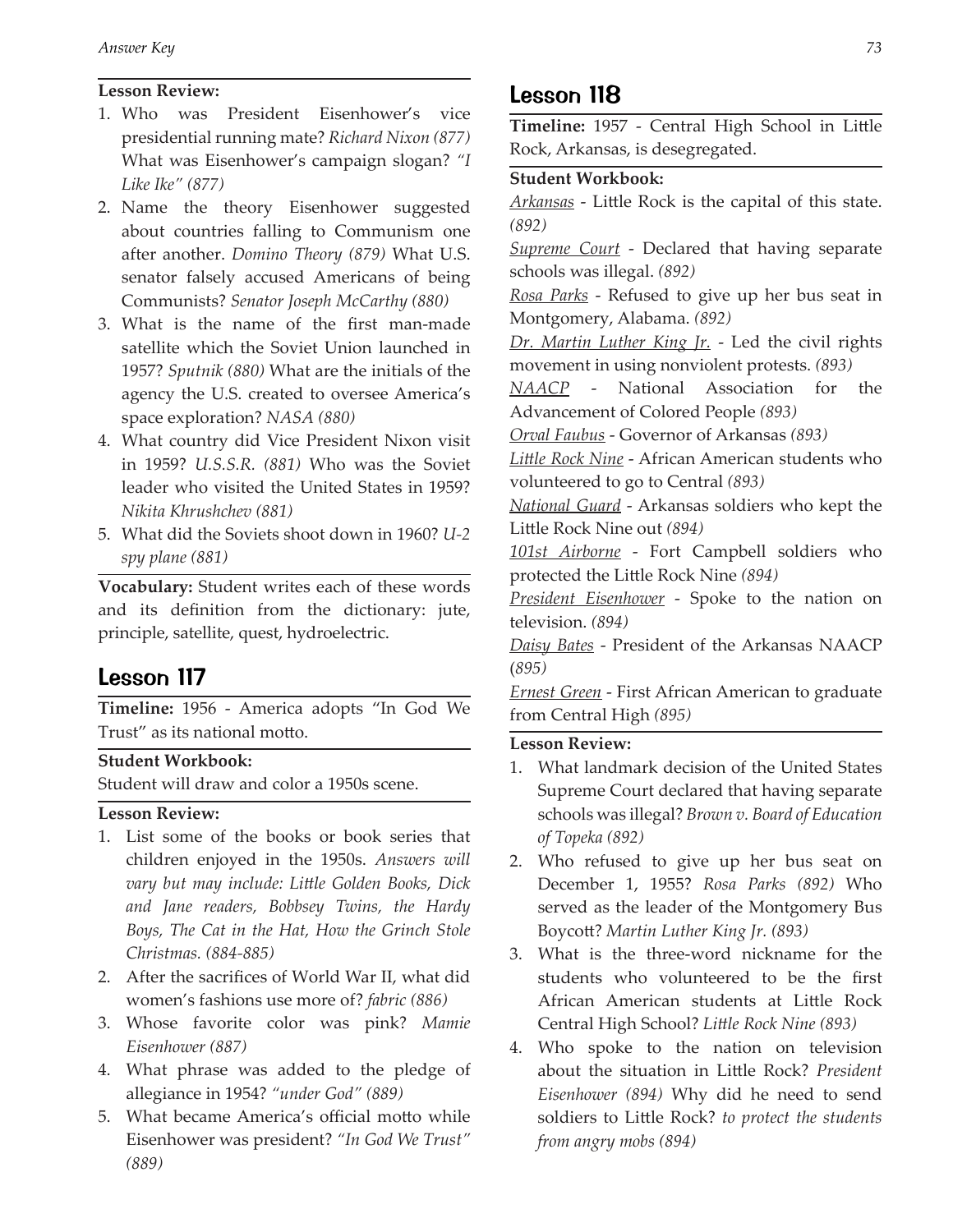5. Think about the people in this lesson. Name one person you admire and tell why. *Answers will vary.*

# Lesson 119

**Timeline:** 1943 - Norman Rockwell completes the Four Freedoms.

### **Student Workbook:**

Student will draw an illustration for a magazine cover and answer these questions:

- 1. When I was a child, I enjoyed *our summers on a farm. (899)*
- 2. I went to church the day after *President McKinley died. (899)*
- 3. I drew illustrations for various - *magazines. (900)*
- 4. I ate bananas and doughnuts *so I could enlist in the Navy. (901)*
- 5. During World War II, I painted *the Four Freedoms. (901)*
- 6. In 1952 I wrote an article *called "The Day I Painted Ike." (902)*
- 7. My wife Mary and I had *three sons. (902)*
- 8. I showed the America I knew *"to others who might not have noticed." (898)*

### **Lesson Review:**

- 1. What preparations did Norman Rockwell make before creating a painting? *Answers will vary but may include: gathering models and objects, testing models, arranging scenes with real objects and people, moving them again and again, acting out expressions, and/or making sketches. (898-899)*
- 2. How were Norman Rockwell and his brother different? *His brother was athletic. Norman was always skinny and never good at sports. Norman was good at drawing. (899)*
- 3. What series of paintings did Norman Rockwell paint during World War II which illustrated Franklin Roosevelt's hopes for the world? *Four Freedoms (901)*
- 4. Who is the little girl in the painting *The Problem We All Live With*? *Ruby Bridges (902)*
- 5. Describe how Norman Rockwell spent his day. *He went to his studio at eight o'clock in the*

*morning and painted. He stopped at noon for lunch and then went back to the studio to paint until five or six o'clock in the evening. (903)*

**Vocabulary:** Student writes each of these words and its definition from the dictionary: publisher, editor, dumbbell, enlist, depict.

# Lesson 120

**Timeline:** 1897 - The Klondike Gold Rush begins.

### **Student Workbook:**

**Top row of labels:** *6 (905), 2 (908), 7 (907), 5 (906), 4 (907);* **Lower row of labels:** *10 (910), 9 (908), 1 (906), 8 (906), 3 (908)*

Student colors the names of the 49th and 50th states.

#### **Lesson Review:**

- 1. Which two states became states in 1959? Write them in the order they became states. *Alaska, Hawai'i (904)*
- 2. What islands extend from the tip of the Alaska Peninsula far west into the Pacific Ocean? *Aleutian Islands (905)* What is Alaska's largest island? *Kodiak (906)* What is the tallest mountain in North America? *Denali (907)*
- 3. What city is the capital of Alaska? *Juneau (907)* What forms of transportation do people have to use to travel there? *boat, plane (907)*
- 4. Where in Alaska was the Cold War very close to home? *Little Diomede Island (910)*
- 5. List three of God's creations in Alaska that you would like to see. *Answers will vary.*

**Vocabulary:** Student draws a simple picture illustrating: archipelago, glacier, puffin, ermine, ptarmigan.

# Unit 24 Test

- 1. What was President Eisenhower's campaign slogan? *c. "I Like Ike" (877)*
- 2. What theory did Eisenhower suggest about countries falling to Communism one after another? *c. Domino Theory (879)*
- 3. Who falsely accused Americans of being Communists? *a. Joseph McCarthy (880)*
- 4. What agency was created to oversee America's space exploration? *b. NASA (880)*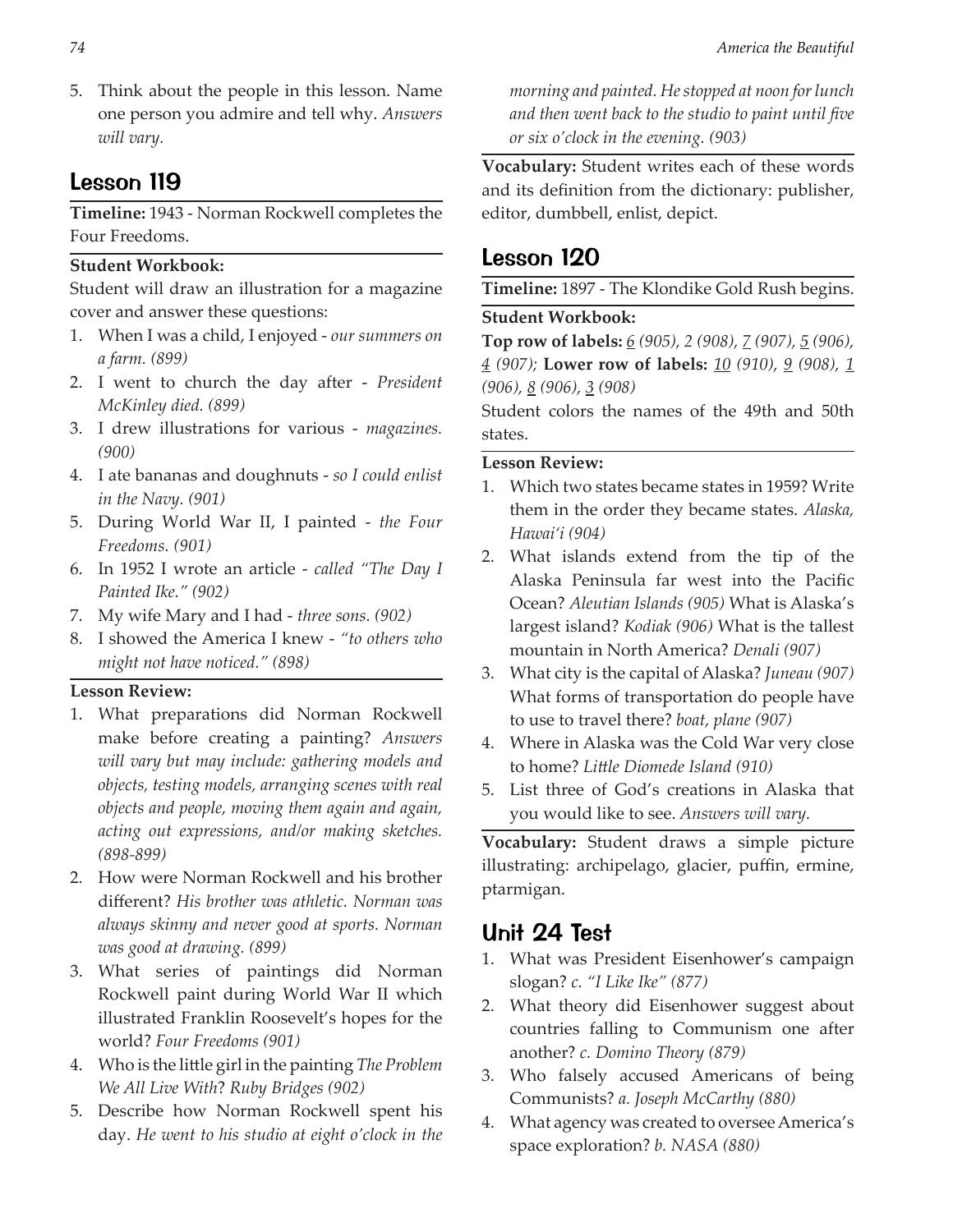- 5. When were the words "under God" added to the pledge of allegiance? *b. 1954 (889)*
- 6. Who refused to give up a bus seat in Montgomery, Alabama? *a. Rosa Parks (892)*
- 7. Who volunteered to go to school at Little Rock Central High School? *b. Little Rock Nine (893)*
- 8. What series of paintings did Norman Rockwell paint during World War II which illustrated Franklin Roosevelt's hopes for the world? *c. Four Freedoms (901)*
- 9. What state became the 49th state in 1959? *b. Alaska (904)*
- 10. On what Alaskan island was the Cold War very close to home? *a. Little Diomede (910)*

# Unit 25

# Lesson 121

**Timeline:** 1963 - Dr. Martin Luther King Jr. delivers his "I Have a Dream" speech in Washington, D.C.

| <b>Student Workbook:</b> |  |  |             |    |  |   |  |               |  |   |       |        |  |               |  |                  |   |  |
|--------------------------|--|--|-------------|----|--|---|--|---------------|--|---|-------|--------|--|---------------|--|------------------|---|--|
|                          |  |  |             |    |  |   |  |               |  |   |       |        |  |               |  | CIVIL C AVIETNAM |   |  |
|                          |  |  |             |    |  |   |  |               |  | u |       | g      |  |               |  |                  | А |  |
|                          |  |  |             | В  |  | T |  |               |  |   |       | DEBATE |  |               |  |                  | R |  |
|                          |  |  |             |    |  |   |  |               |  | A |       | R      |  |               |  |                  | g |  |
|                          |  |  |             | B  |  | N |  |               |  |   |       | O      |  | M             |  |                  | н |  |
|                          |  |  |             | L. |  | G |  |               |  |   | GLENN |        |  | A             |  |                  | А |  |
|                          |  |  | P R A Y E R |    |  |   |  |               |  |   |       |        |  | <b>ADREAM</b> |  |                  |   |  |
|                          |  |  |             |    |  |   |  |               |  |   |       | u      |  | C             |  |                  |   |  |
|                          |  |  |             |    |  |   |  | <b>ROBERT</b> |  |   |       |        |  | Н             |  |                  |   |  |
|                          |  |  | MISSILE     |    |  |   |  |               |  |   |       |        |  |               |  | <b>KENNEDY</b>   |   |  |
|                          |  |  |             |    |  |   |  |               |  |   |       |        |  |               |  |                  |   |  |

### **Lesson Review:**

#### **Communism**

1. Democrats and Republicans criticized Kennedy when exiles tried to overthrow Castro in 1961 in what country? *Cuba (913- 914)* What kinds of weapons did the U.S.S.R. later set up in that same country? *Missiles with nuclear bombs (915)* During the 1960s, American soldiers fought a war in an effort to keep Communists from taking over what country in Southeast Asia? *South Vietnam (918-919)*

### **Space**

2. Who was the first American astronaut to go into space? *Alan Shepard (914)* Who was the first American astronaut to orbit the earth? *John Glenn (914)*

### **Civil Rights**

3. What kinds of nonviolent methods did civil rights workers use under the leadership of Dr. Martin Luther King Jr. and others? *peaceful marches and sit-ins (915)* Where did Dr. Martin Luther King Jr. deliver his "I Have a Dream" speech? *Lincoln Memorial (916)* President Johnson signed two important laws that related to civil rights, one in 1964 and one in 1965. What were those laws? *Civil Rights Act of 1964 and the Voting Rights Act of 1965 (918)*

### **Assassinations**

4. This lesson tells of three people being assassinated. Who were they? *John F. Kennedy (917), Dr. Martin Luther King Jr., Robert Kennedy (919)*

### **Supreme Court**

5. In the early 1960s, the Supreme Court made rulings that schools could no longer require two activities in public schools. What were those activities? *prayer, Bible reading (920)* Who was the first African American to become a Supreme Court justice? *Thurgood Marshall (918)*

# Lesson 122

**Timeline:** 1947 - Truman delivers the first televised address from the White House.

### **Student Workbook:**

Student completes an art activity.

- 1. What were the names of the Kennedy children? *Caroline and John Jr. (922)* How old were they when they moved into the White House? *three, two months (922)*
- 2. What did Mrs. Kennedy believe about the White House? *that the White House should be filled with historic pieces and that it should tell the story of American history (923)* What is the name of the desk that Queen Victoria gave to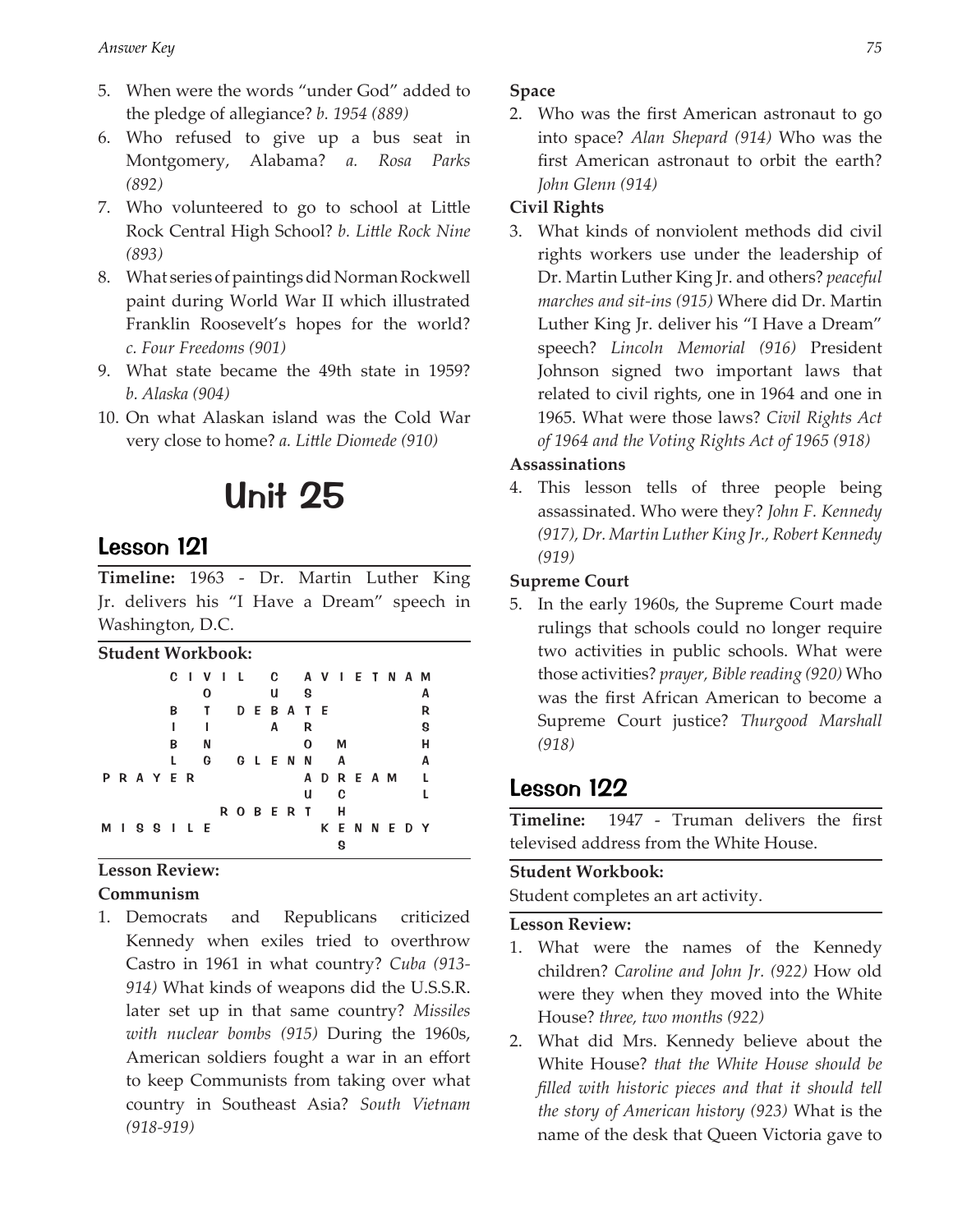President Hayes? *Resolute desk (923)* What did the first lady host on Valentine's Day 1962, so that Americans could see inside the White House? *A televised tour of the White House (923)*

- 3. What special event took place at the White House on December 9, 1967? *The wedding of the Johnsons' daughter Lynda (926)*
- 4. What was the name of the horse Lyndon Johnson gave to Caroline Kennedy? *Macaroni (927)*
- 5. Who sang duets with his dog Yuki? *Lyndon Johnson (927)*

**Vocabulary:** Student looks up these words in a dictionary, finds the definition that corresponds to the way the word is used in the lesson, and copies the words and definitions into his notebook: restoration, honorary, minuet, sophisticated, premier.

# Lesson 123

**Timeline:** 1956 - Congress establishes the Interstate system.

### **Student Workbook:**

- 1. The Interstate system *is the largest public works project that the United States has ever attempted. (930)*
- 2. Germany's Autobahn *impressed Eisenhower during World War II. (931)*
- 3. The Cold War *made the need for better roads more urgent. (931)*
- 4. Kennedy's helicopter *landed on the state line between Maryland and Delaware. (932)*
- 5. Shield-shaped signs *have marked Interstates since 1957. (933)*
- 6. Interstates that run north and south *have odd numbers. (933)*
- 7. Interstates that run east and west *have even numbers. (933)*
- 8. Interstate loops that go around cities *have three digits. (933)*
- 9. Interstate 90 *begins in Boston, Massachusetts, and ends in Seattle, Washington. (934)*
- 10. Interstate 95 *begins in Maine and passes through each of the original 13 colonies. It ends in Miami. (934)*

#### **Lesson Review:**

- 1. What is the largest public works project that America has ever attempted? *The Interstate system (930)*
- 2. What two experiences made Eisenhower think about good highways? *The military convoy he had experienced after World War I and the Autobahn he saw in Germany during World War II or simply the convoy and German highways (931)*
- 3. Why did Eisenhower believe that America had an urgent need to build better highways? *the threat of the Cold War (931)*
- 4. Where did President Kennedy's helicopter land to dedicate a section of Interstate 95? *on the state line between Maryland and Delaware (932)*
- 5. When you travel by car, would you rather travel on Interstates or on smaller roads? Why? *Answers will vary.*

**Vocabulary:** Student writes five sentences, using one of these words in each sentence: toll, convoy, detour, catastrophe, spur.

# Lesson 124

**Timeline:** 1957 - Construction begins on the Great Salt Lake causeway.

#### **Student Workbook:**

**Top row:** *egret (938), grebe family (939), stilts (938);*  **Middle row:** *pelican (938), brine shrimp (938), phalarope (939);* **Bottom row:** *brine flies (937), pronghorn (940), pheasant (938)*

- 1. Which lakes are the only U.S. lakes that are larger than the Great Salt Lake? *Great Lakes (936)*
- 2. List five tiny forms of life that live in the Great Salt Lake. *Algae, bacteria, brine flies, brine shrimp, and corixid (937)*
- 3. The Great Salt Lake is one of Earth's most important habitats for what kind of animals? *birds (939)*
- 4. Who was the artist who met with John Wesley Powell in Salt Lake City in the early 1870s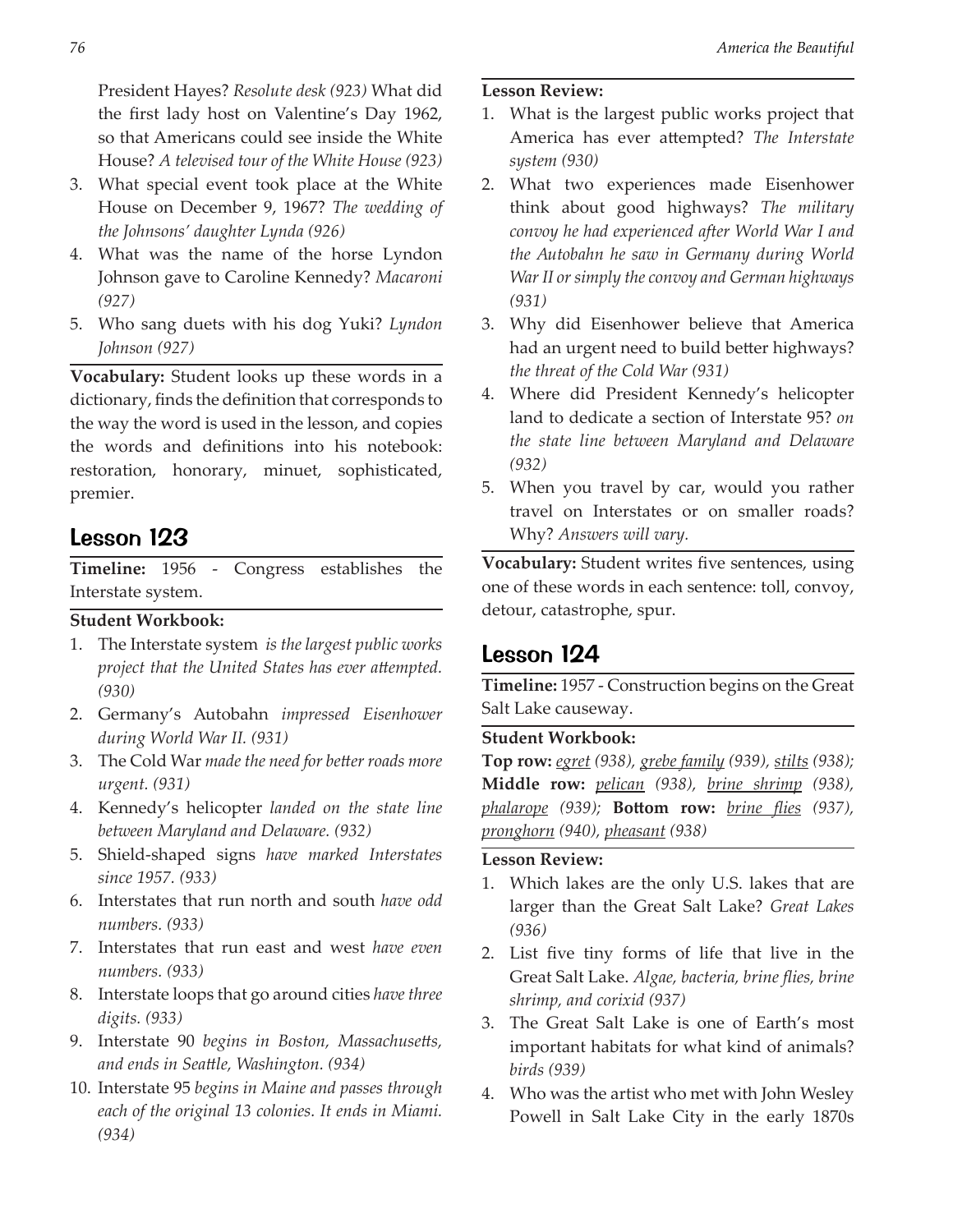and who painted *The Great Salt Lake of Utah*? *Thomas Moran (940)*

5. What did people build between 1957 and 1959 that causes the water in the northern and southern sections of the Great Salt Lake to be different colors? *A causeway (941)*

**Vocabulary:** Student draws a picture illustrating each of these words: brine, concentric, phalarope, causeway, culvert.

## Lesson 125

**Timeline:** 1966 - Billy Graham helps sponsor the World Congress on Evangelism.

#### **Student Workbook:**

- 1. They prayed for me while I was in college. *my parents (942)*
- 2. I preached at a 50-member church here. *Chicago (943)*
- 3. My first big campaign was here in 1949. *Los Angeles (943-944)*
- 4. I met with him to talk about civil rights. *Dr. Martin Luther King Jr. (945)*
- 5. My wife, Ruth, and I reared our children here. *North Carolina (945)*
- 6. In 1966 I spoke at a conference in this city. *West Berlin (946)*
- 7. I visited soldiers in Korea and in this country. *South Vietnam (946)*
- 8. He was the first president I met. *President Truman (946)*
- 9. I visited this president at his ranch in Texas. *President Johnson (946)*
- 10. My last campaign was in 2005 in this city. *New York City (947)*

#### **Lesson Review:**

- 1. What did Billy Graham's parents do every day while he was in college at Florida Bible Institute? *Prayed for him (942)*
- 2. Where did Billy Graham go in 1949 to participate in an evangelistic crusade? *Los Angeles, California (943-944)*
- 3. The lesson mentions Graham speaking to American soldiers who were fighting in two different wars. Which wars were these? *Korean War (945), Vietnam War (946)*
- 4. What did John F. Kennedy talk about with Graham during their visit ten days before Kennedy's inauguration? *his concerns about the moral and spiritual condition of America (946)*
- 5. What did you learn about the friendship between Graham and President Johnson? *Answers may vary but could include some of these facts: Graham and Johnson were close friends. Graham spent 20 nights at the White House during Johnson's presidency. Graham visited the family ranch in Texas several times. When Graham asked Johnson to pray with him, Johnson got his knees to pray. Johnson once wrote to Graham: "My mind went back to those lonely occasions at the White House when your friendship helped to sustain a president in an hour of trial." (946)*

### Unit 25 Test

- 1. Cuba *The U.S.S.R. set up missiles with nuclear bombs in this country (915)*
- 2. South Vietnam - *American soldiers fought a war in an effort to keep Communists from taking over this country in Southeast Asia. (918-919)*
- 3. Dr. Martin Luther King Jr. *This civil rights leader gave his "I Have a Dream" speech at the March on Washington. (916)*
- 4. President Lyndon Johnson *He signed the Civil Rights Act of 1964 and the Voting Rights Act of 1965. (918)*
- 5. President John F. Kennedy *He was assassinated while visiting Dallas, Texas, with his wife. (917)*
- 6. Thurgood Marshall *He was the first African American justice on the U.S. Supreme Court. (918)*
- 7. Jacqueline Kennedy *She believed that the White House should be filled with historic pieces and tell the story of American history. (923)*
- 8. Interstate system *This is the largest public works project that America has ever attempted. (930)*
- 9. Great Salt Lake *This is one of Earth's most important bird habitats. (939)*
- 10. Billy Graham *He participated in an evangelistic campaign in Los Angeles in 1949. (943-944)*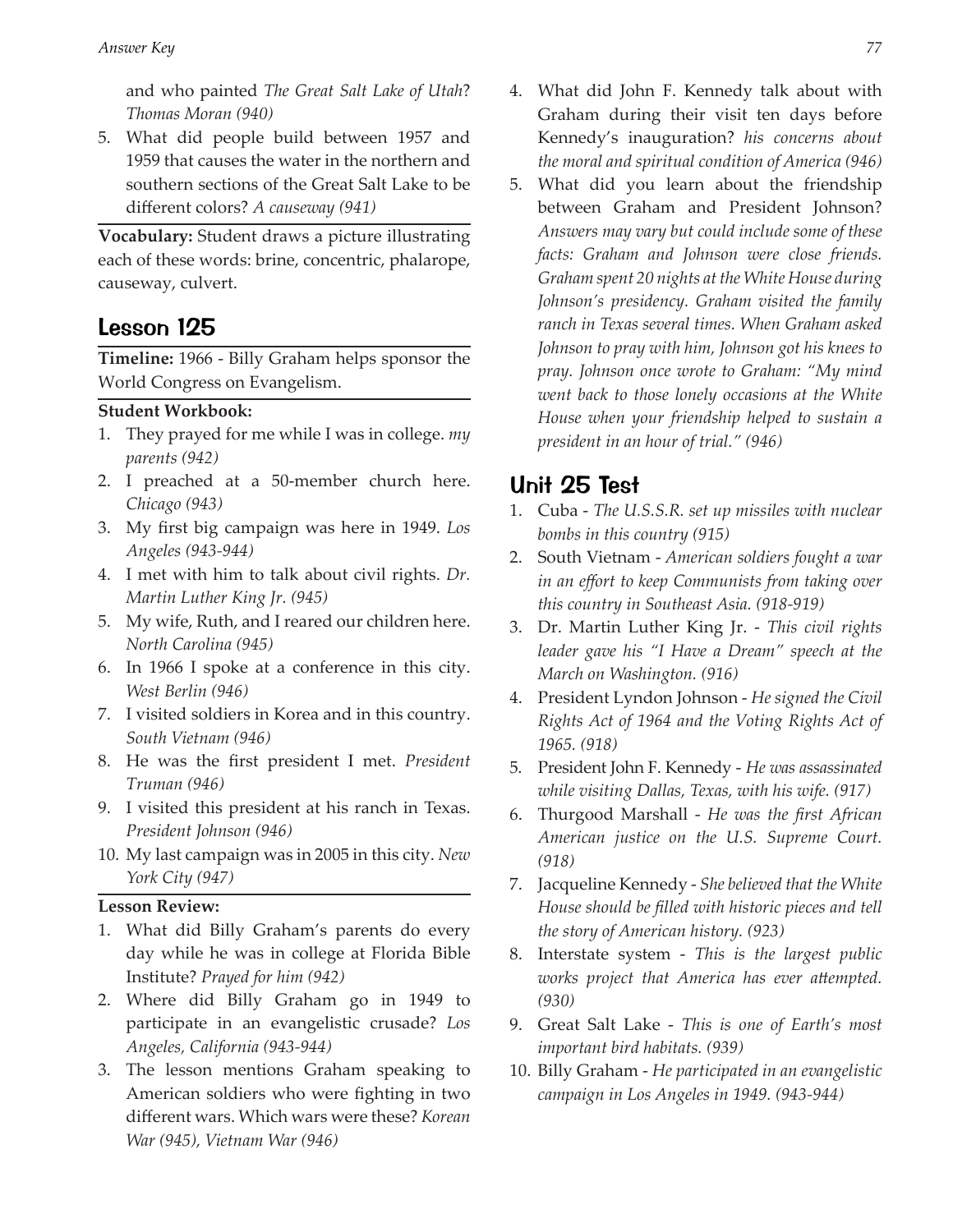# Unit 26

# Lesson 126

**Timeline:** 1974 - Richard Nixon resigns as president.

**Student Workbook:** Student only writes the number.

Dwight Eisenhower's *10 (grandson, 950)*, David, married the Nixons' daughter Julie.

Students on college campuses *1 (protested, 951)*  the Vietnam War.

Parents disliked school *8 (busing, 951)*.

Nixon admired his *6 (football, 951)* coach, Wallace Newman, who was leader in a native nation.

Richard and Pat Nixon made an official visit to Communist *3 (China, 952)*.

Nixon and *12 (Soviet, 952)* leader Leonid Brezhnev signed an agreement limiting certain weapons.

The Committee to Re-Elect the President hired *18 (burglars, 953)*.

The *15 (Vietnam, 954)* War came to an end while Nixon was president.

The Nixons hosted *20 (POWs, 954)* at the largest dinner ever held at the White House.

The Arab oil embargo caused Americans to sit in long lines to buy *13 (gasoline, 954)*.

Vice President Spiro *5 (Agnew, 954)* resigned.

Nixon appointed Gerald *9 (Ford, 954)* to take Agnew's place.

Nixon covered up *11 (evidence, 954)* about what the Committee to Re-Elect the President had done. Nixon is the only American president to *4 (resign, 954)*.

President Gerald Ford granted Richard Nixon a *19 (pardon, 955)*.

Many Vietnamese *7 (boat, 955)* people started new lives in America and other countries.

Americans celebrated the *14 (Bicentennial, 956)*.

Carter helped the leaders of Egypt and Israel make agreements called the Camp *16 (David, 956- 957)* Accords.

America boycotted the 1980 *17 (Olympic, 957)*  Games.

A mob of Iranian students took Americans *2 (hostages, 957)* and kept 52 of them captive for 444 days.

### **Lesson Review:**

- 1. What two Communist countries did President Nixon visit three months apart in 1972? *China, U.S.S.R. (952)* What war ended in 1973? *Vietnam War (954)* Whom did the Nixons host at the largest dinner ever held at the White House? *former prisoners of war or POWs (954)*
- 2. Who hired the burglars that broke into the Watergate? *Committee to Re-Elect the President (953)* Who did Nixon appoint to replace Spiro Agnew as vice president? *Gerald R. Ford (954)* What did Nixon cover up? *evidence (954)*  Nixon is the only U.S. president to do what? *resign or resign the presidency (954)*
- 3. What did President Ford announce on television on September 8, 1974? *that he was granting a pardon to Nixon (955)* What did Americans celebrate in 1976? *Bicentennial (956)*
- 4. Who became president after Gerald Ford? *Jimmy (or James) Carter (956)* Carter helped the leaders of two countries make agreements called the Camp David Accords. What are those two countries? *Israel, Egypt (956-957)*
- 5. A mob of Iranian students took over the American embassy in what country? *Iran (957)*  What did they do to 66 Americans? *took them hostage (957)* What country did the U.S. help after the U.S.S.R. invaded it? *Afghanistan (957)*  What did America boycott in the summer of 1980? *Olympic Games (957)*

### **Vocabulary:**

- 1. My dad decided to *resign* from his current job after he got a new job at the factory.
- 2. The U.S. House of Representatives has the duty to *impeach* the president when he is guilty of serious misconduct.
- 3. My parents will *boycott* that business since they learned that it supports ideas we don't believe in.
- 4. The grain *embargo* hurt American farmers.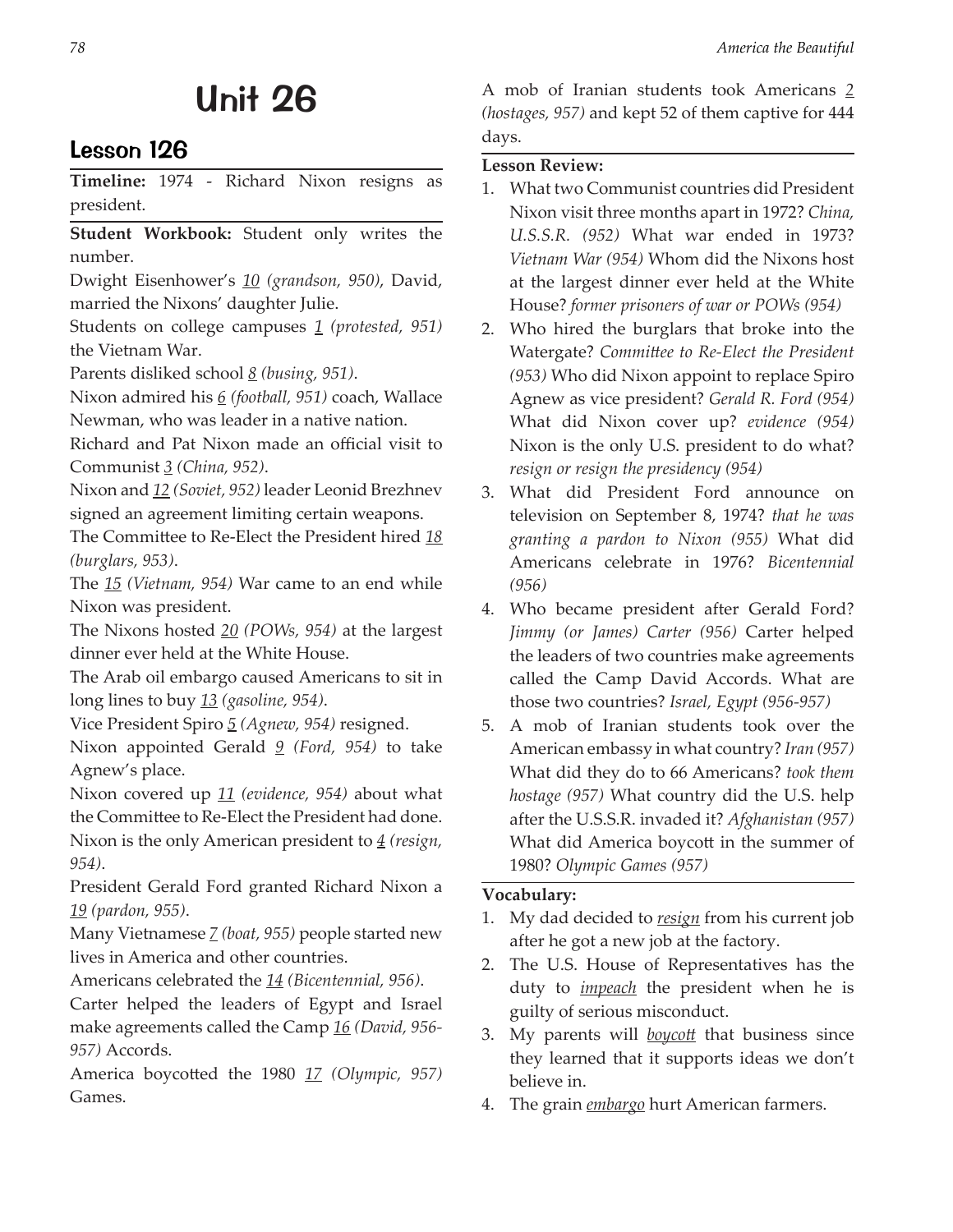5. Mom had to call a plumber to remove an *obstruction* from the pipes. It turned out to be my brother's lost jacks.

## Lesson 127

**Timeline:** 1969 - On July 20, astronaut Neil Armstrong becomes the first man to walk on the moon.

#### **Student Workbook:**

**Top row:** *Armstrong (960), Shepard (961), Grissom (962);* **Middle row:** *Cooper (962), White (963), Chaffee (963);* **Bottom row:** *Lovell (964), Anders (964), Borman (964), Aldrin (966), Collins (966)*

#### **Lesson Review:**

- 1. What did NASA call its first seven astronauts? *Mercury 7 (961)* Who was the first American astronaut to fly into space? *Alan Shepard (961)*  Who was the first American to orbit the earth? *John Glenn (962)*
- 2. What is the name of the NASA program that carried two astronauts in one spacecraft? *Gemini (962)* How did Ed White make history on his *Gemini IV* flight? *He performed a space walk (or he walked in space). (963)*
- 3. What is the name of the NASA program that took American astronauts to the moon? *Apollo (963)* How many astronauts were in an Apollo crew? *three (963)*
- 4. What Bible book did the Apollo 8 astronauts read from during their Christmas Eve message? *Genesis (964)*
- 5. List the names of the Apollo 11 crew in this order: first man on the moon, second man on the moon, man who stayed in the command module *Columbia. Neil Armstrong, Buzz Aldrin, Michael Collins (965)*

## Lesson 128

**Timeline:** 1962 - Kennedy visits Marshall Space Flight Center.

#### **Student Workbook:**

In 1973 NASA launched an orbiting space laboratory. Color its name PINK. *Skylab (968)*

In 1975 NASA and the U.S.S.R. completed a joint project. Color the NASA spacecraft BLUE *Apollo (968)* and the U.S.S.R. spacecraft RED. *Soyuz (968)* In 1976 an unmanned spacecraft landed on Mars. Color it PURPLE. *Viking 1 (969)*

The NASA facility in Alabama was named for a general. Color his name GREEN. *Marshall (969)*

The staff at the Marshall Space Flight Center developed the rocket that launched the Apollo 11 mission to the moon. Color it PURPLE. *Saturn V (969)*

Color the name of the chief designer of the Saturn V ORANGE. *Von Braun (972)*

The Russian Tsiolkovsky, the German Oberth, and an American share the title Father of Rocketry. Color the American's name BROWN. *Goddard (971)*

#### **Lesson Review:**

- 1. What was Skylab? *an orbiting space laboratory (968)*
- 2. What two countries took part in the joint Apollo-Soyuz mission? *U.S.S.R. and U.S. (968)*
- 3. What was the name of the rocket designed at the Marshall Space Flight Center that launched the Apollo missions to the moon? *Saturn V (969)*
- 4. What American shares the title Father of Rocketry with a Russian and a German? *Robert H. Goddard (970-971)*
- 5. What did Hermann Oberth and Wernher von Braun do for Germany during World War II? *developed the missile that the Germans used to bomb Great Britain (971)* What was Wernher von Braun's role at the Marshall Space Flight Center at its beginning? *director (971)*

**Vocabulary:** Student writes each of these words and its definition from the dictionary: precise, stabilization, ballistic, facet, millennia.

# Lesson 129

**Timeline:** 1971 - Romana Acosta Bañuelos becomes treasurer of the United States.

#### **Student Workbook:**

In addition to the following matching activity, student completes a design for a dollar bill.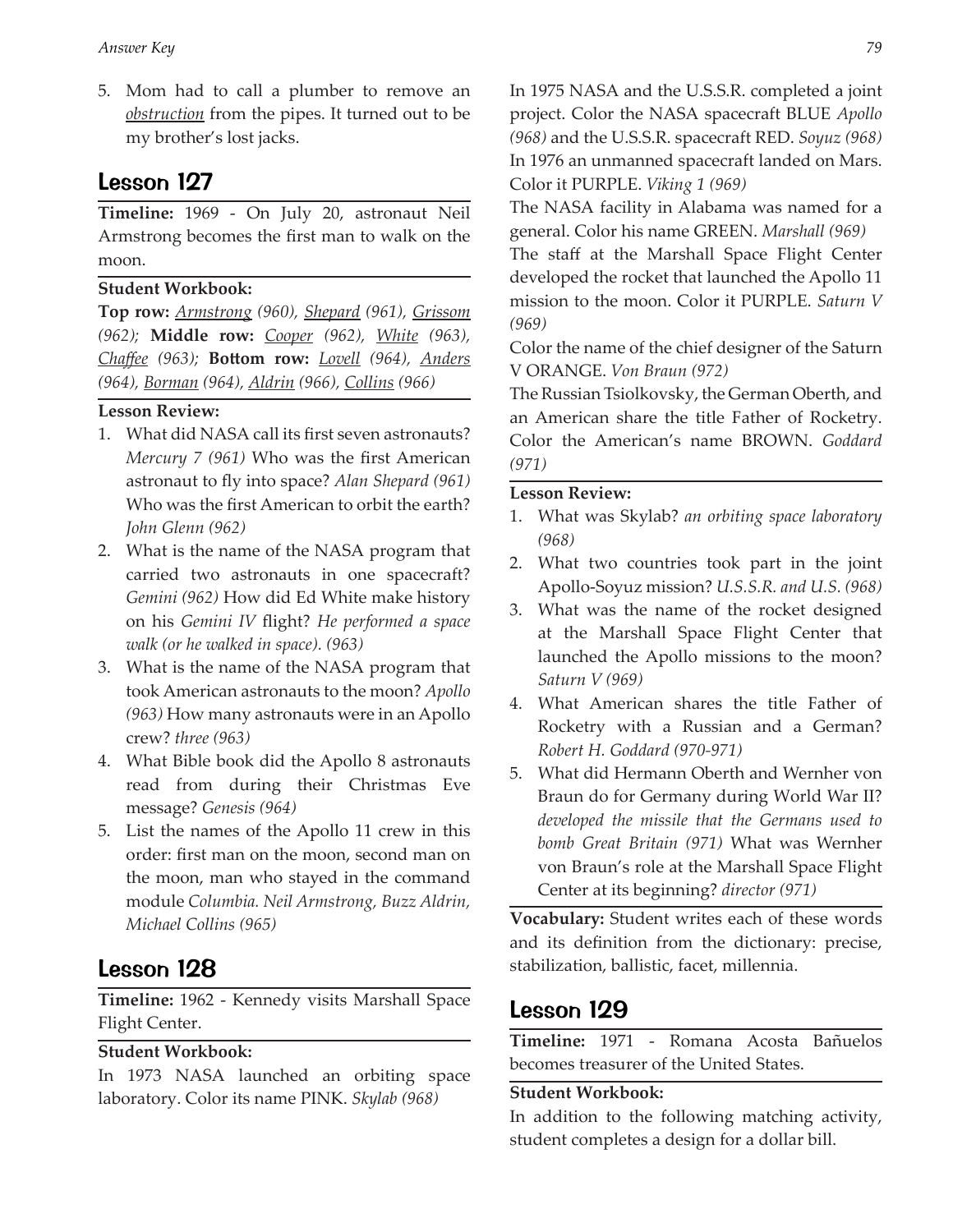- 1. President Nixon appointed me *treasurer of the United States. (976)*
- 2. My signature was printed *on U.S. currency. (976)*
- 3. I was born in *Miami, Arizona. (977)*
- 4. After age seven, I grew up in *Mexico. (977- 978)*
- 5. To learn English, *I read comic books. (978)*
- 6. I became the sole owner of *Ramona's Mexican Food Products. (978)*
- 7. I helped to start Pan American *National Bank. (978)*
- 8. I only completed the *sixth grade. (979)*
- 9. John Connally was the *secretary of the Treasury when I was treasurer of the United States. (979)*
- 10. I resigned as treasurer *on Valentine's Day 1974. (979)*

#### **Lesson Review:**

- 1. President Nixon appointed Romana Acosta Bañuelos to what office? *treasurer of the United States (976)*
- 2. Where was she born? *Arizona (or Miami, Arizona) (977)* Where did she grow up after age seven? *Mexico (977-978)*
- 3. To what state did she go when she returned to the United States? *California (978)* How did she learn English? *reading comic books (978)*
- 4. What business did she and her husband start? *tortilla business or Ramona's Mexican Food Products (978)*
- 5. What did the Pan American National Bank help people do? *buy homes and start businesses (978)*

**Vocabulary:** Student writes five sentences, using one of these words in each sentence: descent, heritage, sole, shareholder, economist.

# Lesson 130

**Timeline:** 1769 - Spanish missionaries plant orange trees in California.

### **Student Workbook:**

Student unscrambles words to fill in the blanks for these statements. They also complete a farmers market picture.

God gave California a varied *climate. (980)*

God created a wide variety of *soils (980)* in its coasts, deserts, foothills, mountains, and valleys. For many decades, *immigrants (981)* have worked

on California's farms.

California agriculture has grown as *irrigation (981)* has become available.

In 1804 a priest at Mission San Gabriel planned California's first citrus *grove. (981)*

President *Nixon (982)* was born on a lemon ranch. The Great Central *Valley (982)* has very fertile soils.

*Almonds (983)* bring in more money than any other crop grown in California.

#### **Lesson Review:**

- 1. Immigrants from what countries have worked in the fields of California's farms? *China, Japan, Philippines, India, Mexico, and countries in Central America (981)*
- 2. What method of getting water to fields has made it possible for California agriculture to grow? *irrigation (981)*
- 3. What name did the Southern California Fruit Exchange co-op start stamping on their fruit in 1926? *Sunkist (982)*
- 4. What 450-mile-long and 40-to-60-mile-wide area of California is home to vineyards; citrus groves; almond, cherry, peach, and plum orchards; and many ranches and dairy farms? *Great Central Valley (982)*
- 5. What California crop brings in more money than any other crop grown there? *Almonds (983)* Page 984 has photos of many California crops. List five that you enjoy eating. *Answers will vary but may include: leaf lettuce, pomegranates, kiwifruit, artichokes, celery, strawberries, spinach, raspberries, nectarines, dates, plums, lemons, raisins.*

# Unit 26 Test

- 1. President Nixon visited the Communist countries of *China* and the *U.S.S.R.* in 1972. *(952)*
- 2. After the war in *Vietnam* ended in 1973, the Nixons hosted former *POWs* at the largest dinner ever held at the White House. *(954)*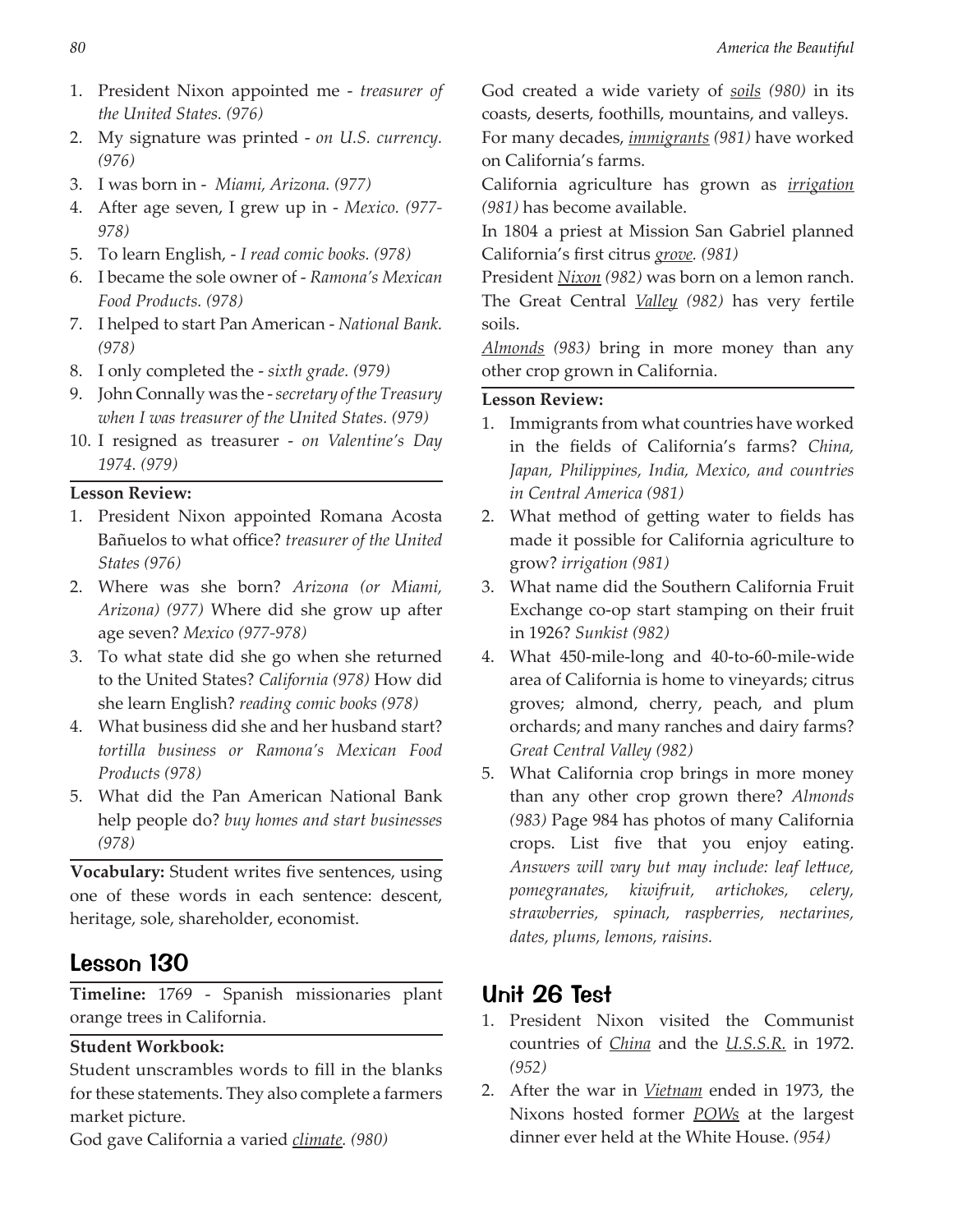- 3. The Committee to Re-Elect the President hired burglars to break into an office at the *Watergate*. *(953)* President Nixon covered up *evidence (954)* and eventually resigned as president.
- 4. President *Ford*, who replaced Nixon as president, granted him a *pardon*. *(955)*
- 5. A mob of Iranian students took over the American *embassy (957)* in Iran and took 66 Americans hostage.
- 6. NASA called its first seven astronauts the *Mercury 7*. *(961)* The NASA program that carried two astronauts in one spacecraft was called *Gemini. (962)*
- 7. The Apollo 8 astronauts gave a message from *Genesis (964)* while they were in moon orbit. The two Apollo 11 astronauts who walked on the moon were Neil *Armstrong (965)*  and Buzz *Aldrin*. *(965)* Apollo 11 astronaut Michael *Collins (965)* orbited the moon in the command module.
- 8. The *Saturn V*, which was designed at the *Marshall* Space Flight Center, launched the Apollo missions to the moon. *(969)*
- 9. President Nixon appointed Romana Acosta Bañuelos to be *treasurer (976)* of the United States.
- *10. Immigrants (981)* from many countries have worked in the fields of California's farms. The crop that brings in more money than any other crop grown in California is *almonds*. *(983)*

# Unit 27

## Lesson 131

**Timeline:** 1980 - Mount St. Helens erupts.

### **Student Workbook:**

Student only writes the number. **Column 1:** *9 earthquake (990), 2 1857 (988), 8 magma (990), 6 roadblocks (990);* **Column 2:** *14 wheat (993), 4 USGS (989), 1 Cascade (988), 16 fireweed (994);* **Column 3:** *7 news reporters (990), 3 Fuji (988), 12 President Carter (992), 13 helicopter (992);* **Column 4:** *5 bulge (989), 11 ash (992), 15 pocket gopher (993), 10 volcanic eruption (991)*

#### **Lesson Review:**

- 1. Mount St. Helens is in what mountain chain? *Cascade (988)*
- 2. What federal agency predicted that Mount St. Helens might become active again? *USGS (989)*
- 3. What lasted for nine hours on May 18, 1980? *volcanic eruption (991)*
- 4. Name three ways that Ritzville citizens helped after Mount St. Helens erupted. *The Methodist church let people sleep there. Volunteer firemen removed ash from roofs. Ritzville banks let people cash checks without asking questions. (993)* How did God use the volcanic ash to bless the people of Ritzville? *They had one of the best wheat crops they had ever had. (993)*
- 5. List two specific plants and five animals that quickly returned to the Mount St. Helens area. *Plants are fireweed, prairie lupine. Animals may include: spiders, beetles, moles, pocket gophers, ants, deer mice, frogs, salamanders, elk, deer, coyotes. (993-994)*

**Vocabulary:** Student writes five sentences, using one of these words in each sentence: dormant, earthquake, erupt, avalanche, pumice.

# Lesson 132

**Timeline:** 1989 - The Berlin Wall falls, signaling the end of the Cold War.

#### **Student Workbook:**

- 1. Reagan and Bush *became president and vice president on Inauguration Day in 1981. (996)*
- 2. An assassin *shot President Reagan, but Regan survived, regained his health, and tried to serve God. (997)*
- 3. Sandra Day O'Connor *became the first woman justice on the Supreme Court after Reagan nominated her. (997)*
- 4. The *Columbia became the first American space shuttle in 1981. (997)*
- 5. The *Challenger space shuttle exploded in 1986, just 73 seconds after it launched. (997)*
- 6. The Iran-Contra Affair *hurt President Reagan's reputation. (998)*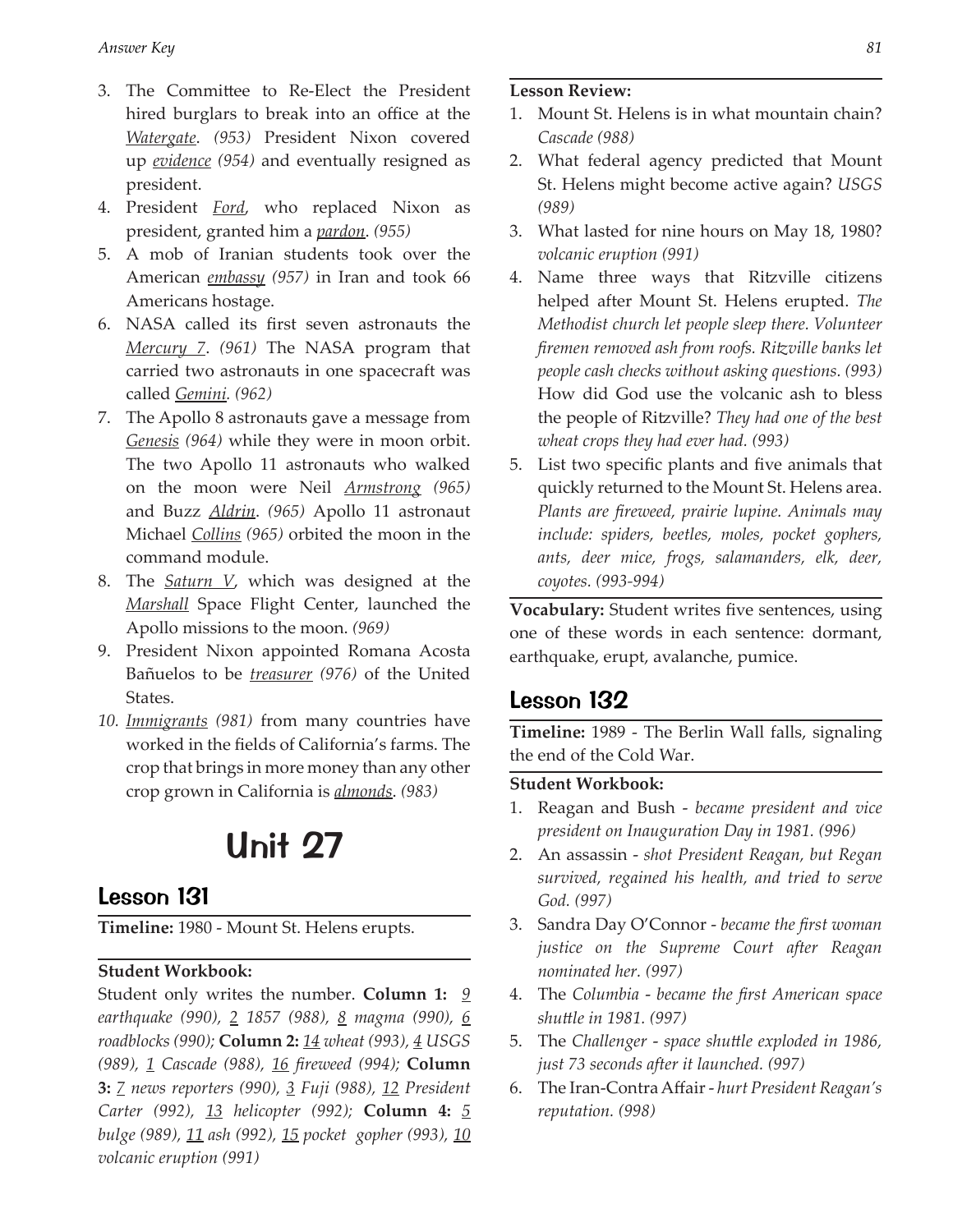- 7. "Tear down this wall!" *was President Reagan's challenge to Gorbachev at Berlin's 750th anniversary. (998)*
- 8. A thousand points of light *is what President George H. W. Bush asked Americans to be. (999)*
- 9. The *Exxon Valdez had a major oil spill off the southern coasts of the Kenai and Alaska Peninsulas. (999)*
- 10. Mikhail Gorbachev *dissolved the U.S.S.R. It divided into Russia and other independent countries. (1000)*
- 11. Saddam Hussein *sent Iraqi soldiers into the tiny country of Kuwait. (1000)*
- 12. Operation Desert Storm *was a successful effort by 35 nations to force the Iraqis to leave Kuwait. (1000-1001)*

#### **Lesson Review:**

- 1. An assassin shot President Reagan. After he recovered, Reagan said: "Whatever happens now, I owe my life to *God* and will try to *serve* Him in every way I can." (997)
- 2. Who became the first woman justice on the Supreme Court? *Sandra Day O'Connor (997)*
- 3. Who was the leader of the U.S.S.R. while Reagan was president? *Mikhail Gorbachev (998)*  Quote what Reagan told him to do during a speech celebrating Berlin's 750th anniversary. *"Mr. Gorbachev, tear down this wall!" (998)*
- 4. What did Gorbachev announce in April 1989? *that the U.S.S.R. would be a democratic country. (1000)* What happened to the Berlin Wall in November 1989? *Germans began to tear it down. (1000)* What did Gorbachev do to the U.S.S.R. in 1991? *He dissolved it. (1000)*
- 5. What was the name of the effort by 35 nations to force Iraqi soldiers to leave Kuwait? *Operation Desert Storm (1000-1001)* Which U.S. president worked to get those nations to work together? *President George H. W. Bush (1000)*

**Vocabulary:** Student looks up these words in a dictionary and reads the definitions: captivity, primary, inflation, condemn, coalition.

## Lesson 133

**Timeline:** 1991 - Five U.S. presidents and six first ladies attend the opening of the Reagan Library.

#### **Student Workbook:**

**Top row of labels:** *4, 10, 7, 3, 2 (1005)*; **Bottom row of labels:** *6, 1, 9, 8, 5 (1005)*

#### **Lesson Review:**

- 1. List the last names of the five presidents who gathered for the dedication of the library. *Carter, Ford, Nixon, Reagan, Bush (1002)*
- 2. What president raised money for the first presidential library? *Franklin Roosevelt (1003)*
- 3. Which president chose an oval design for the Oval Office in the White House? *William Howard Taft, or simply Taft (1003)* Which president does the oval design honor? *George Washington or simply Washington (1003)* What did the two plaques on Reagan's desk say? *"It can be done" and "There's no limit to what a man can do or where he can go if he doesn't mind who gets the credit." (1003)*
- 4. What symbol of the Cold War stands behind the Reagan Library? *a section of the Berlin Wall (1004)*
- 5. If you visited the Reagan Library, what would you especially like to see? *Answers will vary.*

### Lesson 134

**Timeline:** 1967 - *Mister Rogers' Neighborhood*  premieres on television.

**Student Workbook:**

```
M C F E E L Y
            B I B L E
              S W I M M I N G
    P U P P E T S
            N E I G H B O R S
C O M P O S E R
            P R A Y E R
            J O A N N E
              G R A C E
            T E L E V I S I O N
            T R O L L E Y
              S W E A T E R
```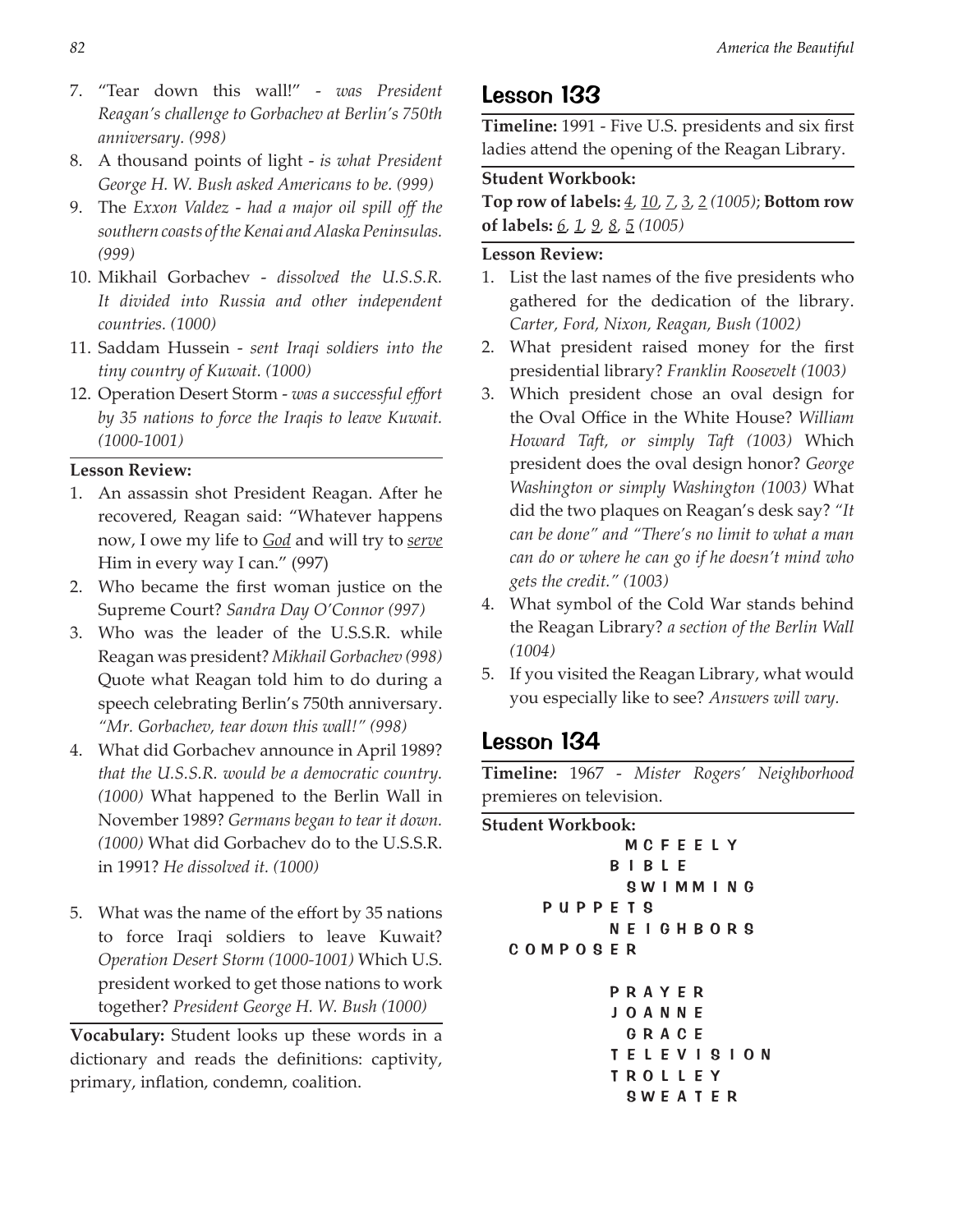#### **Lesson Review:**

- 1. What was the name of Fred Rogers' TV show that lasted 33 years? *Mister Rogers' Neighborhood (1008)*
- 2. Briefly describe what Fred Rogers did before he went to work in the morning. *In her own words, student should tell that he got up at 5:00 a.m.; read the Bible; prayed for his family, friends, and the many people who asked him to pray for them; and went for a swim. (1008)*
- 3. What did Mister Rogers call the people who watched *Mister Rogers' Neighborhood*? *His television neighbors (1011)* For whom did he name the character Mister McFeely, the Speedy Delivery man? *His maternal grandfather (1011)* Where did he get the sweaters he wore on the program? *His mother knitted them. (1012)*
- 4. Who did all the voices for the puppets in the Neighborhood of Make-Believe? *Mister Rogers or Fred Rogers (1012)*
- 5. What are traits that you admire in Fred Rogers? *Answers will vary.*

#### **Vocabulary:**

- 1. My aunt and uncle gave me a *cardigan* with metal buttons for my birthday.
- 2. My mother's hugs make me feel like she is full of *maternal* affection.
- 3. We attended my sister's *commencement* exercises when she finished college.
- 4. Ethan did an *exceptional* job cleaning up after he detailed the car.
- 5. Anna enjoys the opportunity to *nurture* the children in her Sunday School class.

### Lesson 135

**Timeline:** 1992 - Mall of America opens in Minnesota.

#### **Student Workbook:**

**Left column:** Clarence Saunders of Memphis, Tennessee, thought of the idea of customers taking items off of shelves and putting them in a basket. What did he call his store? *Piggly Wiggly (1017);* Sylvan Goldman hired men and women to walk around his Humpty Dumpty store using his invention. What was his invention? *shopping*  *cart (1017);* Stores in many American cities were once clustered in one main area. Where was it? *downtown (1017);* America's first shopping center was Country Club Plaza. Where was it? *Kansas City, Missouri (1018);* A new kind of shopping area opened in Edina, Minnesota, in 1956. What was it? *indoor mall (1018);* This place to shop had 10,000 employees the day it opened. What was it? *Mall of America (1019);* Three big-box stores opened in 1962. What were they? *(in any order) Wal-Mart, Kmart, Target (1019);* **Right column:** The Fuller Brush company made brushes. How did its salesmen sell them? *door-to-door (1020);*  The J. C. Penney company began an additional way of selling in 1963. What did they publish? *catalog (1020);* In the 1980s, women purchased Stanley, Tupperware, Home Interiors, and other products at home parties. What is the other home party company mentioned in the lesson? *Mary Kay (1021)*

- 1. How can our shopping choices help other people? *by providing income for them (1016)*
- 2. What is the name of the self-serve grocery store that Clarence Saunders began? *Piggly Wiggly (1017)* What did Sylvan Goldman hire people to demonstrate in his Humpty Dumpty store? *shopping carts (1017)*
- 3. Before the invention of shopping centers in the 1920s, many of America's stores were clustered in the *downtown (1017)* business districts of cities. Country Club Plaza in Kansas City, Missouri, was America's first shopping *center. (1018)* The first indoor *mall (1018)* opened in 1956 in Edina, Minnesota.
- 4. What three companies opened their first bigbox stores in 1962? *Wal-Mart, Kmart, Target (1019)*
- 5. What did the J. C. Penney company begin to publish in 1963? *catalog* (1020) What selling method did Stanley, Tupperware, Mary Kay, and Home Interiors use in the 1980s? *home parties (1020-1021)*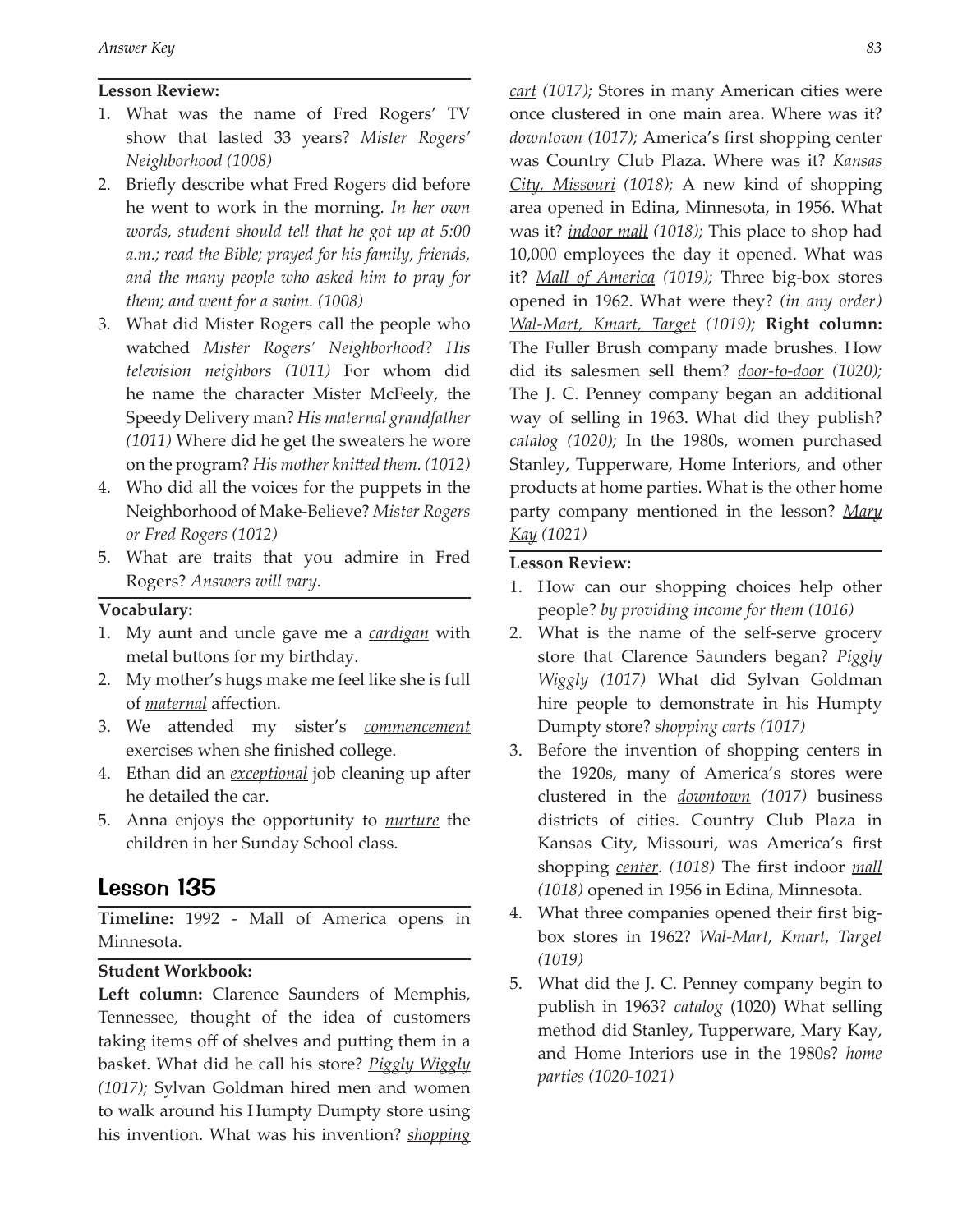# Unit 27 Test

- 1. USGS *Federal agency that predicted that Mount St. Helens might come out of its dormant state (989)*
- 2. volcanic eruption *Event that lasted for nine hours at Mount St. Helens on May 18, 1980 (990- 991)*
- 3. Quote from Reagan's speech *"Mr. Gorbachev, tear down this wall!" (998)*
- 4. Operation Desert Storm *Effort by 35 nations to force Iraqi soldiers to leave Kuwait (1000-1001)*
- 5. Oval Office *President's office in the White House, which honors President George Washington (1003)*
- 6. Portion of the Berlin Wall *Symbol of the Iron Curtain that stands behind the Reagan Library (1004)*
- 7. television neighbors *What Fred Rogers called the people who watched Mister Rogers' Neighborhood (1011)*
- 8. Mister McFeely *Character on Mister Rogers' Neighborhood who was named for Fred Rogers' maternal grandfather (1011)*
- 9. Piggly Wiggly *Self-serve grocery store that Clarence Saunders began (1017)*
- 10. Wal-Mart *Big-box store founded in 1962 (1019)*

# Unit 28

## Lesson 136

**Timeline:** 1994 - NAFTA agreement goes into effect.

### **Student Workbook:**

**Left column:** *impeachment (1029), Supreme Court (1025), inauguration (1024), Little Rock Nine (1030);*  **Middle column:** *email to John Glenn (1026), Boris Yeltsin (1028), Kosovo (1028), health care (1025);*  **Right column:** *USS* Cole *(1027), NAFTA (1025), Nelson Mandela (1026), Y2K (1029)*

### **Lesson Review:**

1. Clinton's wife headed a task force to propose health care changes. What is her name? *Hillary Rodham Clinton (1025)* What agreement between Canada, the U.S., and Mexico did Clinton sign in 1993? *NAFTA or the North American Free Trade Agreement (1025)*

- 2. During Clinton's presidency, Muslim terrorists attacked the *World Trade Center* in New York City, U.S. *embassies* in Kenya and Tanzania, and the USS *Cole*. *(1027)*
- 3. An American who hated the American government bombed a building in what city? *Oklahoma City (1027)*
- 4. On what peninsula did the U.S. and other members of NATO work together in the 1990s? *Balkan (1028)*
- 5. As a result of evidence that President Clinton was guilty of perjury and obstruction of justice, what did the House do to him? *impeached him (1029)*

# Lesson 137

**Timeline:** 1947 - Congress establishes Everglades National Park.

### **Student Workbook:**

I have lots of water and sawgrass. What is my Seminole name? *Pa-hay-Okee (1032)*

I am a river that flows into Lake Okeechobee. What is my name? *Kissimmee (1032)*

I am a swamp that lies west of the Everglades. What swamp am I? *Big Cypress (1032)*

I have roots that look like stilts. What am I? *red mangrove (1033)*

I am soft, muddy ground. Water flows through me. What am I? *slough (1033)*

I am not really a grass, but my name sounds like I am. What am I? *sawgrass (1034)*

I can have as many as 100 tiny forms of life in me. What am I? *periphyton (1035)*

I dig out muck and vegetation from holes in limestone. What am I? *alligator (1035)*

I am a native nation who still lives in the Everglades. Who am I? *Seminole (1035)*

I was a landscape architect who loved the Everglades. Who am I? *Ernest Coe (1035)*

I am the city where Marjory Stoneman Douglas moved. What am I? *Miami (1035)*

I am the last three words in the title of her book. What am I? *River of Grass (1037)*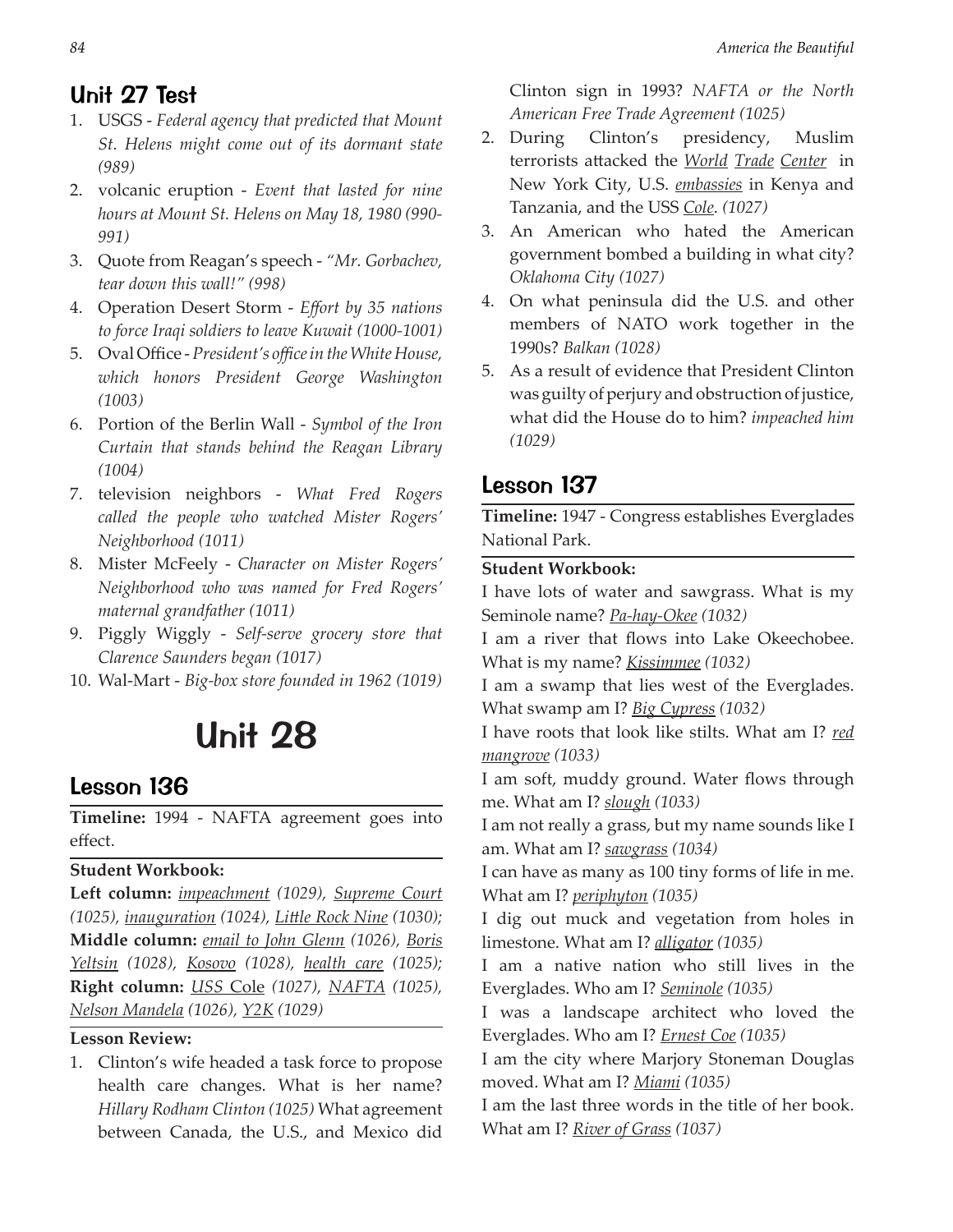#### *Answer Key 85*

I signed the legislation creating Everglades National Park. Who am I? *President Truman (1037)* I visited Marjory Stoneman Douglas in 1991. Who am I? *Queen Elizabeth II (1037)*

I gave Douglas a medal when she was 103. Who am I? *President Clinton (1037)*

#### **Lesson Review:**

- 1. What did John James Audubon say about the wading birds at the Everglades? *that the flocks of wading birds were so thick overhead that they blocked out the light of the sun for some time (1033)*
- 2. South Florida is the only place on Earth where both *alligators* and *crocodiles* live in the wild. *(1033)*
- 3. Today the *Seminole* and Miccosukee Nations live in the Everglades area. *(1035)* Ernest *Coe* worked to get the Everglades protected in a *national* park. *(1035)* Marjory Stoneman Douglas did, too. President *Truman* signed the legislation in 1947. *(1037)* President *Clinton* gave Douglas the Presidential Medal of Freedom in 1993. *(1037)*
- 4. In 1947 Douglas described the area and its history in what book? *The Everglades: River of Grass (1037)*
- 5. List five things you would most like to see if you visited the Everglades. *Answers will vary.*

**Vocabulary:** Student writes a paragraph using these words: meander, slough, marl, sedge, succulent.

# Lesson 138

**Timeline:** 2000 - The U.S. Mint introduces the Golden Dollar featuring Sacagawea.

### **Student Workbook:**

### **Top of page:**

The U.S. Mint makes America's *coins*. *(1038)*

The first U.S. Mint was in the city of *Philadelphia*. *(1038)*

A coin people use for buying and selling is a *circulating* coin. *(1039)*

A *commemorative* coin honors a person, place, event, or ideal. *(1039)*

The first U.S. commemorative coin honored *Christopher Columbus*. *(1039)*

The Fort *Knox* Bullion Depository stores gold for the United States. *(1040)*

President Clinton signed a law authorizing the 50 *State Quarters* program. *(1041)*

**Left side at the bottom of the page:**

This is the *obverse* or *heads* side of the quarter. *(1040-1041)*

This state quarter honors the state of *Delaware*.

This is the *reverse* or *tails* side of the quarter. *(1040)* This phrase is Latin for *out of many, one*. *(1041)*

**Right side at the bottom of the page:**

This is America's *motto*. *(1041)*

The *D* indicates that this quarter was made at the *Denver* Mint. *(1040)*

This is the year the state entered the *Union*. *(1041)* This is the year the quarter was *issued*. *(1041)*

#### **Lesson Review:**

- 1. What is the term for coins people use for buying and selling? *circulating (1039)* What is the term for coins that honor a person, place, event, or ideal? *commemorative (1039)*
- 2. What did the U.S. Mint make in 1801? *silver peace medals (1039)* What happened to some of these medals? *Lewis and Clark took some of these medals on their great Voyage of Discovery. (1039)*
- 3. List the six cities that are home to U.S. Mint facilities, including its headquarters. *Washington, D.C., Philadelphia, San Francisco, Denver, Fort Knox, West Point (1039-1040)*
- 4. In 1997 the U.S. Congress passed and President Clinton signed a law authorizing the *50 State Quarters* program. *(1041)*
- 5. What does *E Pluribus Unum* mean in English and why is especially appropriate as part of the design for each state's quarter? *E Pluribus Unum means "out of many, one." It is appropriate because America is one country with many states. (1041)*

# Lesson 139

**Timeline:** 1976 - Marian Anderson reads the Declaration of Independence in Philadelphia for the Bicentennial.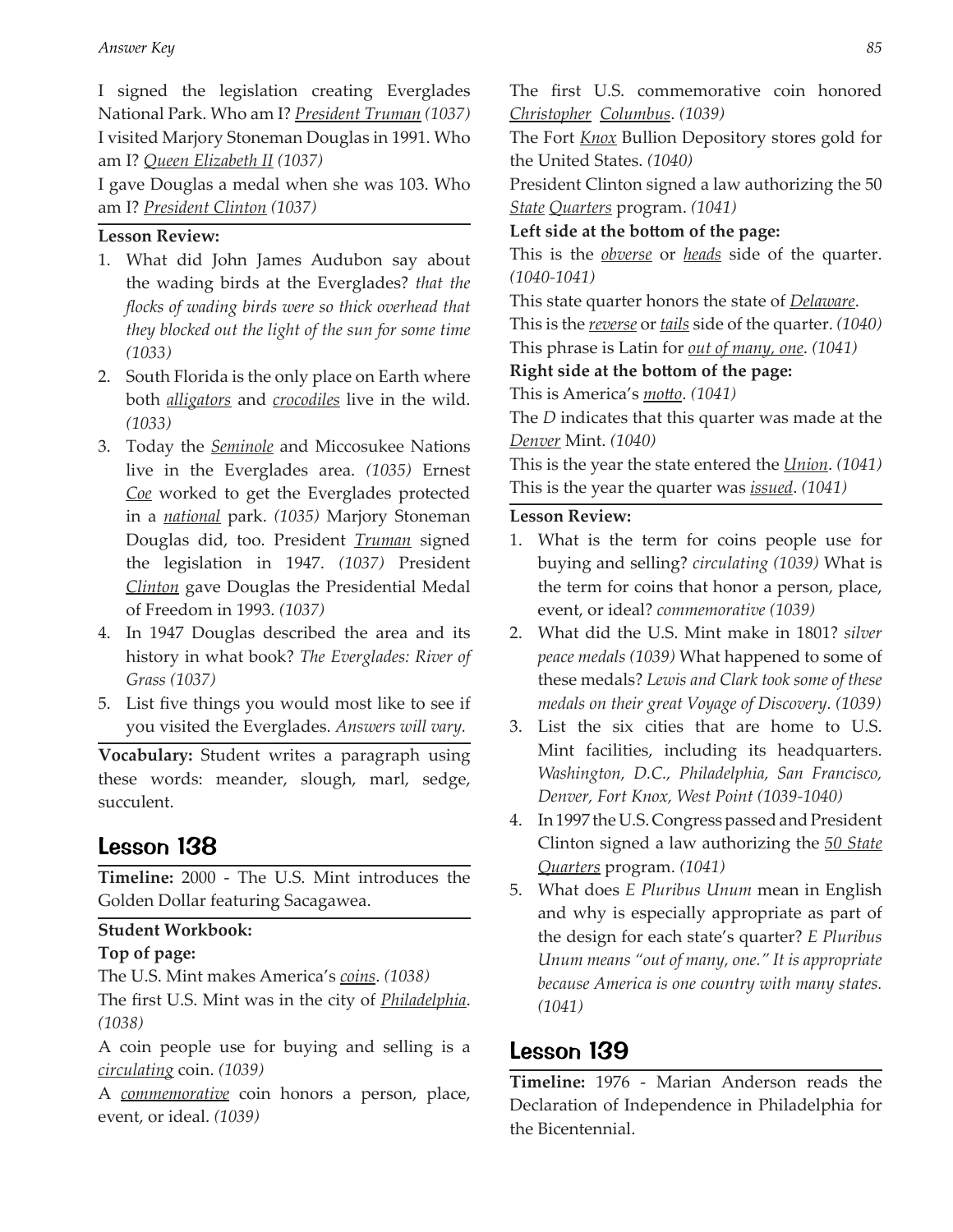#### **Student Workbook:**

Student writes only the number: **Column 1:** *1 autobiography (1050), 2 Carnegie Hall (1050), 4 church choir (1050), 7 church members (1051), 6 circus (1051);* **Column 2:** *15 Connecticut (1054), 19 Constitution Hall (1054), 10 DAR (1052), 12 Easter Sunday (1052), 17 India (1054);* **Column 3:**  *11 Lincoln Memorial (1052), 14 mural (1053), 18 national anthem (1054), 16 Orpheus Fisher (1054), 9 Paris (1052);* **Column 4:** *3 Philadelphia (1050), 8 pray (1051), 5 solo (1050), 20 Unity God's Way (1054), 13 75,000 (1052)*

#### **Lesson Review:**

- 1. What two special qualities did Marian Anderson see in herself? *a voice that was a blessing from God and a burning desire to sing (1050)*
- 2. Name two ways that Marian Anderson's church helped her to become a great singer. *Answers will vary but may include: She sang in the choir. She sang a solo when she was six. They saved pennies for the Fund for Marian Anderson's Future. (1050-1051)*
- 3. Where did Anderson experience a disappointment in 1924 that made her want to give up? *Town Hall in New York City (1051)*  What did Marian Anderson's mother tell her to do during that time? *think a little and pray a lot or the student may simply write pray (1051)*
- 4. After the DAR refused to let Marian Anderson sing at *Constitution Hall*, the executive secretary of the *NAACP*, the Secretary of the Interior, and First Lady *Eleanor Roosevelt* arranged for Anderson to sing a free concert at the *Lincoln Memorial*. Her *mother* and one of her sisters were in the crowd of more than 75,000 people who heard her on that chilly *Easter* Sunday in 1939. *(1052)*
- 5. On the back of Marian Anderson's Congressional Gold Medal are two hands holding the world. What phrase is beneath those hands? *Unity God's Way (1054)* What words encircle the center image? *He's Got the Whole World in His Hands (1054)*

**Vocabulary:** Student writes each of these words and its definition from the dictionary: genteel, contralto, venue, commission (verb), goodwill.

# Lesson 140

**Timeline:** 1975 - *Reader's Digest* publishes *Better Late Than Early* by Dr. Raymond Moore.

#### **Student Workbook:**

Student colors Luke 2:52 and also completes this

```
puzzle. \boxed{H} O M E
       P I ON E E R S
       FAM I L Y
K N ON L E D G EW I | S | D O MC U R R I |C|U L U M
           H E A R T S
         S[O]U L SL|O|V ES K I |L|L SL E G I S L A T U R E
       M I N D S
       R E G U L A T I O N S
```
#### **Lesson Review:**

- 1. List the four ways that Luke 2:51-52 tells us that Jesus grew. *In wisdom, in stature, and in favor with God and man (1056)*
- 2. Tell one way that the Iñupiaq passed skills from one generation to the next. *Answers will vary. They are found on page 1057.*
- 3. What was the first state to pass a compulsory attendance law and what was the year? *Massachusetts, 1852 (1058)*
- 4. What do state legislators get to do when a state organization hosts a legislative day? *Meet real homeschooling families (1059)*
- 5. Write the rest of Proverbs 20:11. "It is by his deeds that a lad distinguishes himself *if his conduct is pure and right." (1060)*

**Vocabulary:** Student writes five sentences, using one of these words in each sentence: diligently, compulsory, persevere, distinction, purity.

## Unit 28 Test

1. First Lady Hillary Rodham Clinton headed a task force to propose changes in what? *b. health care (1025)*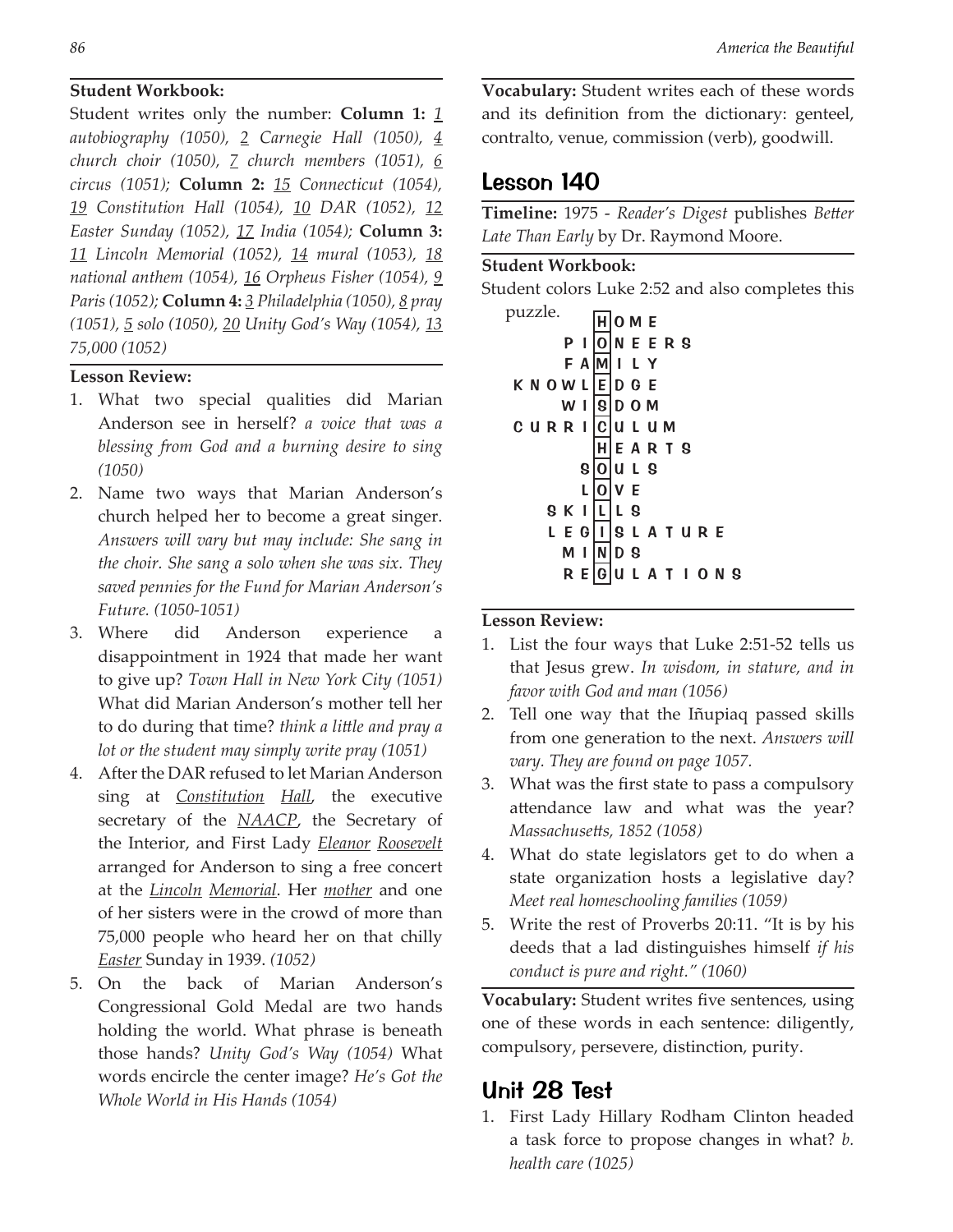- 2. Which of these did Muslim terrorists *not* attack during the Clinton presidency? *c. Oklahoma City (1027)*
- 3. As a result of evidence that President Clinton was guilty of obstruction of justice, what did the U.S. House of Representatives do to him? *a. impeached him (1029)*
- 4. President Clinton gave Marjory Stoneman Douglas the Presidential Medal of Freedom. The first part of her book title is *The Everglades*. What is the last half of the title? *c. River of Grass (1037)*
- 5. What is the term for coins people use for buying and selling? *a. circulating coins (1039)*
- 6. Which of these phrases is on the reverse side of all 50 state quarters? *b. E Pluribus Unum (1041)*
- 7. The DAR refused to allow Marian Anderson to sing at what concert hall? *a. Constitution Hall (1052)*
- 8. First Lady Eleanor Roosevelt, the secretary of the Interior, and the executive secretary of what organization arranged for Marian Anderson to sing a free concert at another location? *c. NAACP (1052)*
- 9. Where did Marian Anderson sing on Easter Sunday in 1939? *c. Lincoln Memorial (1052)*
- 10. What was the first state to pass a compulsory attendance law? *b. Massachusetts (1058)*

# Unit 29

# Lesson 141

**Timeline:** 2001 - Terrorists attack the World Trade Center and the Pentagon.

### **Student Workbook:**

**Left column:** George W. Bush appointed the first African American secretary of state. What was his name? *Colin Powell (1063)*

New York City was home to a huge complex with a plaza, an underground shopping mall, and seven buildings, including the Twin Towers. What was the complex called? *World Trade Center (1063)*

The offices of the U.S. Department of Defense are in a five-sided building in Arlington, Virginia. What is it called? *Pentagon (1064)*

**Right column:** September 14, 2001, was the National Day of Prayer and Remembrance. Where did President Bush and evangelist Billy Graham speak that afternoon? *National Cathedral (1069)*

The worst devastation on September 11 was in New York City at the site of the World Trade Center. What was this location known as? *Ground Zero (1070)*

British and American forces began bombing al-Qaida and Taliban sites in Afghanistan and sending aid to the Afghan people on October 7, 2001. What was this military action called? *Operation Enduring Freedom (1070)*

Congress created a new federal department to make Americans safer. What was it called? *Homeland Security (1070-1071)*

George W. Bush appointed his former national security advisor as the secretary of state during his second term. What was her name? *Condoleezza Rice (1071)*

- 1. What two buildings at the World Trade Center did terrorists crash into on September 11, 2001? *World Trade Center or Twin Towers or North Tower and South Tower (1064-1065)* What Department of Defense building did terrorists crash into on September 11, 2001? *Pentagon (1064, 1066)* What is the name of the terrorist organization that carried out the attacks? *al-Qaida (1067-1068)* Who was the leader of the organization? *Osama bin Laden (1068)*
- 2. What did President Bush ask Americans to observe on Friday, September 14? *National Day of Prayer and Remembrance (1069)* Where did President Bush and evangelist Billy Graham speak that day? *National Cathedral (1069)* That night Bush went to the site of the World Trade Center. What was that site known as? *Ground Zero (1070)*
- 3. British and American forces began bombing al-Qaida and Taliban sites in Afghanistan on October 7, 2001. What was this military action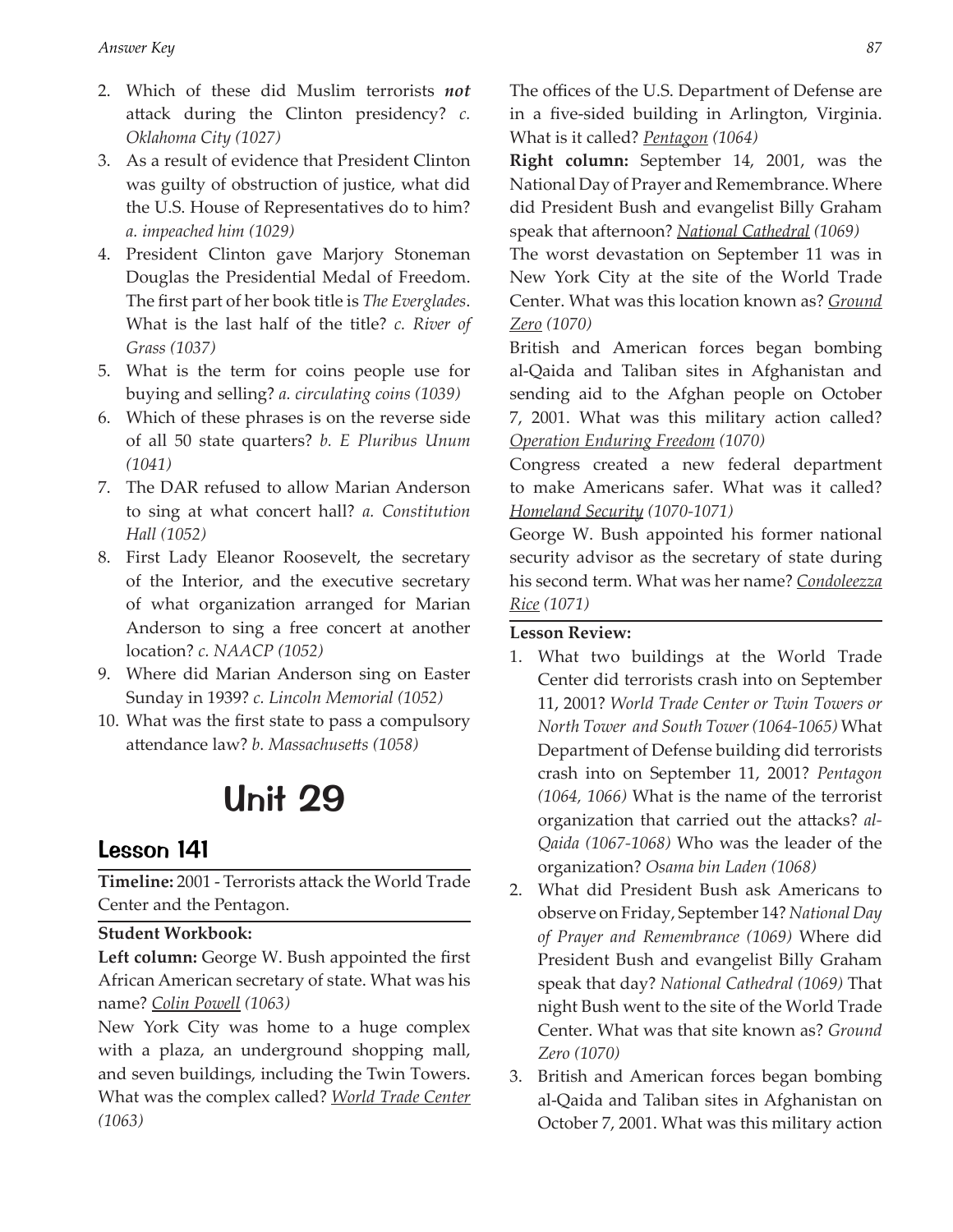called? *Operation Enduring Freedom (1070)*  The United States sent large amounts of what to Afghanistan to help the Afghan people? *Wording may vary, but should include some of the following information: aid to the Afghan people to provide them with food, shelter, blankets, and medical supplies (1070)*

- 4. Who served as secretary of state during President Bush's first term? *Colin Powell (1063)* Who served as secretary of state during President Bush's second term? *Condoleezza Rice (1071)*
- 5. What federal department did Congress establish to keep Americans safer? *Homeland Security (1070-1071)*

# Lesson 142

**Timeline:** 2019 - Scientists estimate over two billion birds migrate through the Gulf each spring.

#### **Student Workbook:**

Student only writes the number. **Column 1:** *6 Katrina (1075), 2 Gulf Coast (1074), 13 Mississippi (1076);* **Column 2:** *9 petroleum (1076), 5 Gulf Stream (1075), 10 Houston (1076);* **Column 3:** *7 New Orleans (1075), 15 Kemp's ridley (1080), 14 whooping crane (1076);* **Column 4:** *8 shrimp (1076), 11 over 15,000 (1076), 3 Cuba (1074);* **Column 5:** *1 Gulf of Mexico (1074), 12 over two billion (1076), 4 Yucatán Channel (1074)*

### **Lesson Review:**

- 1. What five states lie along the Gulf Coast? *Florida, Alabama, Mississippi, Louisiana, Texas (1074)* What strong, warm current flows out of the Gulf of Mexico? *Gulf Stream (1075)*
- 2. What is the name of the devastating hurricane that hit the Gulf Coast in 2005, and what city suffered terrible flooding? *Katrina or Hurricane Katrina, New Orleans (1075)*
- 3. Companies use offshore drilling operations to extract two resources from below the seafloor of the Gulf of Mexico. What are they? *petroleum and natural gas (1076)*
- 4. How many species of marine life live in the Gulf of Mexico? *Over 15,000 (1076)* How many birds migrate through the Gulf Coast area

each year? *over 2 billion (1076)* What are the names of the two flyways that go through the Gulf Coast? *Central and Mississippi or Central Flyway and Mississippi Flyway (1076)*

5. People can see an almost five-foot-tall bird and the world's smallest sea turtle on the Gulf Coast. What are they? *whooping crane, Kemp's ridley or Kemp's ridley sea turtle (1076, 1080)*

**Vocabulary:** Student writes five sentences, using one of these words in each sentence: gulf, strait, current, levee, teem.

# Lesson 143

**Timeline:** 1968 - Elvis Presley wins a Grammy Award for his recording of the hymn "How Great Thou Art."

#### **Student Workbook:**

Singers sit in a hollow square when they sing *Sacred* Harp. *(1082-1083)*

Both black and white entertainers sang, danced, and told jokes in *minstrel* shows. *(1083)*

The Fisk Jubilee Singers sing African American *spirituals*. *(1084)*

Four male voices sing traditional *barbershop*  quartet music a cappella. *(1085)*

In the late 1800s, music publishers in Tin Pan Alley published *ragtime* music. *(1085)*

Composer W. C. Handy and singer Bessie Smith made the *blues* music style popular. *(1085)*

Thomas Dorsey is considered the Father of *Gospel* Music. *(1086)*

Louis Armstrong and Ella Fitzgerald were famous *jazz* performers. *(1087-1088)*

Jazz composer Duke Ellington formed his own *big* band. *(1087)*

Irving Berlin wrote some of America's most treasured *popular* songs, including "God Bless America." *(1088)*

Richard Rodgers and Oscar Hammerstein II wrote *Broadway* musicals. *(1089)*

Elvis Presley and Pat Boone were early *rock* 'n' *roll* stars. *(1089)*

Many African American artists in the late 1940s sang *rhythm* and blues. *(1090)*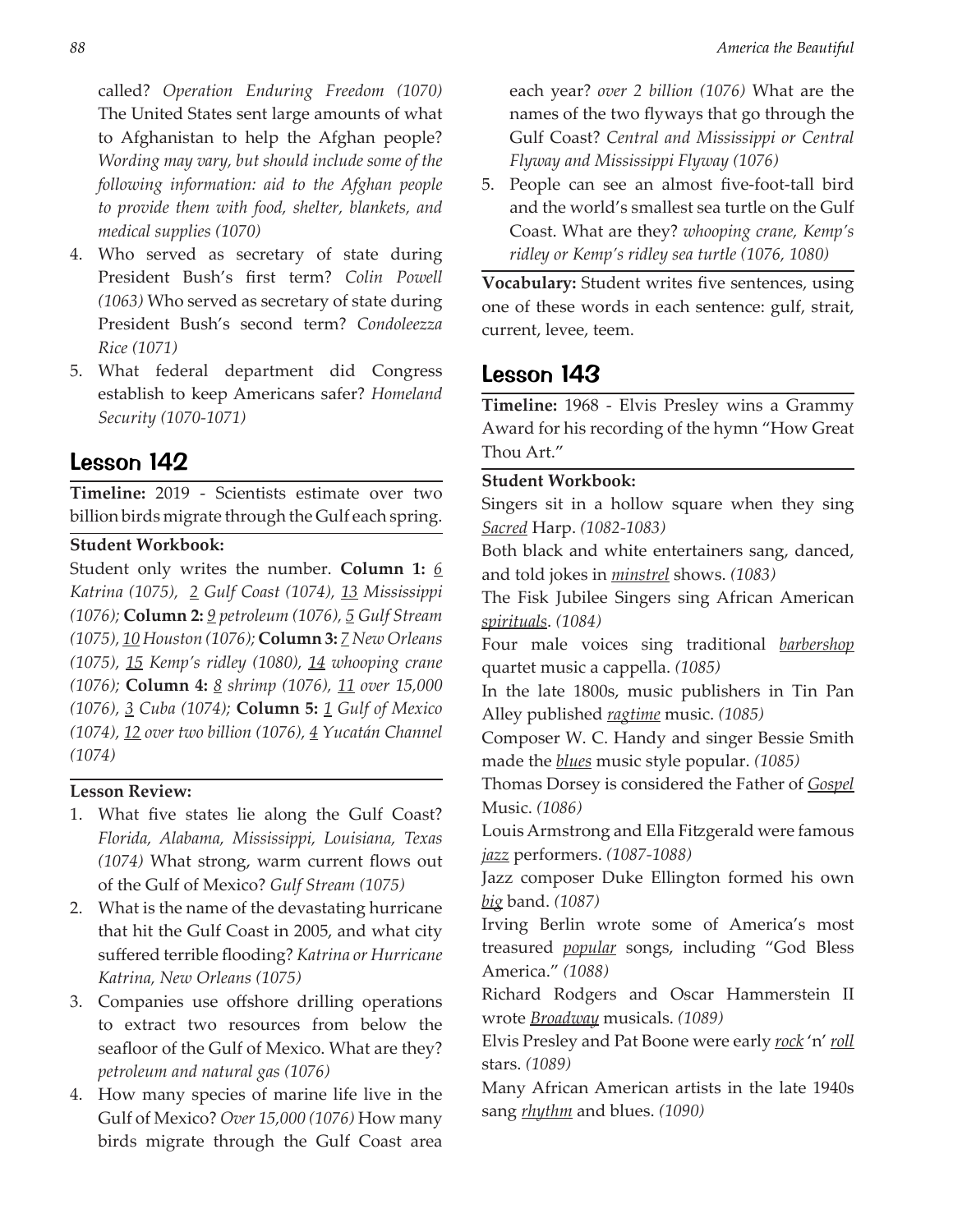Berry Gordy began to record the *Motown* Sound in Detroit in 1960. *(1090)*

"We Shall Overcome" is a folk song that Americans have used as a *protest* song. *(1090)*

#### **Lesson Review:**

- 1. List the two types of music mentioned in the lesson that are sung a cappella. *Sacred Harp, barbershop or barbershop quartet music (1083, 1085)* Name the university singing group mentioned in the lesson that sings spirituals a cappella. *Fisk Jubilee Singers (1084)*
- 2. Stephen *Foster* wrote "Oh, Susanna!" *(1083)*  Thomas *Dorsey* wrote "Take My Hand, Precious Lord." *(1086)* Irving *Berlin* wrote "God Bless America." *(1088)* George M. *Cohan* wrote "Over There." *(1089)*
- 3. List three big band leaders. *Answers will vary but may include: Duke Ellington, Benny Goodman, Count Basie, Tommy Dorsey, Jimmy Dorsey, Glenn Miller. (1087)*
- 4. W. C. Handy was the Father of the *Blues(1085)*  and Bessie Smith was the Empress of the *Blues. (1086)* Thomas Dorsey was the Father of *Gospel* Music. *(1086)* Ella *Fitzgerald* was the First Lady of Song. *(1088)* Elvis Presley was the King of *Rock 'n' Roll (1089)*.
- 5. Performers recorded the *Motown* Sound at the Hitsville U.S.A. studio in Detroit, Michigan. *(1090)*

#### **Vocabulary:**

- 1. The *quartet* has a lead singer, a baritone, and a tenor so it needs one more member.
- 2. My mother traveled with a ballet *troupe* for a few years before she and Dad got married.
- 3. We were out of butter when we made cookies last week so we had to *improvise*.
- 4. Enslaved people sang the *spiritual* "Swing Low, Sweet Chariot."
- 5. The tap dancer who did magic tricks was a big hit at the *vaudeville* show.

## Lesson 144

**Timeline:** 1943 - The Ryman Auditorium hosts the Grand Ole Opry for the first time.

#### **Student Workbook:**

- 1. Music City USA *is the current nickname for Nashville. (1092)*
- 2. WSM radio helped people *become country music fans. (1093)*
- 3. Music Row is an area with *several recording studios. (1093)*
- 4. The roots of country music *are in the southern Appalachians. (1093)*
- 5. In 1927 Ralph Peer *recorded the Carter Family. (1094)*
- 6. Bill Monroe is the *Father of Bluegrass Music. (1094)*
- 7. "Foggy Mountain Breakdown" *is a song by Flatt and Scruggs. (1094)*
- 8. The Ryman was originally *the Union Gospel Tabernacle. (1095)*
- 9. The Grand Ole Opry *moved to the Ryman in 1943. (1095)*
- 10. In 1974 Nixon performed *at the new Grand Ole Opry House. (1096)*
- 11. Jesus People *played music at Koinonia. (1096)*
- 12. President George H. W. Bush *was a fan of country music. (1097)*

- 1. What show does the WSM radio station broadcast every week? *Grand Ole Opry (1092)*
- 2. What did people start to call the 16th and 17th Avenue area of Nashville, Tennessee, after recording studios moved there? *Music Row (1093)*
- 3. Who is called the Father of Bluegrass Music? *Bill Monroe (1094)* Write the name of Monroe's singer and guitarist first and then the name of his banjo picker. *Lester Flatt, Earl Scruggs (1094)*
- 4. Where did the Grand Ole Opry show move in 1943? *Ryman Auditorium (1095)* What was the original name and purpose of the Ryman Auditorium? *Union Gospel Tabernacle, a place to hold revival meetings (1095)* Besides those who appeared on the Grand Ole Opry, list three specific people or groups you would have liked to have seen at the Ryman Auditorium. *Answers will vary but may include: New York*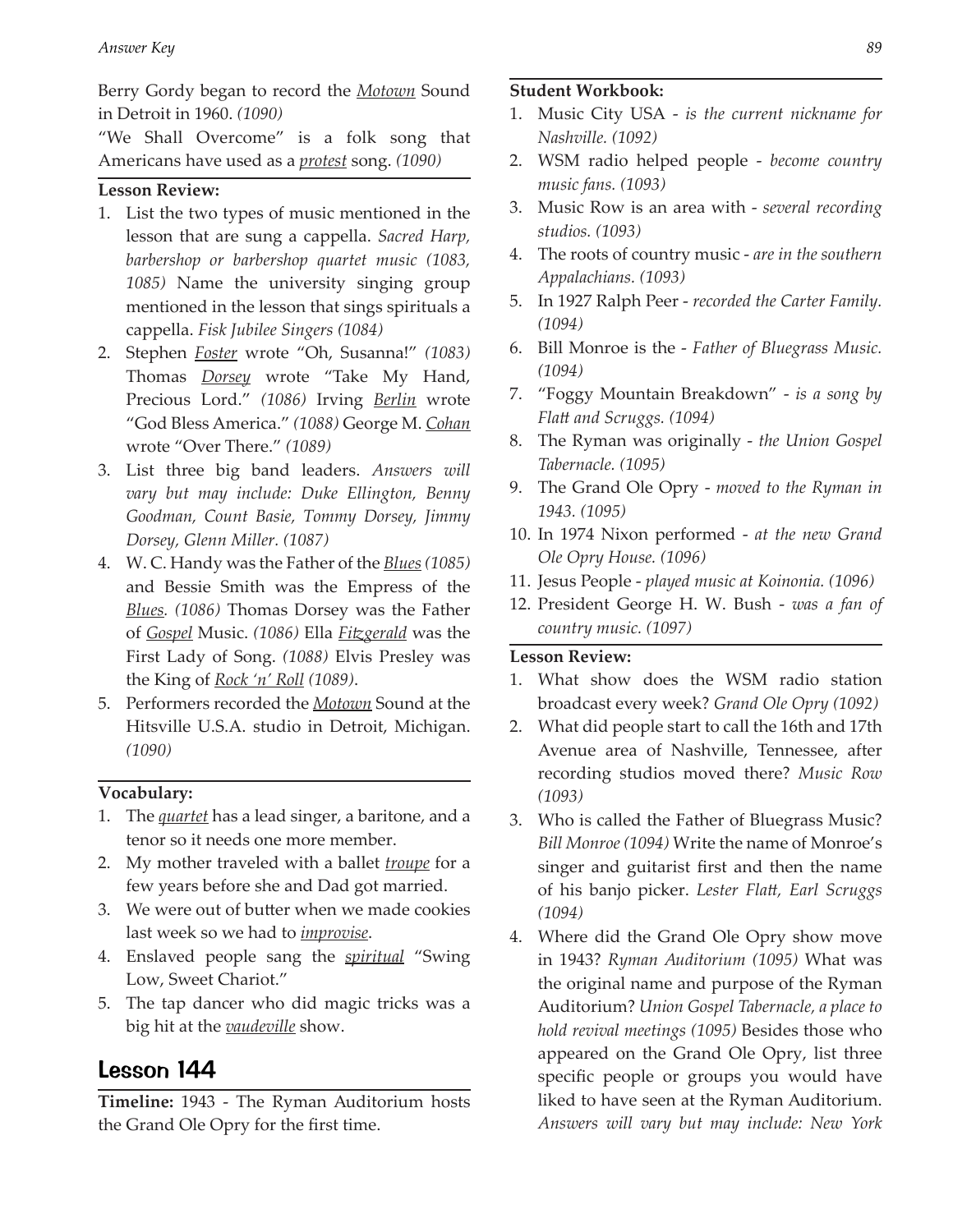*Philharmonic, John Philip Sousa, Fisk Jubilee Singers, Marian Anderson, Vienna Boys Choir, William Jennings Bryan, Booker T. Washington, Theodore Roosevelt, Eleanor Roosevelt. (1095)*

5. In the 1960s, who found a church home at Belmont Church, located on Music Row? *Jesus People (1096)*

**Vocabulary:** Student writes a paragraph using these words: harmony, dulcimer, encore, ballad, ovation.

# Lesson 145

**Timeline:** 1986 - The first free-standing Chickfil-A opens in Georgia.

### **Student Workbook:**

*Georgia* - I was born in this state. *(1098)*

*1921* - I was born in this year. *(1098)*

*my mother* - I remember working beside her in the kitchen. *(1098)*

*boarding house* - My mother ran one of these. *(1098) Coca-Colas* - When I was eight years old, I sold these in our front yard. *(1098)*

*newspapers* - For seven years, I delivered these in our neighborhood. *(1098)*

*housing project* - We lived in the first one of these in the country. *(1099)*

*Dwarf Grill* - My brother and I started a restaurant with this name. *(1099)*

*Jeannette McNeil* - I married her in 1948. *(1099)*

*Dwarf House* - We changed the name of the restaurant to this. *(1100)*

*chicken sandwich* - I experimented to find the perfect recipe for one of these. *(1100)*

*indoor mall* - I opened the first Chick-fil-A restaurant in one of these. *(1100)*

*Sunday* - Chick-fil-A restaurants are always closed on this day. *(1101)*

*"My pleasure."* - Many Chick-fil-A team members say this to customers. *(1101)*

*stuffed cows* - After we advertised using cows, I carried a bag of these. *(1101)*

*"Eat more chicken."* - I gave people a stuffed cow when they said these words. *(1101)*

*scholarships* - In 1973 we began giving these to employees. *(1101)*

*Sunday school* - I taught this for over 50 years. *(1101)*

*Bible verse* - My mother helped pick out one of these to take to school. *(1102)*

*great wealth* - A good name is to be more desired than this. *(1102)*

### **Lesson Review:**

- 1. What jobs did Truett Cathy do to help his mother with her boarding house? *He shucked corn, shelled peas, set the table, and washed dishes. (1098)*
- 2. With whom did Truett Cathy start a restaurant in 1946? *his brother Ben (1099)*
- 3. What did the Cathy children wear and what did they sing at Dwarf House? *They wore dwarf costumes and sang the "Dwarf House Jingle." (1100)*
- 4. What did Cathy open in an indoor mall in Atlanta? *the first Chick-fil-A (1100)*
- 5. What is something you enjoyed learning about Truett Cathy? *Answers will vary.*

# Unit 29 Test

- 1. On September 11, 2001, terrorists attacked the *World Trade Center (1064-1065)* in New York City and the *Pentagon (1066)* in Arlington, Virginia.
- 2. On September 14, 2001, Americans observed the National Day of Prayer and Remembrance. President Bush and evangelist Billy Graham spoke at the National *Cathedral. (1069)* That evening Bush went to the site of the World Trade Center, which was known as Ground *Zero. (1070)*
- 3. During Operation Enduring Freedom, British and American forces bombed al-Qaida and Taliban sites in *Afghanistan*. *(1070)*
- 4. Colin *Powell* served as secretary of state during Bush's first term. *(1063)* Condoleezza *Rice* served as secretary of state during his second term. *(1071)*
- 5. Florida, *Alabama*, Mississippi, Louisiana, and Texas lie along the Gulf Coast. *(1074)* The Gulf *Stream* is a strong, warm current that flows out of the Gulf of Mexico. *(1075)*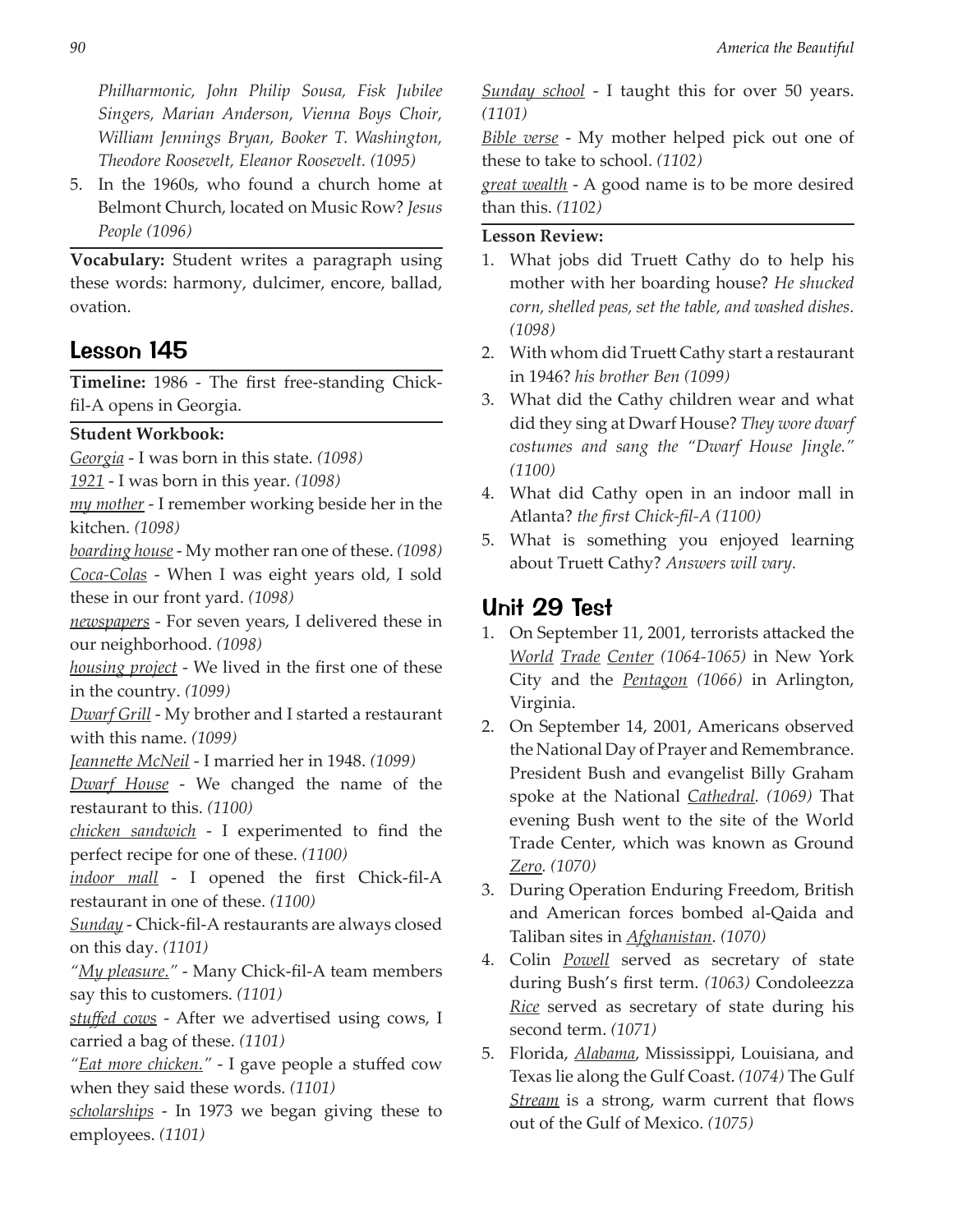- *6. Kemp's ridley*, green, loggerhead, hawksbill, and leatherback sea turtles live in the Gulf of Mexico, along with 15,000 species of marine life. *(1080)*
- 7. Irving *Berlin (1088)* wrote "God Bless America," Thomas Dorsey was the Father of *Gospel (1086)* Music, Duke Ellington was a *big band (1087)* leader, and performers recorded the *Motown (1090)* Sound in Detroit, Michigan.
- 8. The WSM radio station broadcasts the *Grand Ole Opry* every week. *(1093)* In 1943 the Grand Ole Opry moved to the *Ryman* Auditorium in Nashville, Tennessee. *(1095)*
- 9. In the 1960s, Jesus People found a church home at Belmont Church on *Music Row*. *(1096)*
- 10. Truett Cathy opened the first *Chick-fil-A* in an indoor mall in Atlanta, Georgia. *(1100)*

# Katy's Box

#### **Literature Questions**

- 1. Why did Katy want to keep a cardboard box? *So she could put some of her most special things inside it. (6)*
- 2. What did the poster Katy entered in the contest encourage people to do? *Test their smoke detectors (36)*
- 3. Katy's parents realized that in their homeschool they needed to focus more on what in addition to academics? *Things that are eternally important, such as serving others (96)*
- 4. Where did Katy's friend Miss Aimee live? *In a nursing home (95)*
- 5. At the end of the story, Katy realized that she had two boxes. One was under her bed; where was the other? *In her heart (216)*

# Unit 30

## Lesson 146

**Timeline:** 2020 - President Donald Trump and First Lady Melania Trump test positive for COVID-19.

#### **Student Workbook:**

- 1. "Change We Can Believe In" *Campaign slogan of Barack Obama and Joe Biden in 2008 (1105)*
- 2. Obamacare *Patient Protection and Affordable Care Act (1106)*
- 3. Pakistan *Country where Navy SEALs found Osama bin Laden (1107)*
- 4. Kenya *Native country of President Obama's father (1109)*
- *5. "*Make America Great Again*" Campaign slogan of Donald Trump and Mike Pence in 2016 (1110)*
- 6. Hillary Clinton *Democratic candidate for president in 2016 (1110)*
- 7. United States-Mexico-Canada Trade Agreement - *Replaced NAFTA (1110)*
- 8. Jerusalem *President Trump moved the American embassy from Tel Aviv to this city. (1112)*
- 9. COVID-19 *Disease that caused a pandemic beginning in 2020 (1113)*
- 10. Bahrain, United Arab Emirates, Sudan, Morocco - *Trump Administration helped get these countries to recognize Israel as a nation. (1114)*
- 11. Joe Biden *Former senator and vice president who became the 46th president in 2021 (1115)*
- 12. Kamala Harris *The first woman to serve as vice president of the United States (1115)*

- 1. What was Barack Obama's campaign slogan in 2008? *"Change We Can Believe In" (1105)*
- 2. In 2015 Americans celebrated the 50th anniversary of a march between Selma and what other city in Alabama? *Montgomery (1109)*
- 3. What was Donald Trump's campaign slogan in 2016? *"Make America Great Again" (1110)*
- 4. What is the name of the disease that spread around the world in 2020? *COVID-19 or coronavirus (1113)*
- 5. In 1 Timothy 2:1-2, we learn about people we should pray for. Who are they? *All men, kings, and all who are in authority (1116)* What is the reason the verse gives for us to pray for these people? *so that we may lead a tranquil and quiet life in all godliness and dignity (1116)*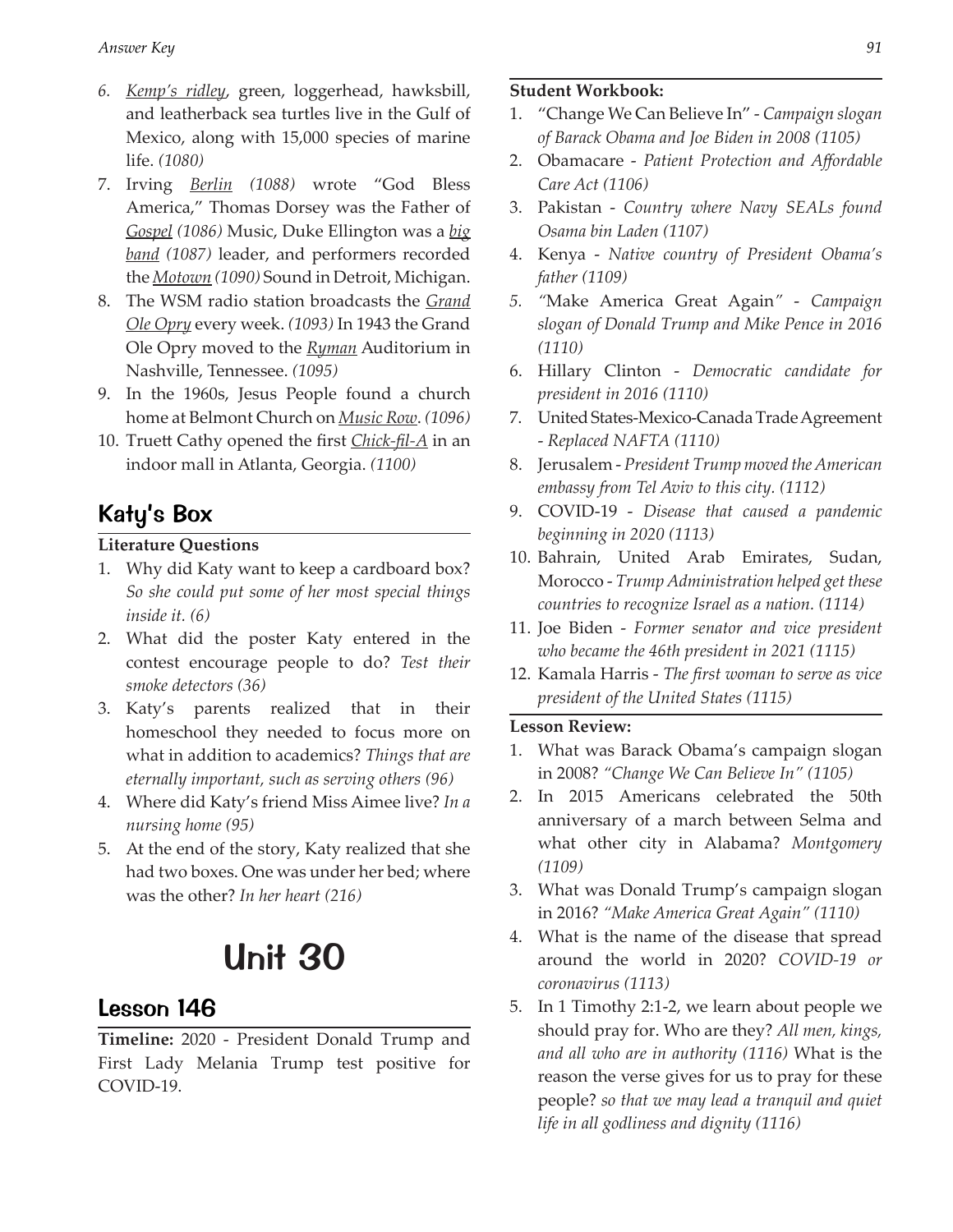# Lesson 147

**Timeline:** 1986 - Antonin Scalia is sworn in as a justice of the Supreme Court.

#### **Student Workbook:**

*29 years* - I served on the Supreme Court for this long. *(1118)*

- *New Jersey* I was born in this state. *(1118)*
- *Nino* My nickname as a child. *(1119)*

*aunts and uncles* - I received much attention from my parents and from them. *(1119)*

*Harvard Law Review* - I was the editor of this. *(1119) Maureen McCarthy* - I married her. *(1119)*

*nine* - We had this number of children. *(1119)*

*law* - I taught this subject at the University of Virginia. *(1119)*

*Ronald Reagan* - This president appointed me to the Supreme Court. *(1119)*

*Italian* - I was the first Supreme Court justice of this heritage. *(1119)*

*Constitution* - I believed judges cannot change the meaning of this. *(1119)*

*Ruth Bader Ginsburg* - She was one of my close friends on the Supreme Court. *(1122)*

### **Lesson Review:**

- 1. What country were Antonin Scalia's ancestors from? *Italy (1118)*
- 2. Which president nominated Antonin Scalia to serve on the Supreme Court? *Ronald Reagan (1119)*
- 3. What did Antonin Scalia believe about how a Supreme Court justice should interpret the Constitution? *He believed that justices must interpret the Constitution according to its original meaning. (1119)*
- 4. What was the name of Tom Clark's idea for showing Americans their founding documents? *Freedom Train (1120)*
- 5. Antonin Scalia was a popular speaker. What did he often speak about? *His faith (1122)*

**Vocabulary:** Student writes five sentences, using one of these words in each sentence: valedictorian, unanimous, interpret, jurist, citizenship.

# Lesson 148

**Timeline:** 2020 - Technology allowed people around the world to connect digitally during the COVID-19 pandemic.



### **Lesson Review:**

- 1. What university played an important role in the growth of Silicon Valley? *Stanford University (1125)*
- 2. Which president attended Stanford and later established an institution there? *Herbert Hoover (1125)*
- 3. What was the name of the company that built oscillators for companies such as Walt Disney? *Hewlett-Packard (1126)*
- 4. What did Stanford University encourage its students to do with their training? *Turn it into business ideas (1126)* What did Stanford University and a group of business leaders found? *Stanford Research Park (1126)*
- 5. Three researchers won the Nobel Prize in Physics in 1956 for their research on what? *semiconductors (1127)*

**Vocabulary:** Student looks up these words in a dictionary and writes the definitions: innovation, digital, research, silicon, graphics.